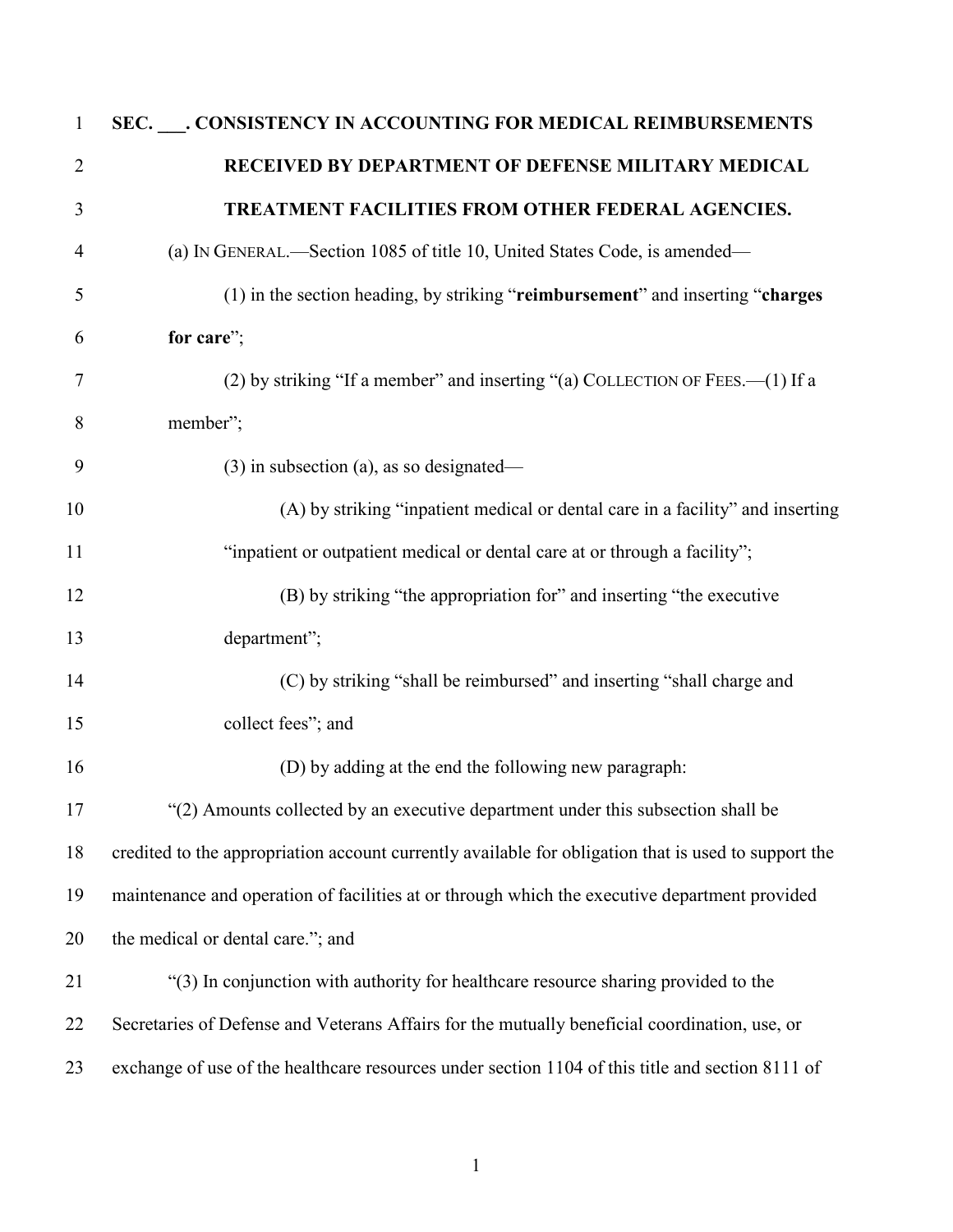| $\mathbf{1}$   | title 38; the Secretary of Defense may waive reimbursement from beneficiaries of the                  |
|----------------|-------------------------------------------------------------------------------------------------------|
| $\overline{2}$ | Department of Veterans Affairs when Department of Defense medical facilities provide                  |
| $\mathfrak{Z}$ | healthcare services without authorization from the Department of Veterans Affairs or when said        |
| $\overline{4}$ | facilities exceed the scope of care previously authorized by the Department of Veterans               |
| 5              | Affairs."; and                                                                                        |
| 6              | (4) by adding at the end the following new subsections:                                               |
| $\tau$         | "(b) ESTABLISHMENT OF RATES.—(1) If an executive department incurs expenses in                        |
| $\,8\,$        | providing medical or dental care described in paragraph $(2)$ or $(3)$ , the executive department may |
| 9              | charge and collect fees at rates established by the Secretary of such department to reflect the cost  |
| 10             | of providing or making available the care, as determined by such Secretary.                           |
| 11             | "(2) The care described in this paragraph is inpatient or outpatient medical or dental care           |
| 12             | provided at or through a facility under the jurisdiction of the Secretary of Defense to a person      |
| 13             | who is entitled to receive medical or dental care at a facility under the jurisdiction of another     |
| 14             | Federal agency.                                                                                       |
| 15             | "(3) The care described in this paragraph is inpatient or outpatient medical or dental care           |
| 16             | provided at or through a facility under the jurisdiction of another Federal agency to a person        |
| 17             | $who$ —                                                                                               |
| 18             | "(A) is entitled to receive medical or dental care at a facility under the jurisdiction               |
| 19             | of the Secretary of Defense under section 1074 of this title; or                                      |
| 20             | "(B) is a covered beneficiary, as that term is defined in section 1072 of this title.                 |
| 21             | "(c) RELATIONSHIP TO OTHER AUTHORITIES.—Authority provided by subsections                             |
| 22             | $(a)(1)$ and (b) may also be exercised—                                                               |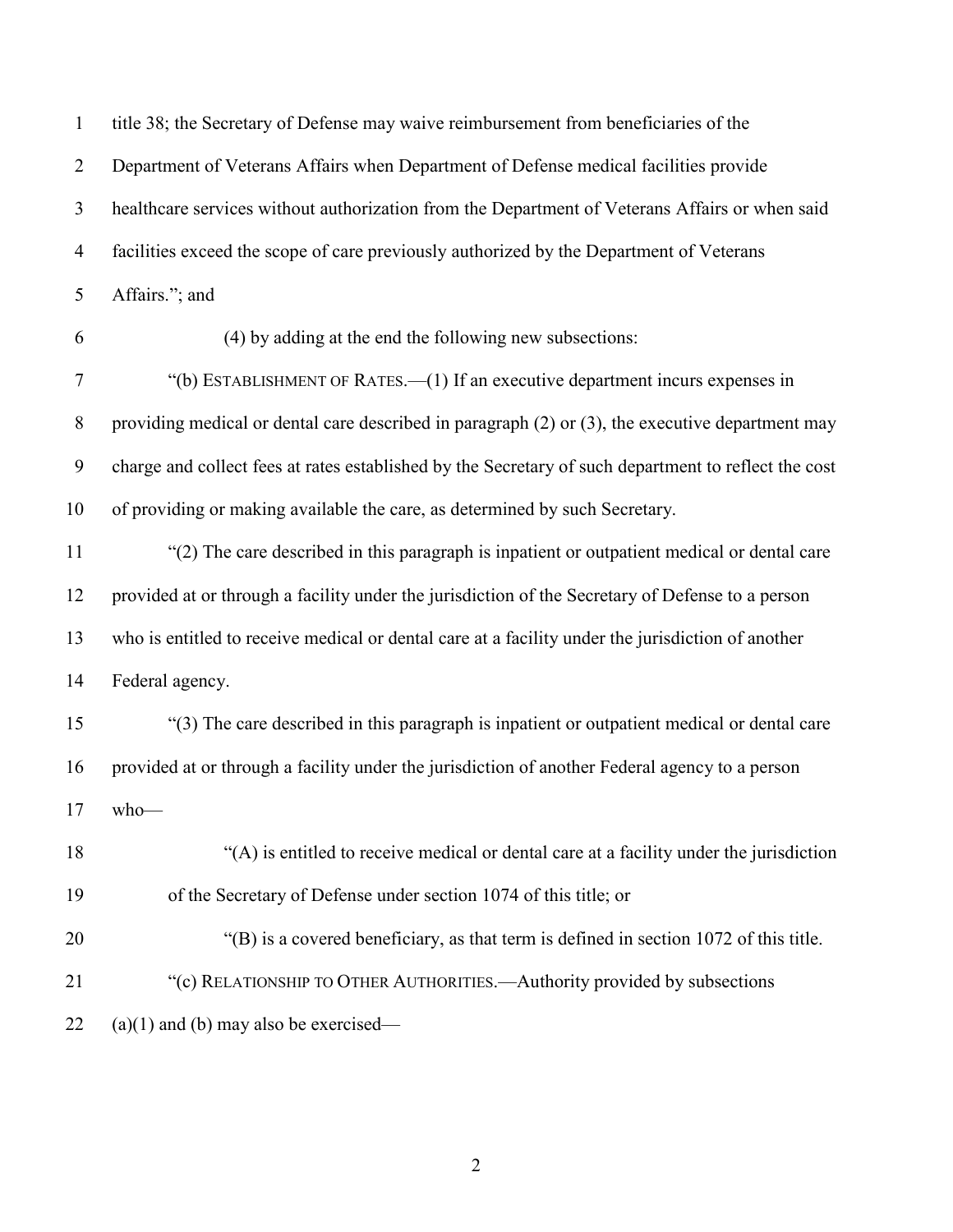| $\mathbf{1}$   | "(1) in conjunction with authority for healthcare resource sharing provided to the                 |
|----------------|----------------------------------------------------------------------------------------------------|
| $\overline{2}$ | Secretaries of Defense and Veterans Affairs for the mutually beneficial coordination, use,         |
| 3              | or exchange of use of the health care resources under section 1104 of this title and section       |
| $\overline{4}$ | $8111$ of title 38; and                                                                            |
| 5              | "(2) in lieu of and notwithstanding section $717(c)(2)$ of the National Defense                    |
| 6              | Authorization Act for Fiscal Year 2017 (Public Law 114-328; 10 U.S.C. 1071 note).".                |
| 7              | (b) EFFECTIVE DATE.—The amendments made by subsection (a) shall take effect on                     |
| 8              | October 1, 2023.                                                                                   |
| 9              | (c) CLERICAL AMENDMENT.—The table of sections at the beginning of chapter 55 of title              |
| 10             | 10, United States Code, is amended by striking the item relating to section 1085 and inserting the |
| 11             | following:                                                                                         |
|                | "1085. Medical and dental care from another executive department: charges for care.".              |

#### **[Please note: The "Changes to Existing Law" section below sets out in red-line format how the legislative text would amend existing law.]**

#### **Section-by-Section Analysis**

This proposal would provide the Department of Defense (DoD) consistency in the treatment of medical reimbursements received from other Federal agencies and those received from third-party insurance companies. DoD's military Medical Treatment Facilities (MTFs) presently render healthcare services to beneficiaries of other Federal agencies, as well as to DoD beneficiaries. MTFs provide the same level and quality of healthcare to all patients regardless of agency affiliation. Subsequent to rendering healthcare services, MTFs submit medical claims for reimbursement as follows: (1) if the patient treated is a beneficiary of another Federal agency, the MTF submits the medical claims/invoices to the finance office of the other Federal agency; and (2) if the patient is a DoD beneficiary who has health insurance other than TRICARE, the MTFs submit medical claims for reimbursement to health insurers on behalf of the DoD beneficiary.

Reimbursements received from third-party insurance companies on behalf of DoD beneficiaries are governed by section 1095 of title 10, United States Code*.* Reimbursements received are credited to the current operating account of the MTF that rendered the healthcare services. In contrast, reimbursements received from other Federal agencies are credited to the appropriation that initially bore the cost of providing the healthcare services—regardless of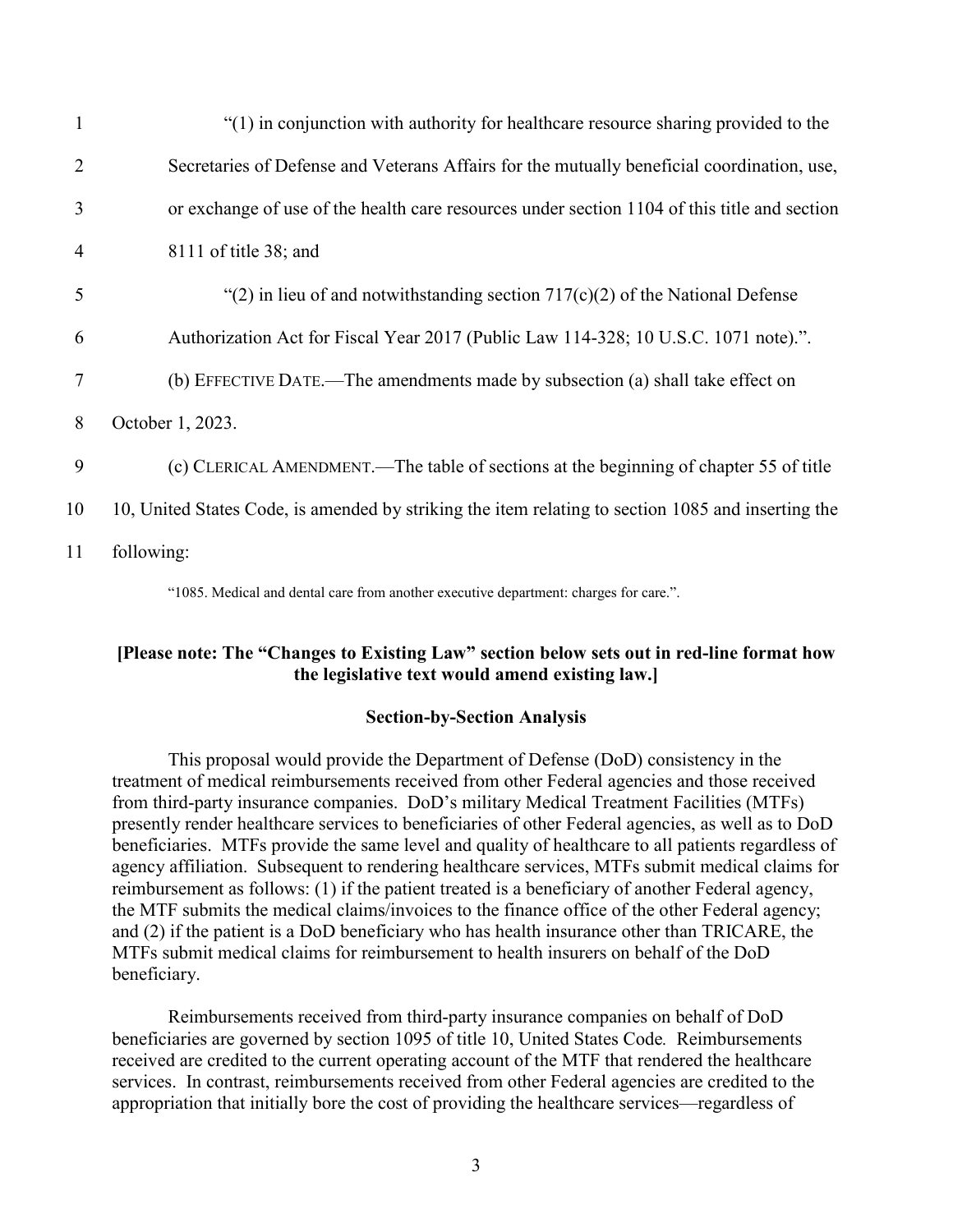whether the appropriation is expired. When an appropriation is expired, the MTF can no longer replenish the resources consumed in rendering healthcare to other Federal agencies from the reimbursement received. The revised language would provide DoD MTFs with the relief necessary to utilize Federal medical reimbursements in their entirety in order to render services to other Federal agencies in a self-sustaining manner, thereby maximizing Federal appropriations in support of patient care.

The revised language would also give the Secretary of Defense authority to waive bills for care provided to Department of Veterans Affairs (VA) patients, when the VA denies payment for care at DoD MTFs. Denied payments may stem from MTFs inadvertently exceeding the scope of care pre-authorized by the VA; providing care without first obtaining authorization; or from MTFs inadvertently exceeding the number of pre-authorized visits. When VA denies payment, DoD MTFs are required to bill the unsuspecting VA patient who incurs the bill through no fault of their own, and which has led to myriad DoD Inspector General complaints, negative media, and congressional inquiries.

**Resource Information:** The resources affected by this proposal are reflected in the table below and are included within the Fiscal Year (FY) 2023 President's Budget request.

|                              | <b>RESOURCE IMPACT (SMILLIONS)</b> |            |            |            |                   |                                                            |                                  |                    |                                                          |
|------------------------------|------------------------------------|------------|------------|------------|-------------------|------------------------------------------------------------|----------------------------------|--------------------|----------------------------------------------------------|
| Program                      | FY<br>2023                         | FY<br>2024 | FY<br>2025 | FY<br>2026 | <b>FY</b><br>2027 | Appropriation                                              | <b>Budget</b><br><b>Activity</b> | BLI/<br><b>SAG</b> | Program<br><b>Element</b> (for<br>all RDT&E<br>programs) |
| Defense<br>Health<br>Program | $\mathbf{0}$                       | (\$42.5)   | (\$42.5)   | (\$42.5)   | $(\$42.5)$        | Operation and<br>Maintenance,<br>Defense Health<br>Program | 01                               | 10                 | N/A                                                      |
| Total                        | $\mathbf{0}$                       | $(\$42.5)$ | $(\$42.5)$ | (\$42.5)   | (\$42.5)          |                                                            |                                  |                    |                                                          |

**Cost Methodology:** The \$42.5 million savings per FY reflected in the above table is based on historical collections received from the VA after FYs expire (\$50M) reduced by the amount attributable to disputes over care having been provided without authorization (\$7.5M).

**Changes to Existing Law:** Effective October 1, 2023, this proposal would amend section 1085 of title 10, United States Code, as follows,:

#### **§ 1085. Medical and dental care from another executive department: reimbursement charges for care**

(a) COLLECTION OF FEES.—(1) If a member or former member of a uniformed service under the jurisdiction of one executive department (or a dependent of such a member or former member) receives inpatient or outpatient medical or dental care in at or through a facility under the jurisdiction of another executive department, the appropriation for the executive department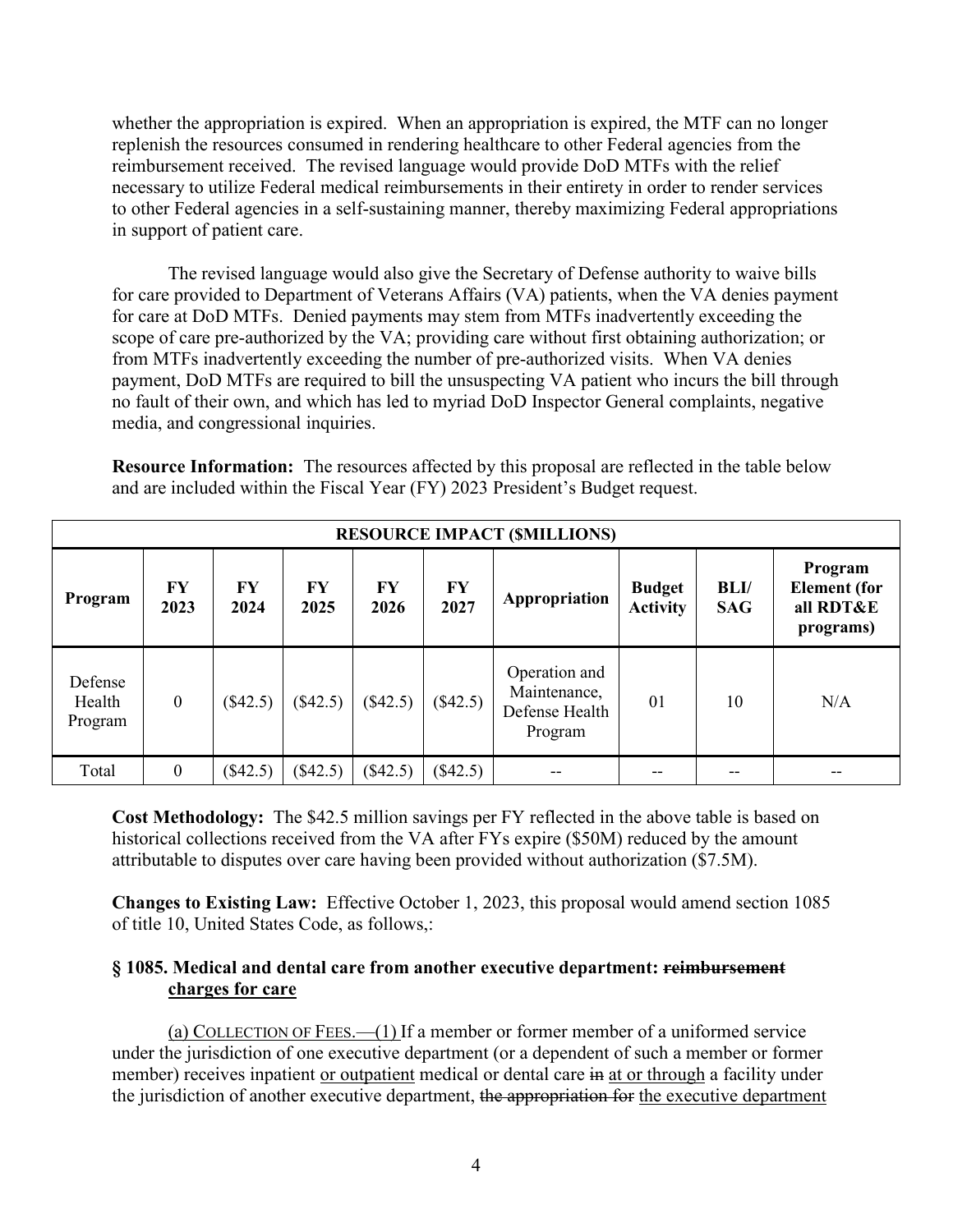maintaining and operating the facility furnishing the care shall be reimbursed charge and collect fees at rates established by the President to reflect the average cost of providing the care.

(2) Amounts collected by an executive department under this subsection shall be credited to the appropriation account currently available for obligation that is used to support the maintenance and operation of facilities at or through which the executive department provided the medical or dental care.

(3) In conjunction with authority for healthcare resource sharing provided to the Secretaries of Defense and Veterans Affairs for the mutually beneficial coordination, use, or exchange of use of the healthcare resources under section 1104 of this title and section 8111 of title 38; the Secretary of Defense may waive reimbursement from beneficiaries of the Department of Veterans Affairs when Department of Defense medical facilities provide healthcare services without authorization from the Department of Veterans Affairs or when said facilities exceed the scope of care previously authorized by the Department of Veterans Affairs.

(b) ESTABLISHMENT OF RATES.—(1) If an executive department incurs expenses in providing medical or dental care described in paragraph (2) or (3), the executive department may charge and collect fees at rates established by the Secretary of such department to reflect the cost of providing or making available the care, as determined by such Secretary.

(2) The care described in this paragraph is inpatient or outpatient medical or dental care provided at or through a facility under the jurisdiction of the Secretary of Defense to a person who is entitled to receive medical or dental care at a facility under the jurisdiction of another Federal agency.

(3) The care described in this paragraph is inpatient or outpatient medical or dental care provided at or through a facility under the jurisdiction of another Federal agency to a person who—

(A) is entitled to receive medical or dental care at a facility under the jurisdiction of the Secretary of Defense under section 1074 of this title; or

(B) is a covered beneficiary, as that term is defined in section 1072 of this title.

(c) RELATIONSHIP TO OTHER AUTHORITIES.—Authority provided by subsections (a)(1) and (b) may also be exercised—

(1) in conjunction with authority for healthcare resource sharing provided to the Secretaries of Defense and Veterans Affairs for the mutually beneficial coordination, use, or exchange of use of the health care resources under section 1104 of this title and section 8111 of title 38; and

(2) in lieu of and notwithstanding section  $717(c)(2)$  of the National Defense Authorization Act for Fiscal Year 2017 (Public Law 114-328; 10 U.S.C. 1071 note).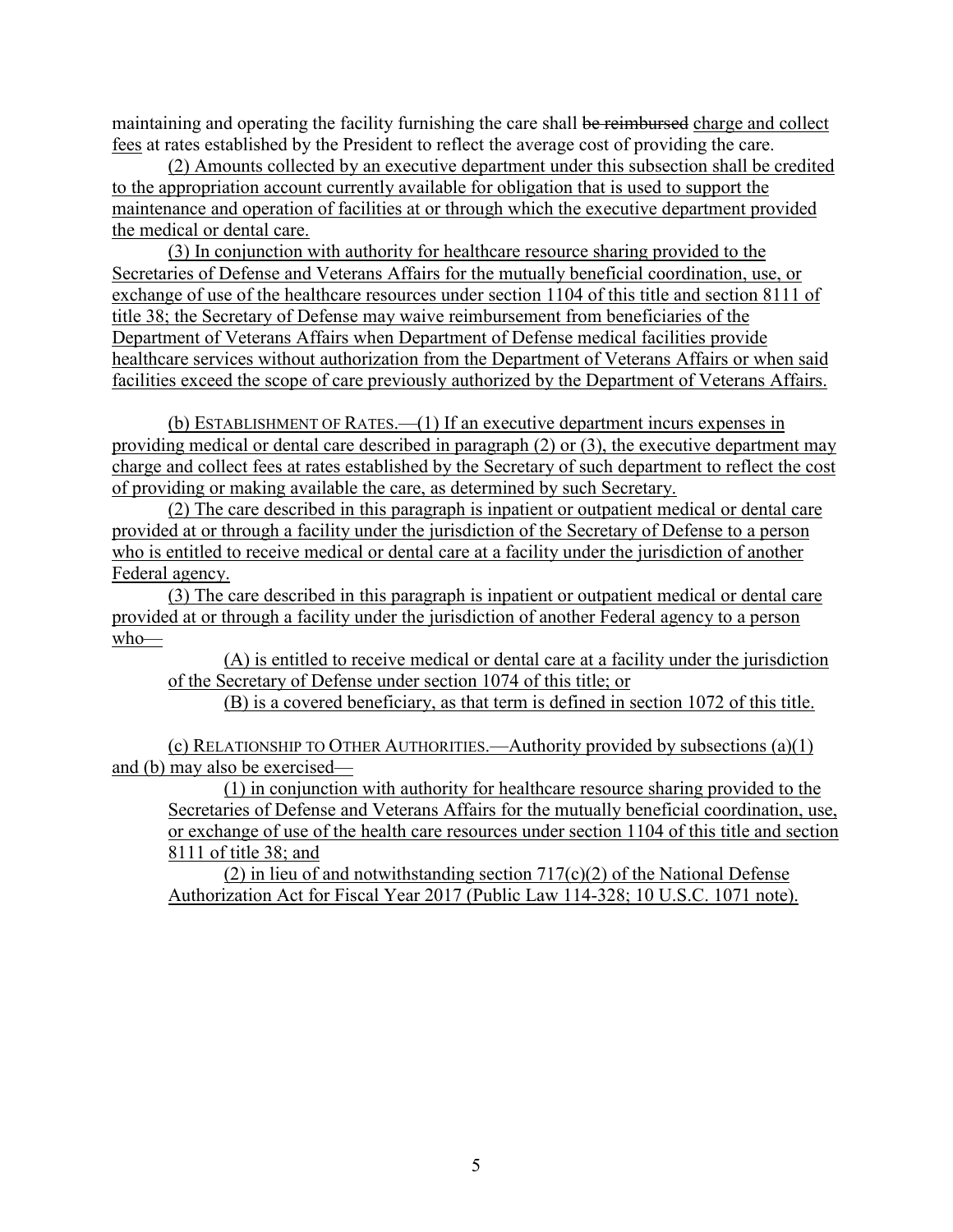#### DIVISION B—MILITARY CONSTRUCTION AUTHORIZATIONS

Sec. 2001. Short title.

Sec. 2002. Expiration of authorizations and amounts required to be specified by law. Sec. 2003. Effective date.

#### TITLE XXI—ARMY MILITARY CONSTRUCTION

Sec. 2101. Authorized Army construction and land acquisition projects.

Sec. 2102. Family housing.

Sec. 2103. Authorization of appropriations, Army.

Sec. 2104. Modification of authority to carry out certain fiscal year 2018 projects.

Sec. 2105. Extension of authority to carry out certain fiscal year 2018 projects.

Sec. 2106. Modification of authority to carry out certain fiscal year 2019 project.

#### TITLE XXII—NAVY MILITARY CONSTRUCTION

Sec. 2201. Authorized Navy construction and land acquisition projects.

Sec. 2202. Family housing.

Sec. 2203. Authorization of appropriations, Navy.

Sec. 2204. Extension of authority to carry out certain fiscal year 2018 project.

#### TITLE XXIII—AIR FORCE MILITARY CONSTRUCTION

Sec. 2301. Authorized Air Force construction and land acquisition projects.

Sec. 2302. Family housing.

Sec. 2303. Authorization of appropriations, Air Force.

Sec. 2304. Extension of authority to carry out certain fiscal year 2018 projects.

Sec. 2305. Modification of authority to carry out certain military construction projects at Tyndall Air Force Base, Florida

Sec. 2306. Modification of authority to carry out certain fiscal year 2021 project.

#### TITLE XXIV—DEFENSE AGENCIES MILITARY CONSTRUCTION

Sec. 2401. Authorized Defense Agencies construction and land acquisition projects.

Sec. 2402. Authorized Energy Resilience and Conservation Investment Program projects.

Sec. 2403. Authorization of appropriations, Defense Agencies.

Sec. 2404. Extension of authority to carry out certain fiscal year 2018 projects.

#### TITLE XXV—INTERNATIONAL PROGRAMS

#### Subtitle A—North Atlantic Treaty Organization Security Investment Program

Sec. 2501. Authorized NATO construction and land acquisition projects. Sec. 2502. Authorization of appropriations, NATO.

#### Subtitle B—Host Country In-kind Contributions

Sec. 2511. Republic of Korea funded construction projects.

Sec. 2512. Repeal of authorized approach to certain construction project.

#### TITLE XXVI—GUARD AND RESERVE FORCES FACILITIES

Sec. 2601. Authorized Army National Guard construction and land acquisition projects. Sec. 2602. Authorized Army Reserve construction and land acquisition projects. Sec. 2603. Authorized Air National Guard construction and land acquisition projects.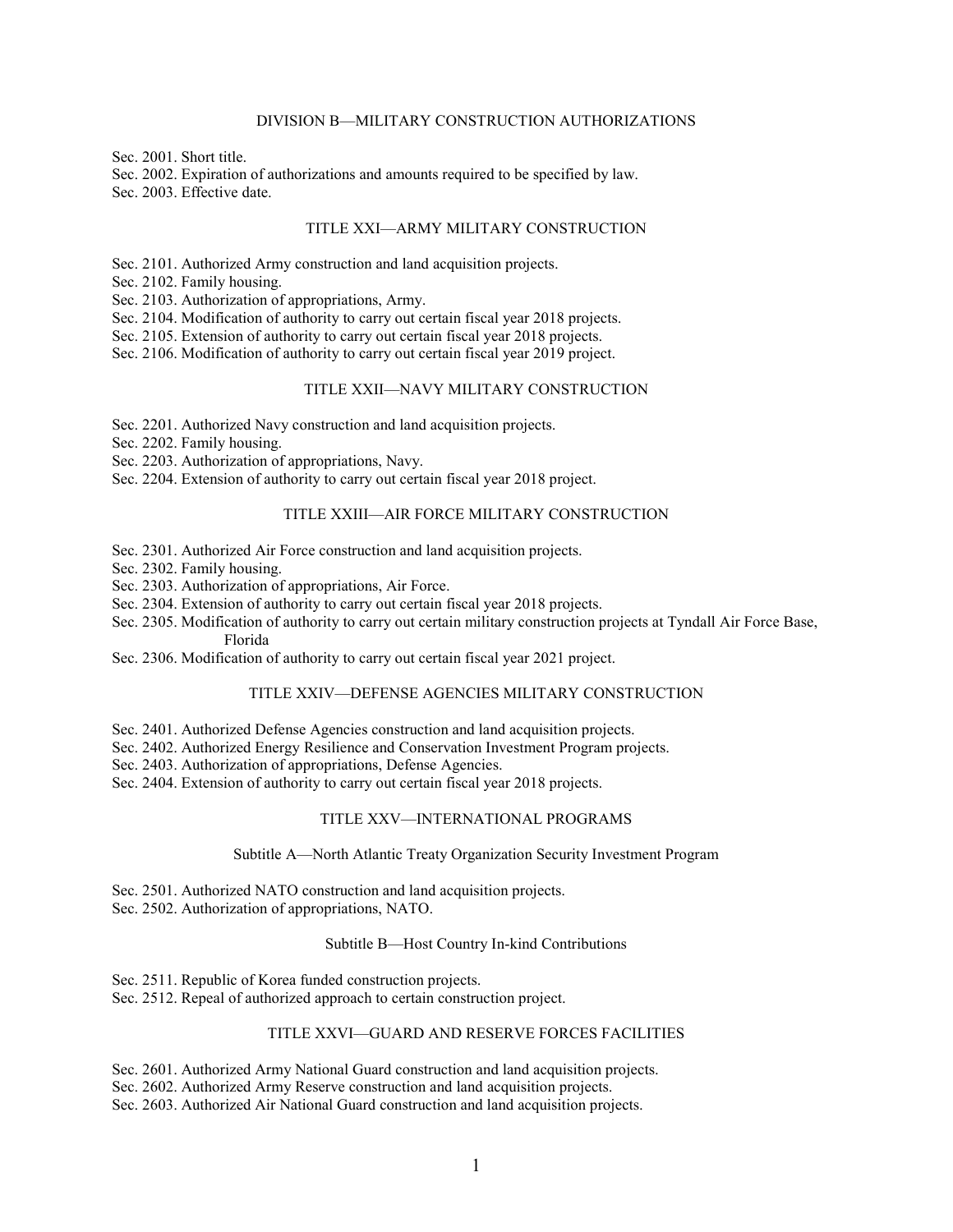- Sec. 2604. Authorized Air Force Reserve construction and land acquisition projects.
- Sec. 2605. Authorization of appropriations, National Guard and Reserve.
- Sec. 2606. Extension of authority to carry out certain fiscal year 2018 projects.
- Sec. 2607. Corrections to authority to carry out fiscal year 2022 projects.

#### TITLE XXVII—BASE REALIGNMENT AND CLOSURE ACTIVITIES

Sec. 2701. Authorization of appropriations for base realignment and closure activities funded through Department of Defense base closure account.

TITLE XXVIII—MILITARY CONSTRUCTION GENERAL PROVISIONS

TITLE XXX—MILITARY CONSTRUCTION FUNDING

Sec. 3001. Authorization of amounts in funding tables. Sec. 3002. Military construction table.

#### 1 **DIVISION B—MILITARY CONSTRUCTION AUTHORIZATIONS**

2 **SEC. 2001. SHORT TITLE.**

3 This division may be cited as the "Military Construction Authorization Act for Fiscal

4 Year 2023".

#### 5 **SEC. 2002. EXPIRATION OF AUTHORIZATIONS AND AMOUNTS REQUIRED TO**

#### 6 **BE SPECIFIED BY LAW.**

7 (a) EXPIRATION OF AUTHORIZATIONS AFTER THREE YEARS.—Except as provided in

8 subsection (b), all authorizations contained in titles XXI through XXVII for military construction

9 projects, land acquisition, family housing projects and facilities, and contributions to the North

10 Atlantic Treaty Organization Security Investment Program (and authorizations of appropriations

- 11 therefor) shall expire on the later of—
- 

12 (1) October 1, 2025; or

- 13 (2) the date of the enactment of an Act authorizing funds for military construction
- 14 for fiscal year 2026.
- 15 (b) EXCEPTION.—Subsection (a) shall not apply to authorizations for military
- 16 construction projects, land acquisition, family housing projects and facilities, and contributions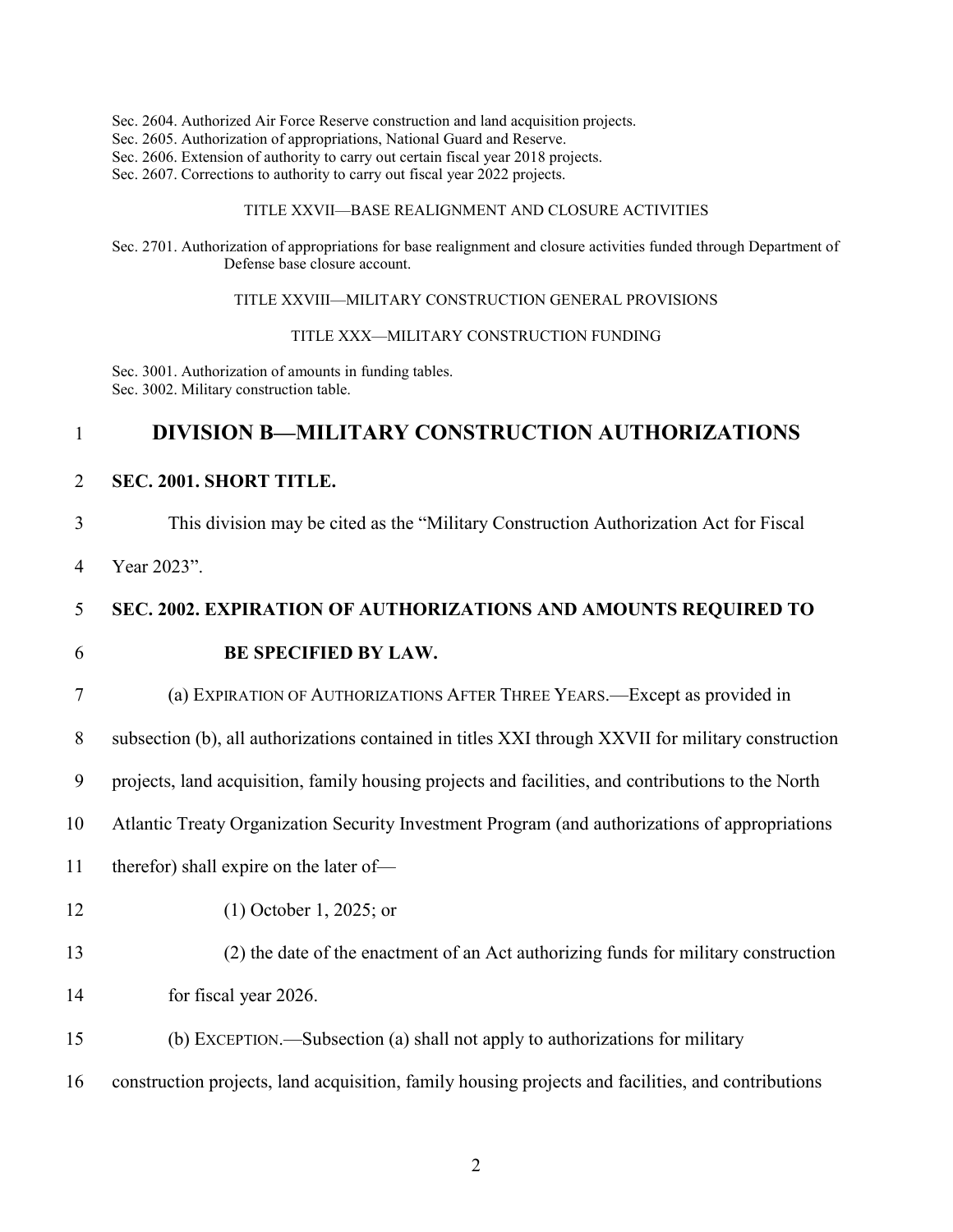| $\mathbf{1}$   | to the North Atlantic Treaty Organization Security Investment Program (and authorizations of        |
|----------------|-----------------------------------------------------------------------------------------------------|
| $\overline{2}$ | appropriations therefor), for which appropriated funds have been obligated before the later of-     |
| $\overline{3}$ | $(1)$ October 1, 2025; or                                                                           |
| $\overline{4}$ | (2) the date of the enactment of an Act authorizing funds for fiscal year 2026 for                  |
| 5              | military construction projects, land acquisition, family housing projects and facilities, or        |
| 6              | contributions to the North Atlantic Treaty Organization Security Investment Program.                |
| $\tau$         | SEC. 2003. EFFECTIVE DATE.                                                                          |
| 8              | Titles XXI through XXVII shall take effect on the later of-                                         |
| 9              | $(1)$ October 1, 2022; or                                                                           |
| 10             | (2) the date of the enactment of this Act.                                                          |
| 11             | TITLE XXI-ARMY MILITARY CONSTRUCTION                                                                |
| 12             | SEC. 2101. AUTHORIZED ARMY CONSTRUCTION AND LAND ACQUISITION                                        |
| 13             | PROJECTS.                                                                                           |
| 14             | (a) INSIDE THE UNITED STATES.—Using amounts appropriated pursuant to the                            |
| 15             | authorization of appropriations in section 2103(a) and available for military construction projects |
| 16             | inside the United States as specified in the funding table in section 3002, the Secretary of the    |
| 17             | Army may acquire real property and carry out military construction projects for the installations   |
| 18             | or locations inside the United States, and in the amounts, set forth in the following table:        |

| <b>State</b>   | <b>Installation or Location</b> | <b>Amount</b> |  |  |  |
|----------------|---------------------------------|---------------|--|--|--|
| Colorado       | Fort Carson                     | \$14,200,000  |  |  |  |
| Louisiana      | Fort Polk                       | \$32,000,000  |  |  |  |
| North Carolina | Fort Bragg                      | \$34,000,000  |  |  |  |
| Pennsylvania   | Letterkenny Army Depot          | \$38,000,000  |  |  |  |
| Texas          | Corpus Christi Army Depot       | \$103,000,000 |  |  |  |
|                | Fort Bliss                      | \$15,000,000  |  |  |  |
| Washington     | Joint Base Lewis-McChord        | \$49,000,000  |  |  |  |

**Army: Inside the United States**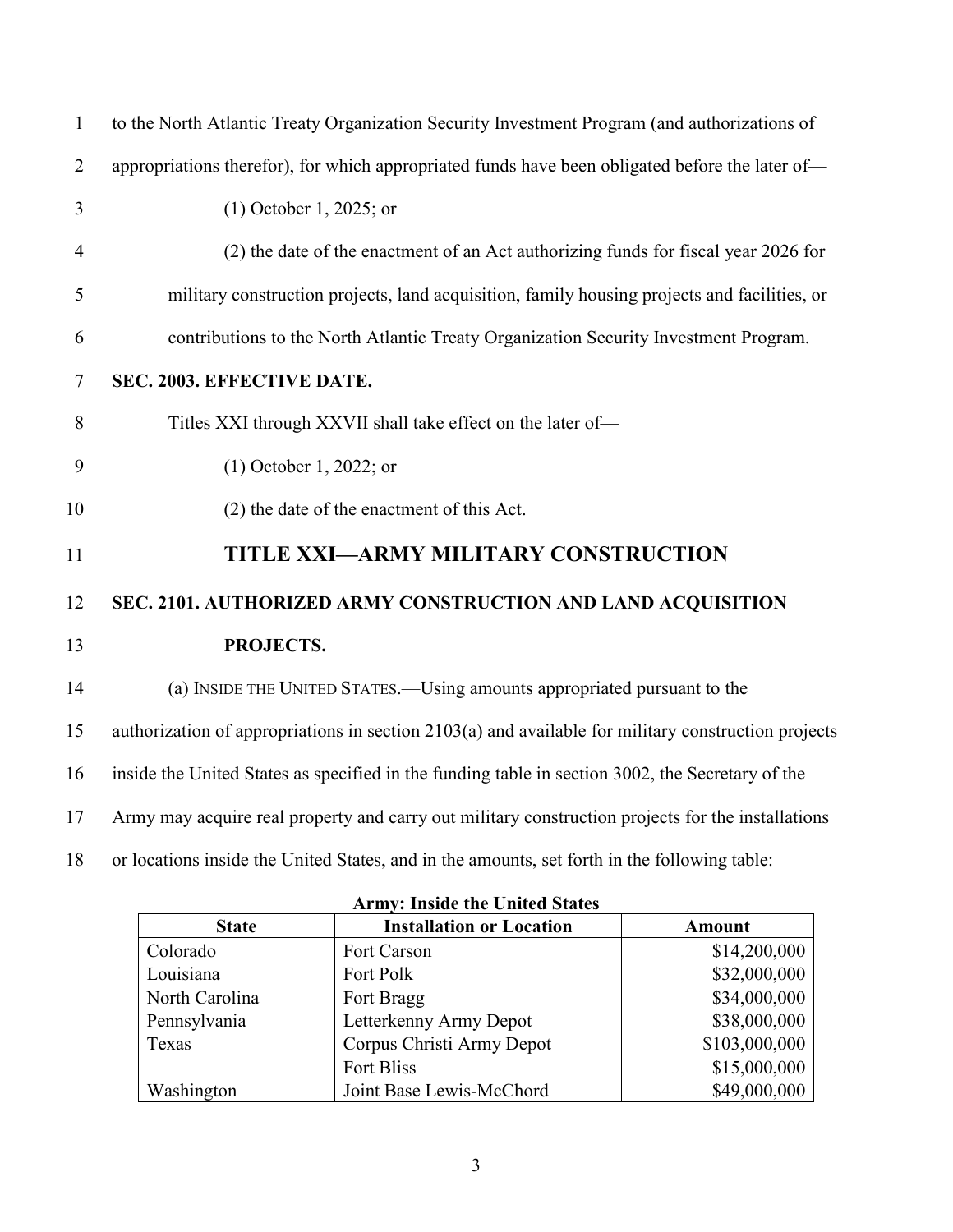(b) OUTSIDE THE UNITED STATES.—Using amounts appropriated pursuant to the authorization of appropriations in section 2103(a) and available for military construction projects outside the United States as specified in the funding table in section 3002, the Secretary of the Army may acquire real property and carry out military construction projects for the installations or locations outside the United States, and in the amounts, set forth in the following table:

**Army: Outside the United States**

| Country   | <b>Installation or Location</b> | Amount        |
|-----------|---------------------------------|---------------|
| Germany   | East Camp Grafenwoehr           | \$168,000,000 |
| Kwajalein | Kwajalein Atoll                 | \$69,000,000  |

#### 6 **SEC. 2102. FAMILY HOUSING.**

 (a) CONSTRUCTION AND ACQUISITION.—Using amounts appropriated pursuant to the authorization of appropriations in section 2103(a) and available for military family housing functions as specified in the funding table in section 3002, the Secretary of the Army may construct or acquire family housing units (including land acquisition and supporting facilities) at the installations or locations, in the number of units, and in the amounts set forth in the following 12 table:

| <b>Army: Family Housing</b> |                     |                                                   |              |  |  |
|-----------------------------|---------------------|---------------------------------------------------|--------------|--|--|
| Country                     | <b>Installation</b> | Units                                             | Amount       |  |  |
| Germany                     | Baumholder          | <b>Family Housing Replacement</b><br>Construction | \$57,000,000 |  |  |
| Italy                       | Vicenza             | Family Housing New<br>Construction                | \$95,000,000 |  |  |

 (b) PLANNING AND DESIGN.—Using amounts appropriated pursuant to the authorization of appropriations in section 2103(a) and available for military family housing functions as specified in the funding table in section 3002, the Secretary of the Army may carry out architectural and engineering services and construction design activities with respect to the construction or improvement of family housing units in an amount not to exceed \$17,339,000.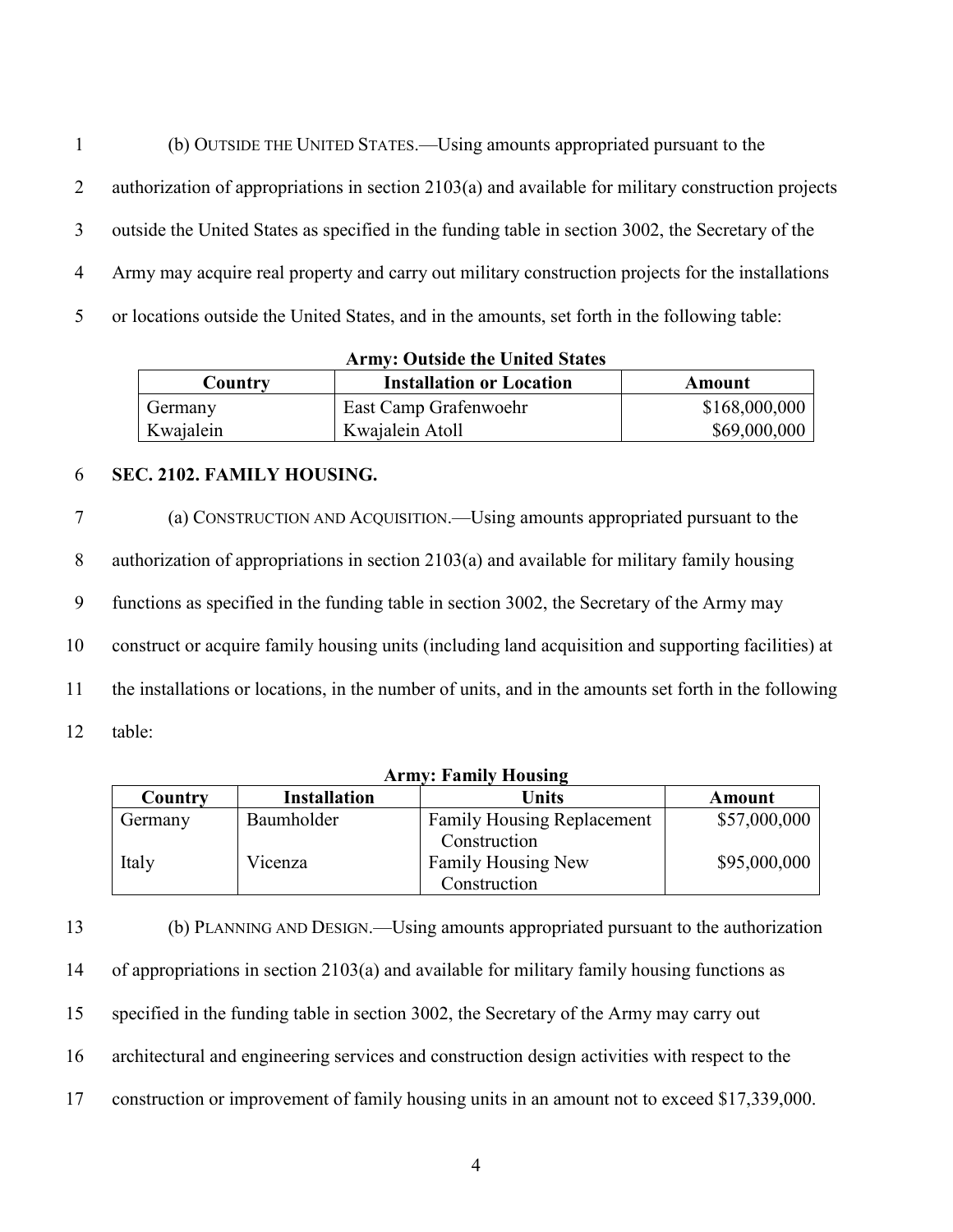#### **SEC. 2103. AUTHORIZATION OF APPROPRIATIONS, ARMY.**

 (a) AUTHORIZATION OF APPROPRIATIONS.—Funds are hereby authorized to be appropriated for fiscal years beginning after September 30, 2022, for military construction, land acquisition, and military family housing functions of the Department of the Army as specified in 5 the funding table in section 3002.

 (b) LIMITATION ON TOTAL COST OF CONSTRUCTION PROJECTS.—Notwithstanding the cost variations authorized by section 2853 of title 10, United States Code, and any other cost variation authorized by law, the total cost of all projects carried out under section 2101 of this Act may not exceed the total amount authorized to be appropriated under subsection (a), as specified in the funding table in section 3002.

# **SEC. 2104. MODIFICATION OF AUTHORITY TO CARRY OUT CERTAIN FISCAL YEAR 2018 PROJECTS.**

# 13 (a) KUNSAN AIR BASE, KOREA.—In the case of the authorization contained in the table in section 2101(b) of the Military Construction Authorization Act for Fiscal Year 2018 (division B of Public Law 115–91; 131 Stat. 1819) for Kunsan Air Base, Korea, for construction of an Unmanned Aerial Vehicle Hangar at the installation, the Secretary of the Army may construct the hangar at Camp Humphries, Korea, and may remove primary scope associated with the relocation of the Air Defense Artillery (ADA) Battalion facilities to include: Ground Based Missile Defense Equipment Area, Fighting Positions, Missile Resupply Area ADA, Ready Building/Command Post, Battery Command Post Area, Safety Shelter and Guard Booth. 21 (b) KWAJALEIN ATOLL, KWAJALEIN.—Section  $2879(a)(1)(A)$  of the Military Construction

#### Authorization Act for Fiscal Year 2018 (division B of Public Law 115–91; 131 Stat. 1874) is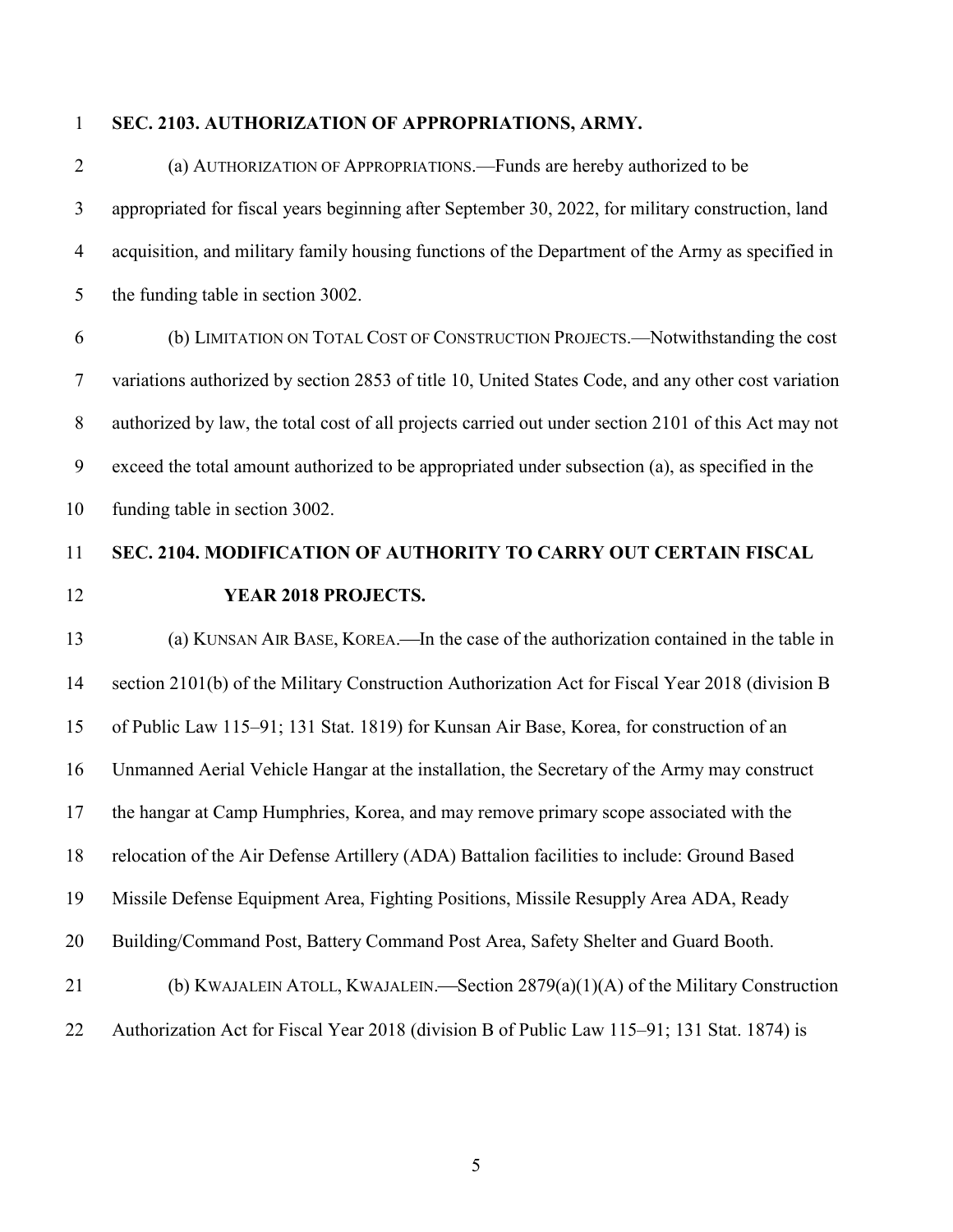1 amended by striking "at least 26 family housing units" and inserting "up to 26 family housing 2 units".

3 **SEC. 2105. EXTENSION OF AUTHORITY TO CARRY OUT CERTAIN FISCAL YEAR** 

#### 4 **2018 PROJECTS.**

5 (a) EXTENSION.—(1) Notwithstanding section 2002 of the Military Construction

6 Authorization Act for Fiscal Year 2018 (division B of Public Law 115–91; 131 Stat. 1817), the

7 authorization set forth in the table in paragraph (2), as provided in section 2101(b) of that Act

8 (131 Stat. 1819), shall remain in effect until October 1, 2023, or the date of the enactment of an

- 9 Act authorizing funds for military construction for fiscal year 2024, whichever is later.
- 10 (2) The table referred to in paragraph (1) is as follows:

#### **Army: Extension of 2018 Project Authorization**

| Country | <b>Installation or</b><br>Location | <b>Project</b>          | Original<br><b>Authorized</b><br>Amount |
|---------|------------------------------------|-------------------------|-----------------------------------------|
| Korea   | Kunsan Air Base                    | Unmanned Aerial Vehicle | \$53,000,000                            |
|         |                                    | Hangar                  |                                         |

 (b) ARMY FAMILY HOUSING.—(1) Notwithstanding section 2002 of the Military Construction Authorization Act for Fiscal Year 2018 (division B of Public Law 115–91; 131 Stat. 1817), the authorization set forth in the table in paragraph (2), as provided in section 2102 of that Act (131 Stat. 1820), shall remain in effect until October 1, 2023, or the date of the enactment of an Act authorizing funds for military construction for fiscal year 2024, whichever is later.

#### 17 (2) The table referred to in paragraph (1) is as follows:

|         | ATHIV. EXTERNOIT OF 2010 TTOJECT AUTHOLIZATION |                |                                         |  |  |  |
|---------|------------------------------------------------|----------------|-----------------------------------------|--|--|--|
| Country | <b>Installation or</b><br>Location             | <b>Project</b> | Original<br><b>Authorized</b><br>Amount |  |  |  |

#### **Army: Extension of 2018 Project Authorization**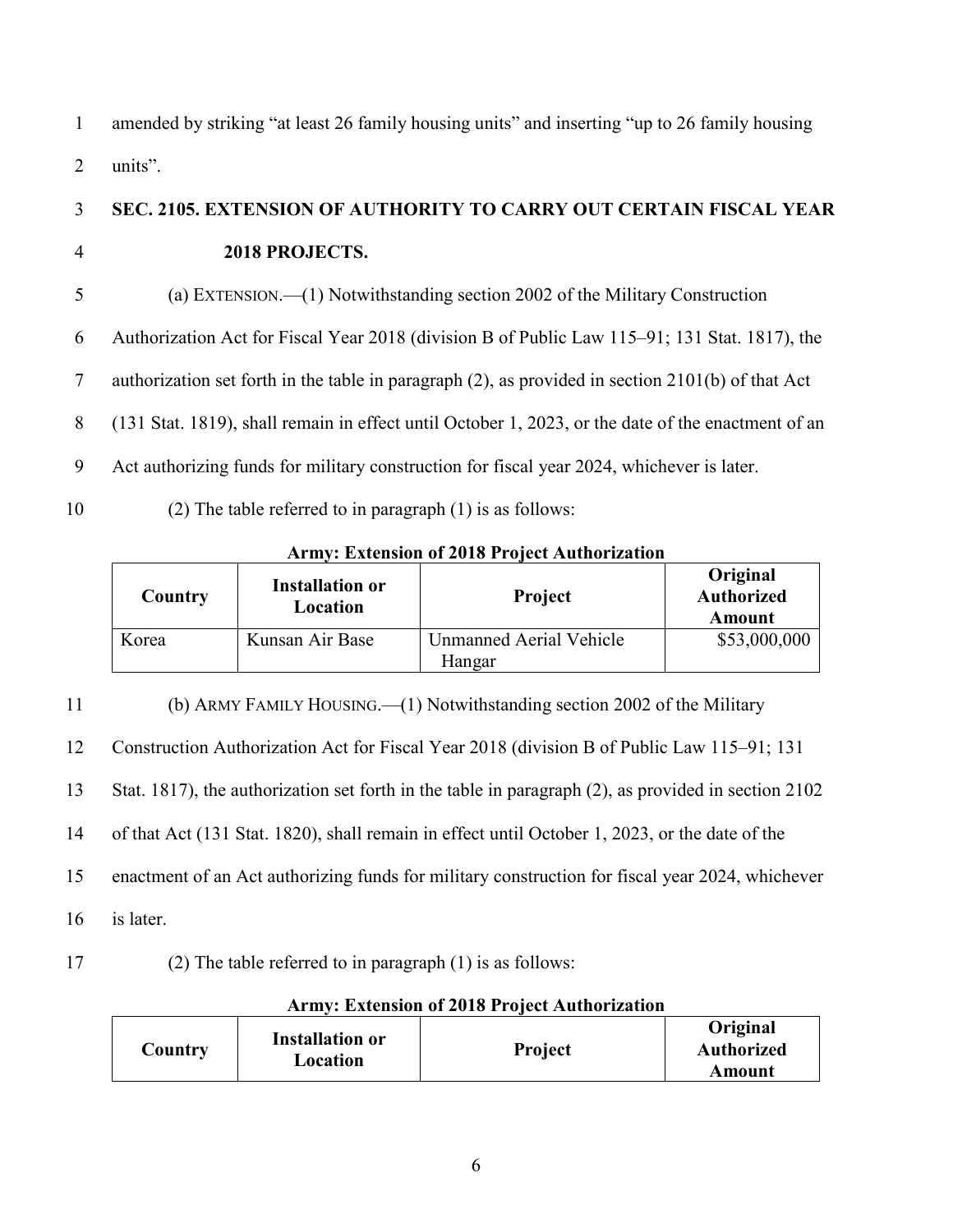|                  | Kwajalein                                                                                   | Kwajalein Atoll                                                                                   | <b>Family Housing Replacement</b><br>Construction                                                   | \$31,000,000 |  |
|------------------|---------------------------------------------------------------------------------------------|---------------------------------------------------------------------------------------------------|-----------------------------------------------------------------------------------------------------|--------------|--|
| $\mathbf{1}$     |                                                                                             |                                                                                                   | SEC. 2106. MODIFICATION OF AUTHORITY TO CARRY OUT CERTAIN FISCAL                                    |              |  |
| $\overline{2}$   |                                                                                             | YEAR 2019 PROJECT.                                                                                |                                                                                                     |              |  |
| 3                |                                                                                             |                                                                                                   | In the case of the authorization contained in the table in section $2101(b)$ of the John S.         |              |  |
| $\overline{4}$   |                                                                                             |                                                                                                   | McCain National Defense Authorization Act for Fiscal Year 2019 (division B of Public Law            |              |  |
| 5                |                                                                                             |                                                                                                   | 115–232; 132 Stat. 2242) for Camp Tango, Korea, for construction of a Command and Control           |              |  |
| 6                | Facility at the installation, the Secretary of the Army may increase scope for a dedicated, |                                                                                                   |                                                                                                     |              |  |
| $\tau$           |                                                                                             |                                                                                                   | enclosed egress pathway out of the underground facility to facilitate safe escape in case of fire.  |              |  |
| 8                |                                                                                             |                                                                                                   | TITLE XXII-NAVY MILITARY CONSTRUCTION                                                               |              |  |
| $\boldsymbol{9}$ |                                                                                             |                                                                                                   | SEC. 2201. AUTHORIZED NAVY CONSTRUCTION AND LAND ACQUISITION                                        |              |  |
| 10               |                                                                                             | PROJECTS.                                                                                         |                                                                                                     |              |  |
| 11               |                                                                                             |                                                                                                   | (a) INSIDE THE UNITED STATES.—Using amounts appropriated pursuant to the                            |              |  |
| 12               |                                                                                             |                                                                                                   | authorization of appropriations in section 2203(a) and available for military construction projects |              |  |
| 13               |                                                                                             |                                                                                                   | inside the United States as specified in the funding table in section 3002, the Secretary of the    |              |  |
| 14               |                                                                                             | Navy may acquire real property and carry out military construction projects for the installations |                                                                                                     |              |  |
| 15               |                                                                                             |                                                                                                   | or locations inside the United States, and in the amounts, set forth in the following table:        |              |  |

| <b>Navy: Inside the United States</b> |                                 |                 |  |  |
|---------------------------------------|---------------------------------|-----------------|--|--|
| <b>State</b>                          | <b>Installation or Location</b> | <b>Amount</b>   |  |  |
| California                            | Camp Pendleton                  | \$85,210,000    |  |  |
|                                       | Lemoore                         | \$201,261,000   |  |  |
|                                       | Point Loma Annex                | \$56,450,000    |  |  |
|                                       | <b>Twentynine Palms</b>         | \$120,382,000   |  |  |
| Connecticut                           | New London                      | \$15,514,000    |  |  |
| Florida                               | Jacksonville                    | \$86,232,000    |  |  |
|                                       | Whiting Field                   | \$57,789,000    |  |  |
| Georgia                               | Kings Bay                       | \$279,171,000   |  |  |
| Hawaii                                | Joint Base Pearl Harbor-Hickam  | \$3,637,692,000 |  |  |
| Nevada                                | Fallon                          | \$97,865,000    |  |  |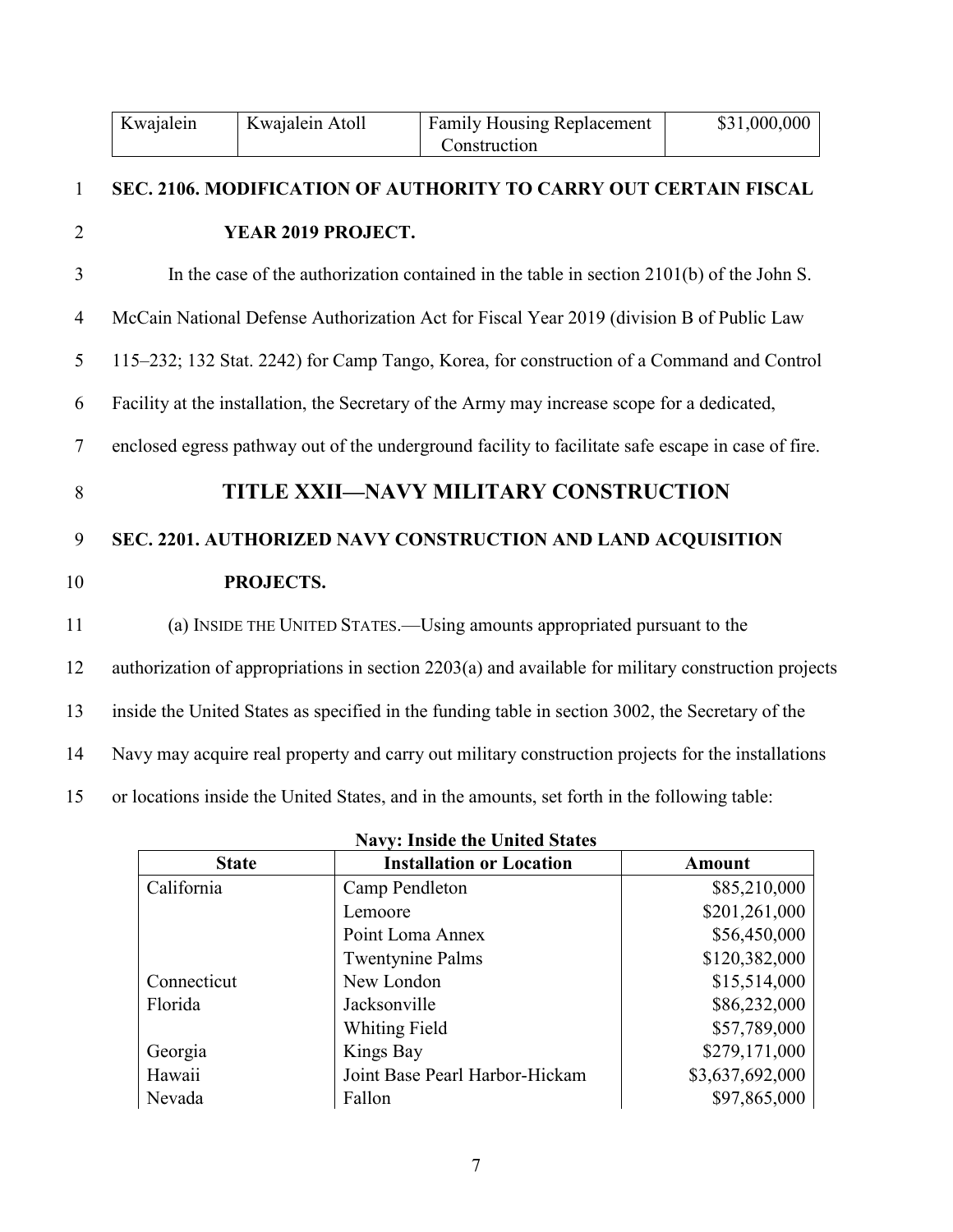| North Carolina | Camp Lejeune                  | \$47,475,000 |
|----------------|-------------------------------|--------------|
|                | Cherry Point Marine Corps Air | \$38,415,000 |
|                | <b>Station</b>                |              |
| Virginia       | Norfolk                       | \$16,863,000 |
| Washington     | Whidbey Island                | \$37,461,000 |

 (b) OUTSIDE THE UNITED STATES.—Using amounts appropriated pursuant to the authorization of appropriations in section 2203(a) and available for military construction projects outside the United States as specified in the funding table in section 3002, the Secretary of the Navy may acquire real property and carry out military construction projects for the installations or locations outside the United States, and in the amounts, set forth in the following table:

| Country   | <b>Installation or Location</b> | Amount        |  |  |
|-----------|---------------------------------|---------------|--|--|
| Australia | Darwin                          | \$258,831,000 |  |  |
| Guam      | Finegayan                       | \$330,589,000 |  |  |
| Japan     | Kadena Air Base                 | \$195,400,000 |  |  |

#### **Navy: Outside the United States**

#### 6 **SEC. 2202. FAMILY HOUSING.**

 (a) CONSTRUCTION AND ACQUISITION.—Using amounts appropriated pursuant to the authorization of appropriations in section 2203(a) and available for military family housing functions as specified in the funding table in section 3002, the Secretary of the Navy may construct or acquire family housing units (including land acquisition and supporting facilities) at the installations or locations, in the number of units, and in the amounts set forth in the following

12 table:

| Navy: Family Housing |                               |                                          |              |  |  |
|----------------------|-------------------------------|------------------------------------------|--------------|--|--|
| Country              | <b>Installation</b>           | Units                                    | Amount       |  |  |
| Guam                 | <b>NAVSUPPACT</b><br>Andersen | Replace Andersen Housing<br><b>PH IV</b> | \$86,390,000 |  |  |
|                      | <b>NAVSUPPACT</b><br>Andersen | Replace Andersen Housing<br>PH V         | \$93,259,000 |  |  |
|                      | <b>NAVSUPPACT</b><br>Andersen | Replace Andersen Housing<br>PH VI        | \$68,985,000 |  |  |

**Navy: Family Housing**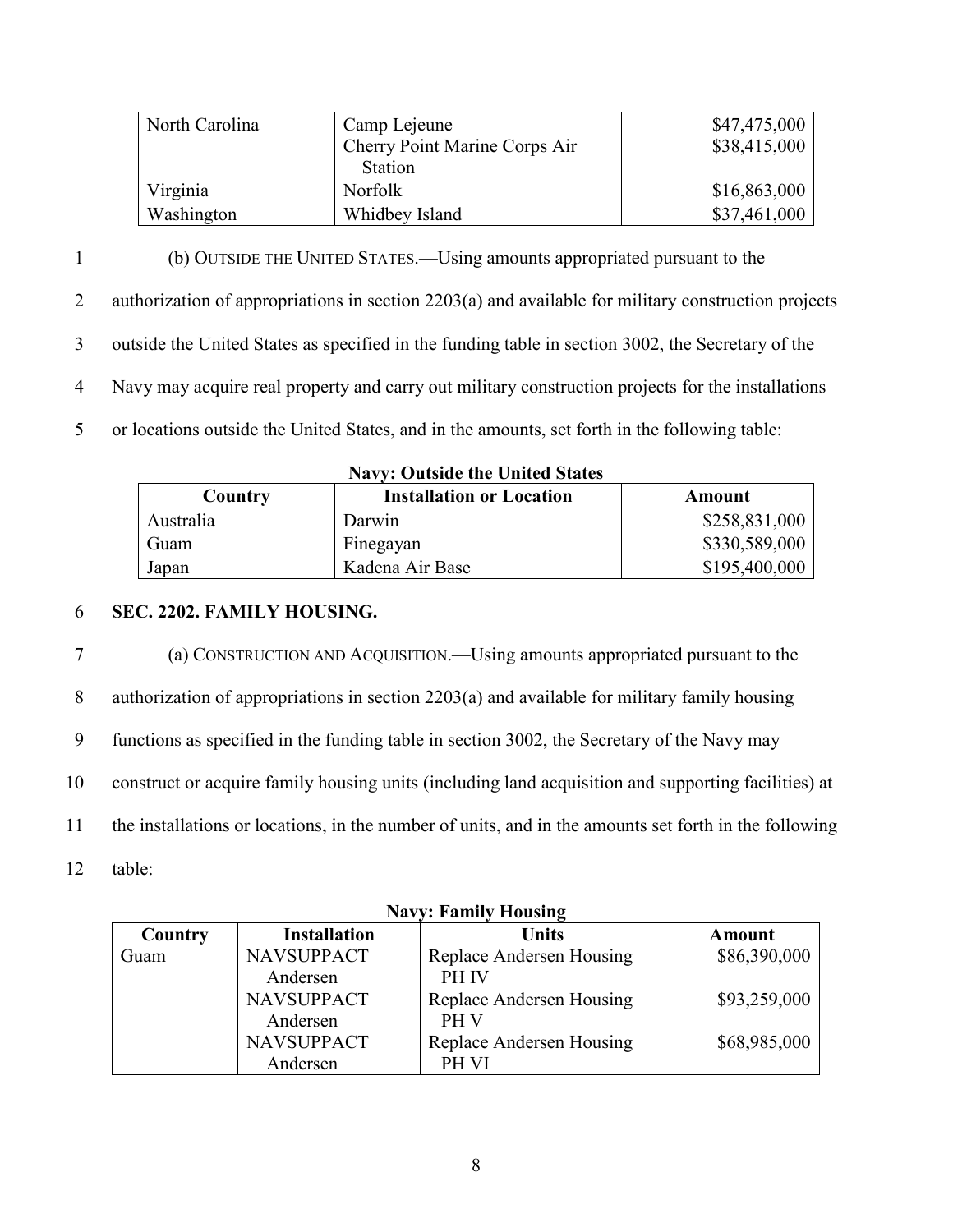(b) IMPROVEMENTS TO MILITARY FAMILY HOUSING UNITS.—Subject to section 2825 of 2 title 10, United States Code, and using amounts appropriated pursuant to the authorization of appropriations in section 2203(a) and available for military family housing functions as specified in the funding table in section 3002, the Secretary of the Navy may improve existing military family housing units in an amount not to exceed \$74,540,000.

 (c) PLANNING AND DESIGN.—Using amounts appropriated pursuant to the authorization of appropriations in section 2203(a) and available for military family housing functions as specified in the funding table in section 3002, the Secretary of the Navy may carry out architectural and engineering services and construction design activities with respect to the construction or improvement of family housing units in an amount not to exceed \$14,123,000.

#### **SEC. 2203. AUTHORIZATION OF APPROPRIATIONS, NAVY.**

 (a) AUTHORIZATION OF APPROPRIATIONS.—Funds are hereby authorized to be appropriated for fiscal years beginning after September 30, 2022, for military construction, land acquisition, and military family housing functions of the Department of the Navy, as specified in the funding table in section 3002.

 (b) LIMITATION ON TOTAL COST OF CONSTRUCTION PROJECTS.—Notwithstanding the cost variations authorized by section 2853 of title 10, United States Code, and any other cost variation authorized by law, the total cost of all projects carried out under section 2201 of this Act may not exceed the total amount authorized to be appropriated under subsection (a), as specified in the funding table in section 3002.

# **SEC. 2204. EXTENSION OF AUTHORITY TO CARRY OUT CERTAIN FISCAL YEAR 2018 PROJECT.**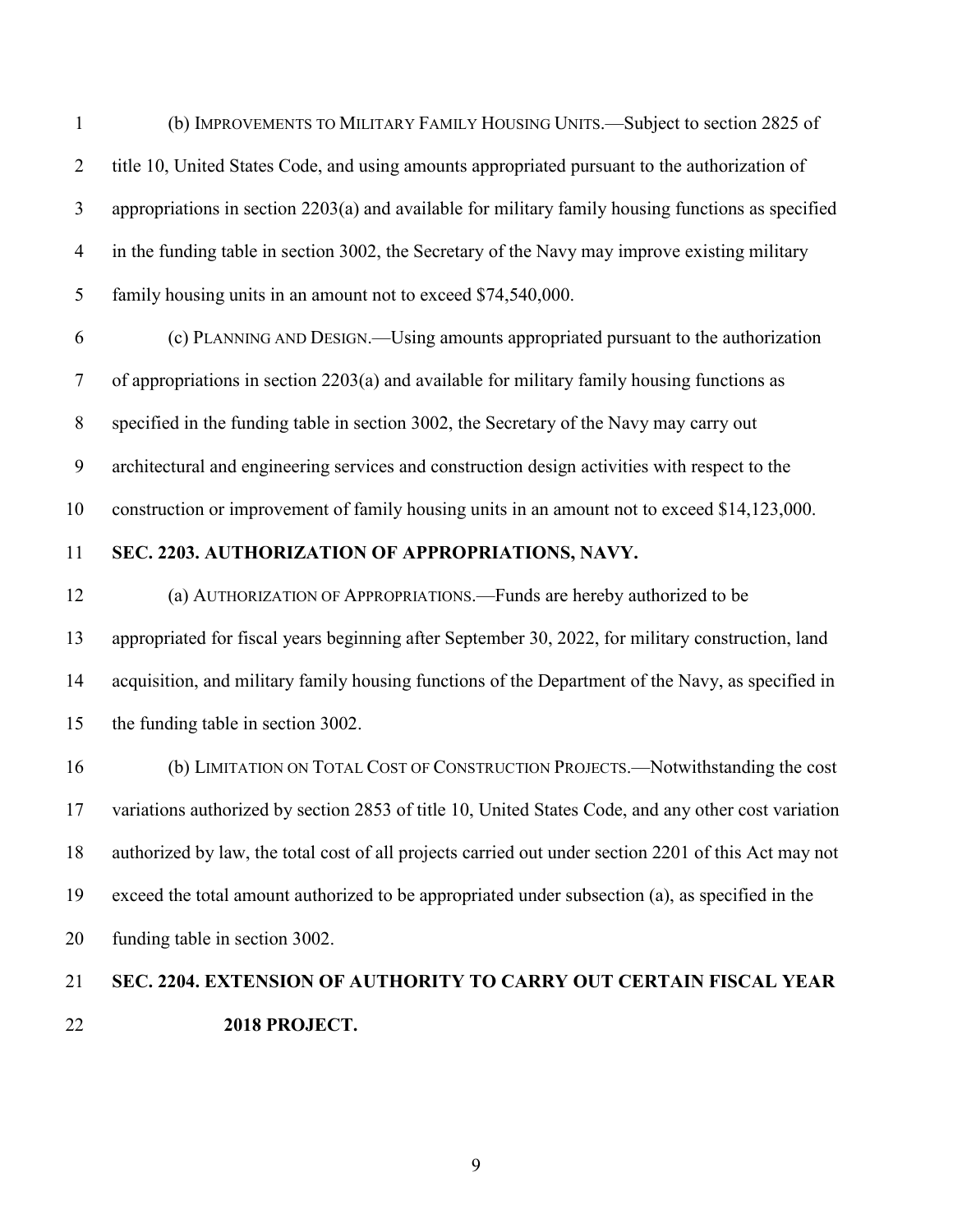(a) EXTENSION.—Notwithstanding section 2002 of the Military Construction Authorization Act for Fiscal Year 2018 (division B of Public Law 115–91; 131 Stat. 1817), the authorization set forth in the table in subsection (a), as provided in section 2201(a) of that Act (131 Stat. 1822), shall remain in effect until October 1, 2023, or the date of the enactment of an Act authorizing funds for military construction for fiscal year 2024, whichever is later.

6 (b) TABLE.—The table referred to in subsection (a) is as follows:

| <b>Navy: Extension of 2018 Project Authorization</b> |  |
|------------------------------------------------------|--|
|                                                      |  |

| Country | <b>Installation or</b><br>Location | <b>Project</b>         | Original<br><b>Authorized</b><br>Amount |
|---------|------------------------------------|------------------------|-----------------------------------------|
| Guam    | Joint Region                       | Navy-Commercial Tie-in | \$37,180,000                            |
|         | Marianas                           | Hardening              |                                         |

7 **TITLE XXIII—AIR FORCE MILITARY CONSTRUCTION**

# 8 **SEC. 2301. AUTHORIZED AIR FORCE CONSTRUCTION AND LAND ACQUISITION**  9 **PROJECTS.**

 (a) INSIDE THE UNITED STATES.—Using amounts appropriated pursuant to the authorization of appropriations in section 2303(a) and available for military construction projects inside the United States as specified in the funding table in section 3002, the Secretary of the Air Force may acquire real property and carry out military construction projects for the installations or locations inside the United States, and in the amounts, set forth in the following table:

| <b>State</b>   | <b>Installation or Location</b>  | <b>Amount</b> |  |  |
|----------------|----------------------------------|---------------|--|--|
| Alaska         | <b>Clear Space Force Station</b> | \$68,000,000  |  |  |
| California     | Vandenberg Space Force Base      | \$89,000,000  |  |  |
| Oklahoma       | <b>Tinker Air Force Base</b>     | \$43,600,000  |  |  |
| South Carolina | <b>Shaw Air Force Base</b>       | \$10,000,000  |  |  |
| South Dakota   | Ellsworth Air Force Base         | \$328,000,000 |  |  |
| Tennessee      | Arnold Air Force Base            | \$38,000,000  |  |  |
| Utah           | Hill Air Force Base              | \$84,000,000  |  |  |
| Wyoming        | F E Warren Air Force Base        | \$176,000,000 |  |  |

|  |  |  |  | <b>Air Force: Inside the United States</b> |  |
|--|--|--|--|--------------------------------------------|--|
|--|--|--|--|--------------------------------------------|--|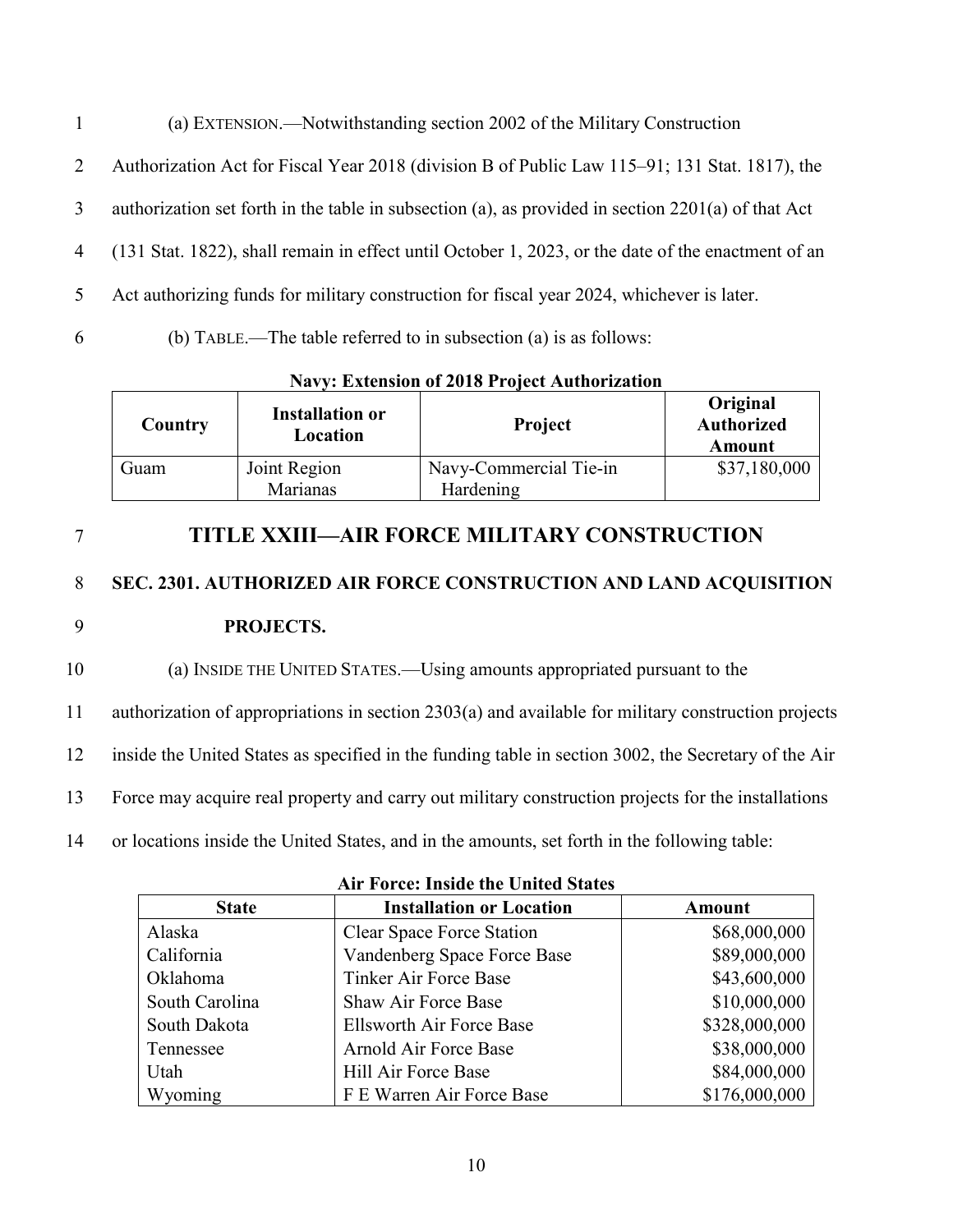(b) OUTSIDE THE UNITED STATES.—Using amounts appropriated pursuant to the authorization of appropriations in section 2303(a) and available for military construction projects outside the United States as specified in the funding table in section 3002, the Secretary of the Air Force may acquire real property and carry out military construction projects for the installations or locations outside the United States, and in the amounts, set forth in the following table:

| Country                  | <b>Installation or Location</b> |               |
|--------------------------|---------------------------------|---------------|
| Hungary                  | Papa Air Base                   | \$71,000,000  |
| Iceland                  | Naval Air Station Keflavik      | \$94,000,000  |
| Italy                    | Aviano Air Base                 | \$46,500,000  |
| Japan                    | Kadena Air Base                 | \$307,000,000 |
| Jordan                   | Muwaffaq Salti Air Base         | \$50,000,000  |
| Rygge Air Base<br>Norway |                                 | \$8,200,000   |
| Spain                    | Moron Air Base                  | \$29,000,000  |

#### **Air Force: Outside the United States**

#### **SEC. 2302. FAMILY HOUSING.**

 (a) IMPROVEMENTS TO MILITARY FAMILY HOUSING UNITS.— Subject to section 2825 of title 10, United States Code, and using amounts appropriated pursuant to the authorization of appropriations in section 2303(a) and available for military family housing functions as specified in the funding table in section 3002, the Secretary of the Air Force may improve existing military family housing units in an amount not to exceed \$230,058,000. (b) PLANNING AND DESIGN.—Using amounts appropriated pursuant to the authorization of appropriations in section 2303(a) and available for military family housing functions as specified in the funding table in section 3002, the Secretary of the Air Force may carry out architectural and engineering services and construction design activities with respect to the construction or improvement of family housing units in an amount not to exceed \$2,730,000.

#### **SEC. 2303. AUTHORIZATION OF APPROPRIATIONS, AIR FORCE.**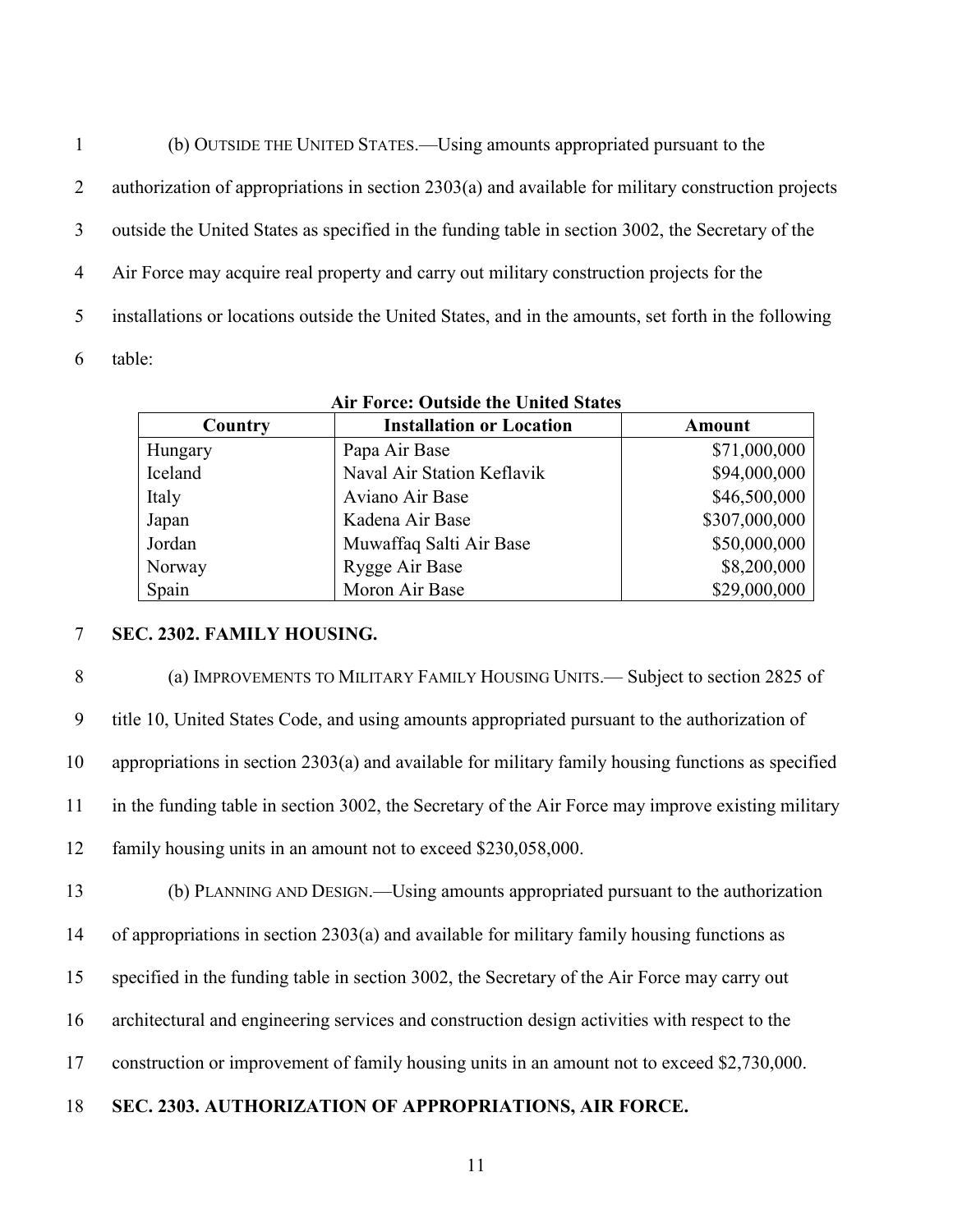| $\mathbf{1}$   | (a) AUTHORIZATION OF APPROPRIATIONS. - Funds are hereby authorized to be                                 |
|----------------|----------------------------------------------------------------------------------------------------------|
| $\overline{2}$ | appropriated for fiscal years beginning after September 30, 2022, for military construction, land        |
| 3              | acquisition, and military family housing functions of the Department of the Air Force, as                |
| $\overline{4}$ | specified in the funding table in section 3002.                                                          |
| 5              | (b) LIMITATION ON TOTAL COST OF CONSTRUCTION PROJECTS.- Notwithstanding the cost                         |
| 6              | variations authorized by section 2853 of title 10, United States Code, and any other cost variation      |
| $\overline{7}$ | authorized by law, the total cost of all projects carried out under section 2301 of this Act may not     |
| 8              | exceed the total amount authorized to be appropriated under subsection (a), as specified in the          |
| 9              | funding table in section 3002.                                                                           |
|                |                                                                                                          |
|                | SEC. 2304. EXTENSION OF AUTHORITY TO CARRY OUT CERTAIN FISCAL YEAR                                       |
| 10<br>11       | 2018 PROJECTS.                                                                                           |
| 12             | (a) EXTENSION. -- (1) Notwithstanding section 2002 of the Military Construction                          |
|                | Authorization Act for Fiscal Year 2018 (division B of Public Law 115–91; 131 Stat. 1817), the            |
| 13<br>14       | authorizations set forth in the table in paragraph $(2)$ , as provided in section 2301 $(a)$ of that Act |
| 15             | (131 Stat. 1825), shall remain in effect until October 1, 2023, or the date of the enactment of an       |
| 16             | Act authorizing funds for military construction for fiscal year 2024, whichever is later.                |
| 17             | (2) The table referred to in paragraph $(1)$ is as follows:                                              |

| <b>State</b> | <b>Installation or</b><br>Location | <b>Project</b>               | Original<br><b>Authorized</b><br><b>Amount</b> |
|--------------|------------------------------------|------------------------------|------------------------------------------------|
| Florida      | <b>Tyndall Air Force</b>           | Fire Station                 | \$17,000,000                                   |
|              | Base                               |                              |                                                |
| Texas        | Joint Base San                     | <b>BMT Classrooms/Dining</b> | \$38,000,000                                   |
|              | Antonio                            |                              |                                                |
|              | Joint Base San                     | Camp Bullis Dining Facility  | \$18,500,000                                   |
|              | Antonio                            |                              |                                                |
| Wyoming      | F. E. Warren Air                   | Consolidated Helo/TRF        | \$62,000,000                                   |
|              | Force Base                         | Ops/AMU and Alert Fac.       |                                                |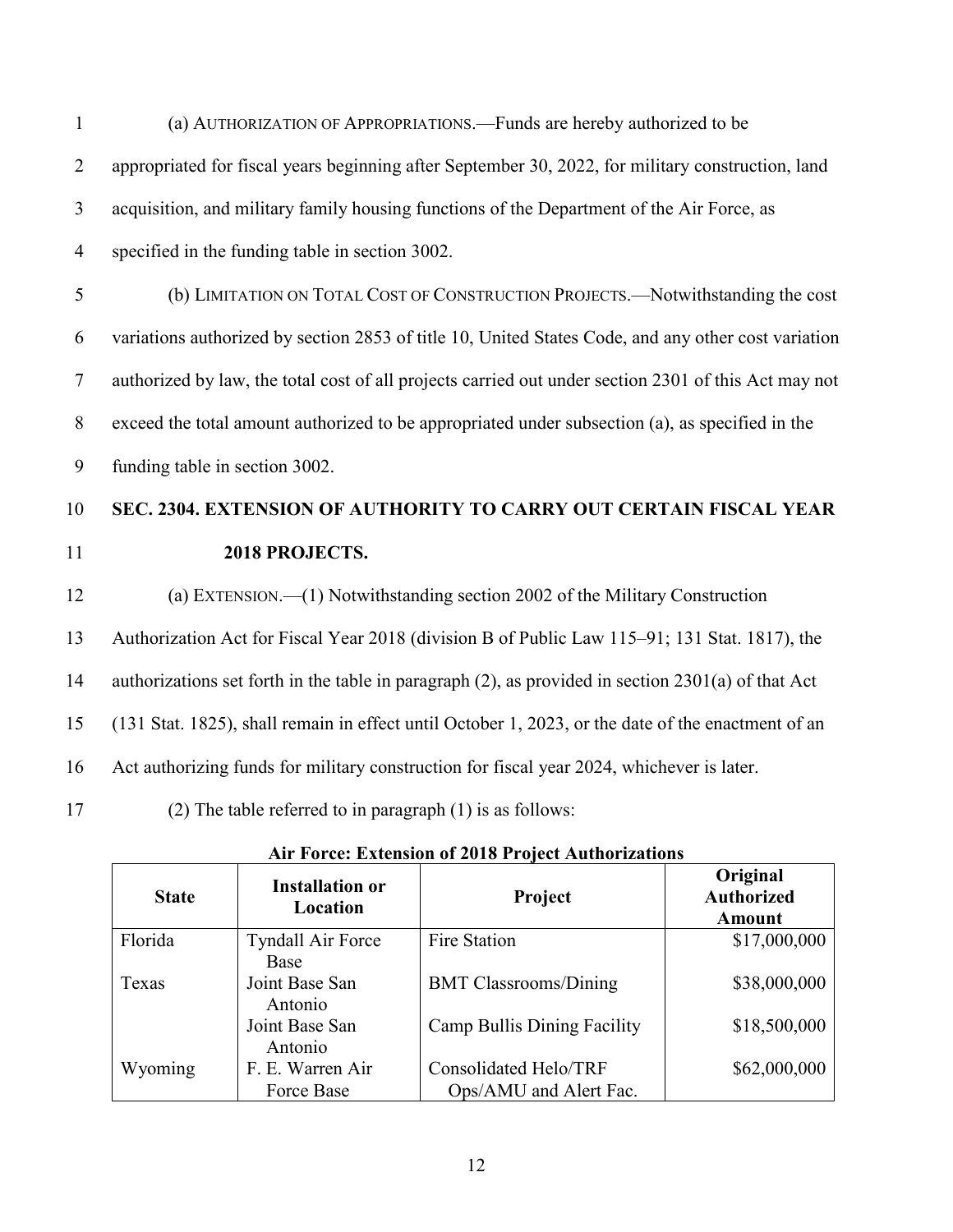| $\mathbf{1}$   | (b) OVERSEAS CONTINGENCY OPERATIONS.—(1) Notwithstanding section 2002 of the                        |
|----------------|-----------------------------------------------------------------------------------------------------|
| 2              | Military Construction Authorization Act for Fiscal Year 2018 (division B of Public Law 115–91;      |
| 3              | 131 Stat. 1817), the authorizations set forth in the table in paragraph (2), as provided in section |
| $\overline{4}$ | 2903 of that Act (131 Stat. 1876), shall remain in effect until October 1, 2023, or the date of the |
| 5              | enactment of an Act authorizing funds for military construction for fiscal year 2024, whichever     |
| 6              | is later.                                                                                           |

7 (2) The table referred to in paragraph (1) is as follows:

| Country    | <b>Installation or</b><br>Location | Project                                         | Original<br><b>Authorized</b><br><b>Amount</b> |
|------------|------------------------------------|-------------------------------------------------|------------------------------------------------|
| Hungary    | Kecskemet Air Base                 | ERI: Airfield Upgrades                          | \$12,900,000                                   |
|            | Kecskemet Air Base                 | <b>ERI: Construct Parallel</b><br>Taxiway       | \$30,000,000                                   |
|            | Kecskemet Air Base                 | ERI: Increase POL Storage<br>Capacity           | \$12,500,000                                   |
| Luxembourg | Sanem                              | ERI: ECAOS Deployable<br>Airbase System Storage | \$67,400,000                                   |
| Slovakia   | Malacky                            | ERI: Airfield Upgrades                          | \$4,000,000                                    |
|            | Malacky                            | ERI: Increase POL Storage                       | \$20,000,000                                   |
|            |                                    | Capacity                                        |                                                |
|            | Sliac Airport                      | ERI: Airfield Upgrades                          | \$22,000,000                                   |

**Air Force: Extension of 2018 Project Authorizations**

#### 8 **SEC. 2305. MODIFICATION OF AUTHORITY TO CARRY OUT CERTAIN**

### 9 **MILITARY CONSTRUCT PROJECTS AT TYNDALL AIR FORCE BASE,**

- 10 **FLORIDA.**
- 11 (a) FISCAL YEAR 2020 PROJECTS.—In the case of the authorization contained in section
- 12 2912(a) of the Military Construction Authorization Act for Fiscal Year 2020 (division B of Public
- 13 Law 116–92; 133 Stat. 1913) for Tyndall Air Force Base, Florida—
- 14 (1) for construction of Lodging Facilities Phases 1-2, as specified in such funding
- 15 table and modified by section 2306(a)(7) of the Military Construction Authorization Act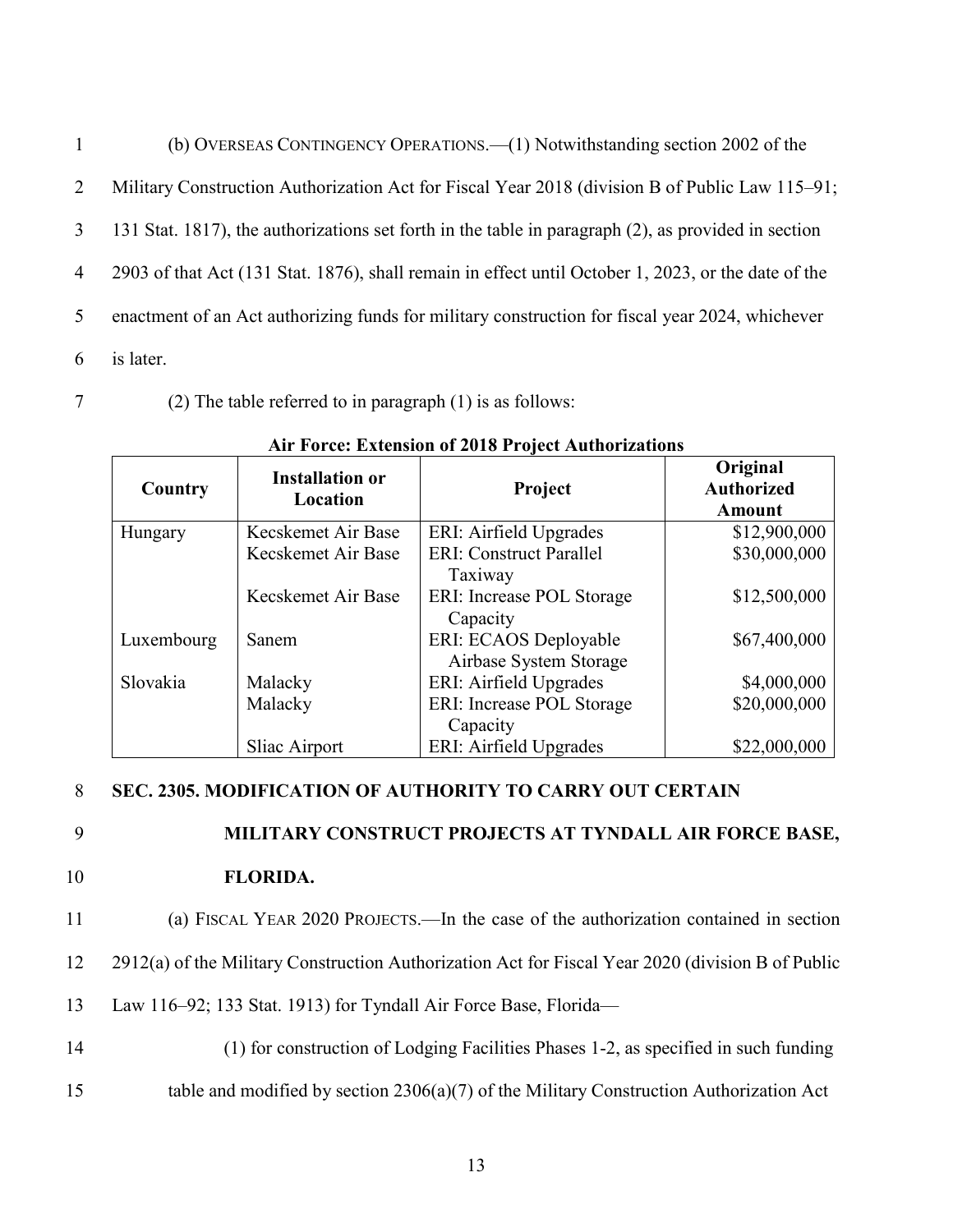| 1              | for Fiscal Year 2021 (division B of Public Law 116–283; 134 Stat. 4302), the Secretary    |
|----------------|-------------------------------------------------------------------------------------------|
| $\overline{2}$ | of the Air Force may construct two emergency backup generators;                           |
| 3              | (2) for construction of Dorm Complex Phases 1-2, as specified in such funding             |
| $\overline{4}$ | table and modified by section $2306(a)(8)$ of the Military Construction Authorization Act |
| 5              | for Fiscal Year 2021 (division B of Public Law 116-283; 134 Stat. 4302), the Secretary    |
| 6              | of the Air Force may construct an emergency backup generator;                             |
| $\overline{7}$ | (3) for construction of Site Development, Utilities & Demo Phase 2, as specified          |
| 8              | in such funding table and modified by section $2306(a)(6)$ of the Military Construction   |
| 9              | Authorization Act for Fiscal Year 2021 (division B of Public Law 116-283; 134 Stat.       |
| 10             | 4302), the Secretary of the Air Force may construct—                                      |
| 11             | (A) up to 6,248 lineal meters of storm water utilities;                                   |
| 12             | (B) up to 55,775 square meters of roads;                                                  |
| 13             | (C) up to 4,334 lineal meters of gas pipeline; and                                        |
| 14             | (D) up to 28,958 linear meters of electrical;                                             |
| 15             | (4) for construction of Tyndall AFB Gate Complex, as specified in such funding            |
| 16             | table and modified by section $2306(a)(9)$ of the Military Construction Authorization Act |
| 17             | for Fiscal Year 2021 (division B of Public Law 116-283; 134 Stat. 4302), the Secretary    |
| 18             | of the Air Force may construct up to 55,694 square meters of roadway with serpentines;    |
| 19             | and                                                                                       |
| 20             | (5) for construction of Deployment Center/Flight Line Dining/AAFES, as                    |
| 21             | specified in such funding table and modified by section $2306(a)(11)$ of the Military     |
| 22             | Construction Authorization Act for Fiscal Year 2021 (division B of Public Law 116–283;    |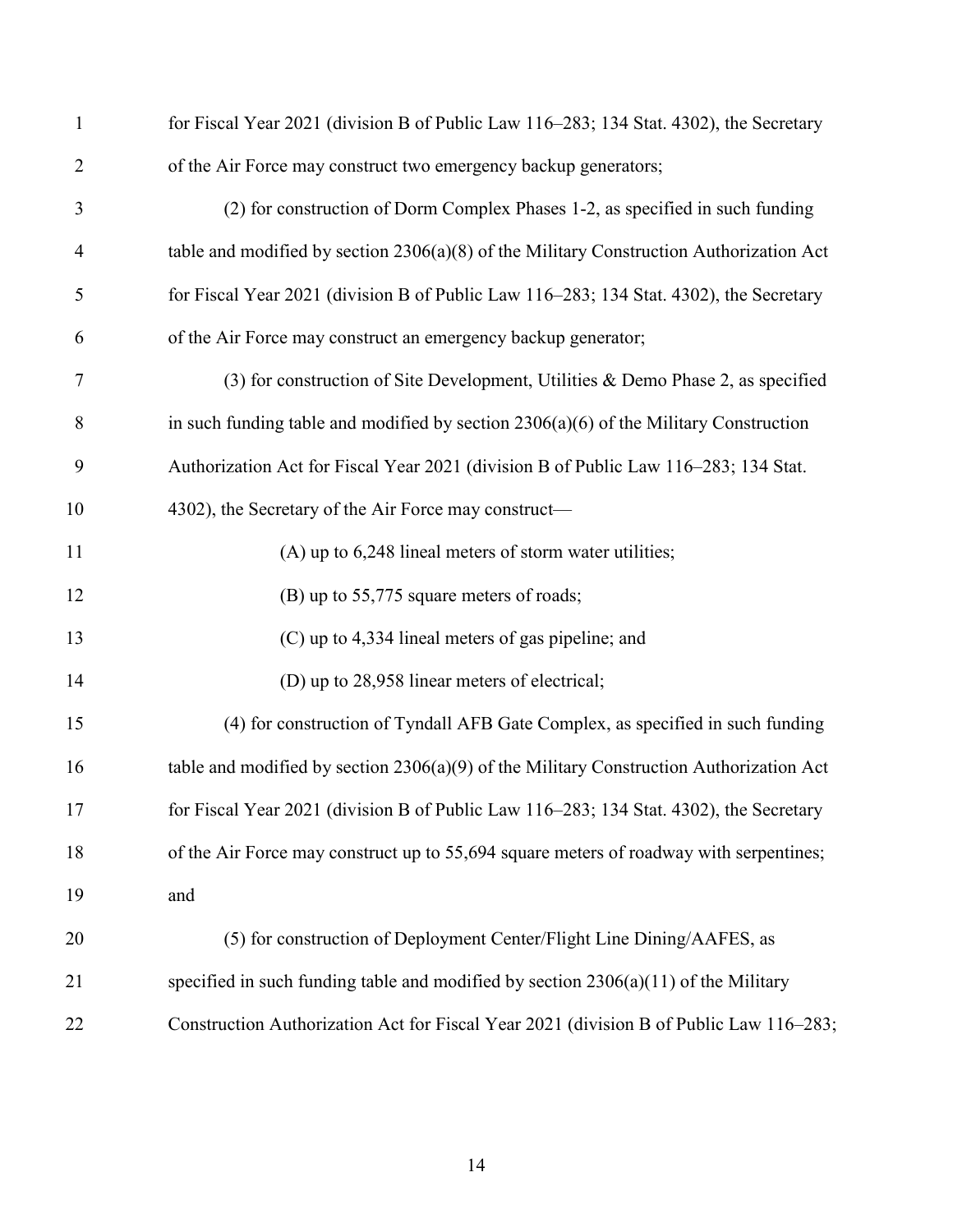| 134 Stat. 4303), the Secretary of the Air Force may construct up to 164 square meters of            |
|-----------------------------------------------------------------------------------------------------|
| AAFES (Shoppette).                                                                                  |
| SEC. 2306. MODIFICATION OF AUTHORITY TO CARRY OUT CERTAIN FISCAL                                    |
| YEAR 2021 PROJECT.                                                                                  |
| In the case of the authorization contained in the table in section $2301(a)$ of the Military        |
| Construction Authorization Act for Fiscal Year 2021 (division B of Public Law 116–283; 134          |
| Stat. 4299) for Hill Air Force Base, Utah, for construction of GBSD Organic Software                |
| Sustainment Center, the Secretary of the Air Force may construct—                                   |
| (1) up to 7,526 square meters of Surface Parking Lot in lieu of constructing a                      |
| 13,434 square meters vehicle parking garage; and                                                    |
| (2) up to 402 square meters of Storage Igloo.                                                       |
| TITLE XXIV-DEFENSE AGENCIES MILITARY CONSTRUCTION                                                   |
| SEC. 2401. AUTHORIZED DEFENSE AGENCIES CONSTRUCTION AND LAND                                        |
| <b>ACQUISITION PROJECTS.</b>                                                                        |
| (a) INSIDE THE UNITED STATES.—Using amounts appropriated pursuant to the                            |
| authorization of appropriations in section 2403(a) and available for military construction projects |
| inside the United States as specified in the funding table in section 3002, the Secretary of        |
| Defense may acquire real property and carry out military construction projects for the              |
| installations or locations inside the United States, and in the amounts, set forth in the following |
| table:                                                                                              |
|                                                                                                     |

| Detense Agencies. Thing the United States |                        |              |  |
|-------------------------------------------|------------------------|--------------|--|
| <b>State</b>                              | Amount                 |              |  |
| California                                | Coronado               | \$75,712,000 |  |
| Florida                                   | Hurlburt Field         | \$9,100,000  |  |
| North Carolina                            | Fort Bragg             | \$34,470,000 |  |
| Texas                                     | Joint Base San Antonio | \$58,600,000 |  |

**Defense Agencies: Inside the United States**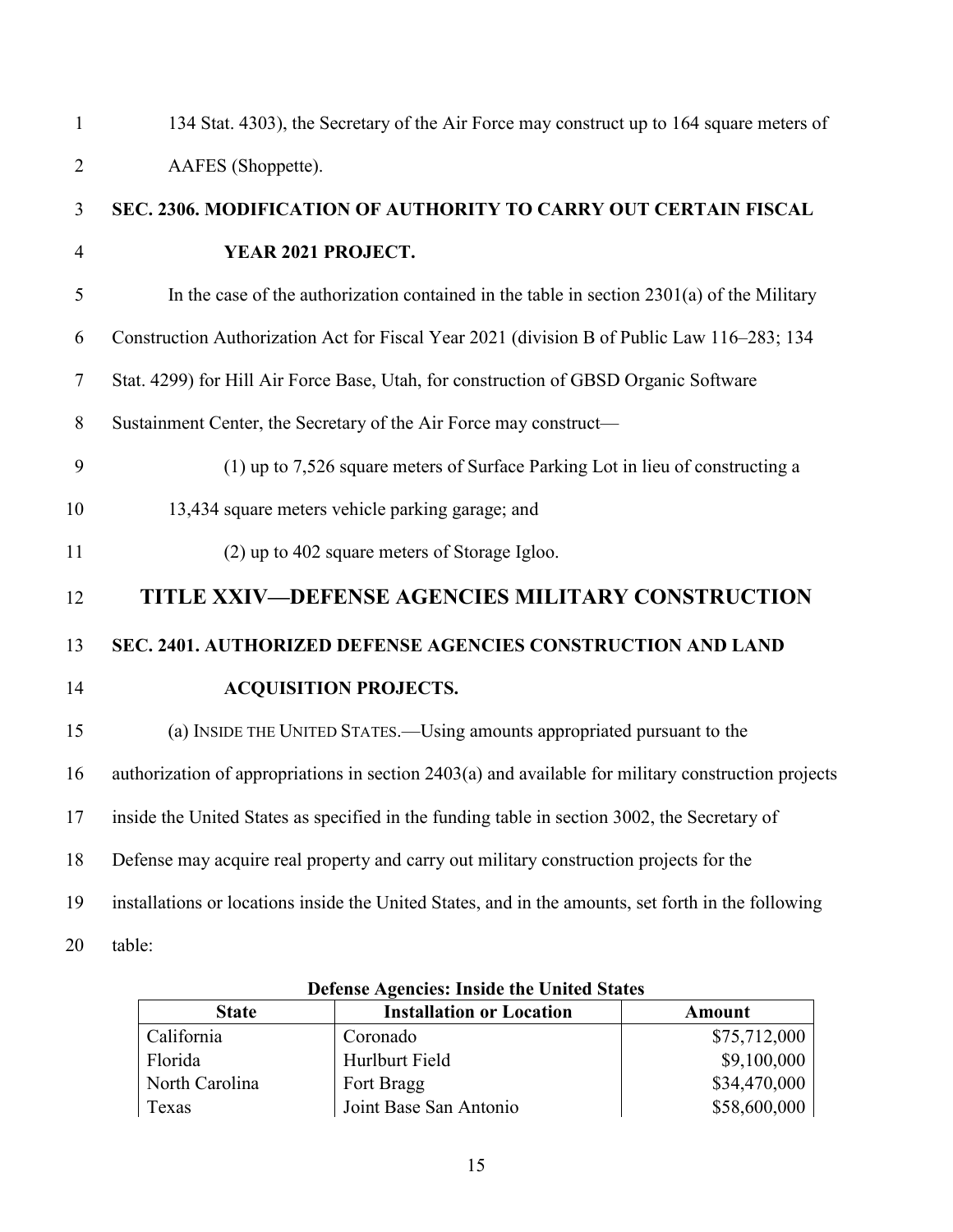| Virginia | Dam Neck | \$26,600,000 |
|----------|----------|--------------|
|          | Pentagon | \$18,000,000 |

| $\mathbf{1}$   | (b) OUTSIDE THE UNITED STATES.—Using amounts appropriated pursuant to the                            |
|----------------|------------------------------------------------------------------------------------------------------|
| $\overline{2}$ | authorization of appropriations in section 2403(a) and available for military construction projects  |
| 3              | outside the United States as specified in the funding table in section 3002, the Secretary of        |
| $\overline{4}$ | Defense may acquire real property and carry out military construction projects for the               |
| 5              | installations or locations outside the United States, and in the amounts, set forth in the following |
| 6              | table:                                                                                               |

| Defense Agencies: Outside the United States |                 |               |  |
|---------------------------------------------|-----------------|---------------|--|
| Country                                     | Amount          |               |  |
| Germany                                     | Baumholder      | \$149,023,000 |  |
| Japan                                       | Yokota Air Base | \$72,154,000  |  |

## **Defense Agencies: Outside the United States**

#### 7 **SEC. 2402. AUTHORIZED ENERGY RESILIENCE AND CONSERVATION**

#### 8 **INVESTMENT PROGRAM PROJECTS.**

9 (a) INSIDE THE UNITED STATES.—Using amounts appropriated pursuant to the

10 authorization of appropriations in section 2403(a) and available for energy conservation projects

11 as specified in the funding table in section 3002, the Secretary of Defense may carry out energy

- 12 conservation projects under chapter 173 of title 10, United States Code, for the installations or
- 13 locations inside the United States, and in the amounts, set forth in the following table:

| <b>State</b> | <b>Installation or</b><br>Location                               | Project                                     | Amount       |
|--------------|------------------------------------------------------------------|---------------------------------------------|--------------|
| Alabama      | Missile and Space<br>Intelligence<br>Center, Redstone<br>Arsenal | Backup Power Generation                     | \$10,700,000 |
| California   | Marine Corps<br>Mountain Warfare<br><b>Training Center</b>       | Microgrid and Backup Power                  | \$25,560,000 |
|              | Naval Base Ventura<br>County                                     | Ground Mounted Solar<br>Photovoltaic System | \$13,360,000 |

#### **ERCIP Projects: Inside the Unites States**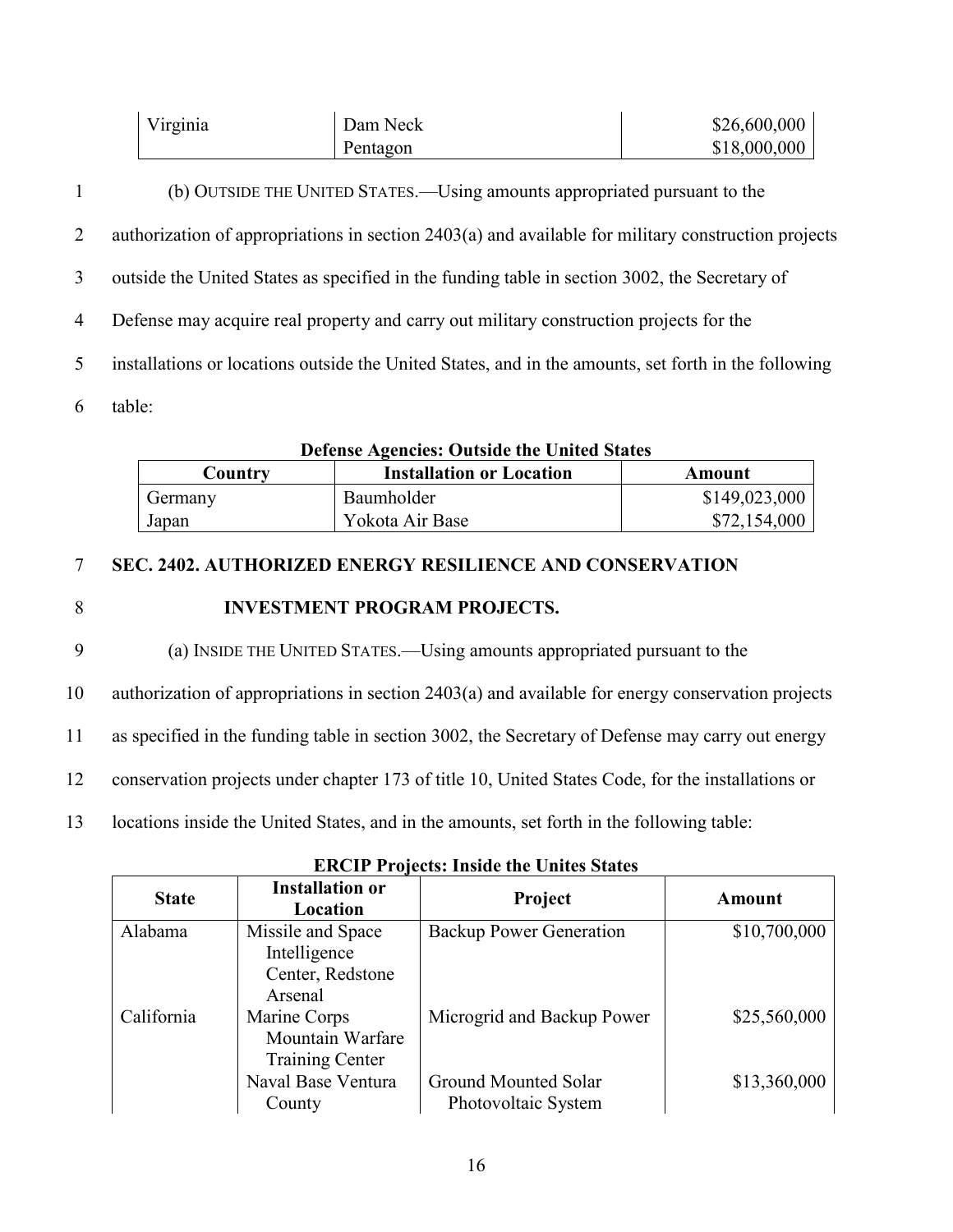| Florida  | Naval Air Station<br>Jacksonville                                                  | <b>Facility Energy Operations</b><br><b>Center Renovation</b> | \$2,400,000  |
|----------|------------------------------------------------------------------------------------|---------------------------------------------------------------|--------------|
|          | Patrick Space Force<br>Base                                                        | <b>Underground Electric</b><br>Distribution System            | \$8,400,000  |
|          | Patrick Space Force<br>Base                                                        | <b>Water Distribution Loop</b>                                | \$7,300,000  |
| Georgia  | Fort Stewart-Hunter<br>Army Airfield                                               | Power Generation and<br>Microgrid                             | \$25,400,000 |
|          | Naval Submarine<br><b>Base Kings Bay</b>                                           | <b>SCADA</b> Modernization                                    | \$11,200,000 |
| Hawaii   | Joint Base Pearl<br>Harbor-Hickam                                                  | Primary Electrical<br>Distribution                            | \$25,000,000 |
| Kansas   | Fort Riley                                                                         | Power Generation and<br>Microgrid                             | \$25,780,000 |
| Maryland | National Security<br>Agency-<br>Washington, Fort<br>Meade                          | <b>Reclaimed Water</b><br>Infrastructure Expansion            | \$23,310,000 |
| Texas    | Fort Hood                                                                          | Power Generation and<br>Microgrid                             | \$31,500,000 |
|          | U.S. Army Reserve<br>Center, Conroe                                                | Power Generation and<br>Microgrid                             | \$9,600,000  |
| Virginia | National Geospatial-<br>Intelligence<br><b>Agency Campus</b><br>East, Fort Belvoir | Chilled Water Redundancy                                      | \$1,100,000  |
|          | Naval Support<br><b>Activity Hampton</b><br>Roads                                  | <b>Backup Power Generation</b>                                | \$3,400,000  |
|          | Naval Support<br><b>Activity Hampton</b><br>Roads                                  | <b>Primary Distribution</b><br>Substation                     | \$19,000,000 |

1 (b) OUTSIDE THE UNITED STATES.—Using amounts appropriated pursuant to the

2 authorization of appropriations in section 2403(a) and available for energy conservation projects

3 as specified in the funding table in section 3002, the Secretary of Defense may carry out energy

4 conservation projects under chapter 173 of title 10, United States Code, for the installations or

5 locations outside the United States, and in the amounts, set forth in the following table:

**ERCIP Projects: Outside the Unites States**

| <b>Installation or</b><br>$\mathcal{\cup}$ ountry<br>Location | <b>Project</b> | Amount |
|---------------------------------------------------------------|----------------|--------|
|---------------------------------------------------------------|----------------|--------|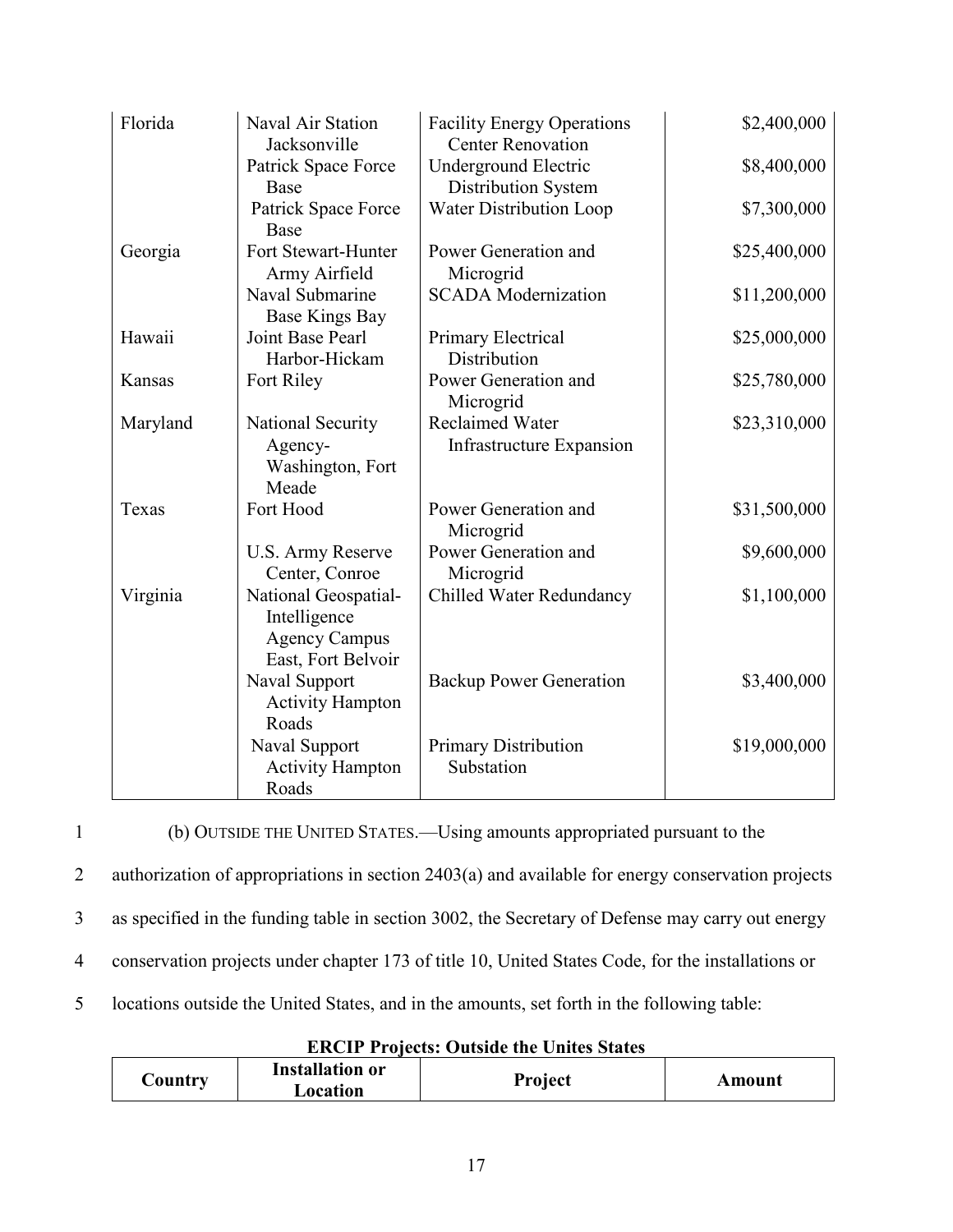| Djibouti | Camp Lemonnier  | <b>Enhanced Energy Security</b>       | \$24,000,000 |
|----------|-----------------|---------------------------------------|--------------|
|          |                 | and Control Systems                   |              |
| Guam     | Naval Base Guam | <b>Electrical Distribution System</b> | \$34,360,000 |
| Japan    | Kadena Air Base | Lighting Upgrades                     | \$780,000    |
| Kuwait   | Camp Arifjan    | Power Generation and                  | \$26,850,000 |
|          |                 | Microgrid                             |              |

#### **SEC. 2403. AUTHORIZATION OF APPROPRIATIONS, DEFENSE AGENCIES.**

- (a) AUTHORIZATION OF APPROPRIATIONS.—Funds are hereby authorized to be appropriated for fiscal years beginning after September 30, 2022, for military construction, land acquisition, and military family housing functions of the Department of Defense (other than the military departments), as specified in the funding table in section 3002.
- (b) LIMITATION ON TOTAL COST OF CONSTRUCTION PROJECTS.—Notwithstanding the cost

variations authorized by section 2853 of title 10, United States Code, and any other cost variation

authorized by law, the total cost of all projects carried out under section 2401 of this Act may not

exceed the total amount authorized to be appropriated under subsection (a), as specified in the

funding table in section 3002.

#### **SEC. 2404. EXTENSION OF AUTHORITY TO CARRY OUT CERTAIN FISCAL YEAR**

#### **2018 PROJECTS.**

(a) EXTENSION.— Notwithstanding section 2002 of the Military Construction

Authorization Act for Fiscal Year 2018 (division B of Public Law 115–91; 131 Stat. 1817), the

authorization set forth in the table in subsection (b), as provided in section 2401(b) of that Act

(131 Stat. 1829), shall remain in effect until October 1, 2023, or the date of the enactment of an

- Act authorizing funds for military construction for fiscal year 2024, whichever is later.
- (b) TABLE.—The table referred to in subsection (a) is as follows:

#### **Defense Agencies: Extension of 2018 Project Authorizations**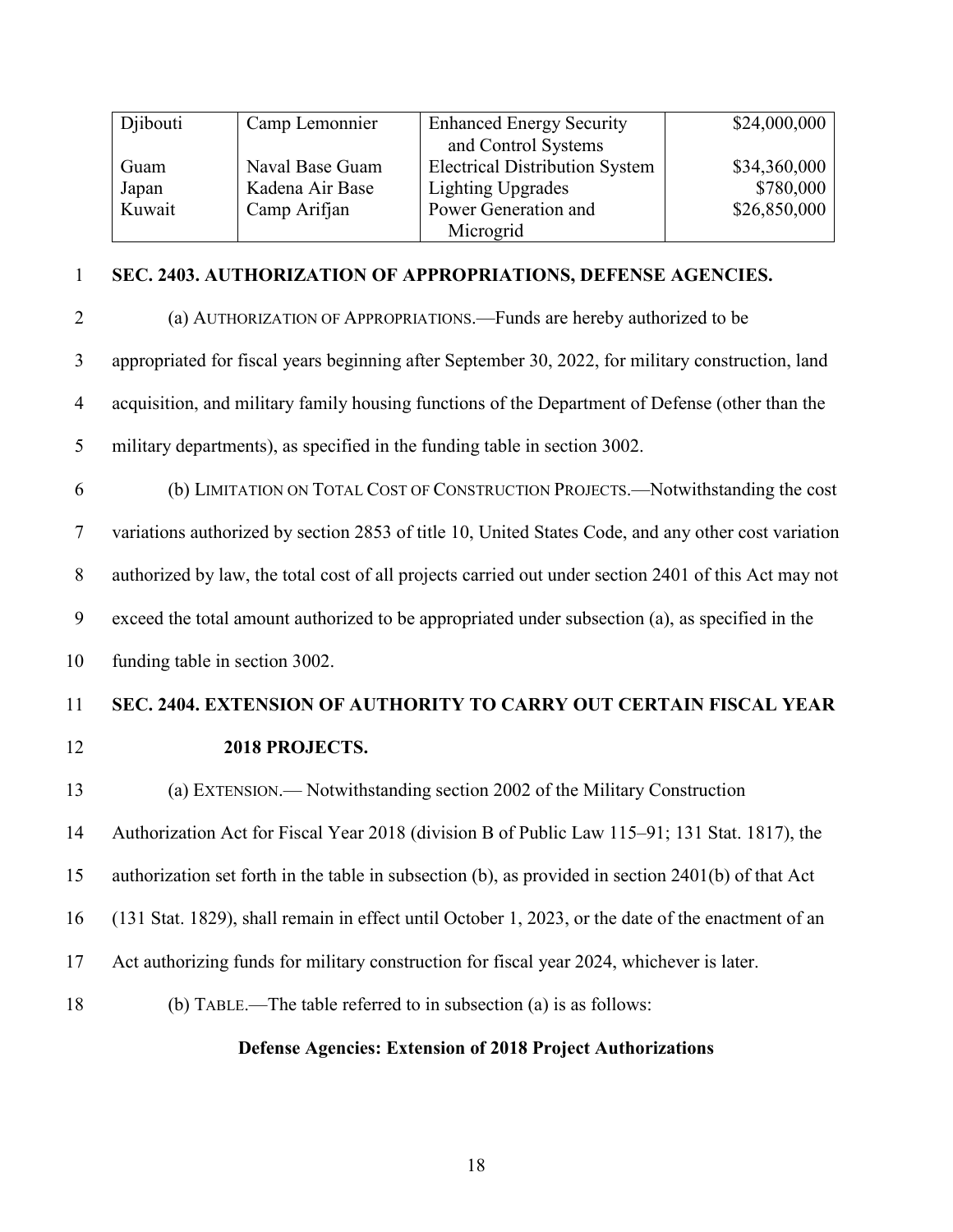| Country     | <b>Installation or</b><br>Location | Project                             | Original<br><b>Authorized</b><br><b>Amount</b> |
|-------------|------------------------------------|-------------------------------------|------------------------------------------------|
| Japan       | Iwakuni                            | <b>Construct Bulk Storage Tanks</b> | \$30,800,000                                   |
|             |                                    | <b>PH</b> 1                         |                                                |
| Puerto Rico | <b>USCG</b> Station; Punta         | Ramey Unit School                   | \$61,071,000                                   |
|             | Boringuen                          | Replacement                         |                                                |

2 **Subtitle A—North Atlantic Treaty Organization Security Investment** 

1 **TITLE XXV—INTERNATIONAL PROGRAMS**

# 3 **Program**

#### 4 **SEC. 2501. AUTHORIZED NATO CONSTRUCTION AND LAND ACQUISITION**

### 5 **PROJECTS.**

6 The Secretary of Defense may make contributions for the North Atlantic Treaty 7 Organization Security Investment Program as provided in section 2806 of title 10, United States 8 Code, in an amount not to exceed the sum of the amount authorized to be appropriated for this

9 purpose in section 2502 and the amount collected from the North Atlantic Treaty Organization as

10 a result of construction previously financed by the United States.

#### 11 **SEC. 2502. AUTHORIZATION OF APPROPRIATIONS, NATO.**

 Funds are hereby authorized to be appropriated for fiscal years beginning after September 30, 2022, for contributions by the Secretary of Defense under section 2806 of title 10, United States Code, for the share of the United States of the cost of projects for the North Atlantic Treaty Organization Security Investment Program authorized by section 2501 as specified in the funding table in section 3002.

### 17 **Subtitle B—Host Country In-kind Contributions**

#### 18 **SEC. 2511. REPUBLIC OF KOREA FUNDED CONSTRUCTION PROJECTS.**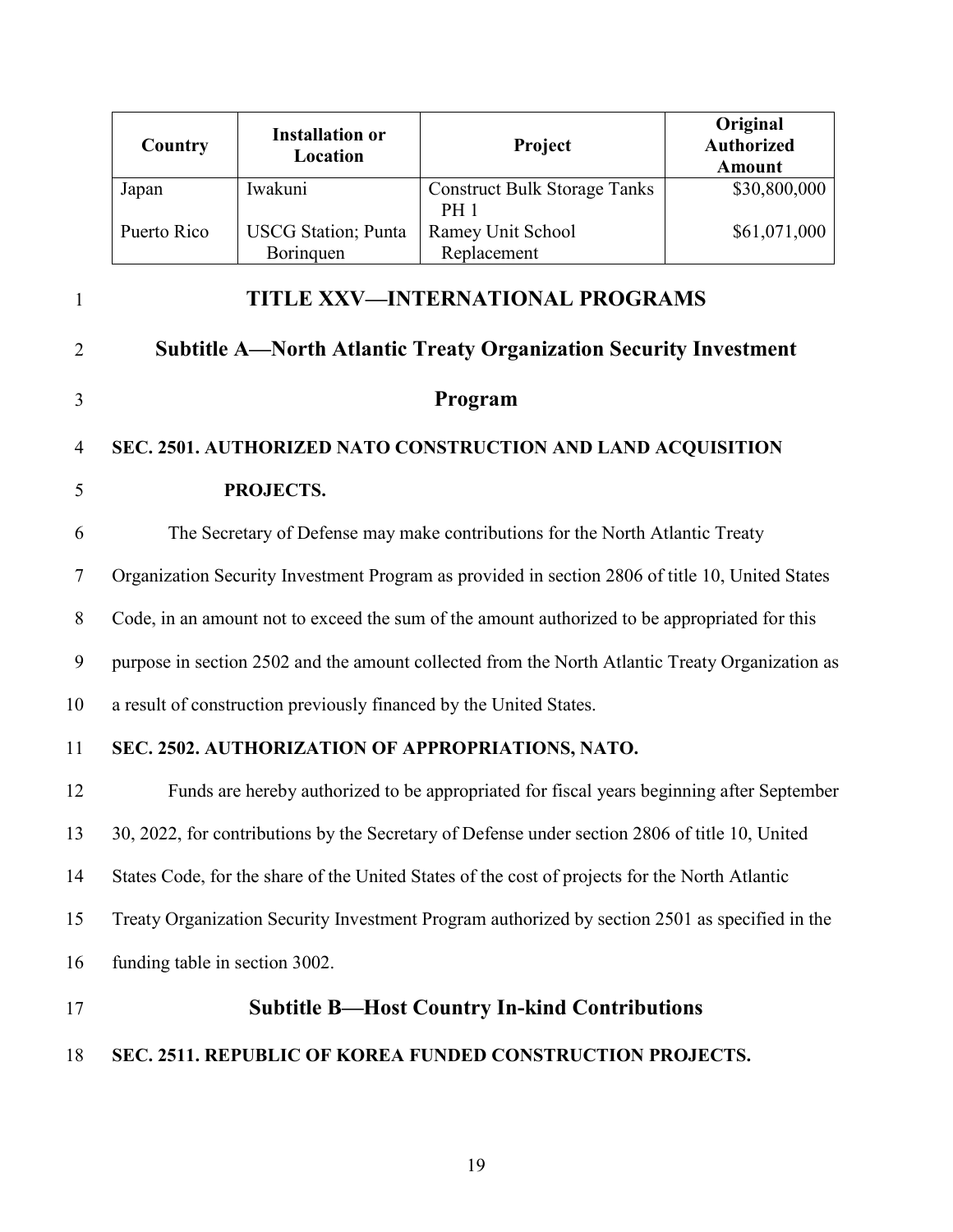- 1 Pursuant to agreement with the Republic of Korea for required in-kind contributions, the
- 2 Secretary of Defense may accept military construction projects for the installations or locations
- 3 in the Republic of Korea, and in the amounts, set forth in the following table:

| Component | <b>Installation or</b><br>Location | Project                      | <b>Amount</b> |
|-----------|------------------------------------|------------------------------|---------------|
| Army      | Camp Humphreys                     | Quartermaster                | \$24,000,000  |
|           |                                    | Laundry/Dry Cleaner          |               |
|           |                                    | Facility                     |               |
| Army      | Camp Humphreys                     | <b>MILVAN CONNEX</b>         | \$20,000,000  |
|           |                                    | Storage Yard                 |               |
| Navy      | Camp Mujuk                         | Replace Ordnance             | \$150,000,000 |
|           |                                    | <b>Storage Magazines</b>     |               |
| Navy      | <b>Fleet Activities</b>            | <b>Water Treatment Plant</b> | \$6,000,000   |
|           | Chinhae                            | Relocation                   |               |
| Air Force | Gimhae Air Base                    | Refueling Vehicle Shop       | \$8,800,000   |
| Air Force | Osan Air Base                      | Combined Air and Space       | \$306,000,000 |
|           |                                    | Operations Intelligence      |               |
|           |                                    | Center                       |               |
| Air Force | Osan Air Base                      | Upgrade Electrical           | \$235,000,000 |
|           |                                    | Distribution West,           |               |
|           |                                    | Phase 3                      |               |

| <b>Republic of Korea Funded Construction Projects</b> |
|-------------------------------------------------------|
|-------------------------------------------------------|

#### 4 **SEC. 2512. REPEAL OF AUTHORIZED APPROACH TO CERTAIN CONSTRUCTION**

- 5 **PROJECT.**
- 6 Section 2511(b) of the Military Construction Authorization Act for Fiscal Year 2022
- 7 (division B of Public Law 117-81; 135 Stat. 2177) is repealed.

#### 8 **TITLE XXVI—GUARD AND RESERVE FORCES FACILITIES**

#### 9 **SEC. 2601. AUTHORIZED ARMY NATIONAL GUARD CONSTRUCTION AND LAND**

- 10 **ACQUISITION PROJECTS.**
- 11 (a) IN GENERAL.—Using amounts appropriated pursuant to the authorization of
- 12 appropriations in section 2605 and available for the National Guard and Reserve as specified in
- 13 the funding table in section 3002, the Secretary of the Army may acquire real property and carry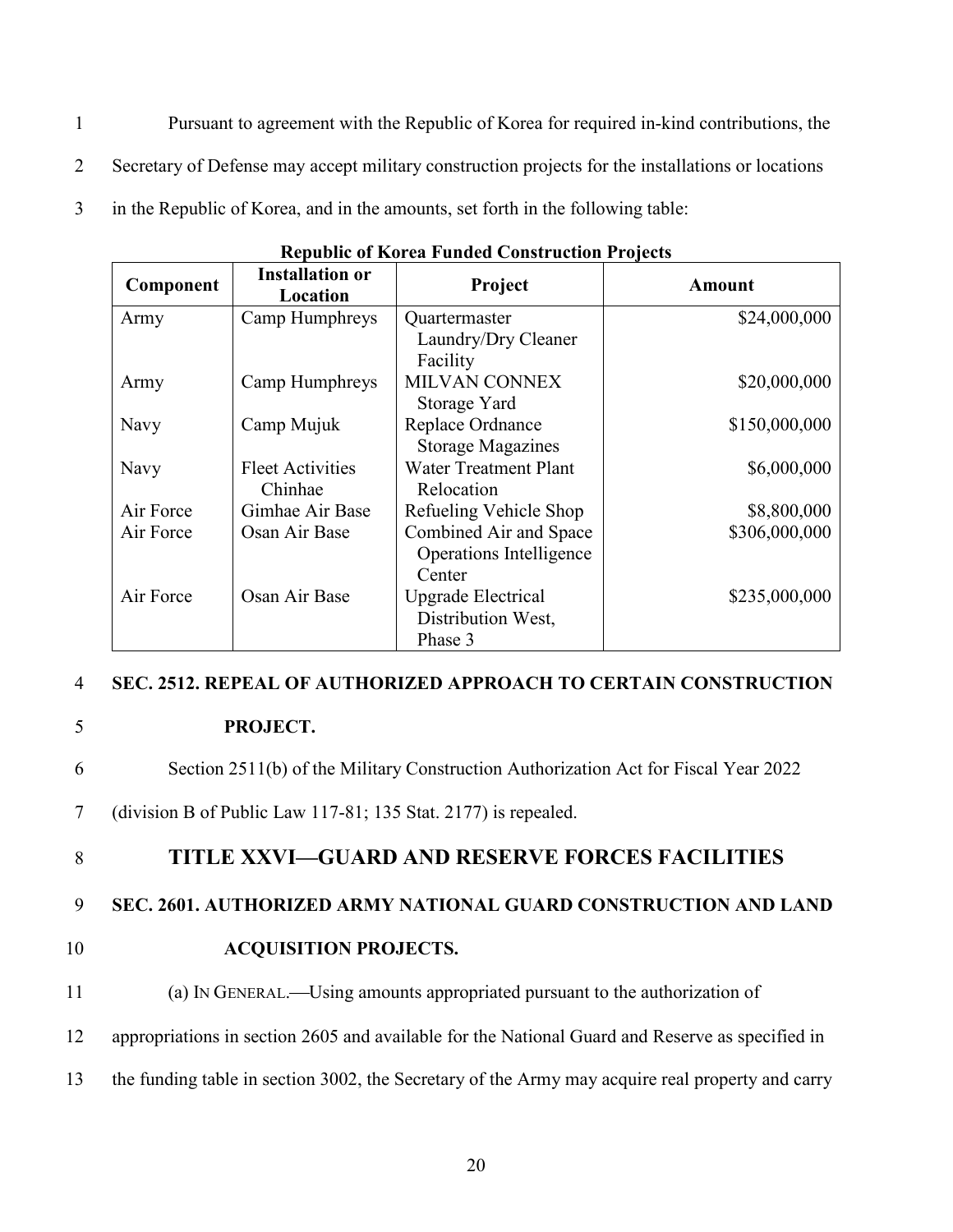- 1 out military construction projects for the Army National Guard locations inside the United
- 2 States, and in the amounts, set forth in the following table:

| Ariny National Guard: Inside the United States |                                 |              |  |
|------------------------------------------------|---------------------------------|--------------|--|
| <b>State</b>                                   | <b>Installation or Location</b> | Amount       |  |
| Delaware                                       | New Castle                      | \$16,000,000 |  |
| Florida                                        | Palm Coast                      | \$12,000,000 |  |
| Hawaii                                         | Kapolei                         | \$29,000,000 |  |
| Indiana                                        | Atlanta                         | \$20,000,000 |  |
| Iowa                                           | <b>West Des Moines</b>          | \$15,000,000 |  |
| Minnesota                                      | New Ulm                         | \$17,000,000 |  |
| Nevada                                         | Reno                            | \$18,000,000 |  |
| New York                                       | Troy                            | \$17,000,000 |  |
| North Carolina                                 | McLeansville                    | \$15,000,000 |  |
| Vermont                                        | Bennington                      | \$14,800,000 |  |
| West Virginia                                  | Buckhannon                      | \$14,000,000 |  |
| Wyoming                                        | Sheridan                        | \$14,800,000 |  |

**Army National Guard: Inside the United States**

| 3 | (b) EXPENDITURE PLAN PROJECTS.—Using amounts available to the Army for Military                |
|---|------------------------------------------------------------------------------------------------|
| 4 | Construction, Army National Guard, the Secretary of the Army may carry out the projects        |
| 5 | included in the detailed expenditure plan for funds provided to Congress on April 10, 2018, in |
| 6 | accordance with title X of the Further Additional Supplemental Appropriations for Disaster     |
|   | Relief Requirements Act, 2018 (Public Law 115-123; 132 Stat. 100) at the locations, and in the |
| 8 | amounts, set forth in the following table:                                                     |

#### **Army National Guard: Outside the United States**

| Country            | <b>Installation or</b><br>Location | <b>Project</b>                                            | Original<br><b>Authorized</b><br>Amount |
|--------------------|------------------------------------|-----------------------------------------------------------|-----------------------------------------|
| <b>Puerto Rico</b> | <b>Arroyo</b>                      | <b>National Guard Readiness</b><br>Center                 | \$30,000,000                            |
|                    | <b>Camp Santiago</b>               | <b>Company Headquarters</b><br><b>Building, Transient</b> | \$47,000,000                            |
|                    | <b>Camp Santiago</b>               | Training<br><b>Dining Facility, Transient</b><br>Training | \$13,000,000                            |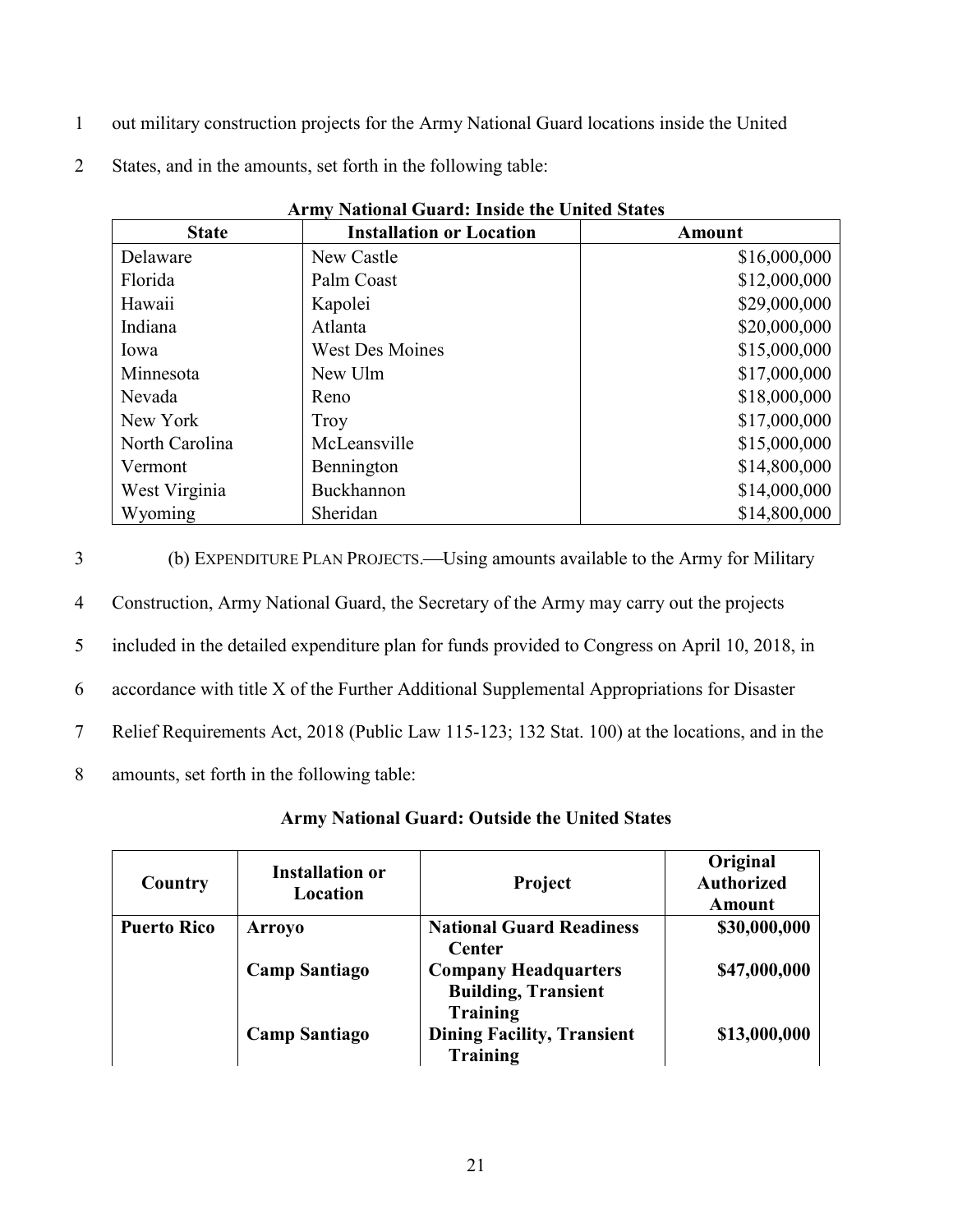|                | <b>Camp Santiago</b> | <b>Engineering/Housing</b><br><b>Maintenance Shops</b><br>(DPW) | \$11,000,000  |
|----------------|----------------------|-----------------------------------------------------------------|---------------|
|                | <b>Camp Santiago</b> | <b>Enlisted Barracks,</b><br><b>Transient Training</b>          | \$112,000,000 |
|                | <b>Camp Santiago</b> | <b>Maneuver Area Training</b><br><b>Equipment Site</b>          | \$80,000,000  |
|                | <b>Camp Santiago</b> | <b>National Guard Readiness</b><br>Center                       | \$50,000,000  |
|                | <b>Camp Santiago</b> | <b>Power Substation/Switching</b><br><b>Station Building</b>    | \$18,500,000  |
|                | Gurabo               | <b>National Guard Vehicle</b><br><b>Maintenance Shop</b>        | \$28,000,000  |
|                | <b>San Juan</b>      | <b>Aircraft Maintenance</b><br>Hangar                           | \$64,000,000  |
| <b>Virgin</b>  | <b>St. Croix</b>     | <b>National Guard Vehicle</b>                                   | \$20,000,000  |
| <b>Islands</b> |                      | <b>Maintenance Shop</b>                                         |               |
|                | <b>St. Thomas</b>    | <b>National Guard Vehicle</b>                                   | \$3,875,000   |
|                |                      | <b>Maintenance Shop</b>                                         |               |

#### 1 **SEC. 2602. AUTHORIZED ARMY RESERVE CONSTRUCTION AND LAND**

#### 2 **ACQUISITION PROJECTS.**

- 3 (a) INSIDE THE UNITED STATES.—Using amounts appropriated pursuant to the
- 4 authorization of appropriations in section 2605 and available for the National Guard and Reserve

5 as specified in the funding table in section 3002, the Secretary of the Army may acquire real

6 property and carry out military construction projects for the Army Reserve location inside the

7 United States, and in the amount, set forth in the following table:

| <b>Army Reserve: Inside the United States</b> |  |  |
|-----------------------------------------------|--|--|
|-----------------------------------------------|--|--|

| state   | <b>Installation or Location</b> | Amount       |
|---------|---------------------------------|--------------|
| Florida | errine                          | \$46,000,000 |

8 (b) OUTSIDE THE UNITED STATES.—Using amounts appropriated pursuant to the 9 authorization of appropriations in section 2605 and available for the National Guard and Reserve 10 as specified in the funding table in section 3002, the Secretary of the Army may acquire real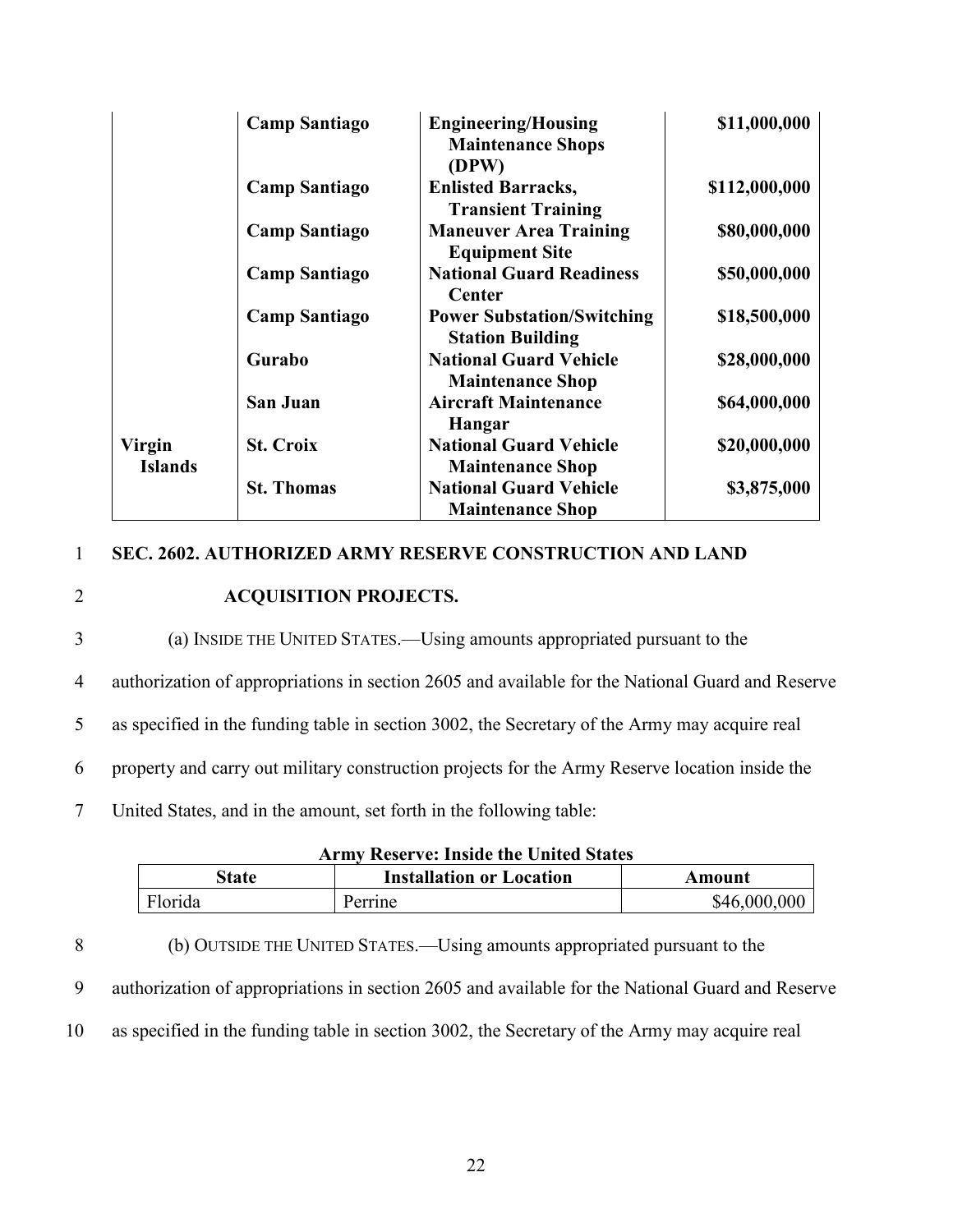- 1 property and carry out military construction projects for the installation or location outside the
- 2 United States, and in the amount, set forth in the following table:

| <b>Army Reserve: Outside the United States</b> |                                 |              |
|------------------------------------------------|---------------------------------|--------------|
| Country                                        | <b>Installation or Location</b> | Amount       |
| Puerto Rico                                    | Fort Buchanan                   | \$24,000,000 |

#### 3 **SEC. 2603. AUTHORIZED AIR NATIONAL GUARD CONSTRUCTION AND LAND**

#### 4 **ACQUISITION PROJECTS.**

 Using amounts appropriated pursuant to the authorization of appropriations in section 2605 and available for the National Guard and Reserve as specified in the funding table in section 3002, the Secretary of the Air Force may acquire real property and carry out military construction projects for the Air National Guard locations inside the United States, and in the amounts, set forth in the following table:

| <b>Air National Guard</b> |                                       |              |  |
|---------------------------|---------------------------------------|--------------|--|
| <b>State</b>              | <b>Installation or Location</b>       | Amount       |  |
| Alabama                   | Birmingham International<br>Airport   | \$7,500,000  |  |
| Arizona                   | Tucson International Airport          | \$10,000,000 |  |
| Florida                   | Jacksonville International<br>Airport | \$22,200,000 |  |
| Indiana                   | Fort Wayne International<br>Airport   | \$12,800,000 |  |
| Tennessee                 | McGhee-Tyson Airport                  | \$23,800,000 |  |

10 **SEC. 2604. AUTHORIZED AIR FORCE RESERVE CONSTRUCTION AND LAND** 

#### 11 **ACQUISITION PROJECTS.**

 Using amounts appropriated pursuant to the authorization of appropriations in section 2605 and available for the National Guard and Reserve as specified in the funding table in section 3002, the Secretary of the Air Force may acquire real property and carry out military construction projects for the Air Force Reserve location inside the United States, and in the amount, set forth in the following table: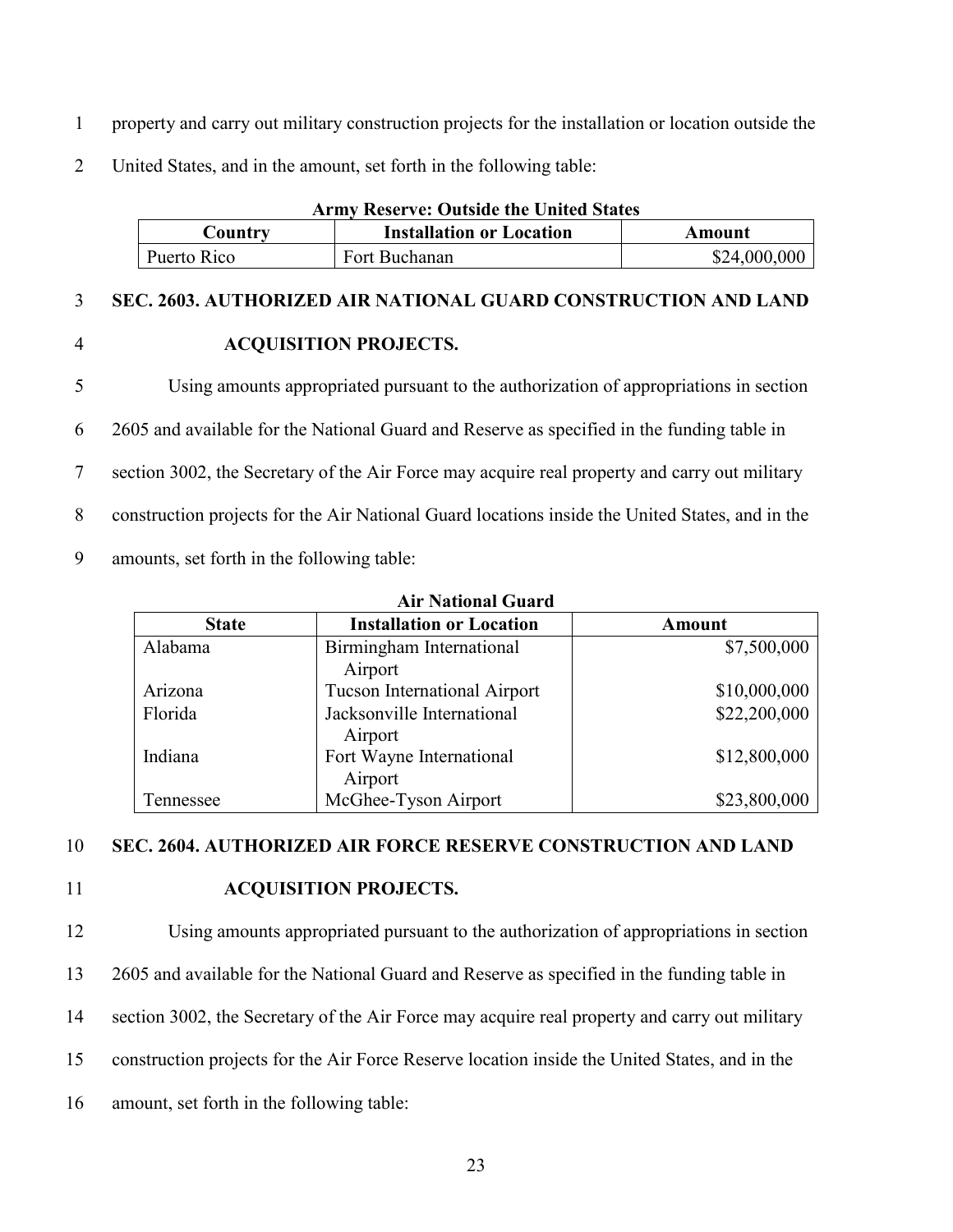|                |                                                 | <b>Air Force Reserve</b>                                                                          |                                                                                                       |
|----------------|-------------------------------------------------|---------------------------------------------------------------------------------------------------|-------------------------------------------------------------------------------------------------------|
|                | <b>State</b>                                    | Location                                                                                          | <b>Amount</b>                                                                                         |
|                | California                                      | <b>Beale Air Force Base</b>                                                                       | \$33,000,000                                                                                          |
| $\mathbf{1}$   |                                                 | SEC. 2605. AUTHORIZATION OF APPROPRIATIONS, NATIONAL GUARD AND                                    |                                                                                                       |
| $\overline{2}$ | <b>RESERVE.</b>                                 |                                                                                                   |                                                                                                       |
| 3              |                                                 |                                                                                                   | Funds are hereby authorized to be appropriated for fiscal years beginning after September             |
| $\overline{4}$ |                                                 |                                                                                                   | 30, 2022, for the costs of acquisition, architectural and engineering services, and construction of   |
| 5              |                                                 |                                                                                                   | facilities for the Guard and Reserve Forces, and for contributions therefor, under chapter 1803 of    |
| 6              |                                                 | title 10, United States Code (including the cost of acquisition of land for those facilities), as |                                                                                                       |
| $\tau$         | specified in the funding table in section 3002. |                                                                                                   |                                                                                                       |
| 8              |                                                 |                                                                                                   | SEC. 2606. EXTENSION OF AUTHORITY TO CARRY OUT CERTAIN FISCAL YEAR                                    |
| 9              | 2018 PROJECTS.                                  |                                                                                                   |                                                                                                       |
| 10             |                                                 | (a) EXTENSION.—Notwithstanding section 2002 of the Military Construction                          |                                                                                                       |
| 11             |                                                 | Authorization Act for Fiscal Year 2018 (division B of Public Law 115–91; 131 Stat. 1817), the     |                                                                                                       |
| 12             |                                                 |                                                                                                   | authorizations set forth in the table in subsection (b), as provided in section 2604 of that Act (131 |
| 13             |                                                 | Stat. 1836), shall remain in effect until October 1, 2023, or the date of the enactment of an Act |                                                                                                       |
| 14             |                                                 | authorizing funds for military construction for fiscal year 2024, whichever is later.             |                                                                                                       |
| 15             |                                                 | (b) TABLE.—The table referred to in subsection (a) is as follows:                                 |                                                                                                       |
|                |                                                 |                                                                                                   |                                                                                                       |

| Country                   | <b>Installation or</b><br>Location                               | <b>Project</b>                                                         | Original<br><b>Authorized</b><br><b>Amount</b> |
|---------------------------|------------------------------------------------------------------|------------------------------------------------------------------------|------------------------------------------------|
| Indiana                   | Hulman Regional<br>Airport                                       | <b>Construct Small Arms Range</b>                                      | \$8,000,000                                    |
| South Dakota<br>Wisconsin | Joe Foss Field<br>Dane County<br>Regional/Airport<br>Truax Field | <b>Aircraft Maintenance Shops</b><br><b>Construct Small Arms Range</b> | \$12,000,000<br>\$8,000,000                    |

#### **Air National Guard: Extension of 2018 Project Authorizations**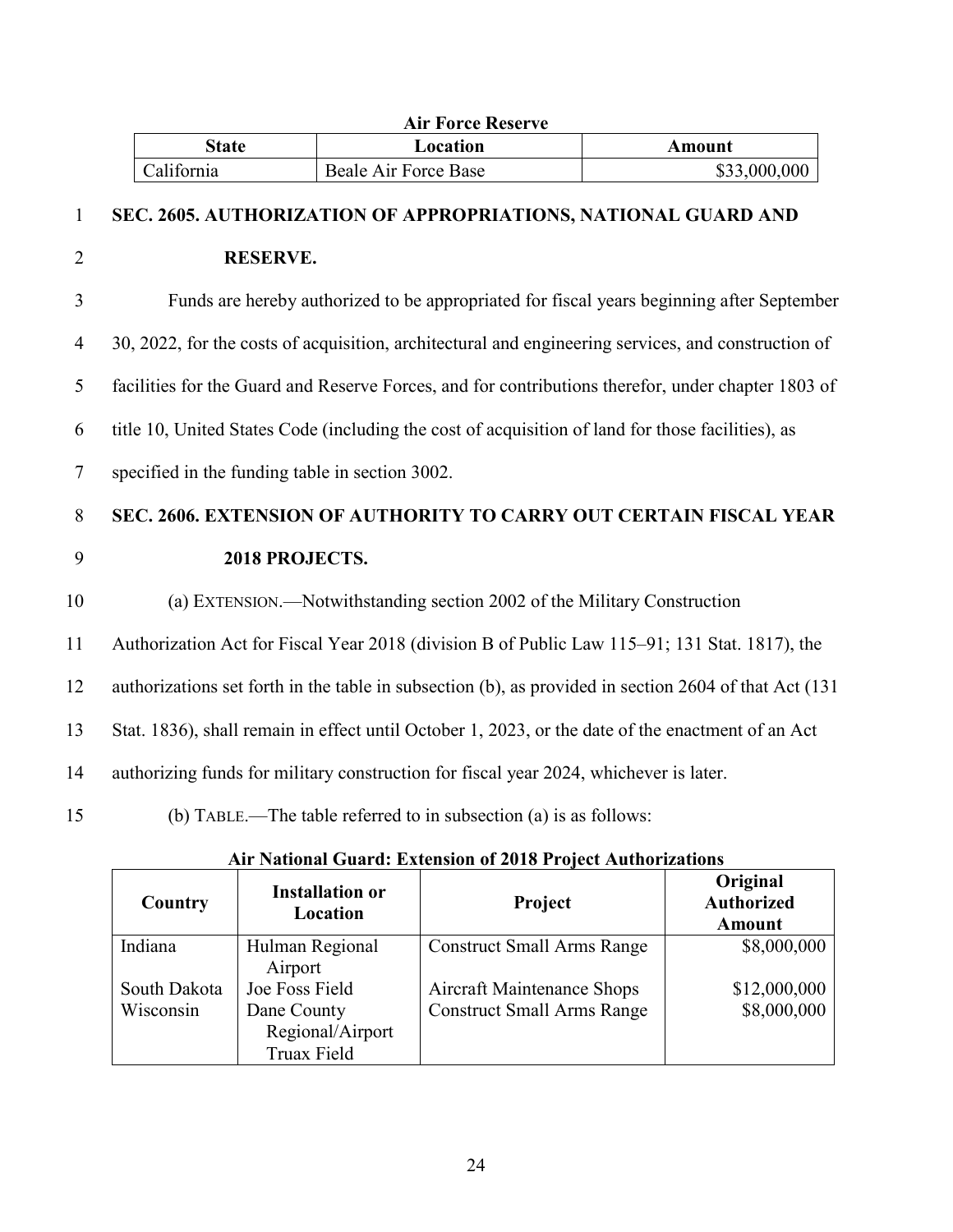**SEC. 2607. CORRECTIONS TO AUTHORITY TO CARRY OUT CERTAIN FISCAL YEAR 2022 PROJECTS.** The authorization table in section 2601 of the Military Construction Authorization Act Fiscal Year 2022 (division B of Public law 117-81; 135 Stat. 2178) is amended (1) in the item relating to Redstone Arsenal, Alabama, by striking "Redstone Arsenal" and inserting "Huntsville"; (2) in the item relating to Jerome National Guard Armory, Idaho, by striking "Jerome National Guard Armory" and inserting "Jerome"; (3) in the item relating to Nickell Memorial Armory Topeka, Kansas, by striking "Nickell Memorial Armory Topeka" and inserting "Topeka"; (4) in the item relating to Lake Charles National Guard Readiness Center, Louisiana, by striking "Lake Charles National Guard Readiness Center" and inserting "Lake Charles"; (5) in the item relating to Camp Grayling, Michigan, by striking "Camp Grayling" 15 and inserting "Grayling"; (6) in the item relating to Butte Military Entrance Testing Site, Montana, by 17 striking "Butte Military Entrance Testing Site" and inserting "Butte"; (7) in the item relating to Mead Army National Guard Readiness Center, Nebraska, by striking "Mead Army National Guard Readiness Center" and inserting 20 "Mead Training Site"; (8) in the item relating to Dickinson National Guard Armory, North Dakota, by striking "Dickinson National Guard Armory" and inserting "Dickinson";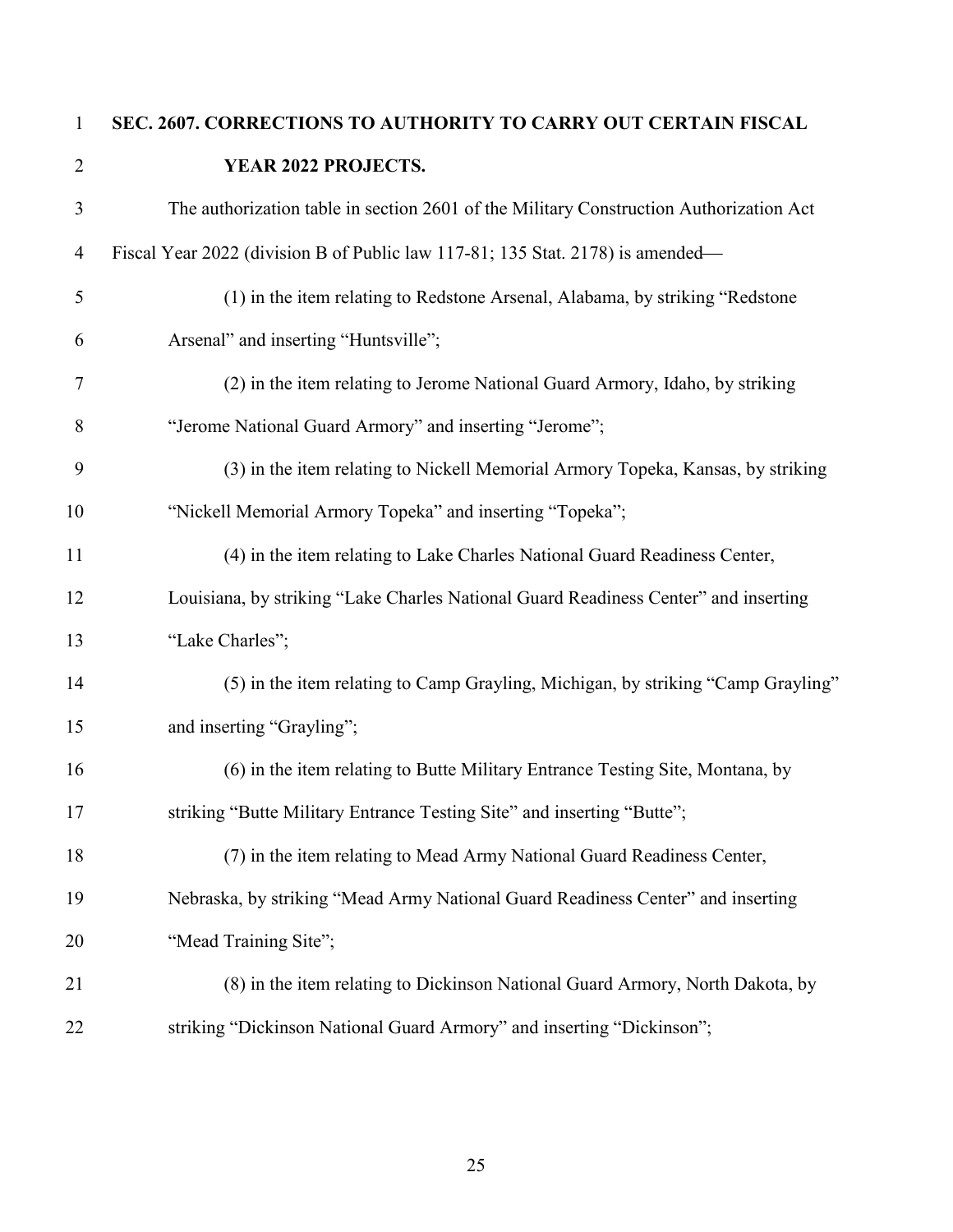| $\mathbf{1}$   | (9) in the item relating to Bennington National Guard Armory, Vermont, by                             |
|----------------|-------------------------------------------------------------------------------------------------------|
| $\overline{2}$ | striking "Bennington National Guard Armory" and inserting "Bennington"; and                           |
| 3              | (10) in the item relating to Camp Ethan Allen Training Site, Vermont, by striking                     |
| $\overline{4}$ | "Camp Ethan Allen Training Site" and inserting "Ethan Allen Air Force Base TS".                       |
| 5              | TITLE XXVII—BASE REALIGNMENT AND CLOSURE ACTIVITIES                                                   |
| 6              | SEC. 2701. AUTHORIZATION OF APPROPRIATIONS FOR BASE REALIGNMENT                                       |
| $\tau$         | AND CLOSURE ACTIVITIES FUNDED THROUGH DEPARTMENT OF                                                   |
| 8              | DEFENSE BASE CLOSURE ACCOUNT.                                                                         |
| 9              | Funds are hereby authorized to be appropriated for fiscal years beginning after September             |
| 10             | 30, 2022, for base realignment and closure activities, including real property acquisition and        |
| 11             | military construction projects, as authorized by the Defense Base Closure and Realignment Act         |
| 12             | of 1990 (part A of title XXIX of Public Law 101-510; 10 U.S.C. 2687 note) and funded through          |
| 13             | the Department of Defense Base Closure Account established by section 2906 of such Act (as            |
| 14             | amended by section 2711 of the Military Construction Authorization Act for Fiscal Year 2013           |
| 15             | (division B of Public Law 112-239; 126 Stat. 2140), as specified in the funding table in section      |
| 16             | 3002.                                                                                                 |
| 17             | TITLE XXX-MILITARY CONSTRUCTION FUNDING                                                               |
| 18             | SEC. 3001. AUTHORIZATION OF AMOUNTS IN FUNDING TABLES.                                                |
| 19             | (a) IN GENERAL.—Whenever a funding table in this title specifies a dollar amount                      |
| 20             | authorized for a project, program, or activity, the obligation and expenditure of the specified       |
| 21             | dollar amount for the project, program, or activity is hereby authorized, subject to the availability |
| 22             | of appropriations.                                                                                    |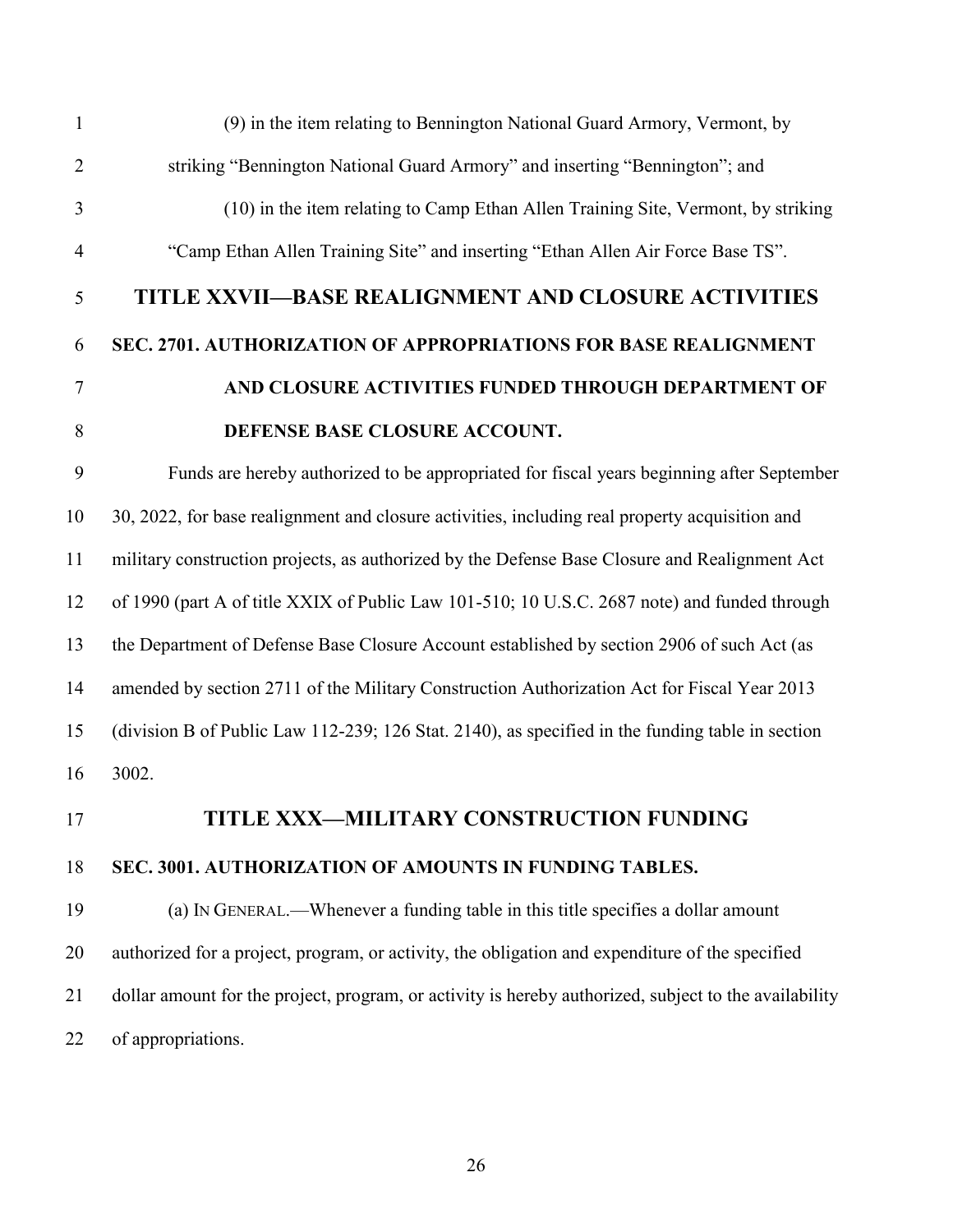| $\mathbf{1}$   | (b) MERIT-BASED DECISIONS.—A decision to commit, obligate, or expend funds with or                |
|----------------|---------------------------------------------------------------------------------------------------|
| $\overline{2}$ | to a specific entity on the basis of a dollar amount authorized pursuant to subsection (a) shall— |
| 3              | (1) be based on merit-based selection procedures in accordance with the                           |
| $\overline{4}$ | requirements of sections 2304(k) and 2374 of title 10, United States Code, or on                  |
| 5              | competitive procedures; and                                                                       |
| 6              | (2) comply with other applicable provisions of law.                                               |
| 7              | (c) RELATIONSHIP TO TRANSFER AND PROGRAMMING AUTHORITY. - An amount specified                     |
| $8\,$          | in the funding tables in this title may be transferred or reprogrammed under a transfer or        |
| 9              | reprogramming authority provided by another provision of this Act or by other law. The transfer   |
| 10             | or reprogramming of an amount specified in such funding tables shall not count against a ceiling  |
| 11             | on such transfers or reprogrammings under any other provision of this Act or any other provision  |
| 12             | of law, unless such transfer or reprogramming would move funds between appropriation              |
| 13             | accounts.                                                                                         |
| 14             | (d) APPLICABILITY TO CLASSIFIED ANNEX.—This section applies to any classified annex               |
| 15             | that accompanies this Act.                                                                        |
| 16             | (e) ORAL AND WRITTEN COMMUNICATIONS. - No oral or written communication                           |
| 17             | concerning any amount specified in the funding tables in this division shall supersede the        |
| 18             | requirements of this section.                                                                     |

### **SEC. 3002. MILITARY CONSTRUCTION TABLE.**

| (In Thousands of Dollars) |                                               |                      |                                                   |
|---------------------------|-----------------------------------------------|----------------------|---------------------------------------------------|
|                           | <b>Account State/Country and Installation</b> | <b>Project Title</b> | <b>FY 2023</b><br><b>Budget</b><br><b>Request</b> |
|                           | $\sim$ $\sim$                                 |                      |                                                   |

# **SEC. 3002. MILITARY CONSTRUCTION**

Colorado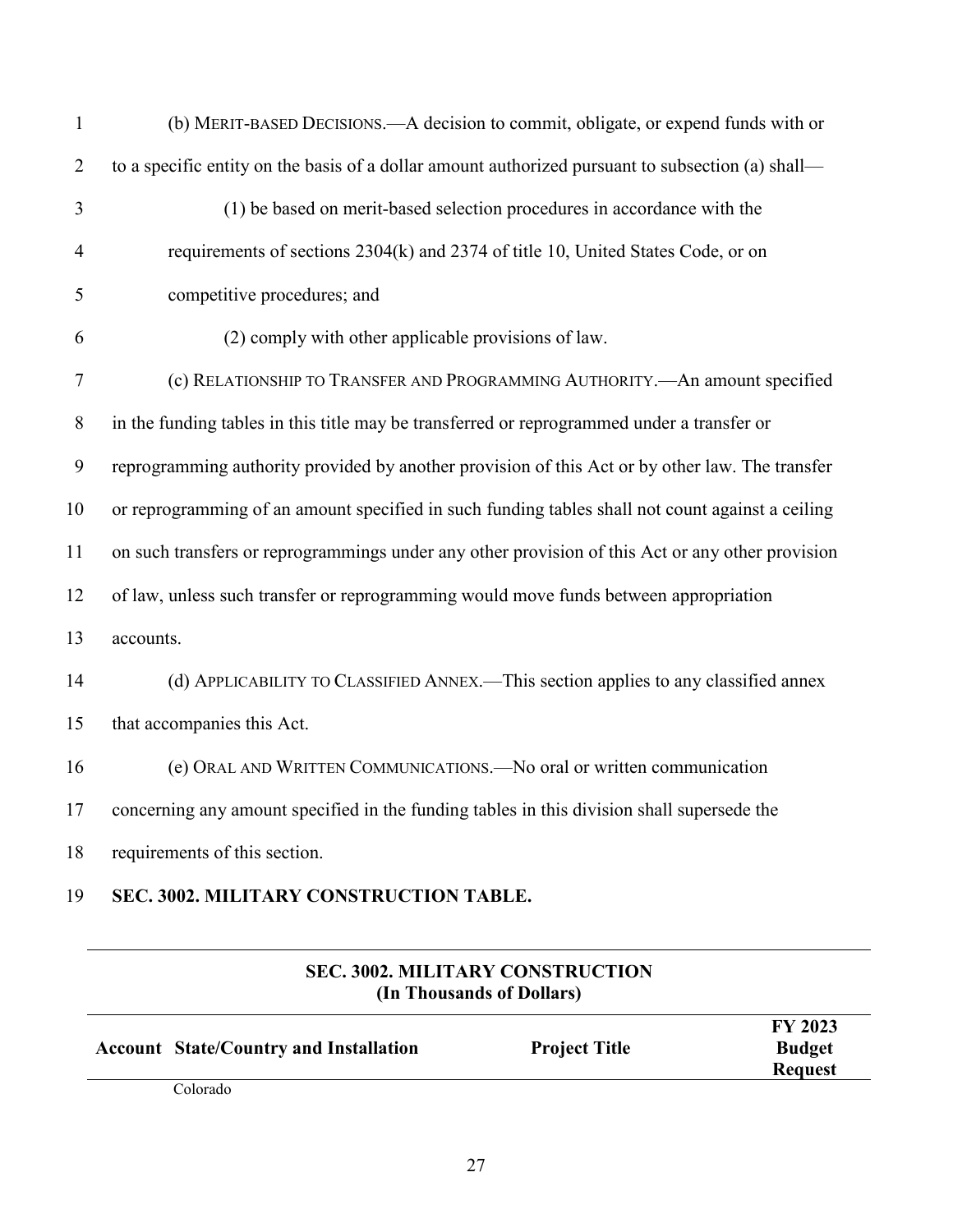|                                                       | <b>Account State/Country and Installation</b> | <b>Project Title</b>                          | FY 2023<br><b>Budget</b><br><b>Request</b> |
|-------------------------------------------------------|-----------------------------------------------|-----------------------------------------------|--------------------------------------------|
| Army                                                  | Fort Carson                                   | Fire Station                                  | 14,200                                     |
|                                                       | Germany                                       |                                               |                                            |
| Army                                                  | East Camp Grafenwoehr                         | EDI: Battalion Trng Cplx1 (Brks/Veh Maint)    | 104,000                                    |
| Army                                                  | East Camp Grafenwoehr                         | EDI: Battalion Trng Cplx2 (Ops/Veh Maint)     | 64,000                                     |
|                                                       | Kwajalein                                     |                                               |                                            |
| Army                                                  | Kwajalein Atoll                               | Medical Clinic                                | 69,000                                     |
|                                                       | Louisiana                                     |                                               |                                            |
| Army                                                  | Fort Polk                                     | Child Development Center                      | 32,000                                     |
|                                                       | New York                                      |                                               |                                            |
| Army                                                  | U.S. Military Academy                         | <b>Engineering Center</b>                     | 39,800                                     |
|                                                       | North Carolina                                |                                               |                                            |
| Army                                                  | Fort Bragg                                    | Multipurpose Training Range                   | 34,000                                     |
|                                                       | Pennsylvania                                  |                                               |                                            |
| Army                                                  | Letterkenny Army Depot                        | Shipping and Receiving Building               | 38,000                                     |
|                                                       | Texas                                         |                                               |                                            |
| Army                                                  | Corpus Christi Army Depot                     | Powertrain Facility (Engine Assembly)         | 103,000                                    |
| Army                                                  | Fort Bliss                                    | Fire Station                                  | 15,000                                     |
|                                                       | Washington                                    |                                               |                                            |
| Army                                                  | Joint Base Lewis-McChord                      | <b>Barracks</b>                               | 49,000                                     |
|                                                       | Worldwide Unspecified                         |                                               |                                            |
| Army                                                  | Unspecified Worldwide Locations               | <b>Host Nation Support</b>                    | 26,000                                     |
| Army                                                  | Unspecified Worldwide Locations               | Planning and Design                           | 167,151                                    |
| Army                                                  | Unspecified Worldwide Locations               | <b>Unspecified Minor Construction</b>         | 90,414                                     |
| <b>Military Construction, Army Total</b><br>Australia |                                               |                                               | 845,565                                    |
| Navy                                                  | Darwin                                        | PDI: Aircraft Parking Apron (INC)             | 72,446                                     |
|                                                       | California                                    |                                               |                                            |
| Navy                                                  | Camp Pendleton                                | <b>Basilone Road Realignment</b>              | 85,210                                     |
| Navy                                                  | Lemoore                                       | F-35C Aircraft Maint. Hangar & Airfield Pave. | 201,261                                    |
| Navy                                                  | Point Loma Annex                              | Child Development Center                      | 56,450                                     |
| Navy                                                  | San Diego                                     | Pier 6 Replacement (INC)                      | 15,565                                     |
| Navy                                                  | <b>Twentynine Palms</b>                       | Range Simulation Training & Operations Fac.   | 120,382                                    |
|                                                       | Connecticut                                   |                                               |                                            |
| Navy                                                  | New London                                    | Relocate Underwater Electromagnetic Measure.  | 15,514                                     |
|                                                       | Florida                                       |                                               |                                            |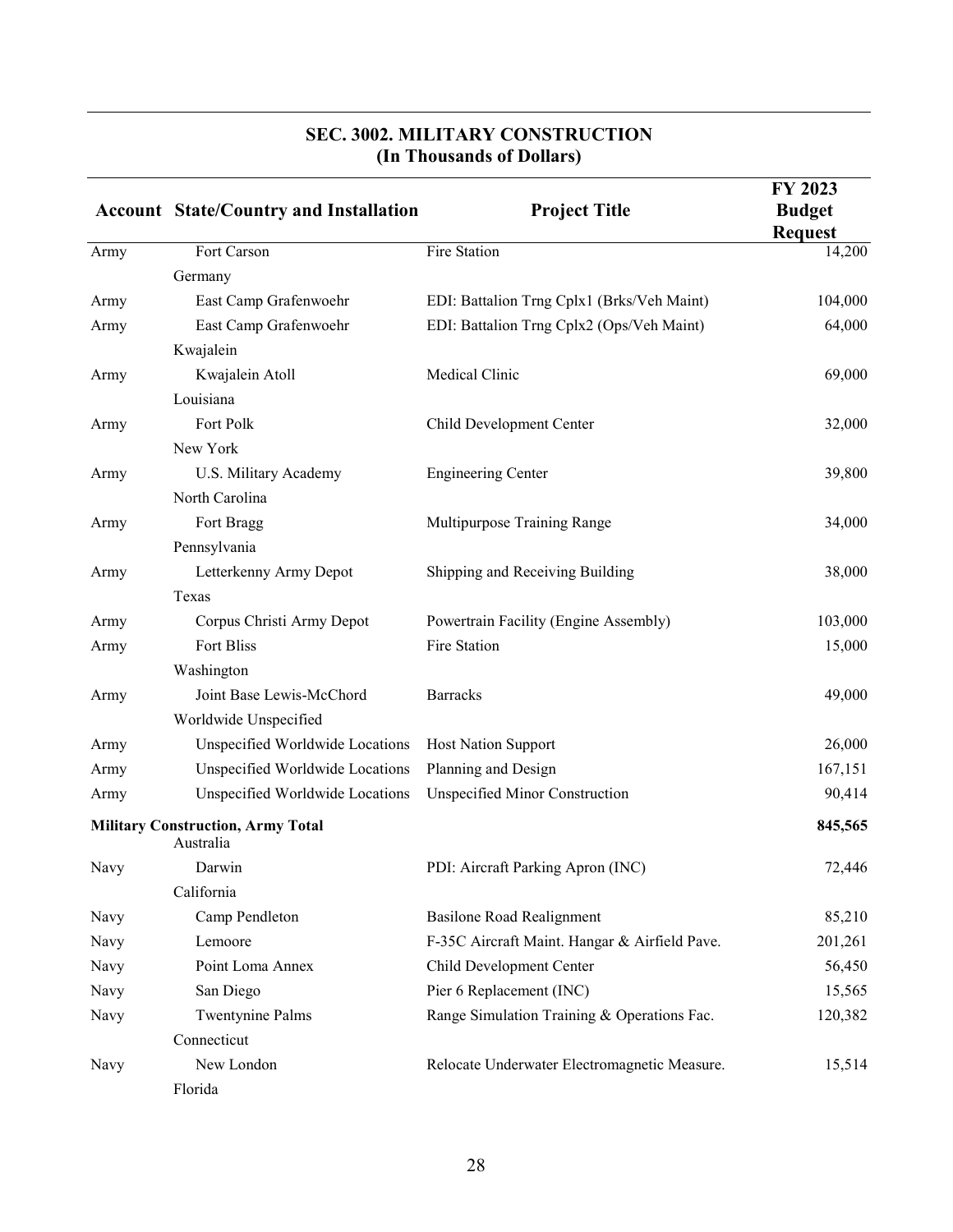|      | <b>Account State/Country and Installation</b> | <b>Project Title</b>                           | FY 2023<br><b>Budget</b><br><b>Request</b> |
|------|-----------------------------------------------|------------------------------------------------|--------------------------------------------|
| Navy | Jacksonville                                  | <b>Engine Test Cells Modifications</b>         | 86,232                                     |
| Navy | Whiting Field                                 | <b>AHTS Aircraft Flight Simulator Facility</b> | 57,789                                     |
|      | Georgia                                       |                                                |                                            |
| Navy | Kings Bay                                     | Nuclear Regional Maintenance Facility          | 213,796                                    |
| Navy | Kings Bay                                     | Trident Training Fac. Columbia Trainer Expan.  | 65,375                                     |
|      | Guam                                          |                                                |                                            |
| Navy | Finegayan                                     | PDI: 9th Eng. Supp Battalion Equip & Main Fac  | 131,590                                    |
| Navy | Finegayan                                     | PDI: 9th Eng. Support Battalion Ops. Fac.      | 35,188                                     |
| Navy | Finegayan                                     | PDI: Brown Tree Snake Exclusion Barrier South  | 14,497                                     |
| Navy | Finegayan                                     | PDI: Ground Combat Element Inf Btn 1 & 2 Fac   | 149,314                                    |
|      | Hawaii                                        |                                                |                                            |
| Navy | Joint Base Pearl Harbor-Hickam                | Dry Dock 3 Replacement (INC)                   | 621,185                                    |
|      | Japan                                         |                                                |                                            |
| Navy | Kadena Air Base                               | PDI: Marine Corps Bachelor Enlisted Quarters   | 94,100                                     |
| Navy | Kadena Air Base                               | PDI: Marine Corps Barracks Complex, Kadena     | 101,300                                    |
|      | Maine                                         |                                                |                                            |
| Navy | Kittery                                       | Multi-Mission Drydock #1 Extension (INC)       | 503,282                                    |
|      | Nevada                                        |                                                |                                            |
| Navy | Fallon                                        | F-35C Aircraft Maintenance Hangar              | 97,865                                     |
|      | North Carolina                                |                                                |                                            |
| Navy | Camp Lejeune                                  | Regional Communications Station, Hadnot Point  | 47,475                                     |
| Navy | Cherry Point Marine Corps Air<br>Station      | Aircraft Maintenance Hangar (INC)              | 106,000                                    |
| Navy | Cherry Point Marine Corps Air<br>Station      | CH-53K Gearbox Repair and Test Facility        | 38,415                                     |
| Navy | Cherry Point Marine Corps Air<br>Station      | F-35 Flightline Util Modernization Ph 2 (INC)  | 58,000                                     |
|      | Virginia                                      |                                                |                                            |
| Navy | Norfolk                                       | Submarine Logistics Support Facilities         | 16,863                                     |
| Navy | Norfolk                                       | Submarine Pier 3 (INC)                         | 155,000                                    |
| Navy | Portsmouth                                    | Dry Dock Saltwater System for CVN-78 (INC)     | 47,718                                     |
|      | Washington                                    |                                                |                                            |
| Navy | Whidbey Island                                | E/A-18G Aircraft Flt. Read. Squad. Train. Fac  | 37,461                                     |
|      | Worldwide Unspecified                         |                                                |                                            |
| Navy | Unspecified Worldwide Locations               | Planning and Design                            | 397,124                                    |
| Navy | Unspecified Worldwide Locations               | Unspecified Minor Construction                 | 109,994                                    |
|      | <b>Military Construction, Navy Total</b>      |                                                | 3,752,391                                  |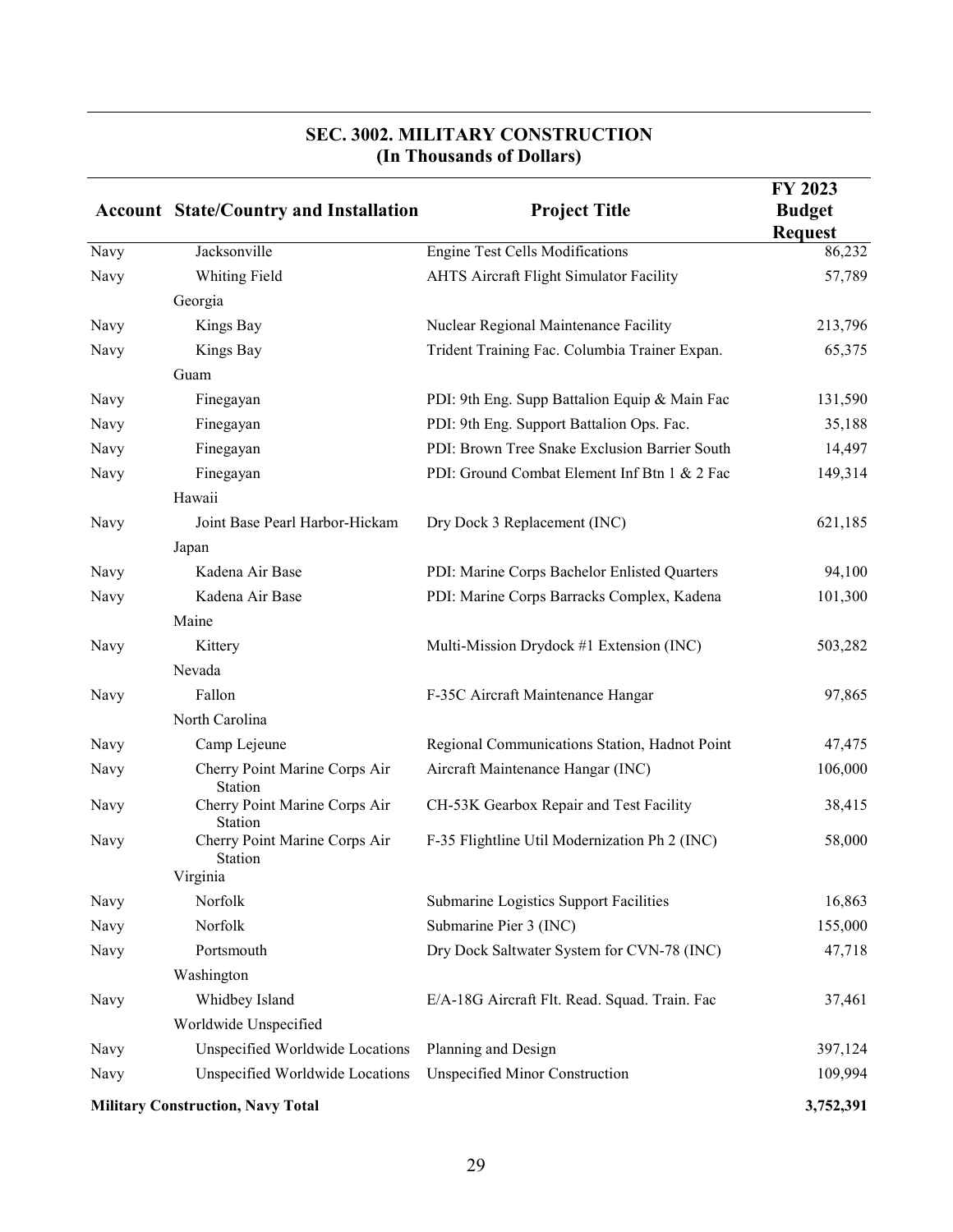|    | <b>Account State/Country and Installation</b> | <b>Project Title</b>                                    | FY 2023<br><b>Budget</b><br><b>Request</b> |
|----|-----------------------------------------------|---------------------------------------------------------|--------------------------------------------|
|    | Alaska                                        |                                                         |                                            |
| AF | Clear Space Force Station                     | <b>LRDR</b> Dormitory                                   | 68,000                                     |
| AF | Joint Base Elmendorf-Richardson<br>California | Extend Runway 16/34, INC                                | 100,000                                    |
| AF | Vandenberg Space Force Base                   | GBSD Consolidated Maintenance Facility                  | 89,000                                     |
|    | Hungary                                       |                                                         |                                            |
| AF | Papa Air Base                                 | EDI: DABS-FEV Storage                                   | 71,000                                     |
|    | Iceland                                       |                                                         |                                            |
| AF | Keflavik                                      | EDI: DABS-FEV Storage                                   | 94,000                                     |
|    | Italy                                         |                                                         |                                            |
| AF | Aviano Air Base                               | Combat Rescue Helicopter Simulator Facility             | 15,500                                     |
| AF | Aviano Air Base                               | EDI: RADR Storage Facility                              | 31,000                                     |
|    | Japan                                         |                                                         |                                            |
| AF | Kadena Air Base                               | Helicopter Rescue Ops Maintenance Hangar,<br><b>INC</b> | 71,000                                     |
| AF | Kadena Air Base                               | PDI: Theater A/C Corrosion Control Ctr, INC             | 77,000                                     |
|    | Jordan                                        |                                                         |                                            |
| AF | Azraq                                         | Bulk Petroleum/Oil/Lubricants Storage                   | 32,000                                     |
| AF | Azraq                                         | Fuel Cell and Phase Maintenance Hangars                 | 18,000                                     |
|    | Louisiana                                     |                                                         |                                            |
| AF | Barksdale Air Force Base                      | Weapons Generation Facility, INC                        | 125,000                                    |
|    | Mariana Islands                               |                                                         |                                            |
| AF | Tinian                                        | PDI: Airfield Development Phase 1, INC                  | 58,000                                     |
| AF | Tinian                                        | PDI: Fuel Tanks w/Pipeln & Hydrant Sys, INC             | 92,000                                     |
| AF | Tinian                                        | PDI: Parking Apron, INC                                 | 41,000                                     |
|    | Massachusetts                                 |                                                         |                                            |
| AF | Hanscom Air Force Base                        | MIT-Lincoln Lab (West Lab CSL/MIF), INC                 | 30,200                                     |
|    | Norway                                        |                                                         |                                            |
| AF | Rygge                                         | EDI: Base Perimeter Security Fence                      | 8,200                                      |
|    | Oklahoma                                      |                                                         |                                            |
| AF | Tinker Air Force Base                         | Facility and Land Acquisition (MROTC)                   | 30,000                                     |
| AF | Tinker Air Force Base                         | KC-46A 3-Bay Depot Maintenance Hangar, INC              | 49,000                                     |
| AF | <b>Tinker Air Force Base</b>                  | KC-46A Fuel POL Infrastructure                          | 13,600                                     |
|    | South Carolina                                |                                                         |                                            |
| AF | Shaw Air Force Base<br>South Dakota           | <b>RAPCON Facility</b>                                  | 10,000                                     |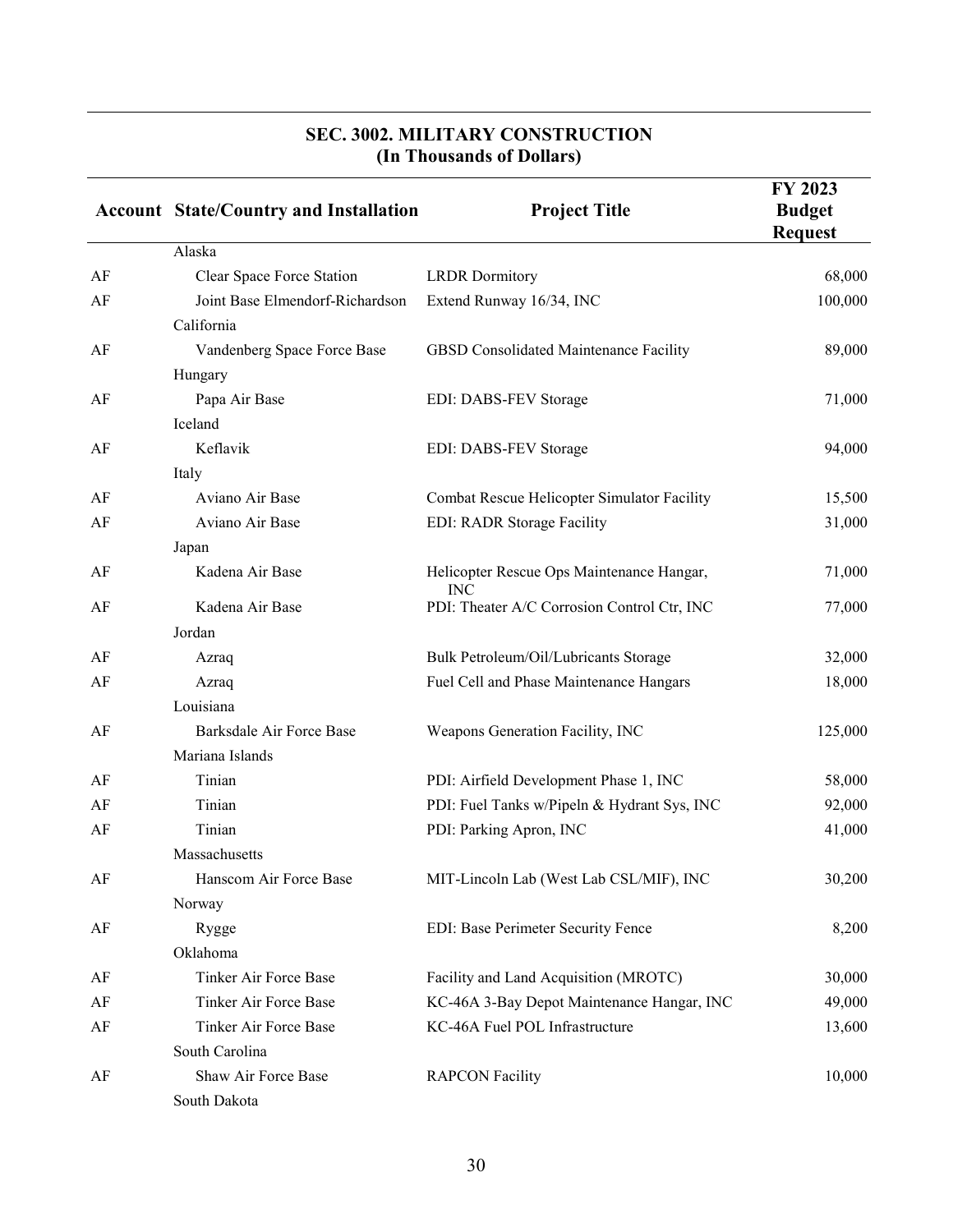|          | <b>Account State/Country and Installation</b>               | <b>Project Title</b>                     | FY 2023<br><b>Budget</b><br><b>Request</b> |
|----------|-------------------------------------------------------------|------------------------------------------|--------------------------------------------|
| AF       | Ellsworth Air Force Base                                    | B-21 2-Bay LO Restoration Facility, INC  | 91,000                                     |
| AF       | Ellsworth Air Force Base                                    | B-21 Radio Frequency Facility            | 77,000                                     |
| AF       | Ellsworth Air Force Base                                    | B-21 Weapons Generation Facility, INC    | 50,000                                     |
|          | Spain                                                       |                                          |                                            |
| AF       | Moron                                                       | EDI: RADR Storage Facility               | 29,000                                     |
|          | Tennessee                                                   |                                          |                                            |
| AF       | Arnold Air Force Base                                       | ARC Heater Test Facility Dragon Fire     | 38,000                                     |
|          | Texas                                                       |                                          |                                            |
| AF       | Joint Base San Antonio                                      | BMT Recruit Dormitory 7, INC             | 90,000                                     |
|          | Utah                                                        |                                          |                                            |
| AF       | Hill Air Force Base                                         | GBSD Organic Software Sustain Ctr, INC   | 95,000                                     |
| AF       | Hill Air Force Base                                         | GBSD Technology and Collaboration Center | 84,000                                     |
|          | Worldwide Unspecified                                       |                                          |                                            |
| AF       | Unspecified Worldwide Locations                             | Planning and Design                      | 135,794                                    |
| AF       | Unspecified Worldwide Locations                             | <b>Unspecified Minor Construction</b>    | 66,162                                     |
|          | Wyoming                                                     |                                          |                                            |
| AF       | F E Warren Air Force Base                                   | GBSD Integrated Command Center           | 95,000                                     |
| AF       | F E Warren Air Force Base                                   | <b>GBSD Land Acquisition</b>             | 34,000                                     |
| AF       | F E Warren Air Force Base                                   | GBSD Missile Handling Complex            | 47,000                                     |
|          | <b>Military Construction, Air Force Total</b><br>California |                                          | 2,055,456                                  |
| Def-Wide | Coronado                                                    | SOF Operations Support Facility          | 75,712                                     |
|          | Florida                                                     |                                          |                                            |
| Def-Wide | Hurlburt Field                                              | SOF Human Performance Training Center    | 9,100                                      |
|          | Germany                                                     |                                          |                                            |
| Def-Wide | Baumholder                                                  | Baumholder Elementary School             | 71,000                                     |
| Def-Wide | Baumholder                                                  | <b>SOF Battalion Annex</b>               | 22,468                                     |
| Def-Wide | Baumholder                                                  | <b>SOF Communications Annex</b>          | 9,885                                      |
| Def-Wide | Baumholder                                                  | <b>SOF Operations Annex</b>              | 23,768                                     |
| Def-Wide | Baumholder                                                  | <b>SOF Support Annex</b>                 | 21,902                                     |
| Def-Wide | <b>Rhine Ordnance Barracks</b>                              | Medical Center Replacement INC 10        | 299,790                                    |
| Def-Wide | Weisbaden                                                   | Clay Kaserne Elementary School           | 60,000                                     |
|          | Japan                                                       |                                          |                                            |
| Def-Wide | Iwakuni                                                     | PDI: Bulk Storage Tanks PH 1             | 85,000                                     |
| Def-Wide | Yokosuka                                                    | Kinnick High School INC                  | 20,000                                     |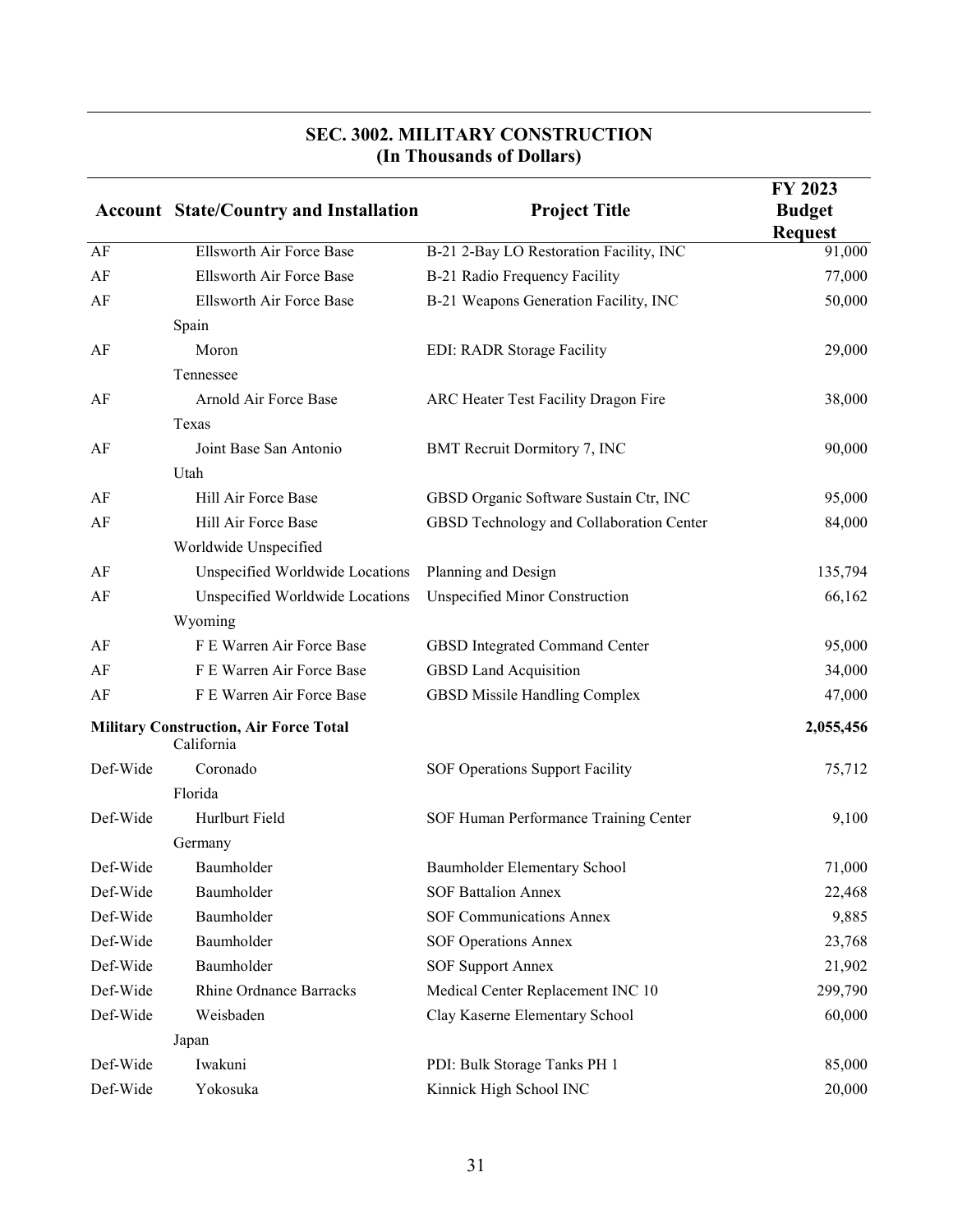|          | <b>Account State/Country and Installation</b>            | <b>Project Title</b>                                                         | FY 2023<br><b>Budget</b><br><b>Request</b> |
|----------|----------------------------------------------------------|------------------------------------------------------------------------------|--------------------------------------------|
| Def-Wide | Yokota Air Base                                          | PDI: Bulk Storage Tanks PH I (INC)                                           | 44,000                                     |
| Def-Wide | Yokota Air Base                                          | PDI: Operations and Warehouse Facilities                                     | 72,154                                     |
|          | Maryland                                                 |                                                                              |                                            |
| Def-Wide | Bethesda Naval Hospital                                  | MEDCEN Addition / Alteration INC 6                                           | 75,500                                     |
| Def-Wide | Fort Meade                                               | NSAW Mission Ops and Records Center (INC)                                    | 140,000                                    |
| Def-Wide | Fort Meade                                               | NSAW Recap Building 4 (INC)                                                  | 378,000                                    |
|          | North Carolina                                           |                                                                              |                                            |
| Def-Wide | Fort Bragg                                               | <b>SOF Operations Building</b>                                               | 18,870                                     |
| Def-Wide | Fort Bragg                                               | SOF Supply Support Activity                                                  | 15,600                                     |
|          | Texas                                                    |                                                                              |                                            |
| Def-Wide | Joint Base San Antonio                                   | Ambulatory Care Center Replacement (Dental)                                  | 58,600                                     |
|          | Virginia                                                 |                                                                              |                                            |
| Def-Wide | Dam Neck                                                 | SOF Operations Building Addition                                             | 26,600                                     |
| Def-Wide | Pentagon                                                 | Commercial Vehicle Inspection Facility                                       | 18,000                                     |
|          | Worldwide Unspecified                                    |                                                                              |                                            |
| Def-Wide | Unspecified Worldwide Locations                          | Energy Resilience and Conservation Investment<br>Program                     | 329,000                                    |
| Def-Wide | Unspecified Worldwide Locations                          | Energy Resilience and Conservation Investment<br>Program Planning and Design | 224,250                                    |
| Def-Wide | Unspecified Worldwide Locations                          | Planning and Design, DEFW                                                    | 26,689                                     |
| Def-Wide | Unspecified Worldwide Locations                          | Planning and Design, DHA                                                     | 33,227                                     |
| Def-Wide | Unspecified Worldwide Locations                          | Planning and Design, DLA                                                     | 30,000                                     |
| Def-Wide | Unspecified Worldwide Locations                          | Planning and Design, DODEA                                                   | 20,086                                     |
| Def-Wide | Unspecified Worldwide Locations                          | Planning and Design, MDA                                                     | 47,063                                     |
| Def-Wide | Unspecified Worldwide Locations                          | Planning and Design, NSA                                                     | 9,618                                      |
| Def-Wide | Unspecified Worldwide Locations                          | Planning and Design, SOCOM                                                   | 26,978                                     |
| Def-Wide | Unspecified Worldwide Locations Planning and Design, TJS |                                                                              | 2,360                                      |
| Def-Wide | Unspecified Worldwide Locations                          | Planning and Design, WHS                                                     | 2,106                                      |
| Def-Wide | Unspecified Worldwide Locations                          | Exercise Related Unspecified Minor<br>Construction, TJS                      | 18,644                                     |
| Def-Wide | Unspecified Worldwide Locations                          | Unspecified Minor Construction, DEFW                                         | 3,000                                      |
| Def-Wide | Unspecified Worldwide Locations                          | Unspecified Minor Construction, DHA                                          | 15,000                                     |
| Def-Wide | Unspecified Worldwide Locations                          | Unspecified Minor Construction, DLA                                          | 31,702                                     |
| Def-Wide | Unspecified Worldwide Locations                          | Unspecified Minor Construction, DODEA                                        | 8,000                                      |
| Def-Wide | Unspecified Worldwide Locations                          | Unspecified Minor Construction, NSA                                          | 6,000                                      |
| Def-Wide | Unspecified Worldwide Locations                          | Unspecified Minor Construction, SOCOM                                        | 36,726                                     |

**Military Construction, Defense-Wide Total 2,416,398**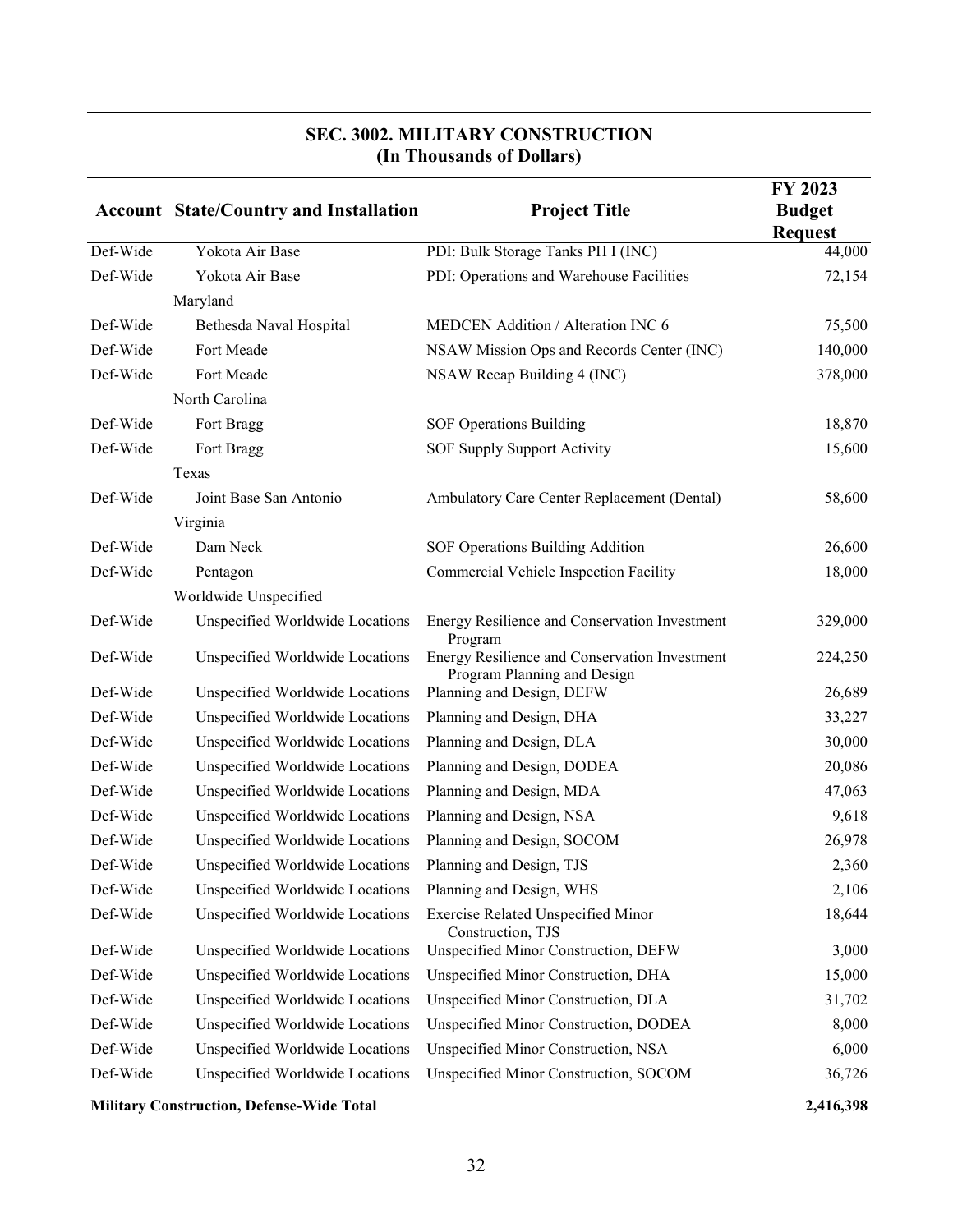|            | <b>Account State/Country and Installation</b>             | <b>Project Title</b>                                              | FY 2023<br><b>Budget</b><br><b>Request</b> |
|------------|-----------------------------------------------------------|-------------------------------------------------------------------|--------------------------------------------|
|            | Worldwide Unspecified                                     |                                                                   |                                            |
| Def - Wide |                                                           | NATO Security Investment Program NATO Security Investment Program | 210,139                                    |
|            | <b>NATO Security Investment Program Total</b><br>Delaware |                                                                   | 210,139                                    |
| Army NG    | New Castle                                                | National Guard Readiness Center                                   | 16,000                                     |
|            | Florida                                                   |                                                                   |                                            |
| Army NG    | Palm Coast                                                | National Guard Vehicle Maintenance Shop                           | 12,000                                     |
|            | Hawaii                                                    |                                                                   |                                            |
| Army NG    | Kapolei                                                   | National Guard Readiness Center Addition                          | 29,000                                     |
|            | Indiana                                                   |                                                                   |                                            |
| Army NG    | Atlanta                                                   | National Guard Readiness Center                                   | 20,000                                     |
|            | Iowa                                                      |                                                                   |                                            |
| Army NG    | West Des Moines                                           | National Guard Readiness Center                                   | 15,000                                     |
|            | Michigan                                                  |                                                                   |                                            |
| Army NG    | Grayling                                                  | National Guard Readiness Center                                   | 16,000                                     |
|            | Minnesota                                                 |                                                                   |                                            |
| Army NG    | New Ulm                                                   | National Guard Readiness Center                                   | 17,000                                     |
|            | Nevada                                                    |                                                                   |                                            |
| Army NG    | Reno                                                      | National Guard Readiness Center Add/Alt                           | 18,000                                     |
|            | New York                                                  |                                                                   |                                            |
| Army NG    | Troy                                                      | National Guard Vehicle Maintenance Shop                           | 17,000                                     |
|            | North Carolina                                            |                                                                   |                                            |
| Army NG    | McLeansville                                              | National Guard Vehicle Maintenance Shop                           | 15,000                                     |
|            | Puerto Rico                                               |                                                                   |                                            |
| Army NG    | Camp Santiago                                             | Engineering/Housing Maintenance Shops (DPW)                       | 14,500                                     |
|            | Vermont                                                   |                                                                   |                                            |
| Army NG    | Bennington                                                | National Guard Readiness Center                                   | 14,800                                     |
|            | West Virginia                                             |                                                                   |                                            |
| Army NG    | Buckhannon                                                | National Guard Readiness Center Add/Alt                           | 14,000                                     |
|            | Worldwide Unspecified                                     |                                                                   |                                            |
| Army NG    | Unspecified Worldwide Locations                           | Planning and Design                                               | 28,245                                     |
| Army NG    | Unspecified Worldwide Locations                           | <b>Unspecified Minor Construction</b>                             | 35,933                                     |
|            | Wyoming                                                   |                                                                   |                                            |
| Army NG    | Sheridan                                                  | National Guard Vehicle Maintenance Shop                           | 14,800                                     |
|            | <b>Military Construction, Army National Guard Total</b>   |                                                                   | 297,278                                    |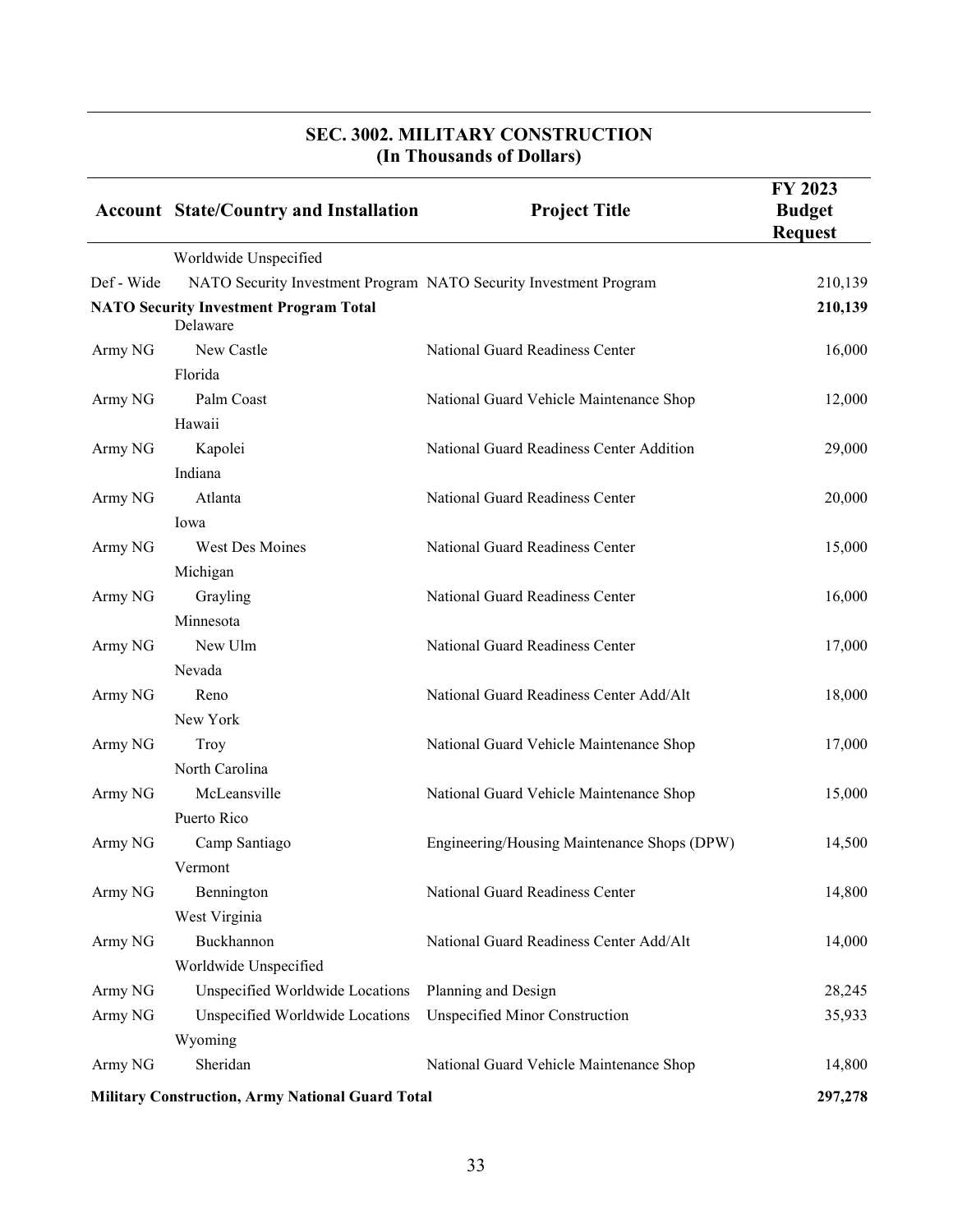|          | <b>Account State/Country and Installation</b>                             | <b>Project Title</b>                     | FY 2023<br><b>Budget</b><br><b>Request</b> |
|----------|---------------------------------------------------------------------------|------------------------------------------|--------------------------------------------|
|          | Florida                                                                   |                                          |                                            |
| Army Res | Perrine                                                                   | Army Reserve Center/AMSA                 | 46,000                                     |
|          | Puerto Rico                                                               |                                          |                                            |
| Army Res | Fort Buchanan                                                             | Army Reserve Center                      | 24,000                                     |
|          | Worldwide Unspecified                                                     |                                          |                                            |
| Army Res | Unspecified Worldwide Locations                                           | Planning and Design                      | 9,829                                      |
| Army Res | Unspecified Worldwide Locations                                           | Unspecified Minor Construction           | 20,049                                     |
|          | <b>Military Construction, Army Reserve Total</b><br>Worldwide Unspecified |                                          | 99,878                                     |
| N/MC Res | Unspecified Worldwide Locations                                           | Planning and Design                      | 2,590                                      |
| N/MC Res | Unspecified Worldwide Locations                                           | <b>Unspecified Minor Construction</b>    | 27,747                                     |
|          | <b>Military Construction, Naval Reserve Total</b><br>Alabama              |                                          | 30,337                                     |
| Air NG   | Birmingham International Airport                                          | Security and Services Training Facility  | 7,500                                      |
|          | Arizona                                                                   |                                          |                                            |
| Air NG   | Tucson International Airport                                              | Land Acquisition                         | 10,000                                     |
|          | Florida                                                                   |                                          |                                            |
| Air NG   | Jacksonville International Airport                                        | F-35 Construct Flight Simulator Facility | 22,200                                     |
|          | Indiana                                                                   |                                          |                                            |
| Air NG   | Fort Wayne International Airport                                          | Munitions Maintenance & Storage Complex  | 12,800                                     |
|          | Tennessee                                                                 |                                          |                                            |
| Air NG   | Mcghee-Tyson Airport                                                      | KC-135 Maintenance Shops                 | 23,800                                     |
|          | Worldwide Unspecified                                                     |                                          |                                            |
| Air NG   | Unspecified Worldwide Locations                                           | Planning and Design                      | 28,412                                     |
| Air NG   | Unspecified Worldwide Locations                                           | <b>Unspecific Minor Construction</b>     | 44,171                                     |
|          | <b>Military Construction, Air National Guard Total</b><br>California      |                                          | 148,883                                    |
| Air Res  | Beale Air Force Base                                                      | 940 ARW Squad Ops/AMU                    | 33,000                                     |
|          | Worldwide Unspecified                                                     |                                          |                                            |
| Air Res  | Unspecified Worldwide Locations                                           | Planning and Design                      | 11,773                                     |
| Air Res  | Unspecified Worldwide Locations                                           | <b>Unspecified Minor Construction</b>    | 11,850                                     |
|          | <b>Military Construction, Air Force Reserve Total</b><br>Germany          |                                          | 56,623                                     |
| FH Con   | Baumholder                                                                | Family Housing Replacement Construction  | 57,000                                     |
| Army     | Italy                                                                     |                                          |                                            |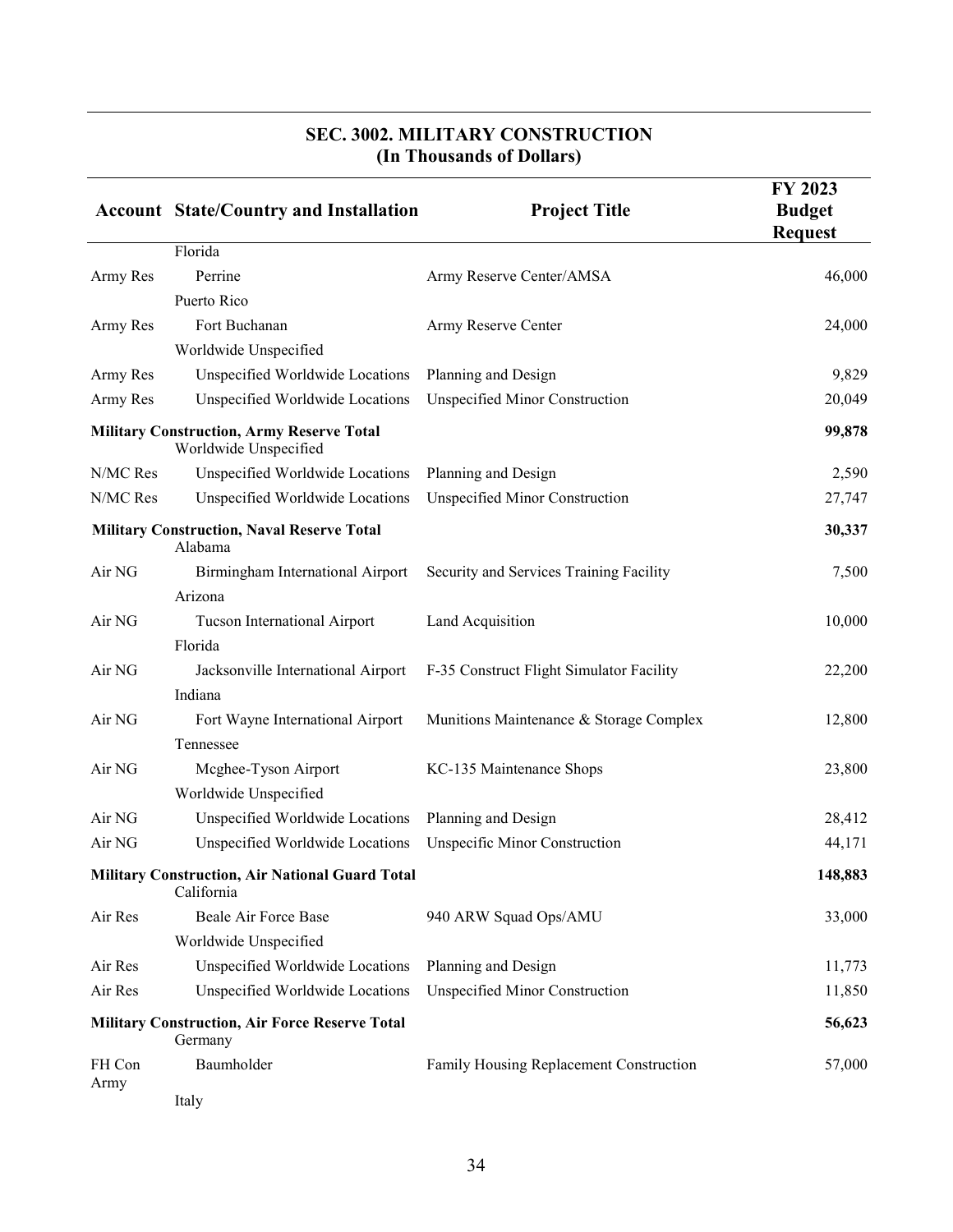#### **Account State/Country and Installation Project Title FY 2023 Budget Request** FH Con Army Vicenza Family Housing New Construction 95,000 Worldwide Unspecified FH Con Army Unspecified Worldwide Locations Planning and Design 17,339 **Family Housing Construction, Army Total 169,339** Worldwide Unspecified FH Ops Army Unspecified Worldwide Locations Furnishings 22,911 FH Ops Army Unspecified Worldwide Locations Housing Privatization Support 65,740 FH Ops Army Unspecified Worldwide Locations Leasing 127,499 FH Ops Army Unspecified Worldwide Locations Maintenance 117,555 FH Ops Army Unspecified Worldwide Locations Management 45,718 FH Ops Army Unspecified Worldwide Locations Miscellaneous 559 FH Ops Army Unspecified Worldwide Locations Services 9,580 FH Ops Army Unspecified Worldwide Locations Utilities 46,849 **Family Housing Operation And Maintenance, Army Total 436,411** Guam FH Con Navy NAVSUPPACT Andersen Replace Andersen Housing PH IV 86,390 FH Con Navy NAVSUPPACT Andersen Replace Andersen Housing PH V 93,259 Worldwide Unspecified

| FH Con<br>Navy | NAVSUPPACT Andersen                                                                      | Replace Andersen Housing PH VI       | 68,985  |
|----------------|------------------------------------------------------------------------------------------|--------------------------------------|---------|
|                | Worldwide Unspecified                                                                    |                                      |         |
| FH Con<br>Navy | Unspecified Worldwide Locations                                                          | <b>Construction Improvements</b>     | 74,540  |
| FH Con<br>Navy | Unspecified Worldwide Locations                                                          | Planning and Design                  | 7,043   |
| FH Con<br>Navy | Unspecified Worldwide Locations                                                          | USMC DPRI/Guam Planning and Design   | 7,080   |
|                | <b>Family Housing Construction, Navy And Marine Corps Total</b><br>Worldwide Unspecified |                                      | 337,297 |
| FH Ops<br>Navy | Unspecified Worldwide Locations                                                          | <b>Furnishings</b>                   | 16,182  |
| FH Ops<br>Navy | Unspecified Worldwide Locations                                                          | <b>Housing Privatization Support</b> | 61,605  |
| FH Ops<br>Navy | Unspecified Worldwide Locations                                                          | Leasing                              | 66,333  |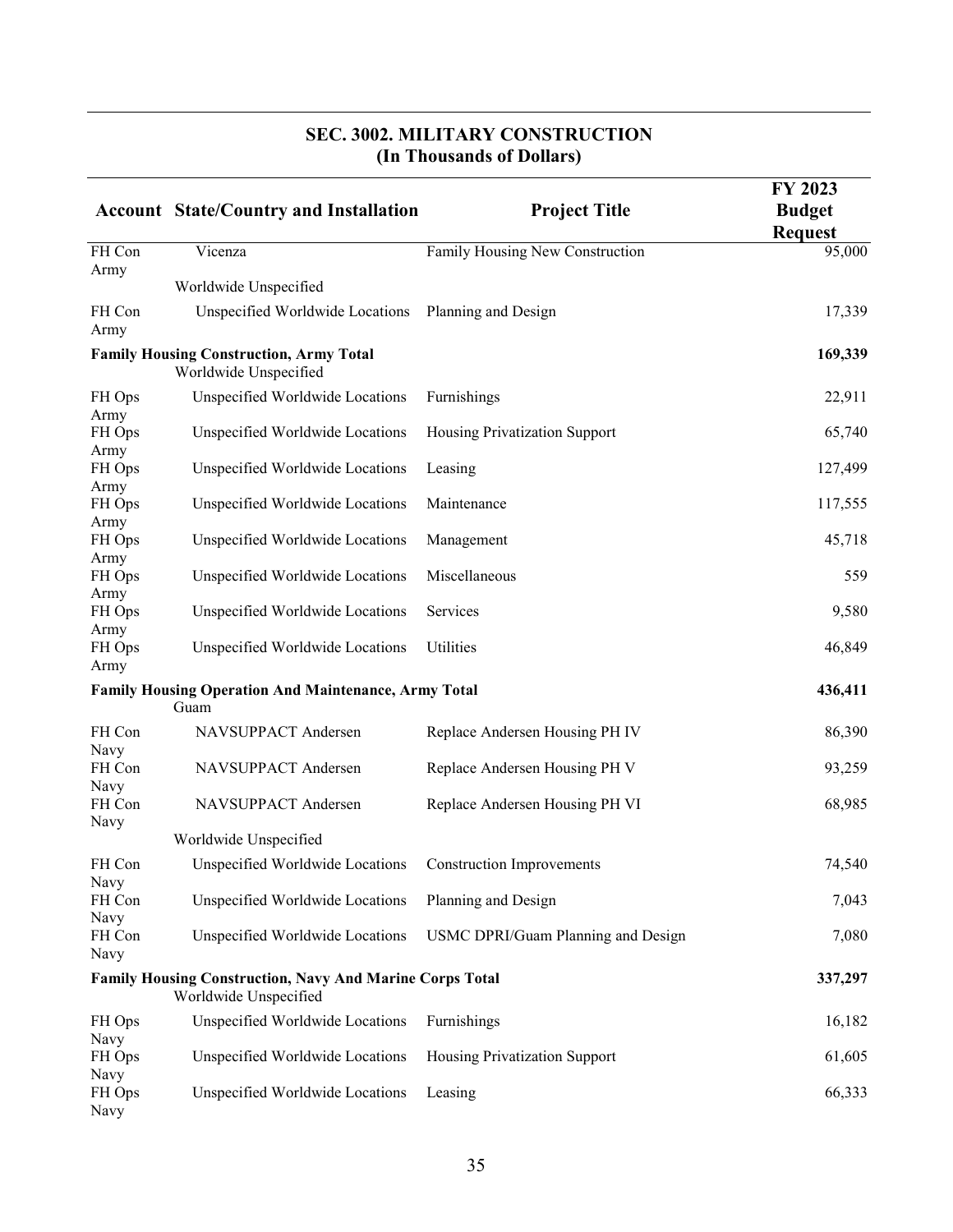|                        | <b>Account State/Country and Installation</b>                                              | <b>Project Title</b>                           | FY 2023<br><b>Budget</b><br><b>Request</b> |
|------------------------|--------------------------------------------------------------------------------------------|------------------------------------------------|--------------------------------------------|
| FH Ops                 | Unspecified Worldwide Locations                                                            | Maintenance                                    | 105,470                                    |
| Navy<br>FH Ops<br>Navy | Unspecified Worldwide Locations                                                            | Management                                     | 59,312                                     |
| FH Ops<br>Navy         | Unspecified Worldwide Locations                                                            | Miscellaneous                                  | 411                                        |
| FH Ops<br>Navy         | Unspecified Worldwide Locations                                                            | Services                                       | 16,494                                     |
| FH Ops<br>Navy         | Unspecified Worldwide Locations                                                            | Utilities                                      | 42,417                                     |
|                        | Family Housing Operation And Maintenance, Navy And Marine Corps Total<br>Delaware          |                                                | 368,224                                    |
| FH Con AF              | Dover Air Force Base                                                                       | DOVER MHPI RESTRUCTURE                         | 25,492                                     |
|                        | Florida                                                                                    |                                                |                                            |
| FH Con AF              | Tyndall Air Force Base                                                                     | AETC RESTRUCTURING                             | 150,685                                    |
|                        | Illinois                                                                                   |                                                |                                            |
| FH Con AF              | Scott Air Force Base                                                                       | <b>SCOTT MHPI RESTRUCTURE</b>                  | 52,003                                     |
|                        | Maryland                                                                                   |                                                |                                            |
| FH Con AF              | Andrews Air Force Base                                                                     | MHPI EQUITY CONTRIBUTION CMSSF<br><b>HOUSE</b> | 1,878                                      |
|                        | Worldwide Unspecified                                                                      |                                                |                                            |
| FH Con AF              | Unspecified Worldwide Locations                                                            | Planning and Design                            | 2,730                                      |
|                        | <b>Family Housing Construction, Air Force Total</b><br>Worldwide Unspecified               |                                                | 232,788                                    |
| FH Ops AF              | Unspecified Worldwide Locations                                                            | Furnishings                                    | 27,379                                     |
| FH Ops AF              | Unspecified Worldwide Locations                                                            | Housing Privatization                          | 33,517                                     |
| FH Ops AF              | Unspecified Worldwide Locations                                                            | Leasing                                        | 7,882                                      |
| FH Ops AF              | Unspecified Worldwide Locations                                                            | Maintenance                                    | 150,375                                    |
| FH Ops AF              | Unspecified Worldwide Locations                                                            | Management                                     | 77,042                                     |
| FH Ops AF              | Unspecified Worldwide Locations                                                            | Miscellaneous                                  | 2,240                                      |
| FH Ops AF              | Unspecified Worldwide Locations                                                            | Services                                       | 10,570                                     |
| FH Ops AF              | Unspecified Worldwide Locations                                                            | Utilities                                      | 46,217                                     |
|                        | <b>Family Housing Operations And Maintenance, Air Force Total</b><br>Worldwide Unspecified |                                                | 355,222                                    |
| FH Ops<br>DW           | Unspecified Worldwide Locations                                                            | Furnishings, DIA                               | 656                                        |
| FH Ops<br><b>DW</b>    | Unspecified Worldwide Locations                                                            | Furnishings, NSA                               | 87                                         |
| FH Ops<br>DW           | Unspecified Worldwide Locations                                                            | Leasing, DIA                                   | 31,849                                     |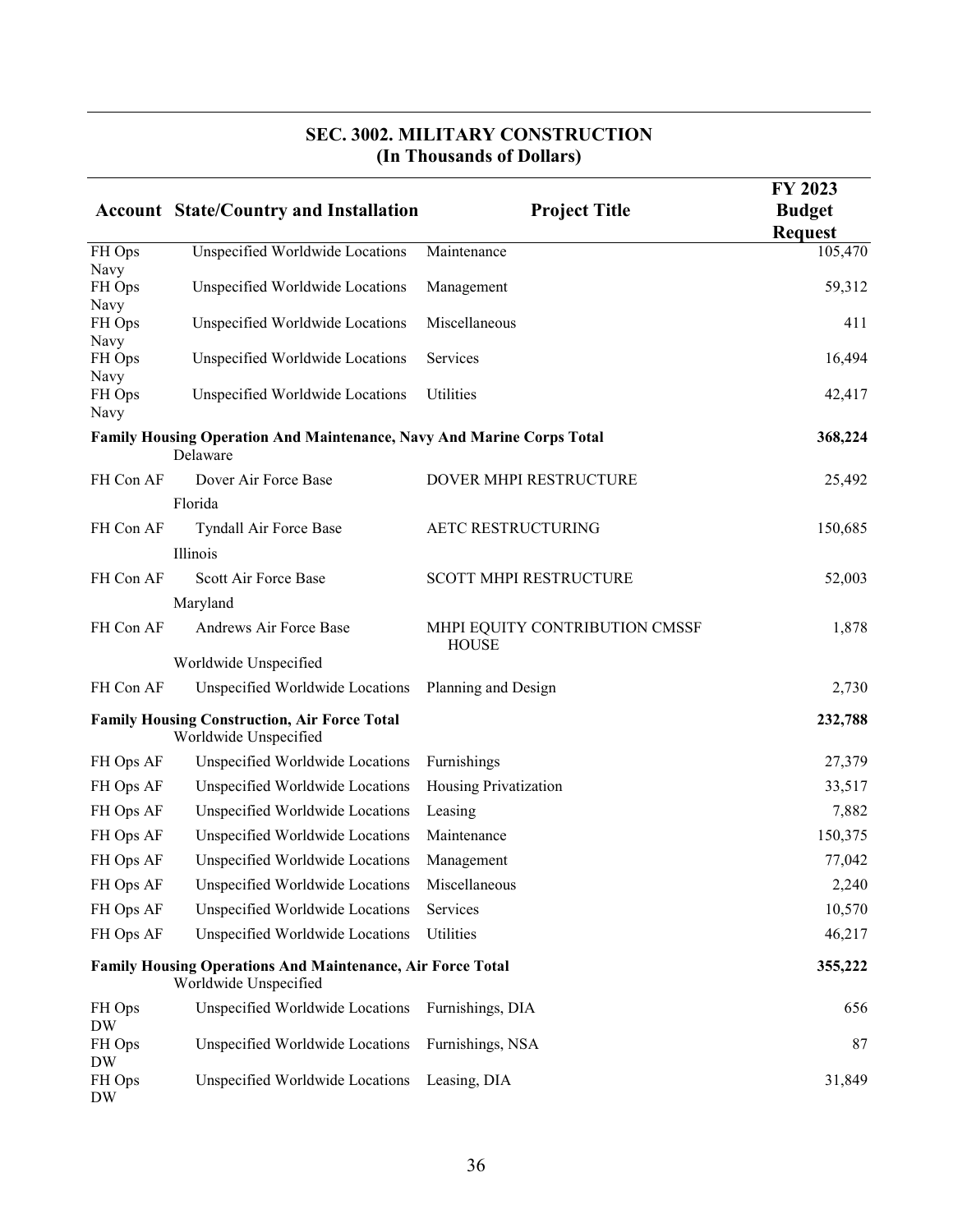|                             |                                                                      | THE LIBRATION OF PURSEST                   |                                                   |
|-----------------------------|----------------------------------------------------------------------|--------------------------------------------|---------------------------------------------------|
|                             | <b>Account State/Country and Installation</b>                        | <b>Project Title</b>                       | <b>FY 2023</b><br><b>Budget</b><br><b>Request</b> |
| FH Ops<br><b>DW</b>         | Unspecified Worldwide Locations                                      | Leasing, NSA                               | 13,306                                            |
| FH Ops<br><b>DW</b>         | Unspecified Worldwide Locations                                      | Maintenance, NSA                           | 34                                                |
| FH Ops<br><b>DW</b>         | Unspecified Worldwide Locations                                      | Utilities, DIA                             | 4,166                                             |
| FH Ops<br><b>DW</b>         | Unspecified Worldwide Locations                                      | Utilities, NSA                             | 15                                                |
|                             | <b>Family Housing Operations And Maintenance, Defense-Wide Total</b> |                                            | 50,113                                            |
|                             | Worldwide Unspecified                                                |                                            |                                                   |
| FH IF DW                    | Unspecified Worldwide Locations Administrative Expenses - FHIF       |                                            | 6,442                                             |
|                             | <b>Family Housing Improvement Fund, Defense-Wide Total</b>           |                                            | 6,442                                             |
| <b>FH UHIF</b><br><b>DW</b> | Worldwide Unspecified<br>Unspecified Worldwide Locations             | Administrative Expenses - UHIF             | 494                                               |
|                             | <b>Unaccompanied Housing Improvement Fund Total</b>                  |                                            | 494                                               |
|                             | Worldwide Unspecified                                                |                                            |                                                   |
| <b>BRAC</b>                 | Unspecified Worldwide Locations                                      | Base Realignment and Closure, Army         | 67,706                                            |
| <b>BRAC</b>                 | Unspecified Worldwide Locations                                      | Base Realignment and Closure, Navy         | 106,664                                           |
| <b>BRAC</b>                 | Unspecified Worldwide Locations                                      | Base Realignment and Closure, Air Force    | 107,311                                           |
| <b>BRAC</b>                 | Unspecified Worldwide Locations                                      | Base Realignment and Closure, Defense-Wide | 3,006                                             |
|                             | <b>Base Realignment and Closure Account Total</b>                    |                                            | 284,687                                           |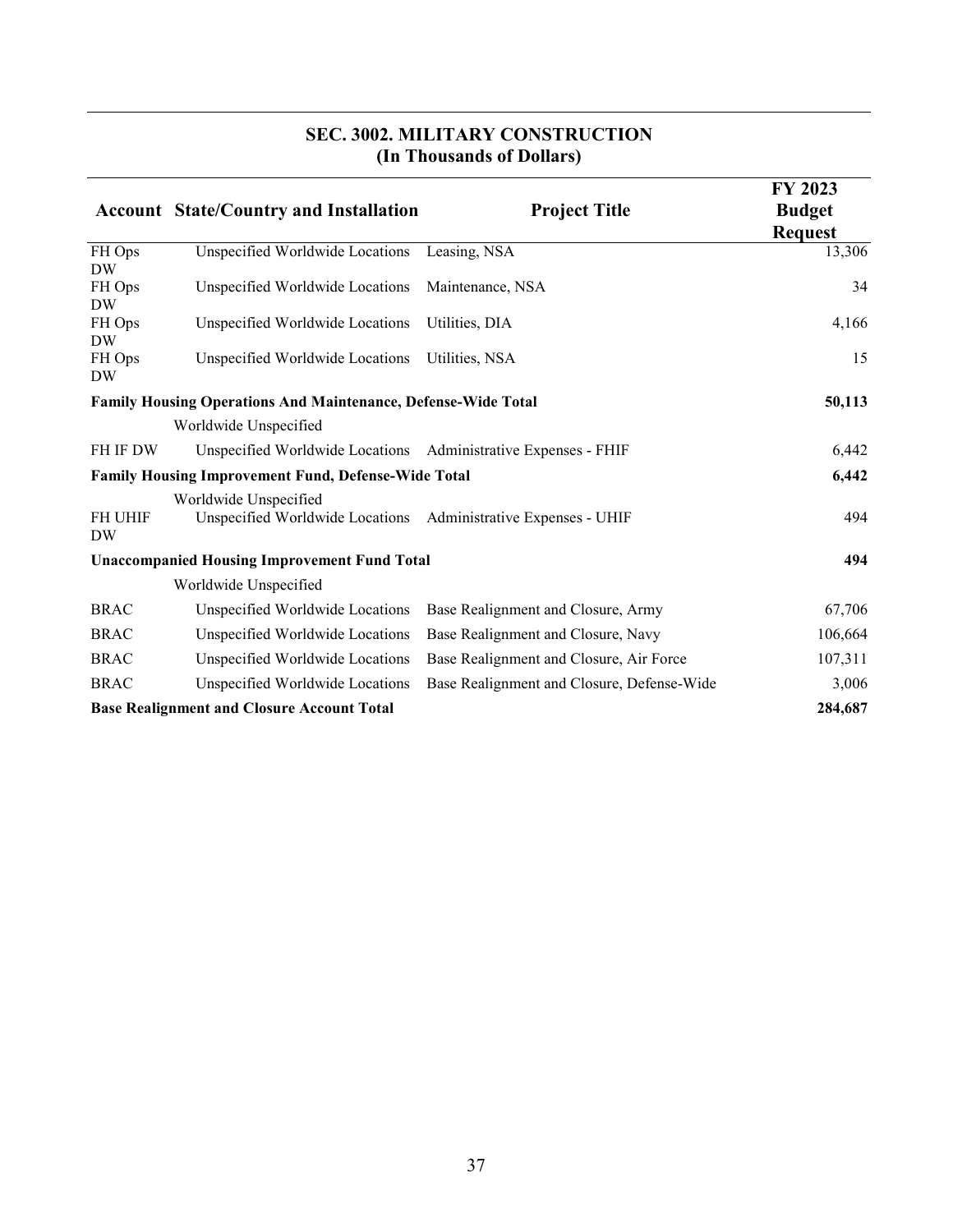| $\mathbf{1}$   | SEC. __. HEALTH BENEFITS FOR MEMBERS OF THE NATIONAL GUARD                                 |
|----------------|--------------------------------------------------------------------------------------------|
| $\overline{2}$ | FOLLOWING 502(f) DUTY STATUS.                                                              |
| 3              | (a) TRANSITIONAL HEALTH CARE.—Section $1145(a)(2)$ of title 10, United States Code, is     |
| $\overline{4}$ | amended by adding at the end the following new subparagraph:                               |
| 5              | "(G) A member of National Guard who is separated from full-time National                   |
| 6              | Guard Duty under section 502(f) of title 32 to which called or ordered for a period of     |
| 7              | active service of more than 30 days to perform duties that are authorized by the President |
| 8              | or the Secretary of Defense for the purpose of responding to a national emergency          |
| 9              | declared by the President and supported by Federal funds.".                                |
| 10             | (b) CONFORMING AMENDMENTS.—Section 1145 of such title is amended—                          |
| 11             | $(1)$ in subsection (a)—                                                                   |
| 12             | $(A)$ in paragraph $(1)$ , in the matter preceding subparagraph $(A)$ , by striking        |
| 13             | "active duty" and inserting "active service";                                              |
| 14             | (B) in paragraph $(3)$ —                                                                   |
| 15             | (i) by inserting "or $(2)(G)$ " after " $(2)(B)$ "; and                                    |
| 16             | (ii) by striking "active duty" and inserting "active service";                             |
| 17             | $(C)$ in paragraph $(4)$ —                                                                 |
| 18             | (i) in the second sentence, by striking "or $(D)$ " and inserting " $(D)$ ,                |
| 19             | or $(G)$ "; and                                                                            |
| 20             | (ii) by striking "active duty" each place it appears and inserting                         |
| 21             | "active service";                                                                          |
| 22             | (D) in subparagraphs (A) and (B) of paragraph (5), by striking "active                     |
| 23             | duty" each place it appears and inserting "active service"; and                            |

1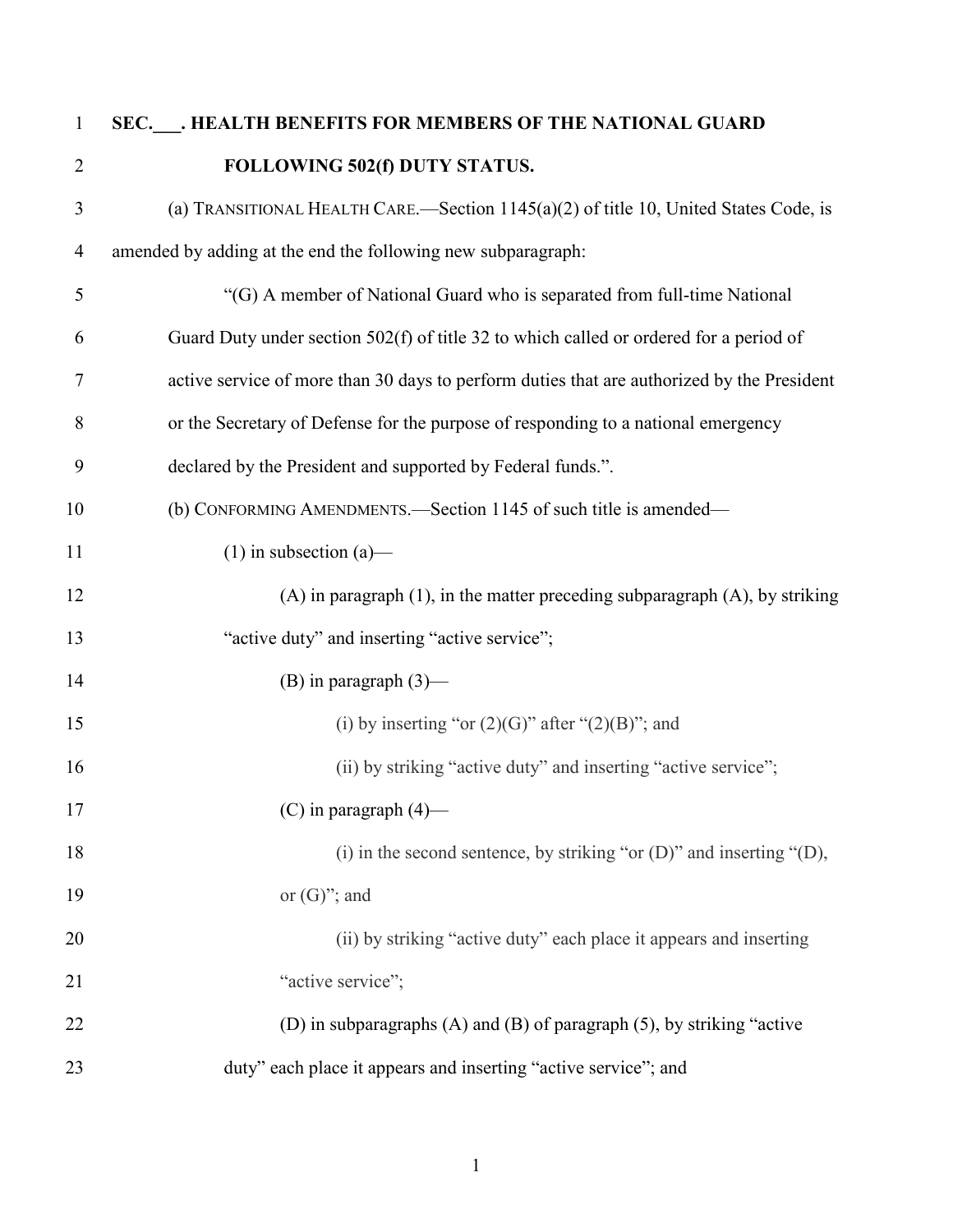|                | (E) in paragraph $(7)$ A)—                                                       |
|----------------|----------------------------------------------------------------------------------|
| 2              | (i) by striking "service on active duty" and inserting "active"                  |
| 3              | service"; and                                                                    |
| $\overline{4}$ | (ii) by striking "active duty for" and inserting "active service for";           |
| 5              | and                                                                              |
| 6              | (2) in subsections (b)(1) and (d)(1)(A), by striking "active duty" and inserting |
|                | "active service".                                                                |

# **[Please note: The "Changes to Existing Law" section at the end sets out in red-line format how the legislative text below would change existing law.]**

### **Section-by-Section Analysis**

This proposal would amend section 1145 of title 10, United States Code, to provide transitional health care and dental care to a member of the National Guard separated from fulltime National Guard Duty under section 502(f) of title 32, United States Code, when called or ordered to active service to perform duties authorized by the President or the Secretary of Defense for the purpose of responding to a national emergency declared by the President and supported by Federal funds.

There are current inequities for transitional health care between title 10 reserve component (RC) members and title 32 RC members. As an example, during the nation's COVID-19 response, title 10 RC members on orders of more than 30 days who were ordered to work on the USNS Comfort were afforded transitional health care; however, National Guard members on title 32 orders who were on the Fatality Search and Recovery Team in New York, recovering the remains of COVID-19 deceased personnel, were not similarly eligible. Given the unpredictability of national emergencies, such as the COVID 19 pandemic, providing similar transitional health care to members performing similar missions under a declaration of a national emergency for orders greater than 30 days is warranted and necessary.

**Resource Information:** There is no immediate budget impact and there are no programmed or forecasted costs across the Future Years Defense Program (FYDP). Costs only arise in the event of a declaration of national emergency (DNE) that results in the activation of the National Guard on 502(f) orders. Costs depend on the number of National Guard members employed on 502(f) with an estimated cost of \$2,100 per member. The actual costs of this proposal will require an assessment of budget implications depending on the number of service members activated under 502(f) in support of a DNE. Any execution year budget requirements will be determined at the time of need to support the emergency. Below is the estimated net Government cost impact of providing transitional health care under the Transitional Assistance Management Program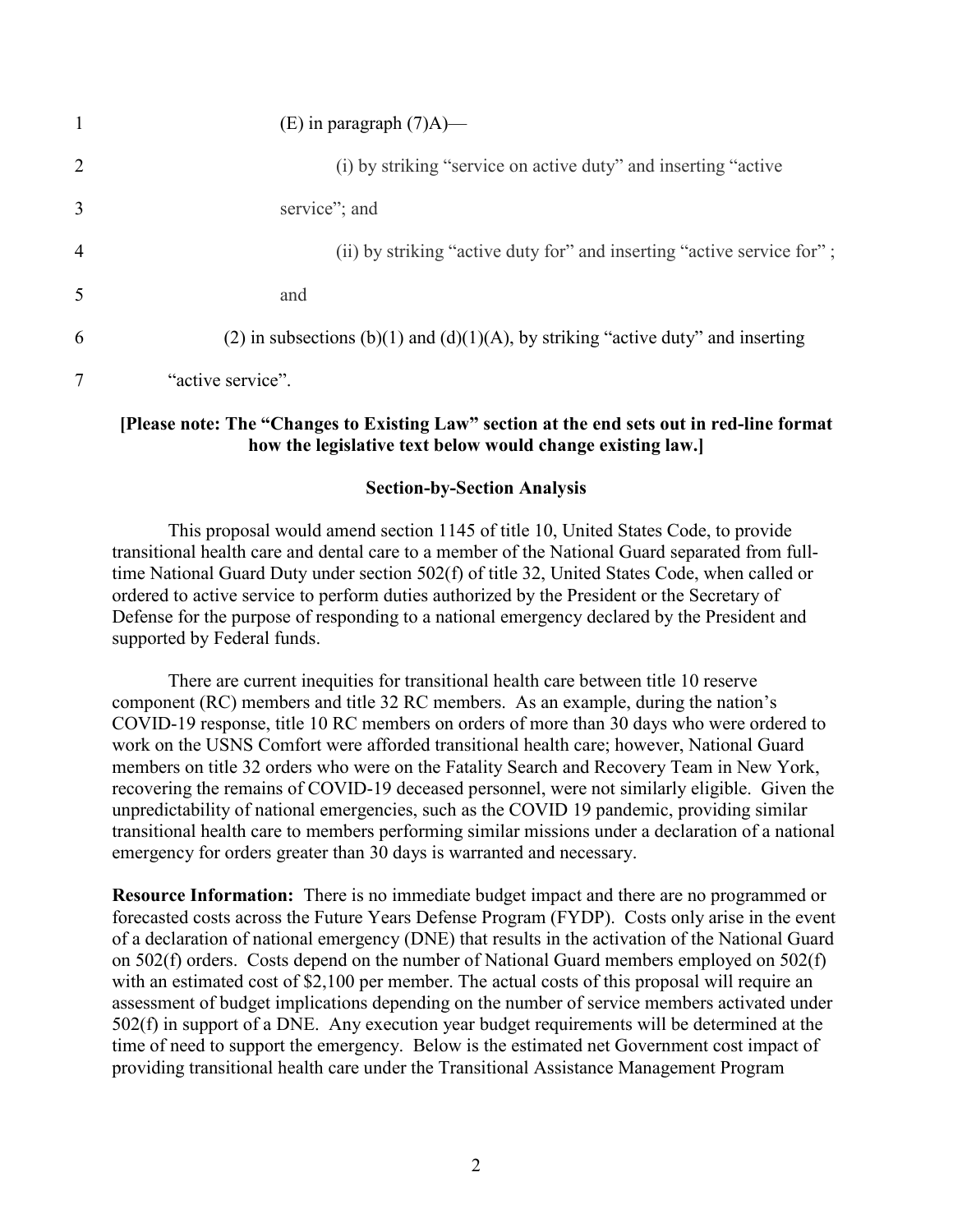(TAMP) to 1,000 National Guard members and their dependents for a notional declaration of national emergency under section 502(f) of title 32, United States Code.

| <b>NOTIONAL RESOURCE IMPACT (\$MILLIONS)</b>                |         |                           |                           |                    |                                                       |  |  |
|-------------------------------------------------------------|---------|---------------------------|---------------------------|--------------------|-------------------------------------------------------|--|--|
| Program                                                     | FY 2023 | Appropriation             | <b>Budget</b><br>Activity | BLI/<br><b>SAG</b> | <b>Program Element</b><br>(for all RDT&E<br>programs) |  |  |
| <b>Notional Declaration of</b><br><b>National Emergency</b> | \$2.1   | Defense Health<br>Program | 0 <sub>1</sub>            |                    | N/A                                                   |  |  |

\*Estimated Government cost for 1,000 National Guard members at \$2,100 per member (including dependents)

**Changes to Existing Law:** This proposal would amend section 1145 of title 10, United States Code as follows:

# **§1145. Health Benefits**

(a) TRANSITIONAL HEALTH CARE.—(1) For the time period described in paragraph (4), a member of the armed forces who is separated from active duty service as described in paragraph (2) (and the dependents of the member) shall be entitled to receive—

(A) except as provided in paragraph (3), medical and dental care under section 1076 of this title in the same manner as a dependent described in subsection (a)(2) of such section; and

(B) health benefits contracted under the authority of section 1079(a) of this title and subject to the same rates and conditions as apply to persons covered under that section.

(2) This subsection applies to the following members of the armed forces:

(A) A member who is involuntarily separated from active duty.

(B) A member of a reserve component who is separated from active duty to which called or ordered under section 12304b of this title or a provision of law referred to in section  $101(a)(13)(B)$  of this title if the active duty is active duty for a period of more than 30 days.

(C) A member who is separated from active duty for which the member is involuntarily retained under section 12305 of this title in support of a contingency operation.

(D) A member who is separated from active duty served pursuant to a voluntary agreement of the member to remain on active duty for a period of less than one year in support of a contingency operation.

(E) A member who receives a sole survivorship discharge (as defined in section  $1174(i)$  of this title).

(F) A member who is separated from active duty who agrees to become a member of the Selected Reserve of the Ready Reserve of a reserve component.

(G) A member of National Guard who is separated from full-time National Guard Duty under section 502(f) of title 32 to which called or ordered for a period of active service of more than 30 days to perform duties that are authorized by the President or the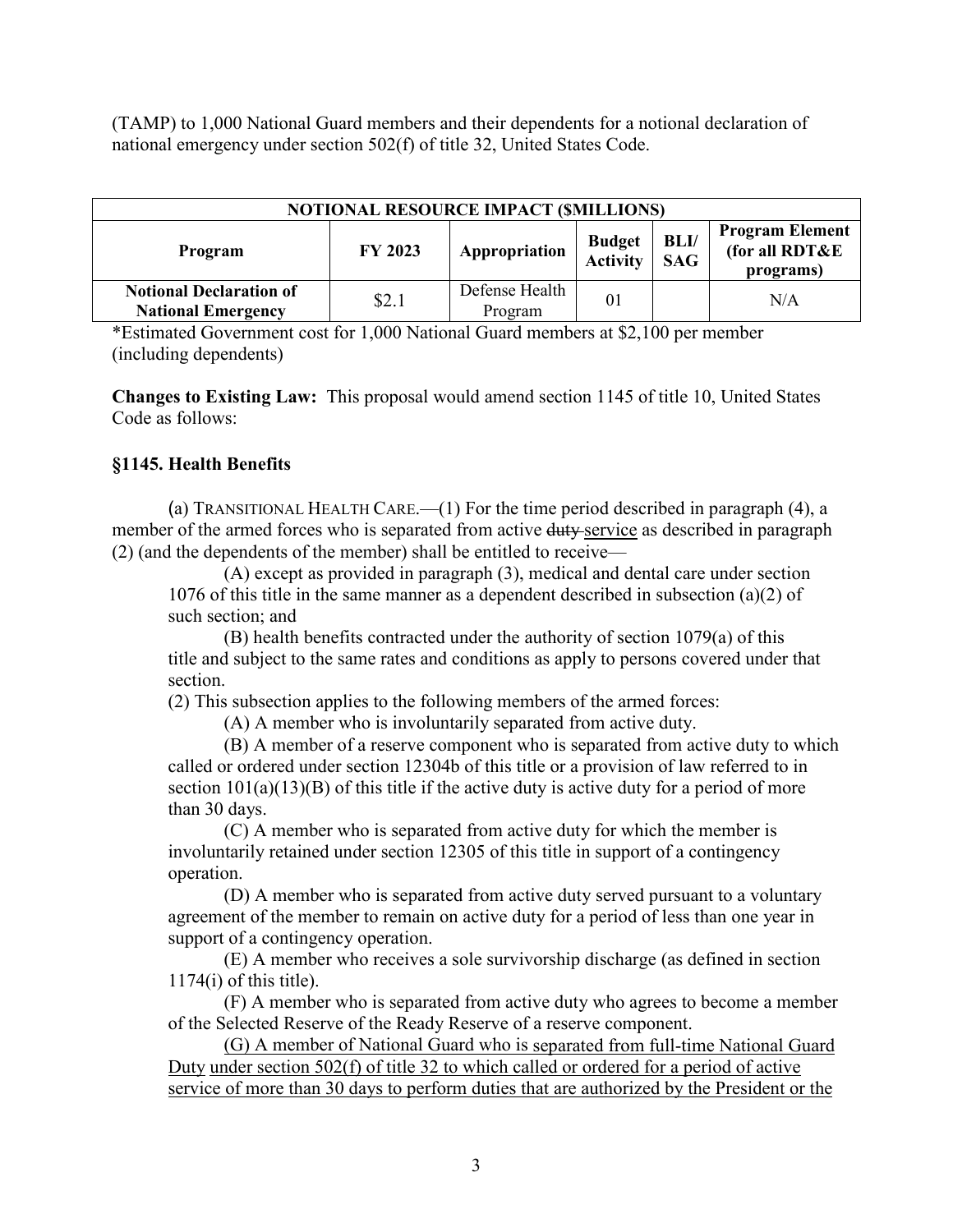Secretary of Defense for the purpose of responding to a national emergency declared by the President and supported by Federal funds.

(3) In the case of a member described in paragraph  $(2)(B)$  or  $(2)(G)$ , the dental care to which the member is entitled under this subsection shall be the dental care to which a member of the uniformed services on active duty service for more than 30 days is entitled under section 1074 of this title.

(4) Except as provided in paragraph (7), transitional health care for a member under subsection (a) shall be available for 180 days beginning on the date on which the member is separated from active duty service. For purposes of the preceding sentence, in the case of a member on active duty service as described in subparagraph  $(B)$ ,  $(C)$ ,  $\Theta$ **r** $(D)$ , or  $(G)$  of paragraph (2) who, without a break in service, is extended on active duty service for any reason, the 180-day period shall begin on the date on which the member is separated from such extended active duty service.

(5)(A) The Secretary concerned shall require a member of the armed forces scheduled to be separated from active duty service as described in paragraph (2) to undergo a physical examination and a mental health assessment conducted pursuant to section 1074n of this title immediately before that separation. The physical examination shall be conducted in accordance with regulations prescribed by the Secretary of Defense.

(B) Notwithstanding subparagraph (A), if a member of the armed forces scheduled to be separated from active duty service as described in paragraph (2) has otherwise undergone a physical examination within 12 months before the scheduled date of separation from active duty service, the requirement for a physical examination under subparagraph (A) may be waived in accordance with regulations prescribed under this paragraph. Such regulations shall require that such a waiver may be granted only with the consent of the member and with the concurrence of the member's unit commander.

(C) The Secretary concerned shall ensure that each physical examination of a member under subparagraph (A) includes an assessment of whether the member was—

(i) based or stationed at a location where an open burn pit, as defined in subsection (c) of section 201 of the Dignified Burial and Other Veterans' Benefits Improvement Act of 2012 (Public Law 112–260; 38 U.S.C. 527 note), was used; or

(ii) exposed to toxic airborne chemicals or other airborne contaminants, including any information recorded as part of the registry established by the Secretary of Veterans Affairs under such section 201.

(6)(A) The Secretary of Defense shall, in consultation with the Secretary of Veterans Affairs, ensure that appropriate actions are taken to assist a member of the armed forces who, as a result of a medical examination under paragraph (5), receives an indication for a referral for follow up treatment from the health care provider who performs the examination.

(B) Assistance provided to a member under paragraph (1) shall include the following:

(i) Information regarding, and any appropriate referral for, the care, treatment, and other services that the Secretary of Veterans Affairs may provide to such member under any other provision of law, including—

(I) clinical services, including counseling and treatment for post-traumatic stress disorder and other mental health conditions; and

(II) any other care, treatment, and services.

(ii) Information on the private sector sources of treatment that are available to the member in the member's community.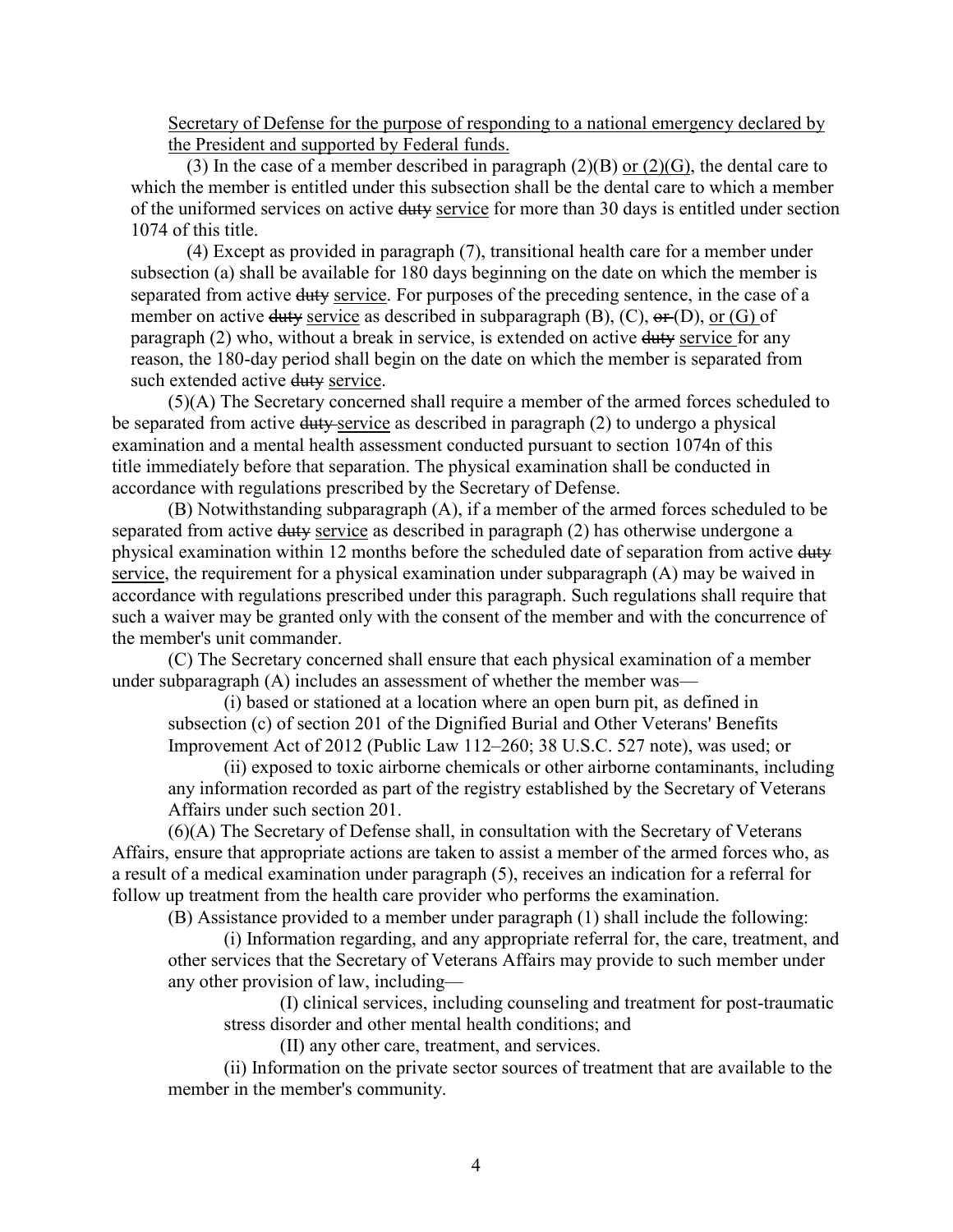(iii) Assistance to enroll in the health care system of the Department of Veterans Affairs for health care benefits for which the member is eligible under laws administered by the Secretary of Veterans Affairs.

 $(7)(A)$  A member who has a medical condition relating to service on active duty active service that warrants further medical care that has been identified during the member's 180-day transition period, which condition can be resolved within 180 days as determined by a Department of Defense physician, shall be entitled to receive medical and dental care for that medical condition, and that medical condition only, as if the member were a member of the armed forces on active duty service for 180 days following the diagnosis of the condition.

(B) for a condition (including pregnancy) that exists on such date and for which care is not provided under the policy solely on the grounds that the condition is a preexisting condition.

(b) CONVERSION HEALTH POLICIES.—(1) The Secretary of Defense shall inform each member referred to in subsection (a) before the date of the member's discharge or release from active duty service of the availability for purchase by the member of a conversion health policy for the member and the dependents of that member. A conversion health policy offered under this paragraph shall provide coverage for not less than an 18-month period.

(2) If a member referred to in subsection (a) purchases a conversion health policy during the period applicable to the member (or within a reasonable time after that period as prescribed by the Secretary of Defense), the Secretary shall provide health care, or pay the costs of health care provided, to the member and the dependents of the member—

(A) during the 18-month period beginning on the date on which coverage under the conversion health policy begins; and

(B) for a condition (including pregnancy) that exists on such date and for which care is not provided under the policy solely on the grounds that the condition is a preexisting condition.

(3) The Secretary of Defense may arrange for the provision of health care described in paragraph (2) through a contract with the insurer offering the conversion health policy.

(4) If the Secretary of Defense is unable, within a reasonable time, to enter into a contract with a private insurer to provide the conversion health policy required under paragraph (1) at a rate not to exceed the payment required under section 8905a(d)(1)(A) of title 5 for comparable coverage, the Secretary shall offer such a policy under the Civilian Health and Medical Program of the Uniformed Services. Subject to paragraph (5), a member purchasing a policy from the Secretary shall be required to pay into the Military Health Care Account or other appropriate account an amount equal to the sum of—

(A) the individual and Government contributions which would be required in the case of a person enrolled in a health benefits plan contracted for under section 1079 of this title; and

(B) an amount necessary for administrative expenses, but not to exceed two percent of the amount under subparagraph (A).

(5) The amount paid by a member who purchases a conversion health policy from the Secretary of Defense under paragraph (4) may not exceed the payment required under section  $8905a(d)(1)(A)$  of title 5 for comparable coverage.

(6) In order to reduce premiums required under paragraph (4), the Secretary of Defense may offer a conversion health policy that, with respect to mental health services, offers reduced coverage and increased cost-sharing by the purchaser.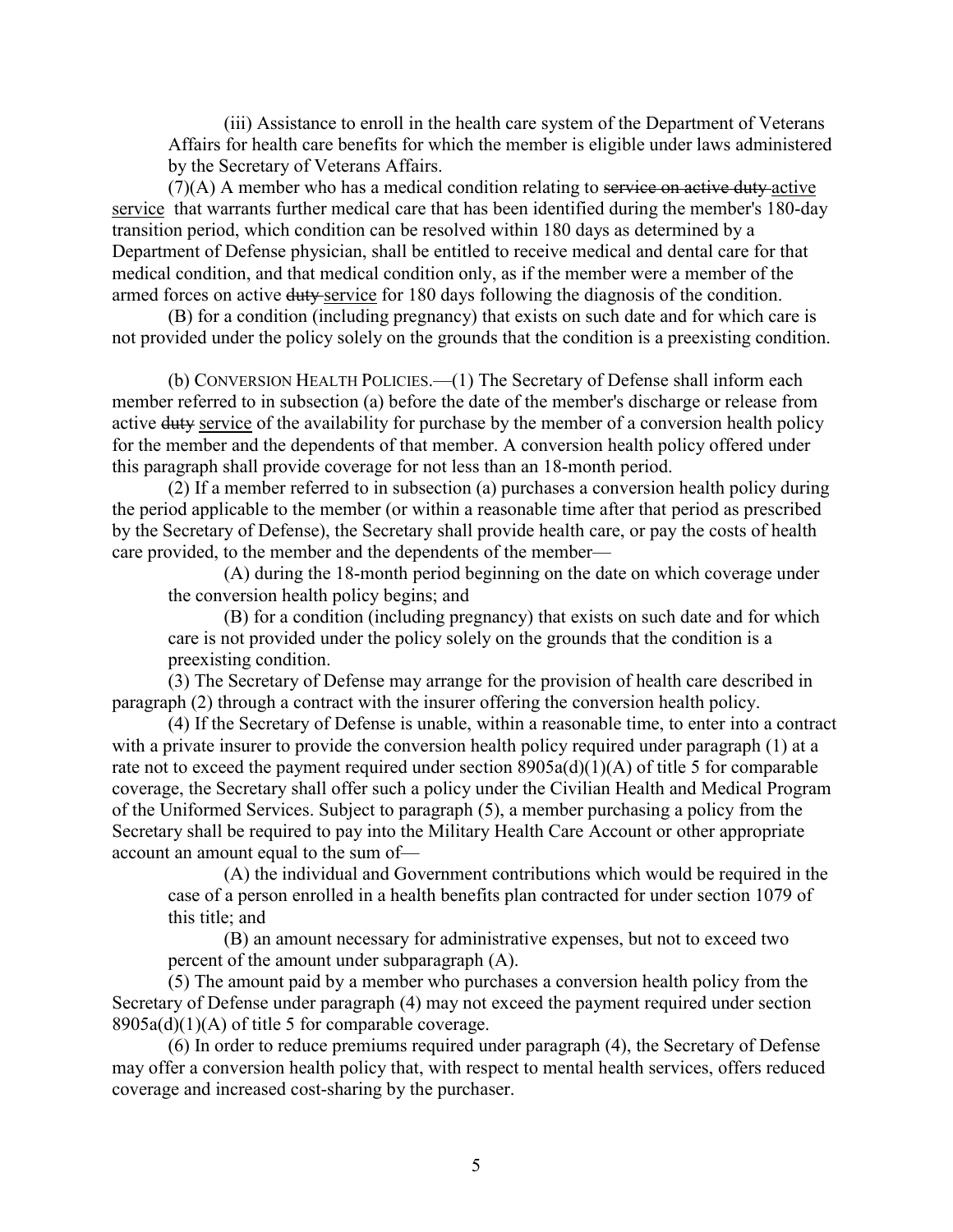(c) HEALTH CARE FOR CERTAIN SEPARATED MEMBERS NOT OTHERWISE ELIGIBLE.—(1) Consistent with the authority of the Secretary concerned to designate certain classes of persons as eligible to receive health care at a military medical facility, the Secretary concerned should consider authorizing, on an individual basis in cases of hardship, the provision of that care for a member who is separated from the armed forces, and is ineligible for transitional health care under subsection (a) or does not obtain a conversion health policy (or a dependent of the member).

(2) The Secretary concerned shall give special consideration to requests for such care in cases in which the condition for which treatment is required was incurred or aggravated by the member or the dependent before the date of the separation of the member, particularly if the condition is a result of the particular circumstances of the service of the member.

(d) PHYSICAL EXAMINATIONS FOR CERTAIN MEMBERS OF A RESERVE COMPONENT.—(1) The Secretary concerned shall provide a physical examination pursuant to subsection (a)(5) to each member of a reserve component who—

(A) during the two-year period before the date on which the member is scheduled to be separated from the armed forces served on active duty-service in support of a contingency operation for a period of more than 30 days;

(B) will not otherwise receive such an examination under such subsection; and

(C) elects to receive such a physical examination.

(2) The Secretary concerned shall—

(A) provide the physical examination under paragraph (1) to a member during the 90-day period before the date on which the member is scheduled to be separated from the armed forces; and

(B) issue orders to such a member to receive such physical examination.

(3) A member may not be entitled to health care benefits pursuant to subsection (a), (b), or (c) solely by reason of being provided a physical examination under paragraph (1).

(4) In providing to a member a physical examination under paragraph (1), the Secretary concerned shall provide to the member a record of the physical examination.

(e) DEFINITION.—In this section, the term "conversion health policy" means a health insurance policy with a private insurer, developed through negotiations between the Secretary of Defense and a private insurer, that is available for purchase by or for the use of a person who is no longer a member of the armed forces or a covered beneficiary.

(f) COAST GUARD.—The Secretary of Homeland Security shall implement this section for the members of the Coast Guard and their dependents when the Coast Guard is not operating as a service in the Navy.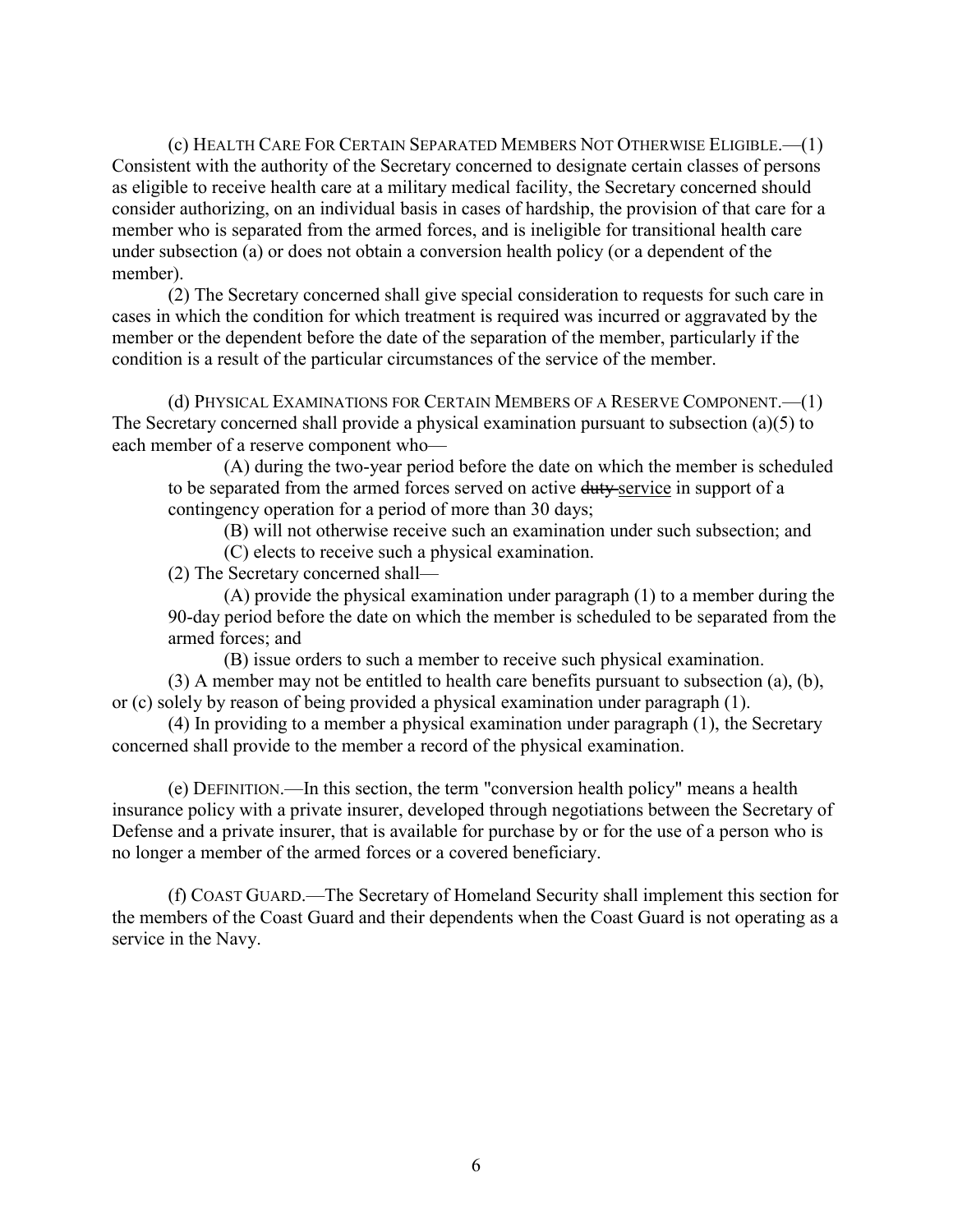| $\mathbf{1}$   | SEC. ___. EXPANDED AUTHORITY FOR HUMANITARIAN DEMINING                           |
|----------------|----------------------------------------------------------------------------------|
| $\overline{2}$ | ASSISTANCE AND STOCKPILED CONVENTIONAL MUNITIONS                                 |
| 3              | <b>ASSISTANCE.</b>                                                               |
| $\overline{4}$ | (a) LOCATION OF ASSISTANCE.—Section 407 of title 10, United States Code, is      |
| 5              | amended-                                                                         |
| 6              | (1) in subsection (a)(1)—                                                        |
| $\tau$         | $(A)$ in the matter preceding subparagraph $(A)$ —                               |
| 8              | (i) by striking "carry out" and inserting "provide"; and                         |
| 9              | (ii) by striking "in a country" and inserting "to a country"; and                |
| 10             | (B) in subparagraph (A), by striking "in which the activities are to be          |
| 11             | carried out" and inserting "to which the assistance is to be provided"; and      |
| 12             | $(2)$ in subsection $(d)$ —                                                      |
| 13             | $(A)$ in paragraph $(1)$ —                                                       |
| 14             | (i) by striking "in which" and inserting "to which"; and                         |
| 15             | (ii) by striking "carried out" and inserting "provided";                         |
| 16             | (B) in paragraph (2), by striking "carried out in" and inserting "provided       |
| 17             | to";                                                                             |
| 18             | $(C)$ in paragraph $(3)$ —                                                       |
| 19             | (i) by striking "in which" and inserting "to which"; and                         |
| 20             | (ii) by striking "carried out" and inserting "provided"; and                     |
| 21             | (D) in paragraph (4), by striking "in carrying out such assistance in each       |
| 22             | such country" and inserting "in providing such assistance to each such country". |
| 23             | (b) EXPENSES.—Subsection $(c)$ of such section 407 is amended—                   |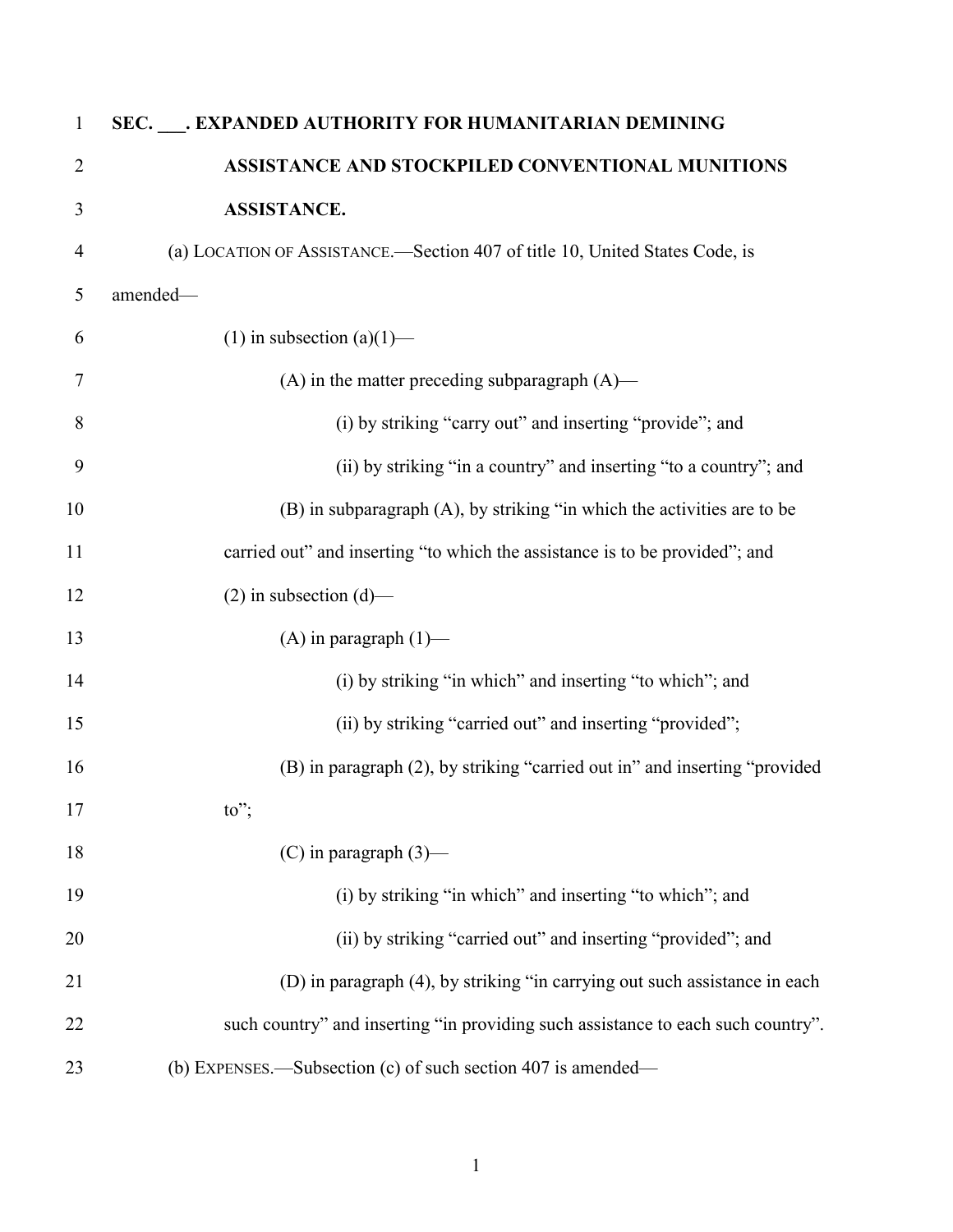| $\mathbf{1}$   | $(A)$ in paragraph $(2)$ , by adding at the end the following new                                    |
|----------------|------------------------------------------------------------------------------------------------------|
| $\overline{2}$ | subparagraph:                                                                                        |
| 3              | "(C) Travel, transportation, and subsistence expenses of foreign personnel to                        |
| 4              | attend training provided by the Department of Defense under this section."; and                      |
| 5              | $(B)$ in paragraph $(3)$ , by striking "\$15,000,000" and inserting                                  |
| 6              | "\$20,000,000".                                                                                      |
| 7              | (c) REPORT.—Subsection (d) of such section 407, as amended by subsection (a)(2) of this              |
| 8              | section, is further amended in the matter preceding paragraph (1), by striking "include in the       |
| 9              | annual report under section 401 of this title a separate discussion of" and inserting "submit to the |
| 10             | Committee on Armed Services and the Committee on Foreign Relations of the Senate and he              |
| 11             | Committee on Armed Services and the Committee on Foreign Affairs of the House of                     |
| 12             | Representatives a report on".                                                                        |

# **[Please note: The "Changes to Existing Law" section below sets out in red-line format how the legislative text would amend existing law.]**

### **Section-by-Section Analysis**

Section 407 of title 10, United States Code, currently authorizes the Secretaries of the military departments, pursuant to regulations prescribed by the Secretary of Defense, to carry out humanitarian demining assistance and stockpiled conventional munitions assistance in a country if the Secretary concerned determines that the assistance will promote either the security interests of both the United States and the country in which the activities are to be carried out, or the specific operational readiness skills of the members of the armed forces who participate in the activities.

This legislative proposal would (1) allow the Department of Defense (DoD) increased leeway to decide where training is conducted; (2) increase the amount of foreign partner assistance that can be provided in a given fiscal year; (3) add that the travel, transportation, and subsistence expenses of foreign personnel to attend Department of Defense provided training under this section are a covered expense, and (4) eliminate the need to consolidate the annual report required by this section with the annual report required by section 401 of title 10.

(1) Location of DoD Provided Training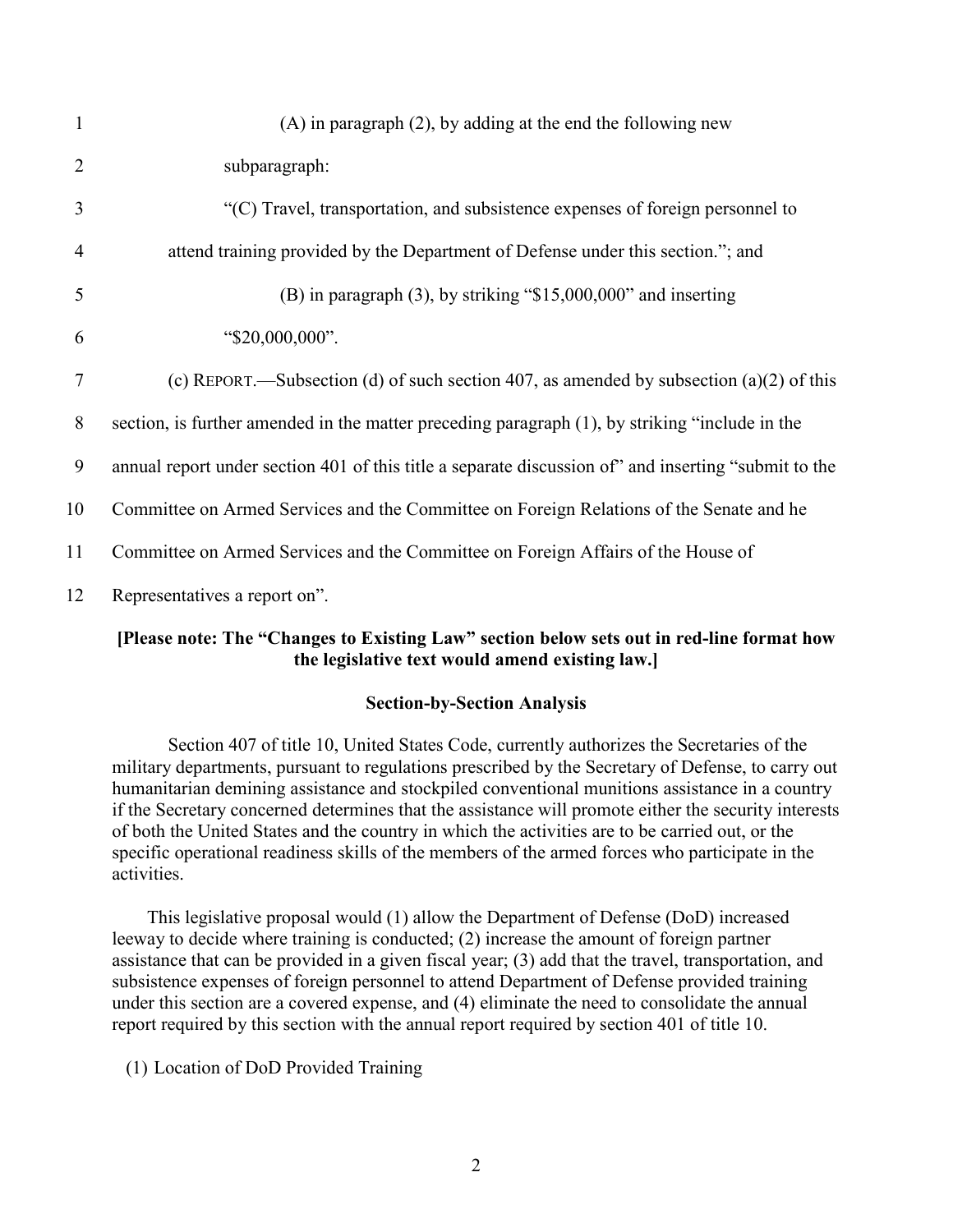Section 407 only authorizes DoD to provide humanitarian demining assistance and stockpiled conventional munitions assistance in the assisted foreign country. This legislative proposal expands this existing authority by removing the geographic limitation that restricts this type of assistance to occurring within the assisted foreign partner's country. Further, consistent with other DoD training authorities, this legislative proposal would allow DoD to pay for a foreign partner's travel, transportation, and subsistence expenses to attend DoD provided training.

This legislative proposal does not change the nature of the assistance that DoD provides foreign partners. The legislative proposal would improve the efficiency and cost effectiveness of assistance by providing DoD the discretion to determine the optimum location for training to occur.

This legislative proposal would improve the efficiency, cost effectiveness, and safety of DoD assistance for the following reasons: (1) security concerns in foreign partner's country may make conducted training within the partner's country a safety concern; (2) conducting multilateral training within one of the assisted countries may be more cost effective than multiple bilateral training engagements; and (3) conducting training of foreign partner's personnel at a U.S. or third party demining training facility outside of the assisted foreign partner's country may be more cost effective than transporting DoD personnel and equipment to the foreign partner's country. Security concerns in partner nations such as Yemen, Afghanistan, or Northeast Syria make the conduct of training exceptionally hazardous to the U.S. personnel deployed for this training, and using a more neutral site such as Jordan would reduce this risk. In order to leverage and establish regionally supportive Department of State (DoS) capacity building efforts and build regional capabilities in East Africa, the proposed legislative change enables U.S. personnel to engage with Kenya, Uganda, Rwanda, and Tanzania at the International Mine Action Training Centre (Eastern Africa) vice conducing multiple bi-lateral training events. In Central and South Asia (CASA) countries, funding multiple regional partners travel to the CASA Regional Explosive Hazards Training Center in Tajikistan to attend training and education provided by one deployed U.S. training team is far more cost effective then deploying multiple teams to each country and has additional benefits of capacity/operational understanding between partners and reinforces interoperability.

Removing the geographic limitation on where this assistance is provided promotes the efficient execution of security cooperation program to improve a foreign partner's safeguarding of its civilian populace from explosive hazards.

### (2) Increased the Limit on Amount of Foreign Assistance each Fiscal Year

In recent years, Congress has repeatedly signaled its support for DoD to increase this type of foreign partner assistance. In 2016, this statue was amended to increase the limit on assistance in a fiscal year from \$10,000,000 to \$15,000,000. Further, when Congress appropriated funds in fiscal 2021 for this type of assistance, Congress specified that these appropriated funds would not be subject to the limit on assistance in a given year cap imposed by 10 U.S.C. 407(c). The current legislative proposal to increase the annual limit on foreign partner support from \$15,000,000 to \$20,000,000 is consistent with these earlier Congressional actions.

#### (3) Modification to Covered Expenses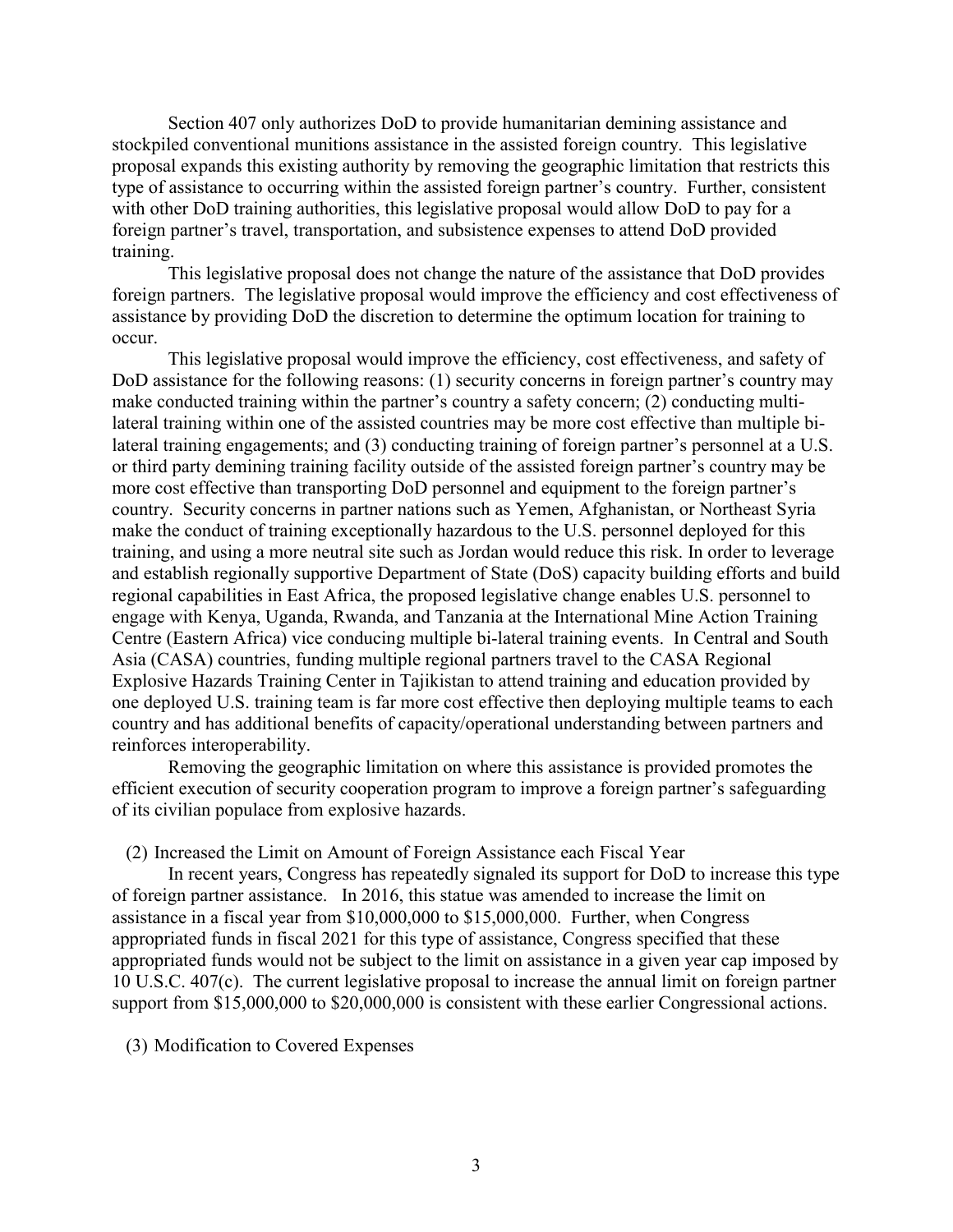This proposal would also modify Section 407(c) to add that travel, transportation, and subsistence expenses of foreign personnel to attend Department of Defense provided training is a covered expense.

#### (4) Annual Reporting Requirement

The existing legislation directs DoD to provide an annual report for assistance under this section with the annual report for activities conducted under Title 10 U.S.C. Section 401, Humanitarian and civic assistance (HCA) provided in conjunction with military operations. However, since assistance under this section and HCA activities are managed by different DoD organizations, there are no administrative efficiencies or advantages for consolidating these two separate reports. In practice, and with support of the Committees who receive these reports, DoD has been transmitting these reports separately so that either report can be transmitted in a timely manner when each report is completed. This legislative proposal to eliminate the consolidation of these two separate reports, will not change the frequency or content of DoD's existing report requirement.

**Resource Information:** The resources affected by this proposal are reflected in the table below and are included within the Fiscal Year (FY) 2023 President's Budget request.

| <b>RESOURCE REQUIREMENTS (\$ MILLIONS)</b> |            |            |            |            |            |                              |                                  |                              |                           |
|--------------------------------------------|------------|------------|------------|------------|------------|------------------------------|----------------------------------|------------------------------|---------------------------|
|                                            | FY<br>2023 | FY<br>2024 | FY<br>2025 | FY<br>2026 | FY<br>2027 | Appropriation<br><b>From</b> | <b>Budget</b><br><b>Activity</b> | Dash-<br>Line<br><b>Item</b> | Program<br><b>Element</b> |
| <b>OHDACA</b><br>Account                   | \$113      | \$115      | \$117      | \$117      | \$118      | <b>OHDACA</b>                | 01                               | 4GTD                         | Various                   |
| Total                                      |            |            |            |            |            | N/A                          | N/A                              | N/A                          | N/A                       |

**Changes to Existing Law:** This proposal would make the following changes to section 407 of title 10, United States Code:

### **§ 407. Humanitarian demining assistance and stockpiled conventional munitions assistance: authority; limitations**

(a) AUTHORITY.—(1) Under regulations prescribed by the Secretary of Defense, the Secretary of a military department may earry out provide humanitarian demining assistance and stockpiled conventional munitions assistance in to a country if the Secretary concerned determines that the assistance will promote either—

(A) the security interests of both the United States and the country in which the activities are to be carried out to which the assistance is to be provided; or

(B) the specific operational readiness skills of the members of the armed forces who participate in the activities.

(2) Humanitarian demining assistance and stockpiled conventional munitions assistance under this section shall complement, and may not duplicate, any other form of social or economic assistance which may be provided to the country concerned by any other department or agency of the United States.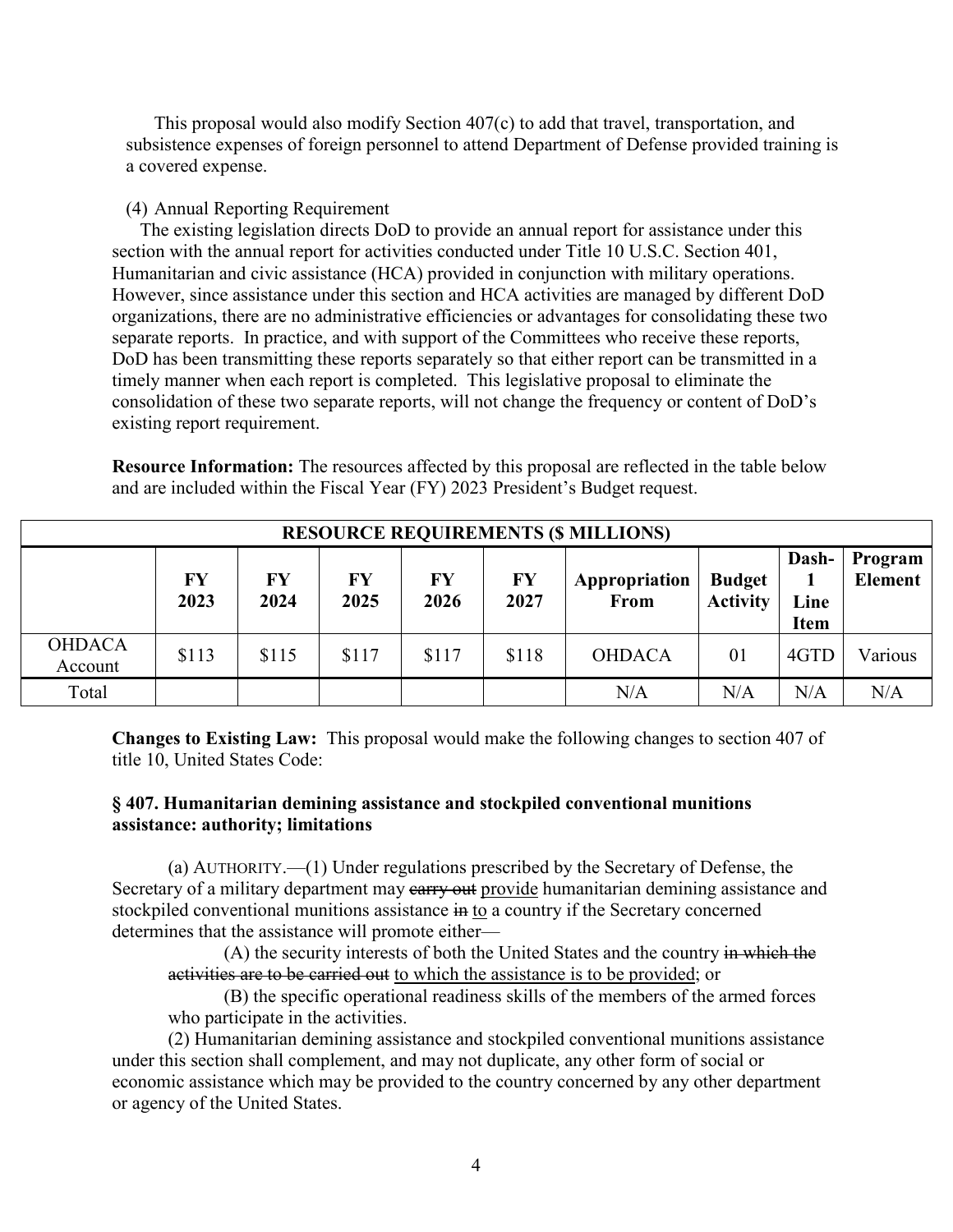(3) The Secretary of Defense shall ensure that no member of the armed forces, while providing humanitarian demining assistance under this section—

(A) engages in the physical detection, lifting, or destroying of landmines, unexploded explosive ordnance, or other explosive remnants of war (unless the member does so for the concurrent purpose of supporting a United States military operation); or

(B) provides such assistance as part of a military operation that does not involve the armed forces.

(b) LIMITATIONS.—(1) Humanitarian demining assistance and stockpiled conventional munitions assistance may not be provided under this section unless the Secretary of State specifically approves the provision of such assistance.

(2) Any authority provided under any other provision of law to provide humanitarian demining assistance or stockpiled conventional munitions assistance to a foreign country shall be carried out in accordance with, and subject to, the limitations prescribed in this section.

(c) EXPENSES.—(1) Expenses incurred as a direct result of providing humanitarian demining assistance or stockpiled conventional munitions assistance under this section to a foreign country shall be paid for out of funds specifically appropriated for the purpose of the provision by the Department of Defense of overseas humanitarian assistance.

(2) Expenses covered by paragraph (1) include the following:

(A) Travel, transportation, and subsistence expenses of Department of Defense personnel providing such assistance.

(B) The cost of any equipment, services, or supplies acquired for the purpose of carrying out or supporting humanitarian demining activities or stockpiled conventional munitions activities, including any nonlethal, individual, or small-team equipment or supplies for clearing landmines or other explosive remnants of war, or stockpiled conventional munitions, as applicable, that are to be transferred or otherwise furnished to a foreign country in furtherance of the provision of assistance under this section.

(C) Travel, transportation, and subsistence expenses of foreign personnel to attend training provided by the Department of Defense under this section.

(3) The cost of equipment, services, and supplies provided in any fiscal year under this section may not exceed \$15,000,000 \$20,000,000.

(d) ANNUAL REPORT.—The Secretary of Defense shall include in the annual report under section 401 of this title a separate discussion of submit to the Committee on Armed Services and the Committee on Foreign Relations of the Senate and he Committee on Armed Services and the Committee on Foreign Affairs of the House of Representatives a report on activities carried out under this section during the preceding fiscal year, including—

(1) a list of the countries in to which humanitarian demining assistance or stockpiled conventional munitions assistance was earried out provided during the preceding fiscal year;

(2) the type and description of humanitarian demining assistance or stockpiled conventional munitions assistance carried out in provided to each country during the preceding fiscal year, as specified in paragraph (1), and whether such assistance was primarily related to the humanitarian demining efforts or stockpiled conventional munitions assistance;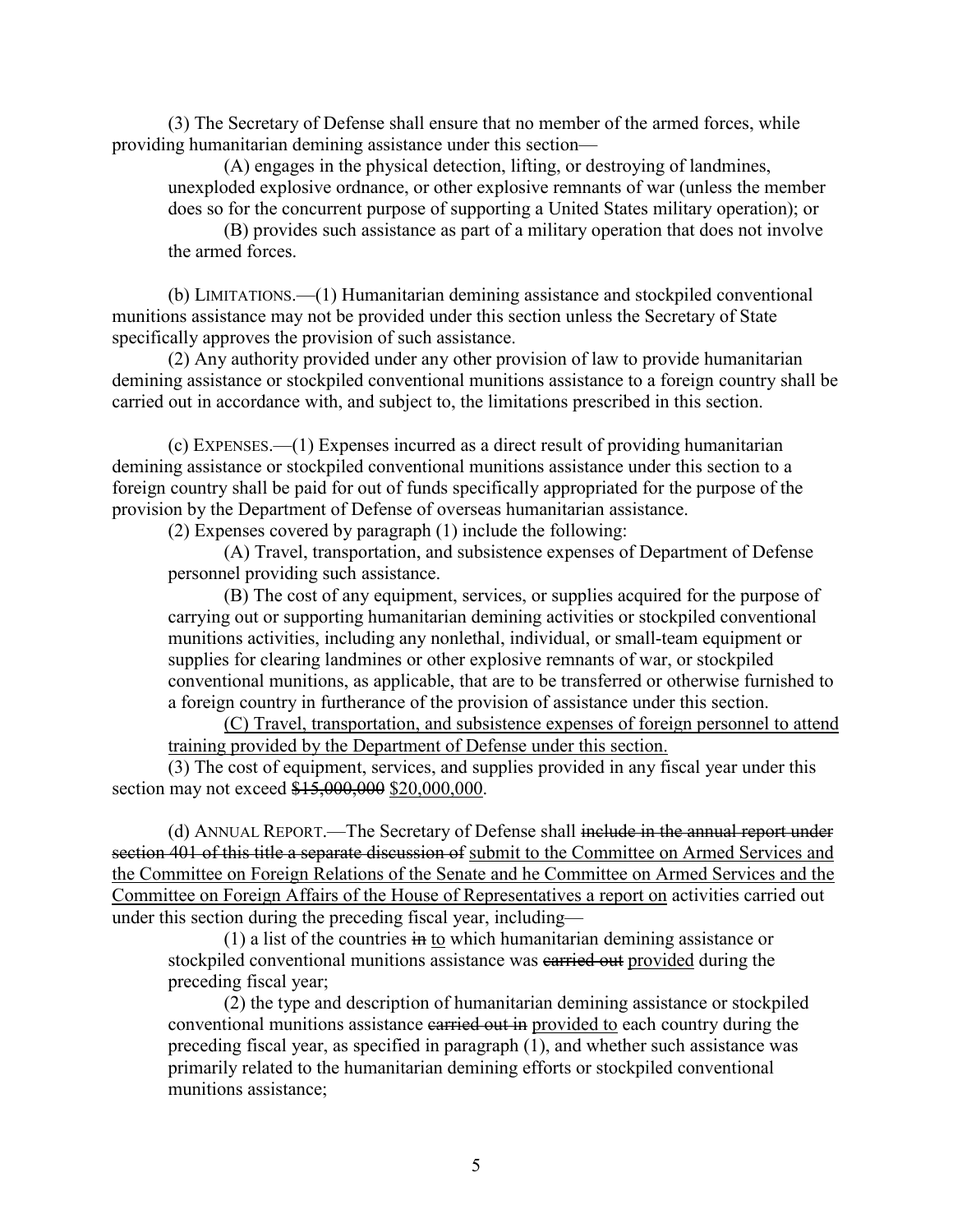$(3)$  a list of countries in to which humanitarian demining assistance or stockpiled conventional munitions assistance could not be earried out provided during the preceding fiscal year due to insufficient numbers of Department of Defense personnel to carry out such activities or insufficient funding;

(4) the amount expended in  $\frac{1}{2}$  carrying out providing such assistance in to each such country during the preceding fiscal year; and

(5) a description of interagency efforts to coordinate and improve research, development, test, and evaluation for humanitarian demining technology and mechanical clearance methods, including the transfer of relevant counter-improvised explosive device technology with potential humanitarian demining applications.

### (e) DEFINITIONS.—In this section:

(1) The term "humanitarian demining assistance", as it relates to training and support, means detection and clearance of landmines, unexploded explosive ordnance, and other explosive remnants of war, and includes activities related to the furnishing of education, training, and technical assistance with respect to explosive safety, the detection and clearance of landmines, unexploded explosive ordnance, and other explosive remnants of war.

(2) The term "stockpiled conventional munitions assistance", as it relates to the support of humanitarian assistance efforts, means training and support in the disposal, demilitarization, physical security, and stockpile management of potentially dangerous stockpiles of explosive ordnance, small arms, and light weapons, including man-portable air-defense systems. Such term includes activities related to the furnishing of education, training, and technical assistance with respect to explosive safety and the disposal, demilitarization, physical security, and stockpile management of potentially dangerous stockpiles of explosive ordnance, small arms, and light weapons, including man-portable air-defense systems.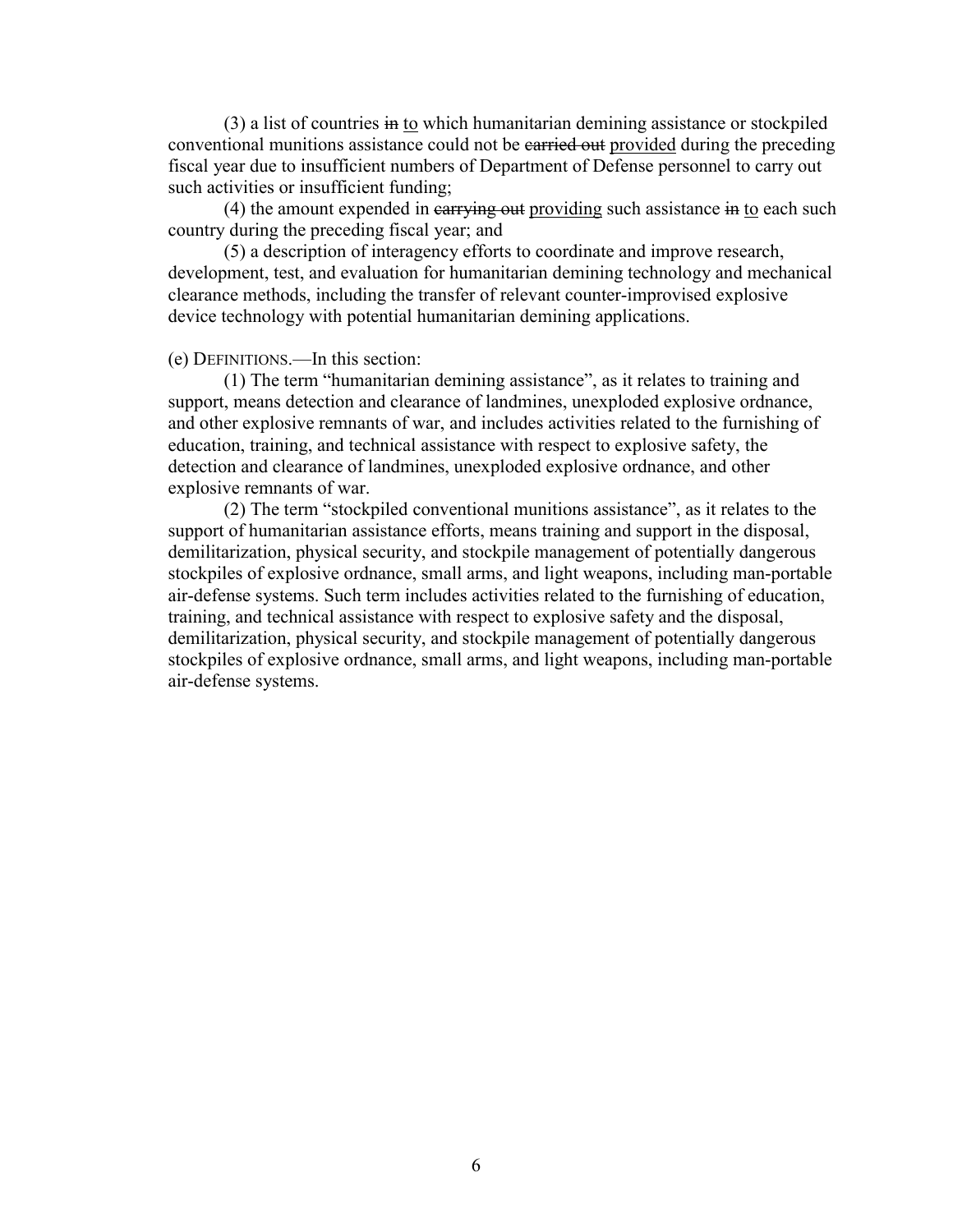### 1 **SEC. \_\_\_. INCENTIVE PAY FOR PERFORMING HAZARDOUS DUTIES: REPEAL OF**

### 2 **SUNSET PROVISION.**

3 Subsection (h) of section 351 of title 37, United States Code, is repealed.

### **[Please note: The "Changes to Existing Law" section below sets out in red-line format how the legislative text would amend existing law.]**

#### **Section-by-Section Analysis**

This proposal would repeal the sunset provision in section 351 of title 37, United States Code (U.S.C.) in order to make permanent the statutory authority under which the Department of Defense currently pays hazardous duty pay. Prior to the transition to the consolidated special and incentive pay authorities, the payment of hazardous duty pay was a permanent authority.

The National Defense Authorization Act for Fiscal Year 2008 (Public Law 110-181) mandated the Department to transition, not later than January 28, 2018, all legacy pay authorities under subchapter I of chapter 5 of title 37, U.S.C., to the consolidated authority under subchapter II of such chapter. This mandate resulted in the consolidation of the hazardous duty incentive pay authority (37 U.S.C. 301) and hostile fire or imminent danger special pay authority (37 U.S.C. 310) into a single hazardous duty pay authority (37 U.S.C. 351). In doing so, Congress added a sunset provision, similar to the sunset provision typically provided for bonus authorities, which did not exist previously. The sunset provision results in the cessation of all hazardous duty pays at the end of each calendar year unless Congress takes decisive action before that date.

**Resource Information:** This proposal has no significant impact on the use of resources. Resources affected by this proposal are incidental in nature and amount and are included within the Fiscal Year (FY) 2023 President's Budget request.

**Changes to Existing Law:** This section would amend section 351 of title 37, United States Code, as follows:

### **§351. Hazardous duty pay**

(a) HAZARDOUS DUTY PAY.—The Secretary concerned may pay hazardous duty pay under this section to a member of a regular or reserve component of the uniformed services entitled to basic pay under section 204 of this title or compensation under section 206 of this title who—

(1) performs duty in a hostile fire area designated by the Secretary concerned, is exposed to a hostile fire event, explosion of a hostile explosive device, or any other hostile action, or is on duty during a month in an area in which a hostile event occurred which placed the member in grave danger of physical injury;

(2) performs duty designated by the Secretary concerned as hazardous duty based upon the inherent dangers of that duty and risks of physical injury; or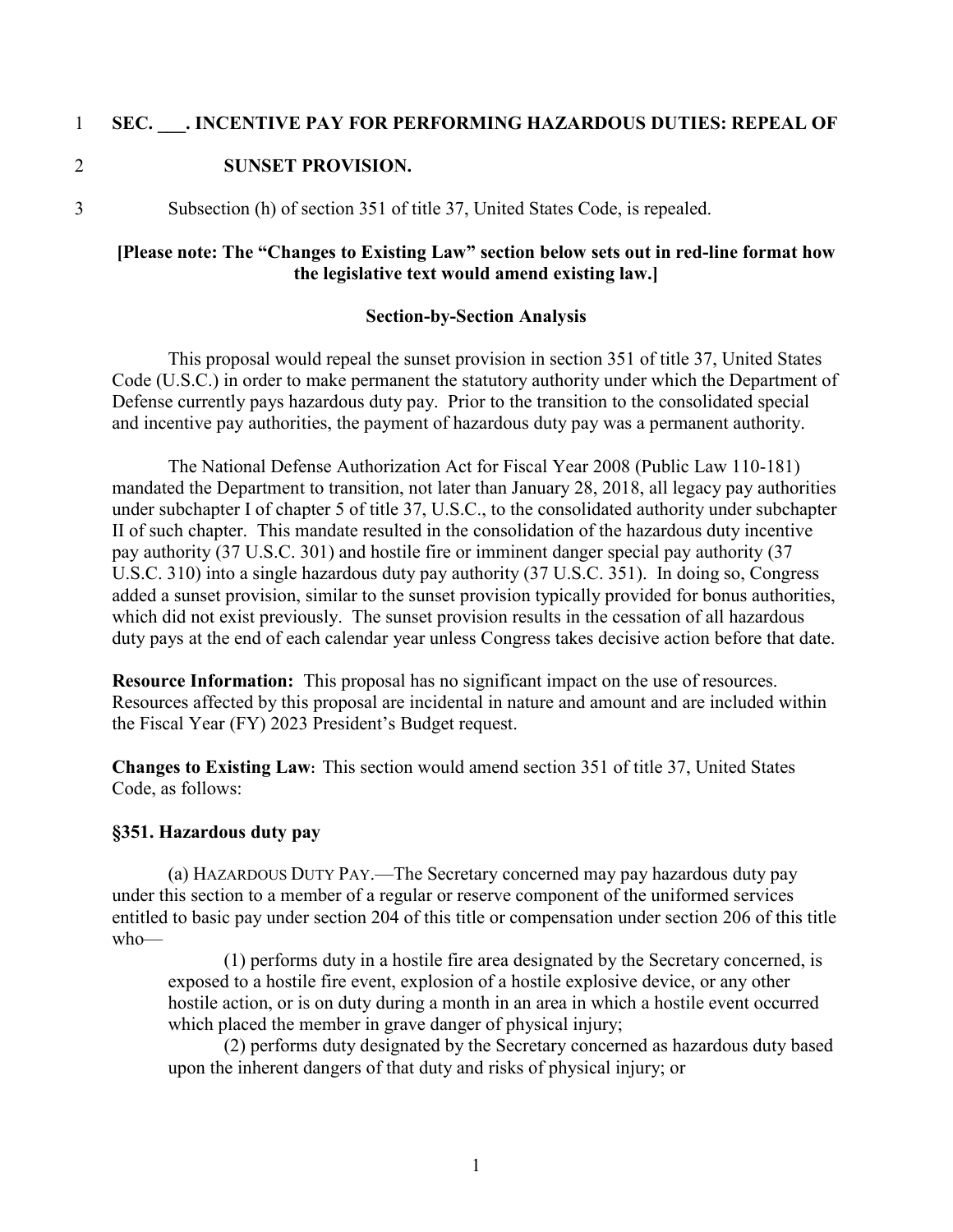(3) performs duty in a foreign area designated by the Secretary concerned as an area in which the member is subject to imminent danger of physical injury due to threat conditions.

(b) MAXIMUM AMOUNT.—The amount of hazardous duty pay paid to a member under subsection (a) shall be based on the type of duty and the area in which the duty is performed, as follows:

(1) In the case of a member who performs duty in a designated hostile fire area, as described in subsection (a)(1), hazardous duty pay may not exceed \$450 per month.

(2) In the case of a member who performs a designated hazardous duty, as described in subsection (a)(2), hazardous duty pay may not exceed \$275 per month.

(3) In the case of a member who performs duty in a foreign area designated as an imminent danger area, as described in subsection (a)(3), hazardous duty pay may not exceed \$275 per month.

(c) METHOD OF PAYMENT; PRORATION.—

(1) MONTHLY PAYMENT.—Subject to paragraph (2), hazardous duty pay shall be paid on a monthly basis.

(2) PRORATION.—If a member does not satisfy the eligibility requirements specified in paragraph  $(1)$ ,  $(2)$ , or  $(3)$  of subsection  $(a)$  for an entire month for receipt of hazardous duty pay—

(A) in the case of hazardous duty pay payable under paragraph (1) of subsection (a), the Secretary concerned—

(i) may prorate the payment amount to reflect the duration of the member's actual qualifying service during the month; or

(ii) in the case of a member who is exposed to hostile fire or an explosion of a hostile explosive device in or for a day or portion of a day, may, at the election of the Secretary, pay the member hazardous duty pay in an amount not to exceed the entire amount of hazardous duty pay that would be payable to the member under such paragraph (1) for the month in which the duty concerned occurs (with the total amount of hazardous duty pay paid the member under this clause in any given month not to exceed such entire amount); and

(B) in the case of hazardous duty pay payable under paragraph (2) of subsection (a), the Secretary concerned—

(i) may prorate the payment amount to reflect the duration of the member's actual qualifying service during the month; and

(ii) in the case of member who performs hazardous duty specifically designated by the Secretary concerned, shall pay the member hazardous duty pay in an amount not to exceed the maximum amount of hazardous duty pay that would be payable to the member under subsection (b)(2) for the entire month, regardless of the duration of the qualifying service.

(C) In the case of hazardous duty pay payable under paragraph (3) of subsection (a), the Secretary concerned may prorate the payment amount to reflect the duration of the member's actual qualifying service during the month.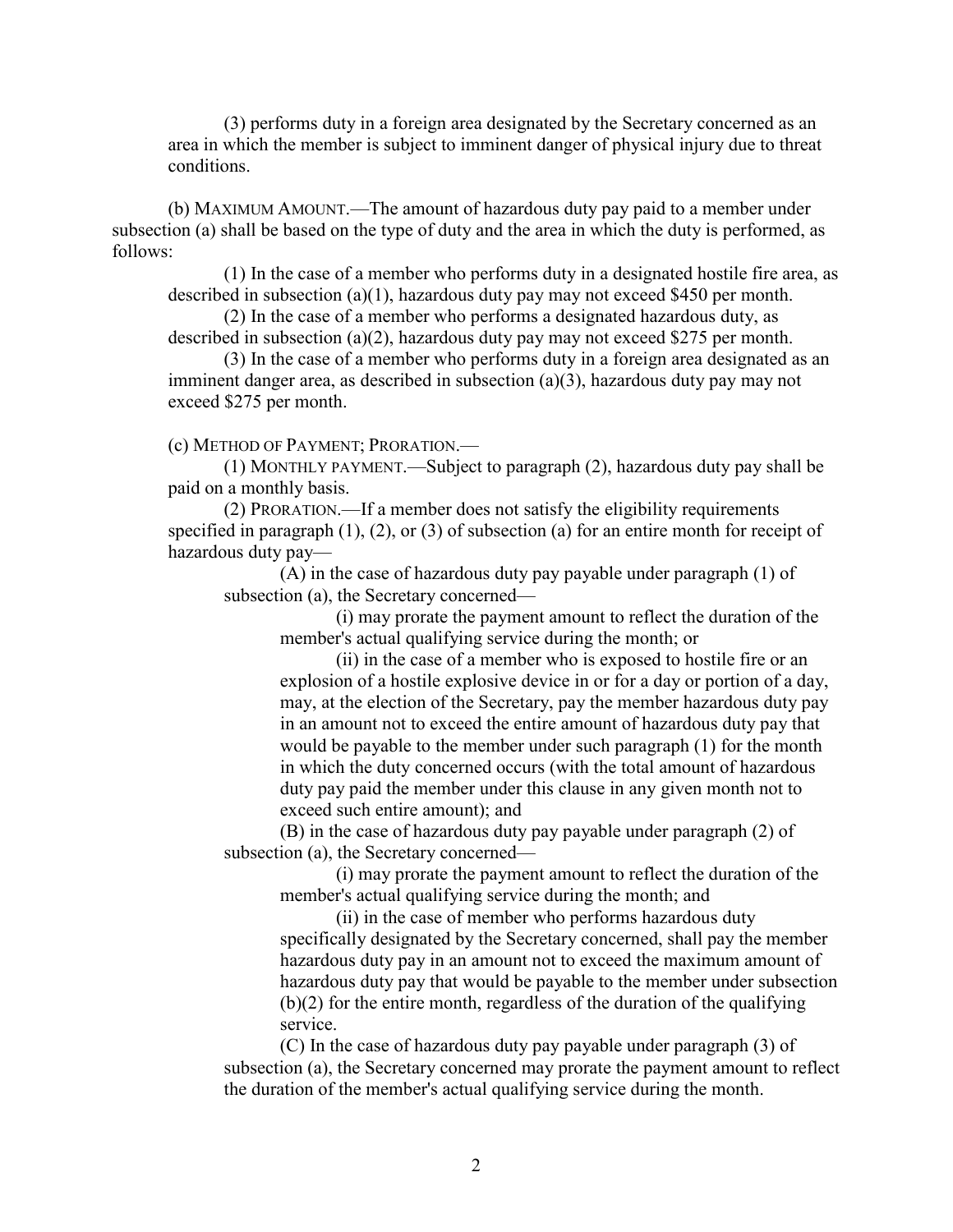(d) ADMINISTRATION AND RETROACTIVE PAYMENTS.—The effective date for the designation of a hostile fire area, as described in paragraph (1) of subsection (a), and for the designation of a foreign area as an imminent danger area, as described in paragraph (3) of such subsection, may be a date that occurs before, on, or after the actual date of the designation by the Secretary concerned.

(e) DETERMINATION OF FACT.—Any determination of fact that is made in connection with determining whether a triggering event has occurred for the provision of hazardous duty pay under subsection  $(a)(1)$  is conclusive. The determination may not be reviewed by any other officer or agency of the United States unless there has been fraud or gross negligence. However, the Secretary concerned may change the determination on the basis of new evidence or for other good cause.

(f) RELATIONSHIP TO OTHER PAY AND ALLOWANCES.—

(1) IN ADDITION TO OTHER PAY AND ALLOWANCES.—A member may be paid hazardous duty pay under this section in addition to any other pay and allowances to which the member is entitled. The regulations prescribed to administer this section shall address dual compensation under this section for multiple circumstances involving performance of a designated hazardous duty, as described in paragraph (2) of subsection (a), or for duty in certain designated areas, as described in paragraph (1) or (3) of such subsection, that is performed by a member during a single month of service.

(2) LIMITATION.—A member may not receive hazardous duty pay under this section for a month for more than three qualifying instances described in subsection  $(a)(2)$ .

(g) PROHIBITION ON VARIABLE RATES.—The regulations prescribed to administer this section may not include varied criteria or rates for payment of hazardous duty for officers and enlisted members.

(h) TERMINATION OF AUTHORITY.—No hazardous duty pay under this section may be paid after December 31, 2022.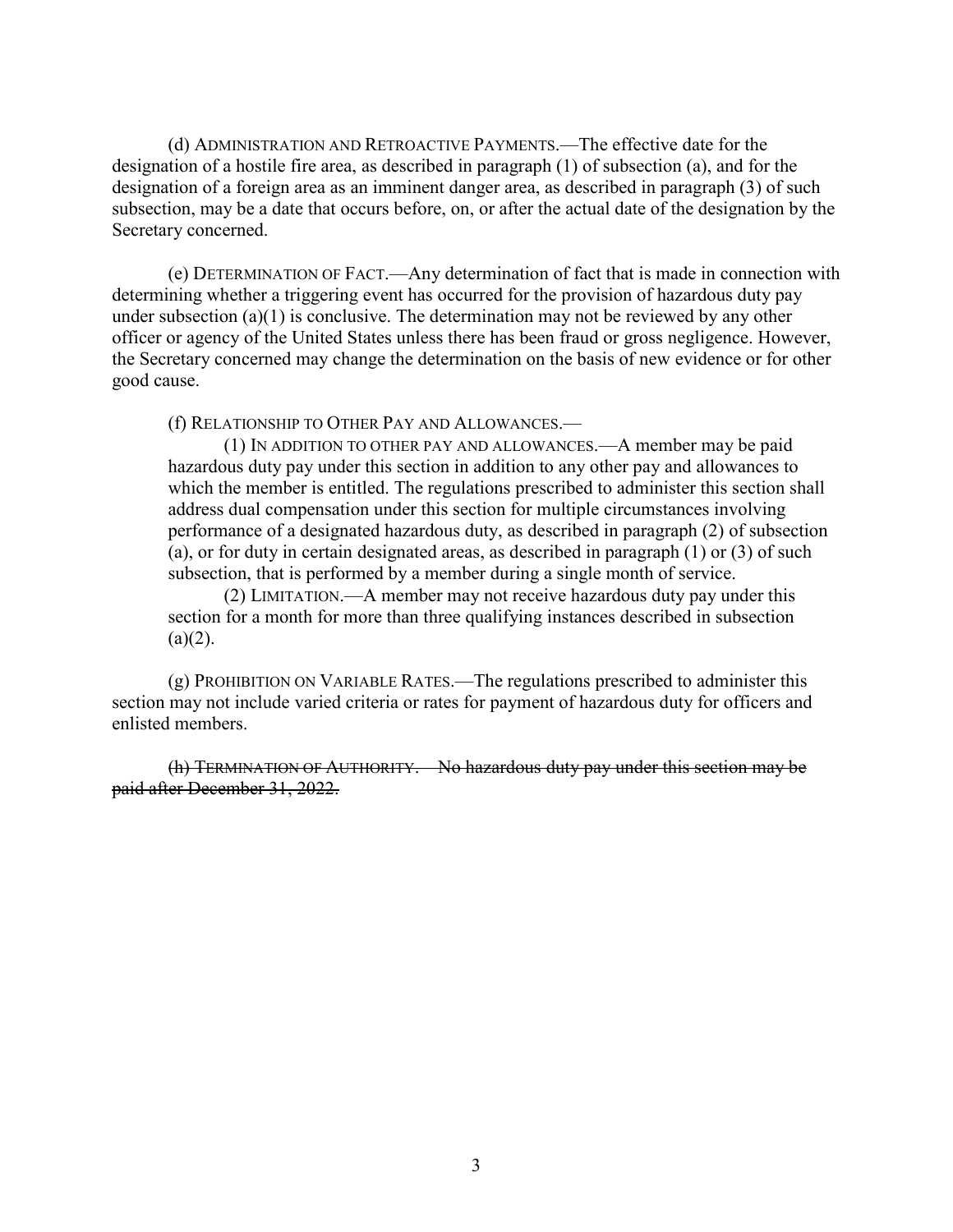### 1 **SEC. \_\_. MODIFICATION TO PROHIBITION ON USE OF FUNDS FOR**

# 2 **RETIREMENT OF LEGACY MARITIME MINE COUNTERMEASURES**

#### 3 **PLATFORMS.**

4 Section 1046(b)(1) of the National Defense Authorization Act for Fiscal Year 2018

5 (Public law 115–91; 131 Stat. 1556) is amended in the matter preceding subparagraph (A) by

6 striking ", with the concurrence of the Director of Operational Test and Evaluation,".

### **[Please note: The "Changes to Existing Law" section below sets out in red-line format how the legislative text would amend existing law.]**

### **Section-by-Section Analysis**

This proposal would amend section 1046 of the National Defense Authorization Act (NDAA) for Fiscal Year (FY) 2018 to remove the requirement for the Director of Operational Test and Evaluation (DOT&E) to concur in the Secretary of the Navy's decision to waive the prohibition on the use of funds to retire legacy maritime mine countermeasures (MCM) platforms. After initial discussions between Navy and DOT&E on how DOT&E would comply with the requirement under section 1046, the Department estimates that it may take from 6-12 months for DOT&E to conduct quantitative comparative analysis and to complete staffing. This additional time will result in a one-year delay in the Navy's ability to decommission aging legacy air and surface MCM assets. The Department is seeking to avoid the delay and provide the Navy with full programmatic flexibility to assess and implement appropriate levels of MCM risk to fleet in the FY 2022 through 2024 timeframe and to avoid the financial costs of continuing to sustain legacy capabilities that are at or near the end of their service lives.

The 2021 Interim National Security Strategic Guidance states to "shift our emphasis from unneeded legacy platforms and weapons systems to free up resources for investments in the cutting-edge technologies and capabilities that will determine our military and national security advantage in the future." In taking a clear-eyed appraisal of the threats we face in transitioning our warfighting efforts to an environment of Great Power Competition (GPC), the Navy intends to transition from legacy MCM capabilities to the modular capabilities provided by the Littoral Combat Ship (LCS) and Mine Countermeasures Mission Package (MCM MP).

The Navy's MCM capability available to address Combatant Commander and GPC operational needs in FY 2022 through FY 2024 leverages Navy Expeditionary Combat Command's Expeditionary MCM companies and the MCM Mission Package (MP) Aviation modules. Additionally, the MCM MP is on track to finish integration testing by the second quarter of FY 2022 and will be available in sufficient quantity to deploy to a single FDNF site in the second half of FY 2024. Given the capability timing above, the Navy needs to move forward with the decommissioning the MCM-1 Class ships and MH-53E platform in order to free up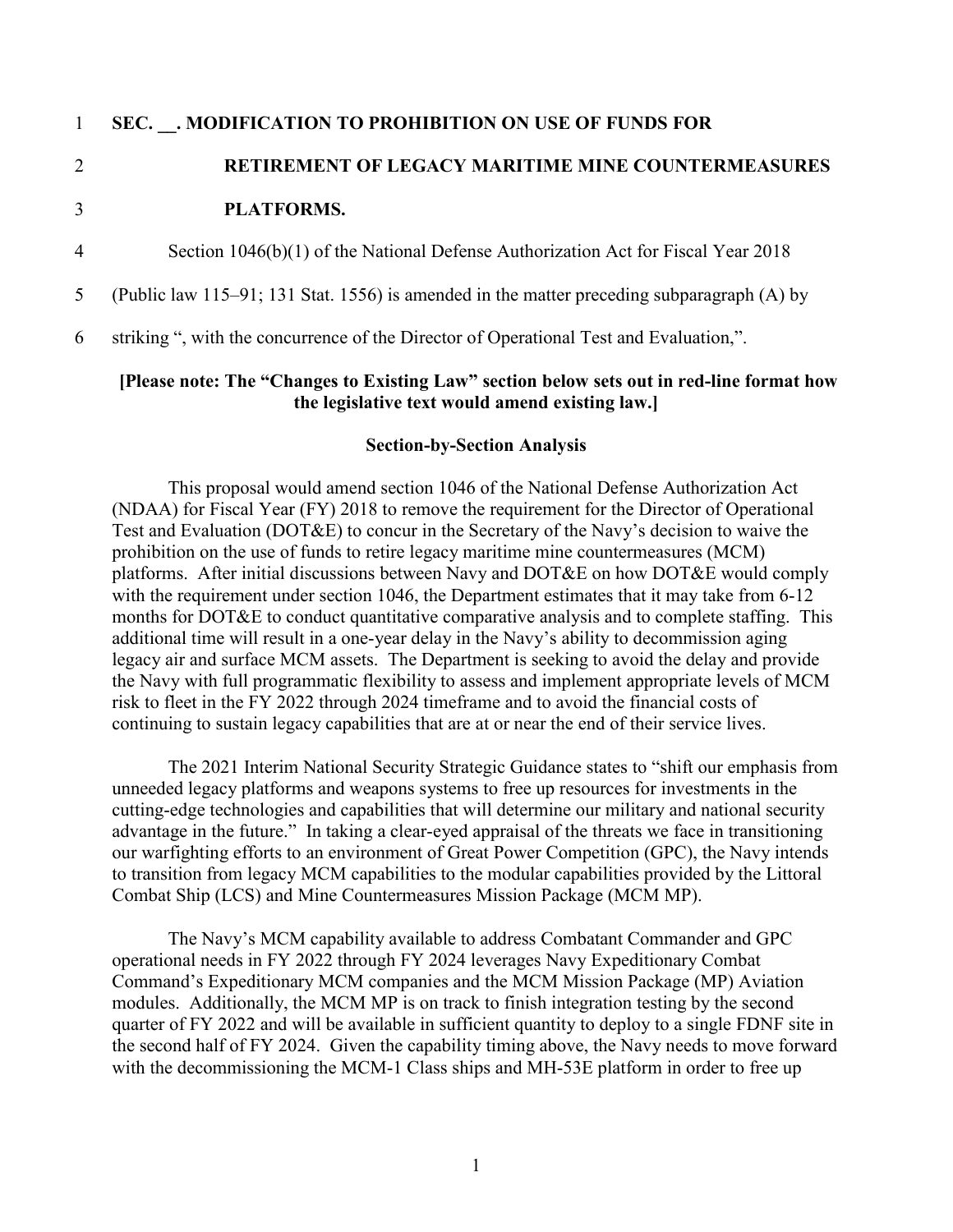resources that can be levied towards accelerating and ensuring sound operations of the MCM MP and to better posture these systems for MCM operations in Great Power Competition.

By sustaining the current divestment timelines for our legacy MCM-1s and MH-53E's, the Navy will be better postured to focus its funding towards the acceleration of MCM MP procurements and fielding; thereby keeping operational fielding of the MCM MP on timeline and avoiding the need to further invest in the extension of legacy MCM platforms.

**Resource Information:** The resources impacted are reflected in the table below and are included within the Fiscal Year (FY) 2023 President's Budget request. Additive testing and administrative steps within the decommissioning timelines of the legacy MCM-1 AVENGERs and MH-53E aircraft would come at the cost of an additional extended year of the legacy capabilities in the Fleet beyond what is already planned and programmed. The criticality of long deferred sustainment and modernization costs detailed below to the AMCM and SMCM systems grows with each added year to the service life of the ship. This impact would be immediately felt in FY23 when the first MH-53E aircraft are slated to be retired.

| <b>RESOURCE IMPACT (\$MILLIONS)</b>                |                   |                   |                   |                   |                   |                                       |                                  |                                              |                           |
|----------------------------------------------------|-------------------|-------------------|-------------------|-------------------|-------------------|---------------------------------------|----------------------------------|----------------------------------------------|---------------------------|
| Program                                            | <b>FY</b><br>2023 | <b>FY</b><br>2024 | <b>FY</b><br>2025 | <b>FY</b><br>2026 | <b>FY</b><br>2027 | Appropriation                         | <b>Budget</b><br><b>Activity</b> | BLI/<br><b>SAG</b>                           | Program<br><b>Element</b> |
| Mine<br>Countermeasu<br>res Forces,<br>Navy        | 0.0               | 0.0               | 69.6              | 40.2              | 0.0               | Operation and<br>Maintenance,<br>Navy | 01                               | 1B1B,<br>1B <sub>2</sub> B,<br>1B4B,<br>1B5B | 0204302<br>N              |
| Mine<br>Countermeasu<br>res Forces,<br><b>Navy</b> | 0.0               | 0.0               | 31.6              | 32.5              | 0.0               | Military<br>Personnel, Navy           | 01                               | 0000                                         | 0204302<br>N              |
| Mine<br>Countermeasu<br>res Forces,<br>Navy        | 0.0               | 0.0               | 0.4               | 0.4               | 0.0               | Reserve<br>Personnel, Navy            | 01                               | 0000                                         | 0502359<br>N              |
| $MCM-1$<br>Sustainment,<br>Navy                    | 0.0               | 0.0               | 9.6               | 9.6               | 0.0               | Operation and<br>Maintenance,<br>Navy | 01                               | 1B5B                                         | 0204302<br>N              |
| Combat<br>Systems<br>Sustainment,<br>Navy          | 0.0               | 0.0               | 0.04              | 0.05              | 0.0               | Operation and<br>Maintenance,<br>Navy | 01                               | 1D <sub>4</sub> D                            | 0204302<br>N              |
| AMCM, Navy                                         | 0.0               | 0.0               | 4.6               | 4.6               | 0.0               | Other<br>Procurement,<br>Navy         | 03                               | 4248                                         | 0204302<br>N              |
| AMCM, Navy                                         | 0.0               | 0.0               | 1.0               | 1.0               | 0.0               | Weapon<br>Procurement,<br>Navy        | 04                               | 4225                                         | 0204302<br>N              |
| AMCM, Navy                                         | 0.0               | 0.0               | 9.8               | 9.9               | 0.0               | Operation and<br>Maintenance,<br>Navy | 01                               | 1C7C                                         | 0204302<br>N              |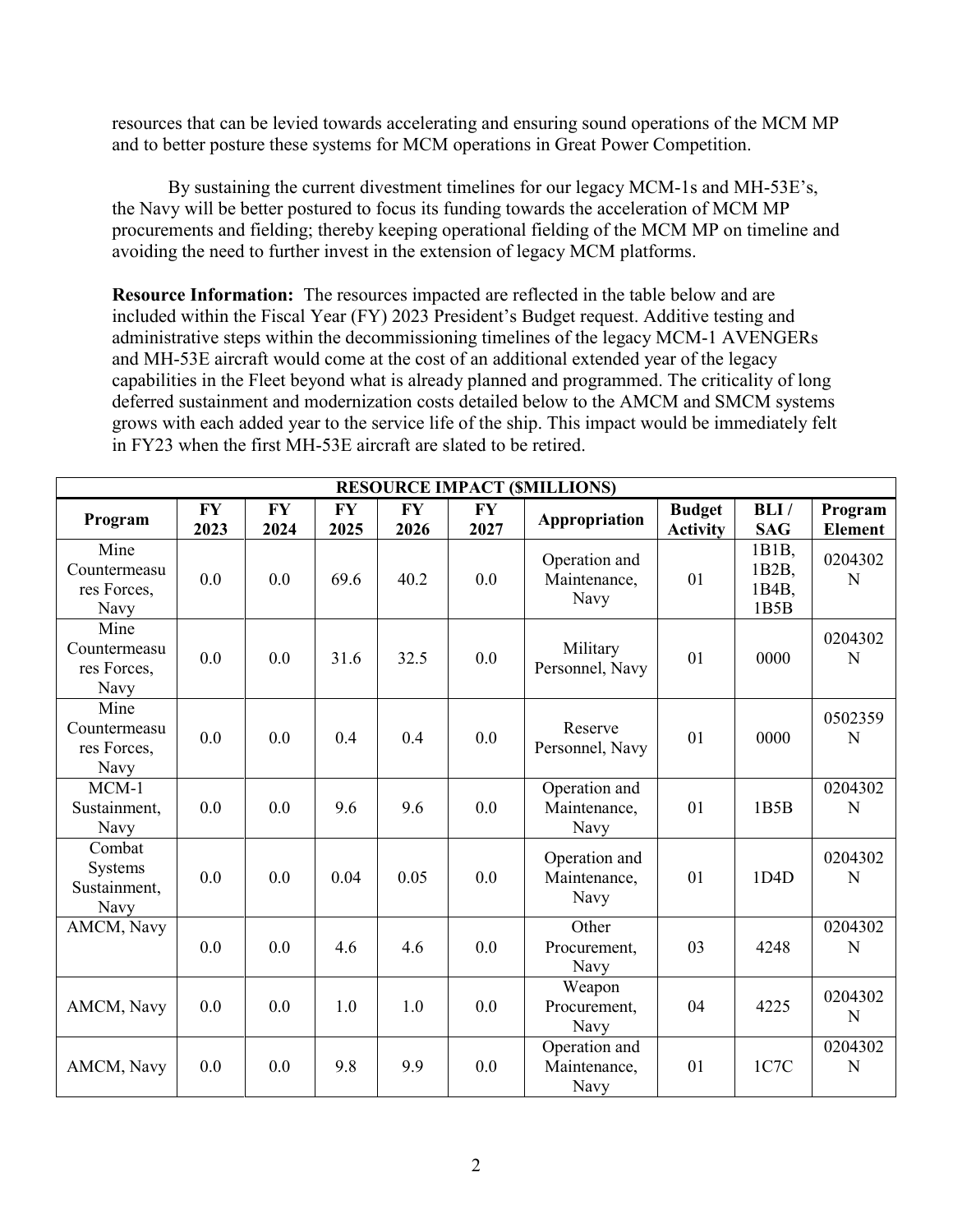| Airborne<br>Mine<br>Countermeas<br>ures, Navy | 93.1   | 74.8   | 65.1  | 54.9   | 28.2  | Military<br>Personnel, Navy                    | 00             | 0000<br>0210 | 0204303<br>N |
|-----------------------------------------------|--------|--------|-------|--------|-------|------------------------------------------------|----------------|--------------|--------------|
| Airborne<br>Mine<br>Countermeas<br>ures, Navy | .89    | .91    | .94   | .97    | .50   | Military<br>Personnel, Navy                    | 0 <sub>0</sub> | 0000         | 0502360      |
| Airborne<br>Mine<br>Countermeas<br>ures, Navy | 1.5    | 1.6    | 1.6   | 1.6    | 0.80  | Reserve<br>Personnel, Navy                     | 01             | 0000         | 0502360<br>N |
| Airborne<br>Mine<br>Countermeas<br>ures, Navy | 21.4   | 22.0   | 22.6  | 23.3   | 12.0  | Reserve<br>Personnel, Navy                     | 01             | 0000         | 0204303<br>N |
| Airborne<br>Mine<br>Countermeas<br>ures, Navy | 85.0   | 72.6   | 74.1  | 5.3    | 5.4   | Operation and<br>Maintenance,<br>Navy          | 01             | 1A1A         | 0204303<br>N |
| Airborne<br>Mine<br>Countermeas<br>ures, Navy | 6.9    | 6.8    | 6.7   | 6.7    | 3.3   | Operation and<br>Maintenance,<br>Navy Reserves | 01             | 1A1A         | 0502360<br>N |
| Air Systems<br>Support (PRL)                  | 2.0    | 0.0    | 0.0   | 0.0    | 0.0   | Operation and<br>Maintenance,<br>Navy          | 01             | 1A4N         | 0204303<br>N |
| Navy<br>Intelligence<br>Support               | .24    | .16    | .16   | .17    | .09   | Military<br>Personnel, Navy                    | 00             | 0000         | 0305191<br>N |
| <b>Total</b><br>$\mathbf{r}$                  | 202.03 | 178.87 | 297.8 | 191.19 | 50.39 |                                                |                |              |              |

Notes:

1. The MH-53E helicopter is over 30 years old and has a service life of 10,000 hours. The average number of hours on our current inventory of 29 airframes is 7800 hours.

2. The MCM-1 AVENGER is over 30 years old and is 5 years past it's expected service life.

**Changes to Existing Law:** This proposal would amend section 1046 of the National Defense Authorization Act for Fiscal Year 2018 (Public Law 115-91) as follows:

# SEC. 1046. PROHIBITION ON USE OF FUNDS FOR RETIREMENT OF LEGACY MARITIME MINE COUNTERMEASURES PLATFORMS.

(a) PROHIBITION.—Except as provided in subsection (b), the Secretary of the Navy may not obligate or expend funds to—

(1) retire, prepare to retire, transfer, or place in storage any AVENGER-class mine countermeasures ship or associated equipment;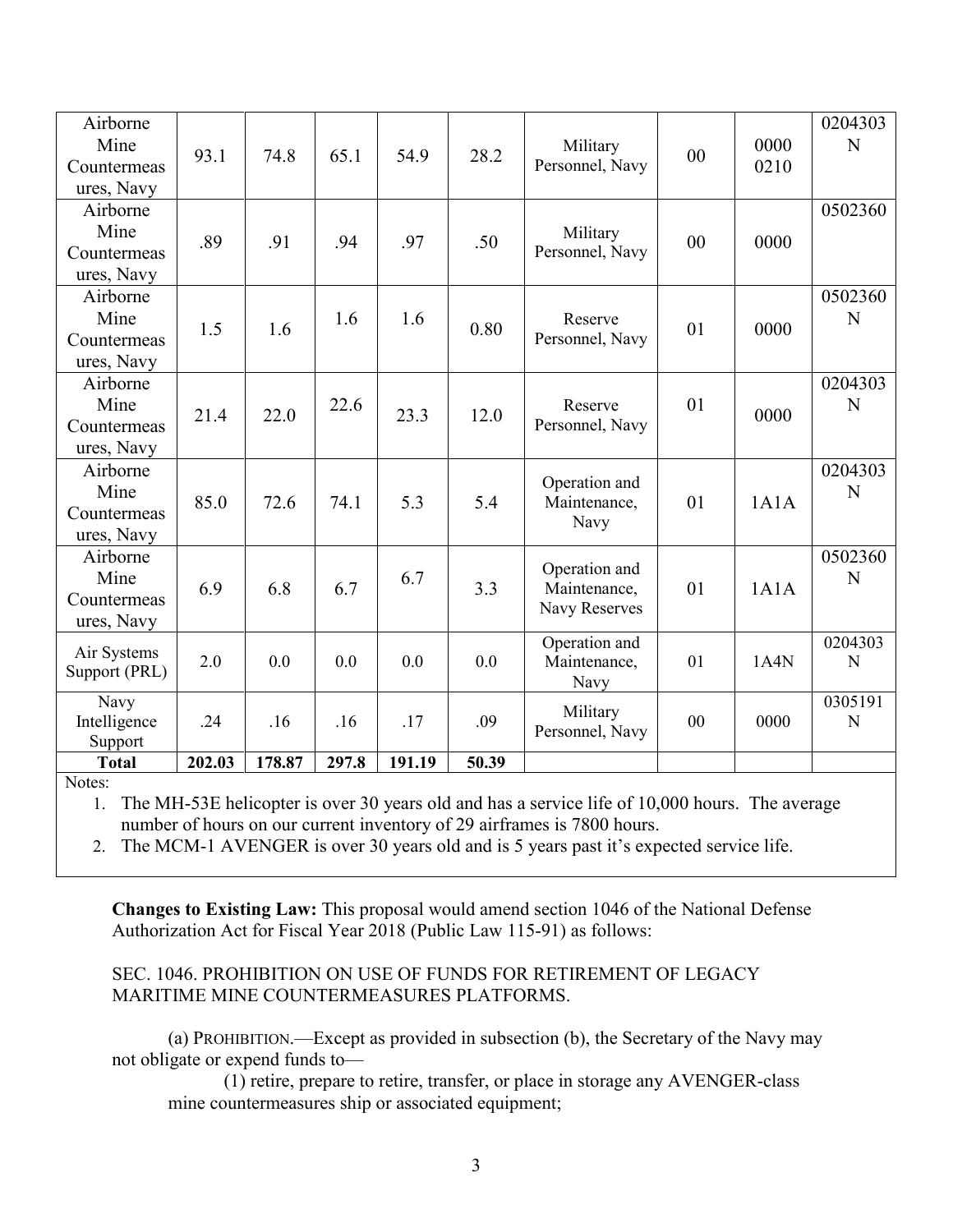(2) retire, prepare to retire, transfer, or place in storage any SEA DRAGON (MH-53) helicopter or associated equipment;

(3) make any reductions to manning levels with respect to any AVENGER-class mine countermeasures ship; or

(4) make any reductions to manning levels with respect to any SEA DRAGON helicopter squadron or detachment.

(b) WAIVER.—The Secretary of the Navy may waive the prohibition under subsection  $(a)$ —

(1) with respect to an AVENGER-class ship or a SEA DRAGON helicopter, if the Secretary, with the concurrence of the Director of Operational Test and Evaluation, certifies in writing to the congressional defense committees that the Secretary has—

(A) identified a replacement capability and the necessary quantity of such systems to meet all combatant commander mine countermeasures operational requirements that are currently being met by the ship or helicopter to be retired, transferred, or placed in storage;

(B) achieved initial operational capability of all systems described in subparagraph (A); and

(C) deployed a sufficient quantity of systems described in subparagraph (A) that have achieved initial operational capability to continue to meet or exceed all combatant commander mine countermeasures operational requirements currently being met by the ship or helicopter to be retired, transferred, or placed in storage; or

(2) with respect to a SEA DRAGON helicopter, if the Secretary certifies to such committees that the Secretary has determined, on a case-by-case basis, that such a helicopter is non-operational because of a mishap or other damage or because it is uneconomical to repair.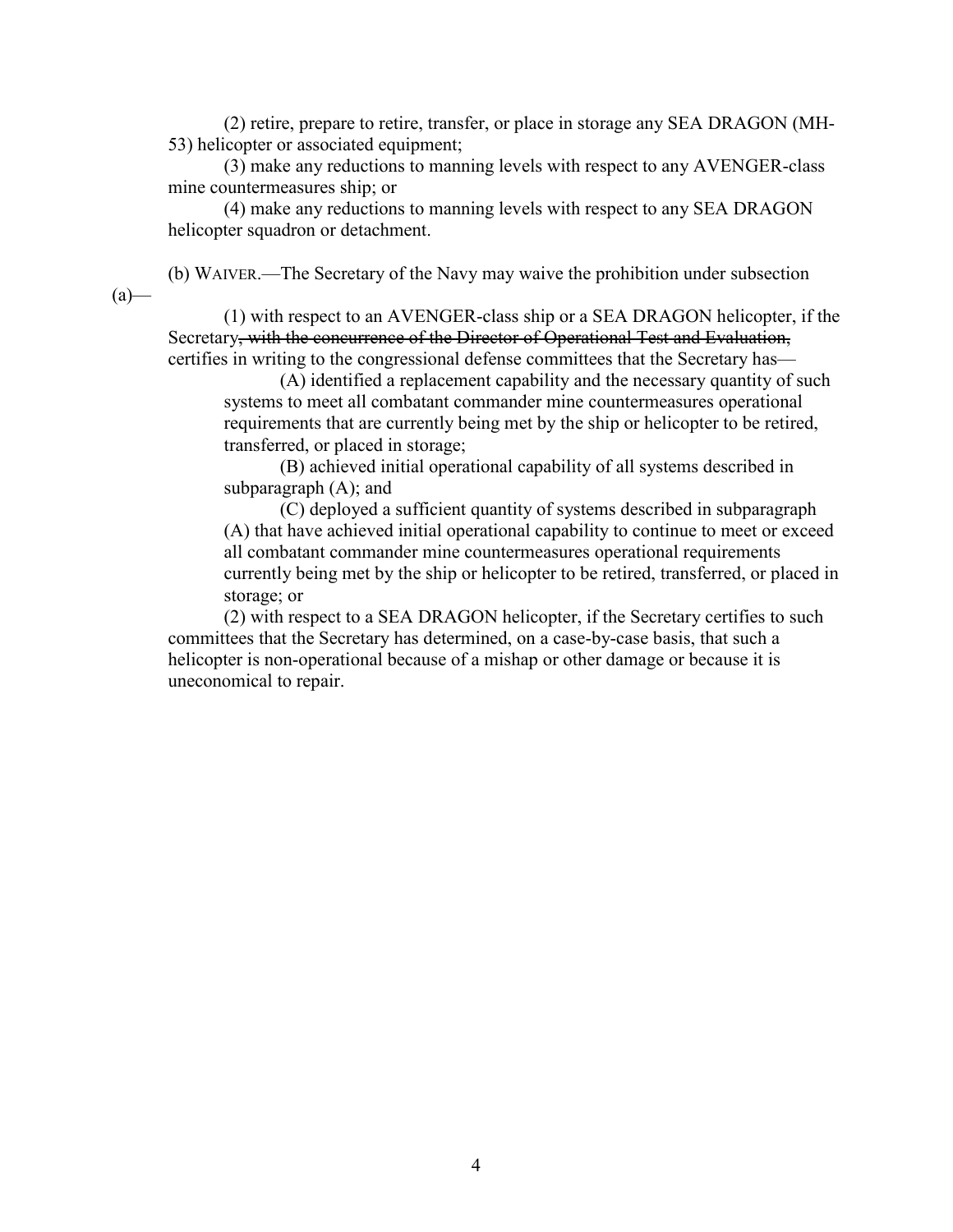| $\mathbf{1}$   | SEC. MODIFICATION OF REQUIREMENT TO TRANSFER PUBLIC HEALTH                                 |
|----------------|--------------------------------------------------------------------------------------------|
| 2              | FUNCTIONS TO DEFENSE HEALTH AGENCY.                                                        |
| 3              | Section $1073c(e)(2)(B)$ of title 10, United States Code, is amended—                      |
| $\overline{4}$ | (1) by striking "Army Public Health Command" and inserting "Army Public                    |
| 5              | Health Center";                                                                            |
| 6              | (2) by striking "Navy-Marine Corps Public Health Command" and inserting                    |
| 7              | "Navy-Marine Corps Public Health Center"; and                                              |
| 8              | (3) by striking the period at the end and inserting the following: "; except that, at      |
| 9              | the discretion of the Secretary of Defense, a military department may retain a public      |
| 10             | health function that would otherwise be transferred under this subparagraph if the         |
| 11             | function addresses a need that is unique to the military department and the function is in |
| 12             | direct support of operating forces and necessary to execute national security and defense  |
| 13             | strategies.".                                                                              |

### **[Please note: The "Changes to Existing Law" section below sets out in red-line format how the legislative text would amend existing law.]**

#### **Section-by-Section Analysis**

This legislative proposal would modify the requirement for the Secretary of Defense, acting through the Director of the Defense Health Agency (DHA), to establish a subordinate organization for public health, by making it clear that the Secretary of Defense has specific discretion as to which elements of public health, currently held by the respective military departments, will be retained by the military departments. Fundamentally, this proposal allows the Secretary of Defense to consolidate certain public health functions under the DHA and allow the military departments to retain a public health function if the function addresses a need that is unique to the military department and the function is in direct support of operating forces and necessary to execute national security and defense strategies.

This proposal is necessary to ensure that the Secretary of Defense has flexibility to allow the Secretaries of the military departments to perform select public health functions. It is essential to military readiness that these public health programs are synchronized and integrated with other warfighting functions to ensure military medical readiness to support the lethality of the military departments in a timely and efficient manner. For example, the Secretary of Defense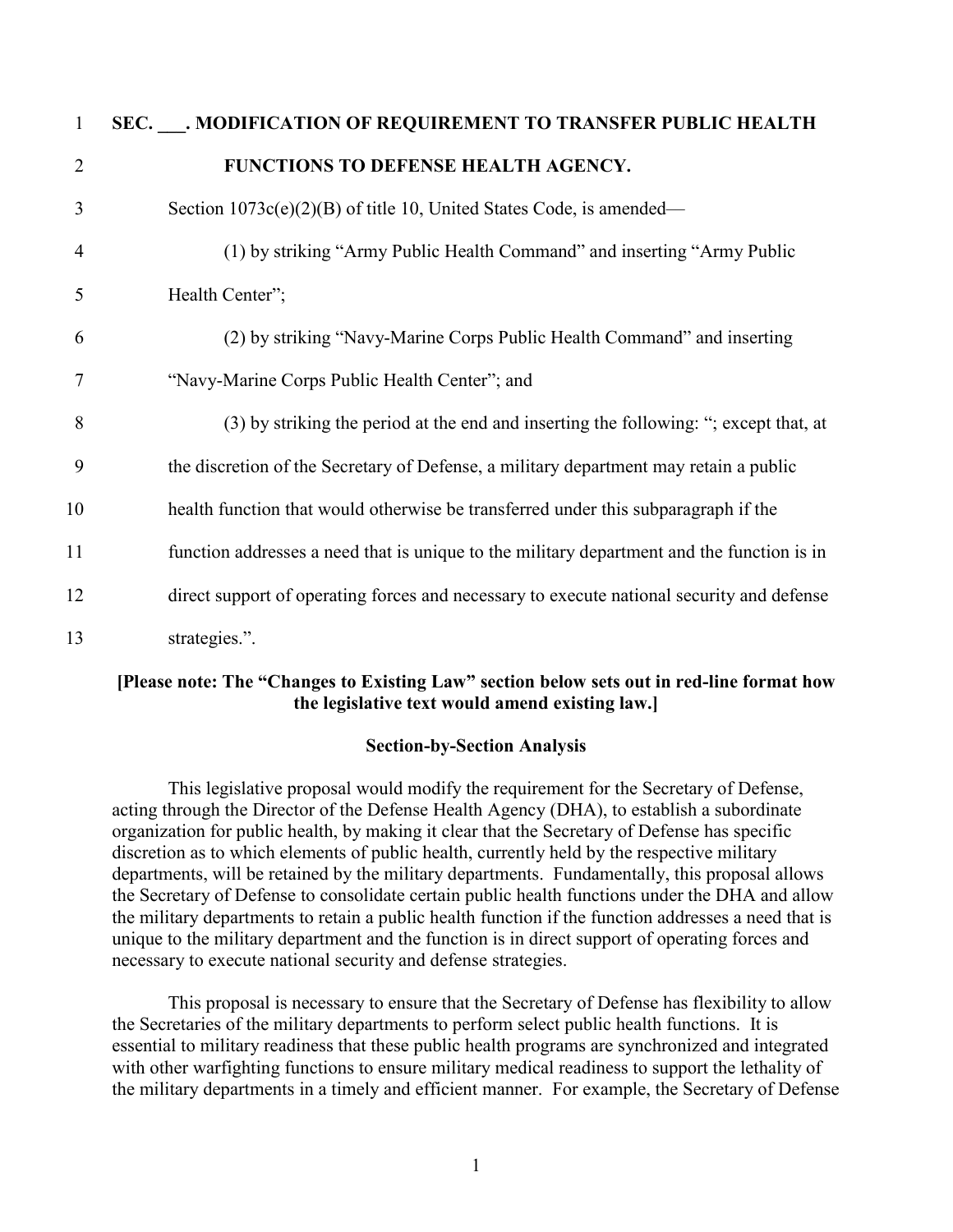may elect for the military departments to retain unique functions, such as deployable preventive medicine units and veterinary services and other operational, regional, and installation-level public health support functions, that are in direct support of operating forces and necessary to execute national security and defense strategies.

Of note, although not required by section 1073c(e) of title 10, United States Code, the military departments are preparing to transfer portions of the installation-level military medical treatment facility public health functions and resources to the Defense Health Agency, thus enabling the establishment of the Defense Health Agency as a more comprehensive public health organization with increased functionality.

In conclusion, the historic transformation of the Military Health System is vital for coordinating efforts and creating efficiencies. However, the respective military departments should retain certain capabilities, as determined by the Secretary of Defense, for service-unique requirements related to public health that are in direct support of operating forces and necessary to execute national security and defense strategies.

**Resource Information:** This proposal has no impact on the use of resources. The modification of the requirement to transfer the Army Public Health Center, the Navy-Marine Corps Public Health Center, and Air Force public health programs to the Defense Health Agency will maintain some of these capabilities within the military department under currently authorized funding and personnel requirements.

**Changes to Existing Law:** This proposal would make the following changes to section 1073c of title 10, United States Code:

#### **§1073c. Administration of Defense Health Agency and military medical treatment facilities**

(a) ADMINISTRATION OF MILITARY MEDICAL TREATMENT FACILITIES.—(1) In accordance with paragraph (5), by not later than September 30, 2021, the Director of the Defense Health Agency shall be responsible for the administration of each military medical treatment facility, including with respect to—

(A) provision and delivery of health care within each such facility;

(B) management of privileging, scope of practice, and quality of health care provided within each such facility;

(C) budgetary matters;

(D) information technology;

(E) health care administration and management;

(F) supply and equipment;

(G) administrative policy and procedure;

(H) military medical construction; and

(I) any other matters the Secretary of Defense determines appropriate.

(2) In addition to the responsibilities set forth in paragraph (1), the Director of the

Defense Health Agency shall, commencing when the Director begins to exercise responsibilities under that paragraph, have the authority—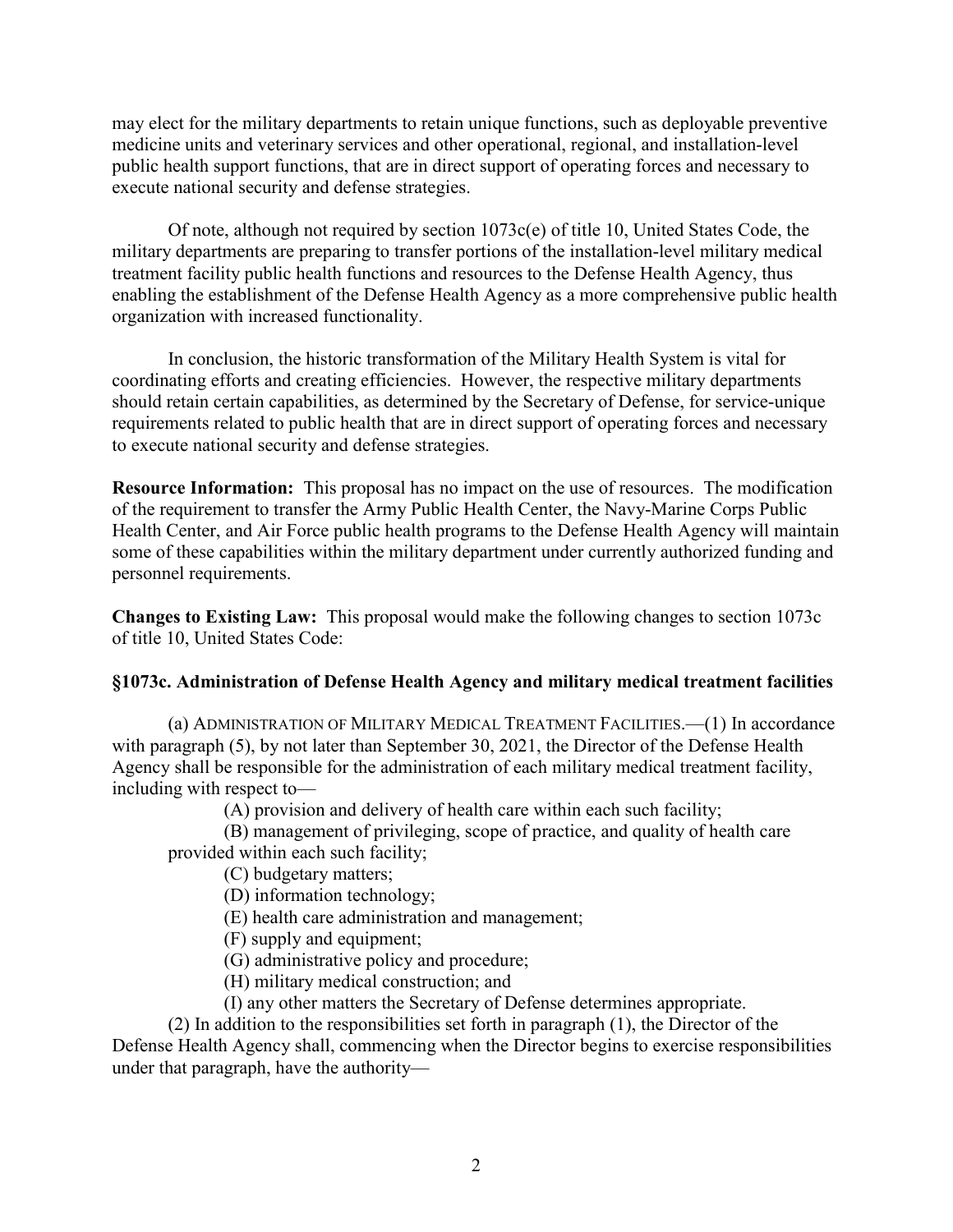(A) to direct, control, and serve as the primary rater of the performance of commanders or directors of military medical treatment facilities;

(B) to direct and control any intermediary organizations

between the Defense Health Agency and military medical treatment facilities;

(C) to determine the scope of medical care provided at each military medical treatment facility to meet the military personnel readiness requirements of the senior military operational commander of the military installation;

(D) to identify the capacity of each military medical treatment facility to support clinical readiness standards of health care providers established by the Secretary of a military department or the Assistant Secretary of Defense for Health Affairs;

(E) to determine total workforce requirements at each military medical treatment facility;

(F) to determine, in coordination with each Secretary of a military department, manning, including joint manning, assigned to military medical treatment facilities and intermediary organizations;

(G) to select, after considering nominations from the Secretaries of the military departments, commanders or directors of military medical treatment facilities;

(H) to address personnel staffing shortages at military medical treatment facilities; and

(I) to select among service nominations for commanders or directors of military medical treatment facilities.

(3) The military commander or director of each military medical treatment facility shall be responsible for—

(A) on behalf of the military departments, ensuring the readiness of the members of the armed forces at such facility; and

(B) on behalf of the Defense Health Agency, furnishing the health care and medical treatment provided at such facility.

(4) If the Secretary of Defense determines it appropriate, a military director (or any other senior military officer or officers) of a military medical treatment facility may be a commanding officer for purposes of chapter 47 of this title (the Uniform Code of Military Justice) with respect to military personnel assigned to the military medical treatment facility.

(5) The Secretary of Defense shall establish a timeline to ensure that each Secretary of a military department transitions the administration of military medical treatment facilities from such Secretary to the Director of the Defense Health Agency pursuant to paragraph (1) by the date specified in such paragraph.

(6) The Secretary of Defense shall establish within the Defense Health Agency a professional staff to provide policy, oversight, and direction to carry out paragraphs (1) and (2). The Secretary shall carry out this paragraph by appointing the positions specified in subsections (b) and (c).

(b) DHA ASSISTANT DIRECTOR.—(1) There is in the Defense Health Agency an Assistant Director for Health Care Administration. The Assistant Director shall—

(A) be a career appointee within the Department; and

(B) report directly to the Director of the Defense Health Agency.

(2) The Assistant Director shall be appointed from among individuals who have the education and experience to perform the responsibilities of the position.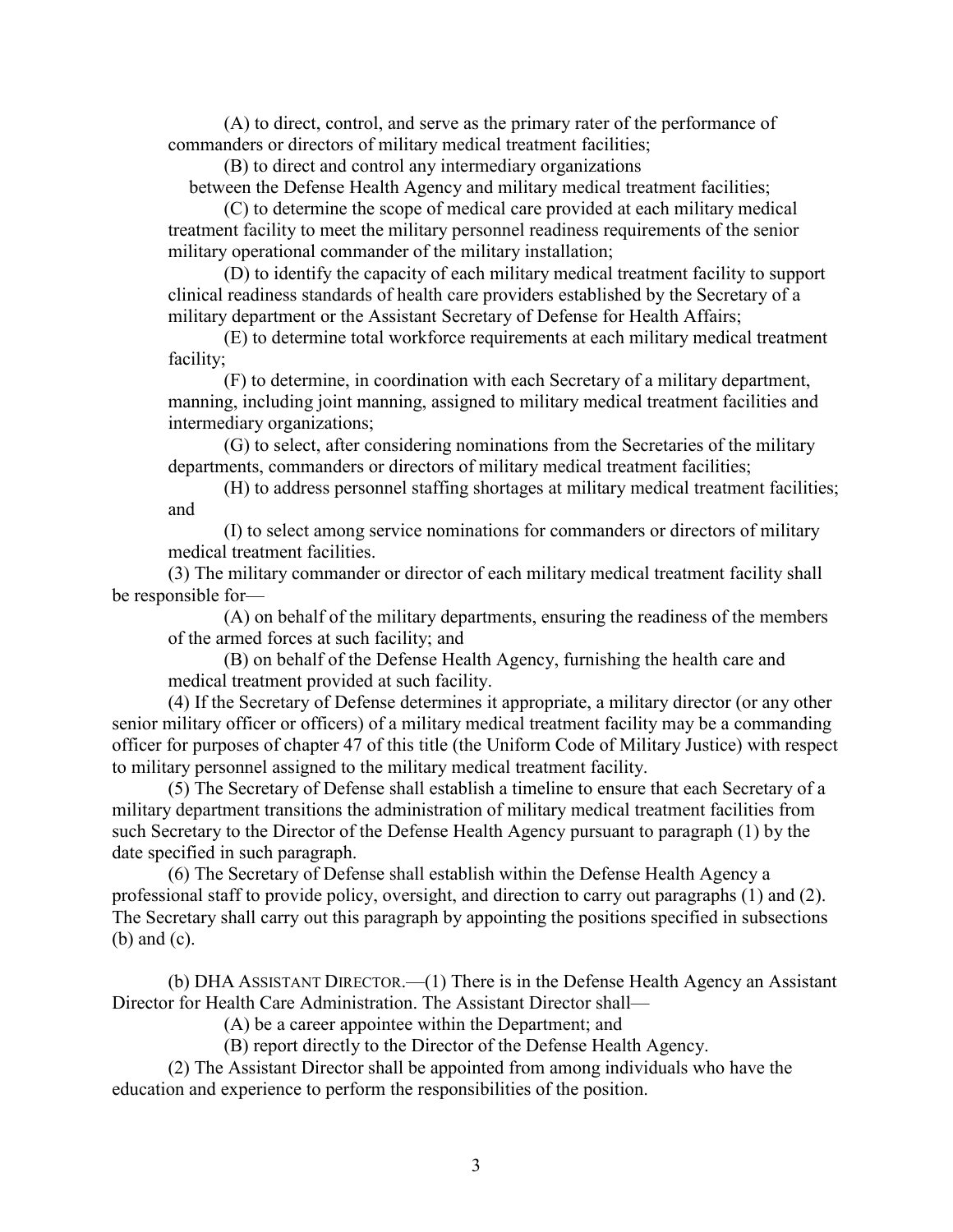(3) The Assistant Director shall be responsible for the following:

(A) Establishing priorities for health care administration and management.

(B) Establishing policies, procedures, and direction for the provision of direct care at military medical treatment facilities.

(C) Establishing priorities for budgeting matters with respect to the provision of direct care at military medical treatment facilities.

(D) Establishing policies, procedures, and direction for clinic management and operations at military medical treatment facilities.

(E) Establishing priorities for information technology at and between the military medical treatment facilities.

(c) DHA DEPUTY ASSISTANT DIRECTORS.—(1)(A) There is in the Defense Health Agency a Deputy Assistant Director for Information Operations.

(B) The Deputy Assistant Director for Information Operations shall be responsible for policies, management, and execution of information technology operations at and between the military medical treatment facilities.

(2)(A) There is in the Defense Health Agency a Deputy Assistant Director for Financial Operations.

(B) The Deputy Assistant Director for Financial Operations shall be responsible for the policy, procedures, and direction of budgeting matters and financial management with respect to the provision of direct care at military medical treatment facilities.

(3)(A) There is in the Defense Health Agency a Deputy Assistant Director for Health Care Operations.

(B) The Deputy Assistant Director for Health Care Operations shall be responsible for the policy, procedures, and direction of health care administration in the military medical treatment facilities.

(4)(A) There is in the Defense Health Agency a Deputy Assistant Director for Medical Affairs.

(B) The Deputy Assistant Director for Medical Affairs shall be responsible for policy, procedures, and direction of clinical quality and process improvement, patient safety, infection control, graduate medical education, clinical integration, utilization review, risk management, patient experience, and civilian physician recruiting at military medical treatment facilities.

(5) Each Deputy Assistant Director appointed under paragraphs (1) through (4) shall report directly to the Assistant Director for Health Care Administration.

(d) CERTAIN RESPONSIBILITIES OF DHA DIRECTOR.—(1) In addition to the other duties of the Director of the Defense Health Agency, the Director shall coordinate with the Joint Staff Surgeon to ensure that the Director most effectively carries out the responsibilities of the Defense Health Agency as a combat support agency under section 193 of this title.

(2) The responsibilities of the Director shall include the following:

(A) Ensuring that the Defense Health Agency meets the operational needs of the commanders of the combatant commands.

(B) Coordinating with the military departments to ensure that the staffing at the military medical treatment facilities supports readiness requirements for members of the armed forces and health care personnel.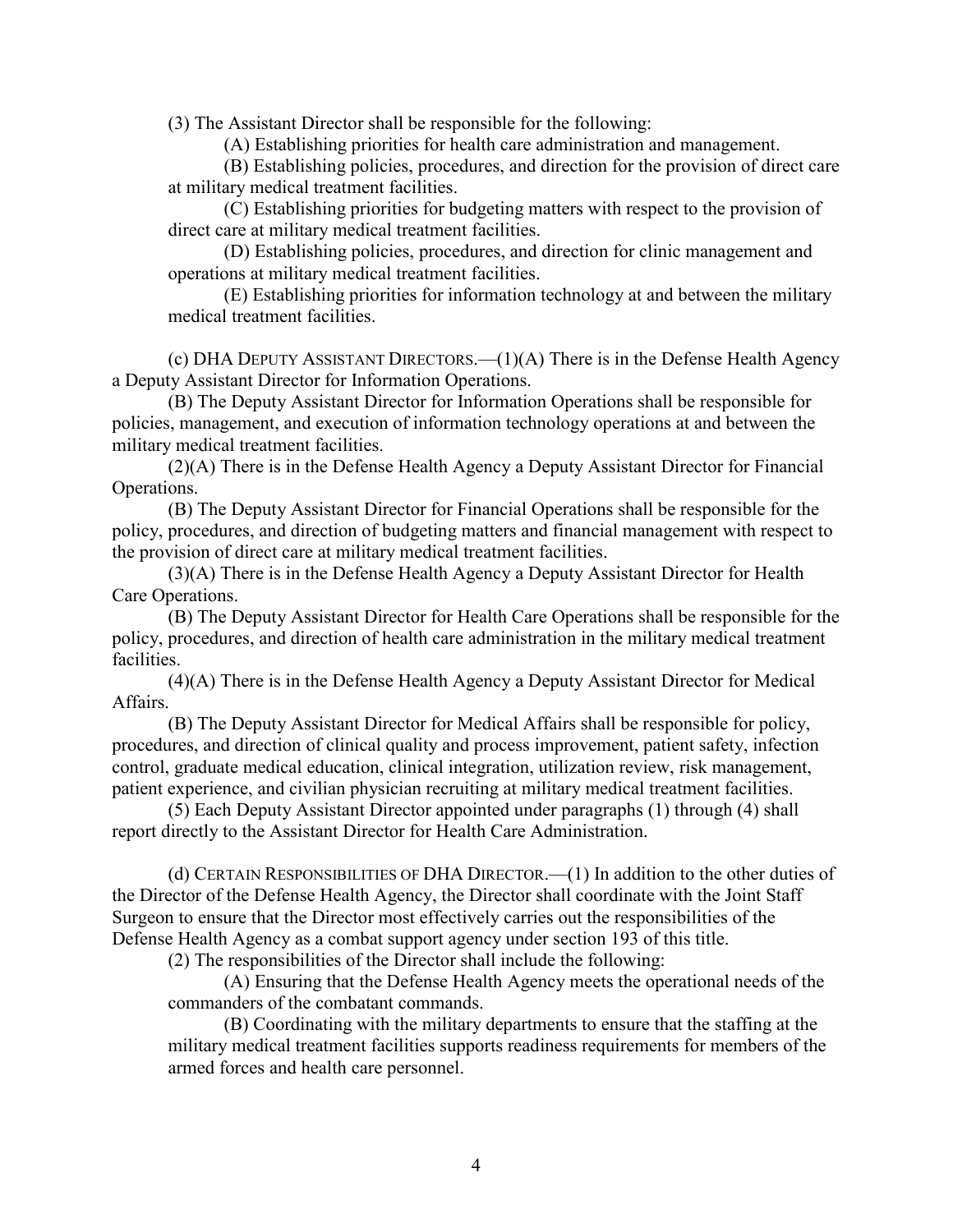(C) Ensuring that the Defense Health Agency meets the military medical readiness requirements of the senior military operational commander of the military installations.

(e) ADDITIONAL DHA ORGANIZATIONS.—Not later than September 30, 2022, the Secretary of Defense shall, acting through the Director of the Defense Health Agency, establish within the Defense Health Agency the following:

(1) A subordinate organization, to be called the Defense Health Agency Research and Development—

(A) led, at the election of the Director, by a director or commander (to be called the Director or Commander of Defense Health Agency Research and Development);

(B) comprised of the Army Medical Research and Materiel Command and such other medical research organizations and activities of the armed forces as the Secretary considers appropriate; and

(C) responsible for coordinating funding for Defense Health Program Research, Development, Test, and Evaluation, the Congressionally Directed Medical Research Program, and related Department of Defense medical research.

(2) A subordinate organization, to be called the Defense Health Agency Public Health—

(A) led, at the election of the Director, by a director or commander (to be called the Director or Commander of Defense Health Agency Public Health); and

(B) comprised of the Army Public Health Center Command, the Navy-Marine Corps Public Health Center Command, Air Force public health programs, and any other related defense health activities that the Secretary considers appropriate, including overseas laboratories focused on preventive medicine, environmental health, and similar matters; except that, at the discretion of the Secretary of Defense, a military department may retain a public health function that would otherwise be transferred under this subparagraph if the function addresses a need that is unique to the military department and the function is in direct support of operating forces and necessary to execute national security and defense strategies.

(f) TREATMENT OF DEPARTMENT OF DEFENSE FOR PURPOSES OF PERSONNEL ASSIGNMENT.—In implementing this section—

(1) the Department of Defense shall be considered a single agency for purposes of civilian personnel assignment under title 5; and

(2) the Secretary of Defense may reassign any employee of a component of the Department of Defense or a military department in a position in the civil service (as defined in section 2101 of title 5) to any other component of the Department of Defense or military department.

(g) DEFINITIONS.—In this section:

(1) The term "career appointee" has the meaning given that term in section 3132(a)(4) of title 5.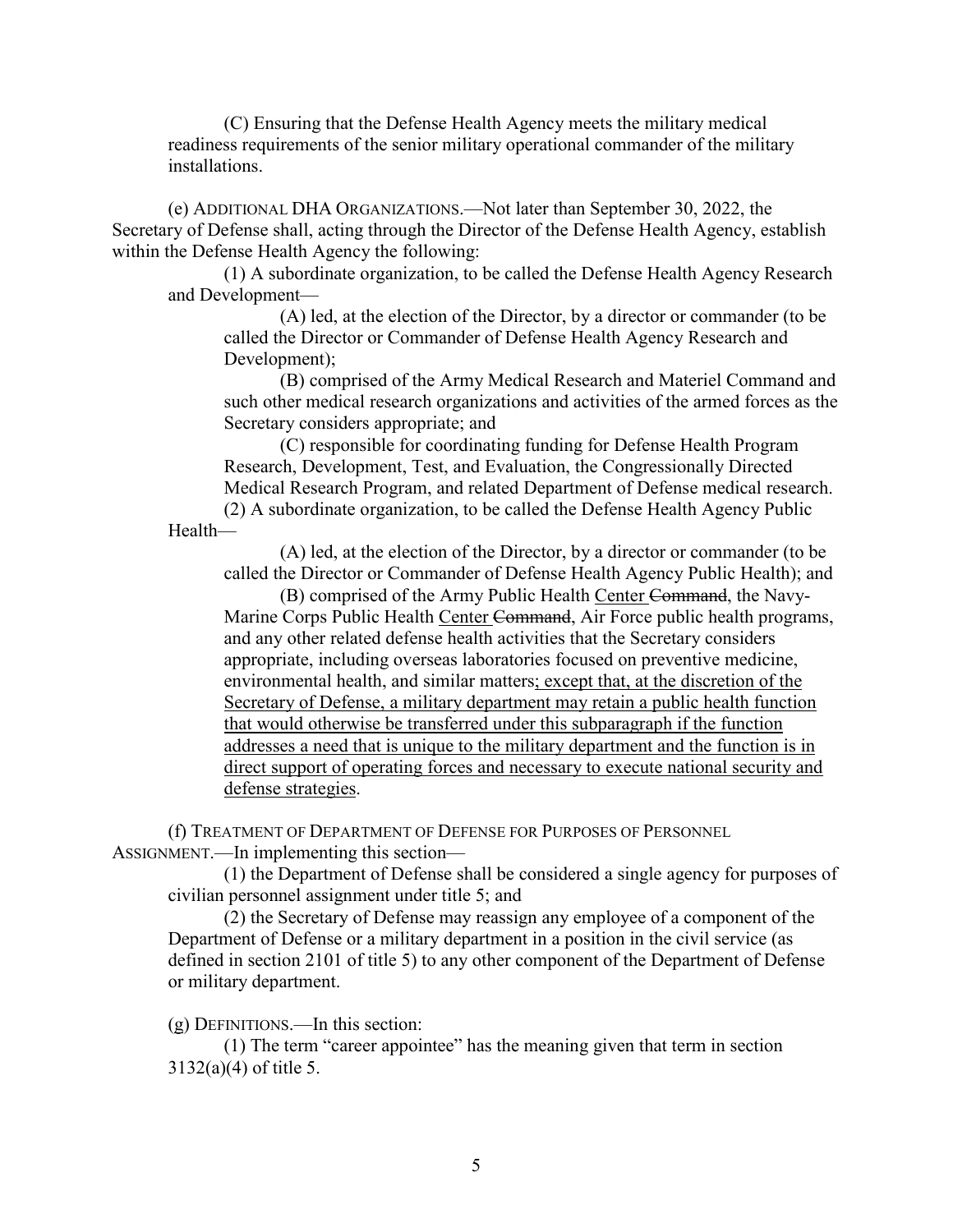(2) The term "Defense Health Agency" means the Defense Agency established pursuant to Department of Defense Directive 5136.13, or such successor Defense Agency.

(3) The term "military medical treatment facility" means—

(A) any fixed facility of the Department of Defense that is outside of a deployed environment and used primarily for health care; and

(B) any other location used for purposes of providing health care services as designated by the Secretary of Defense.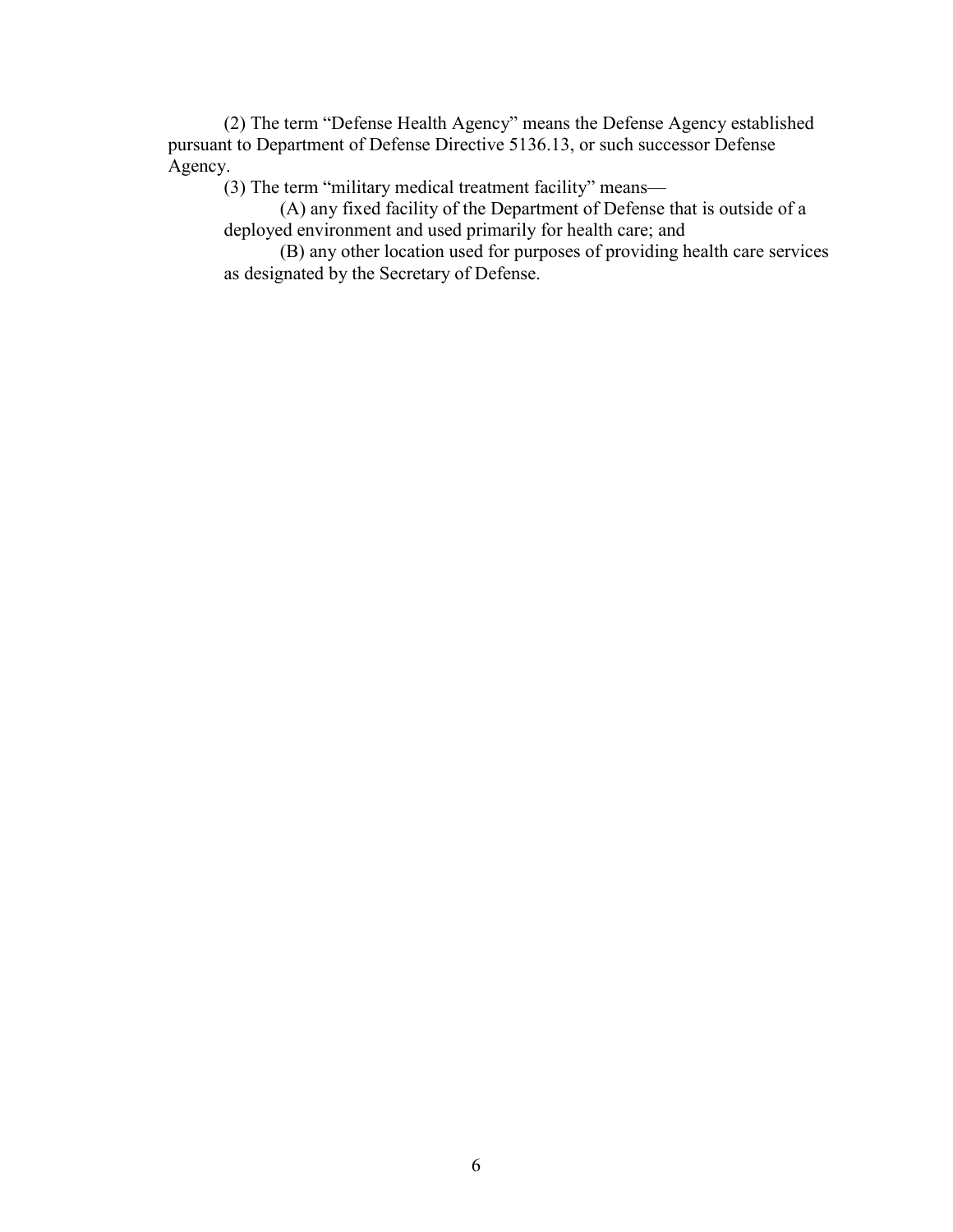| $\mathbf{1}$   | SEC. MODIFICATION OF REQUIREMENT TO TRANSFER RESEARCH AND                         |
|----------------|-----------------------------------------------------------------------------------|
| $\overline{2}$ | DEVELOPMENT FUNCTIONS TO DEFENSE HEALTH AGENCY.                                   |
| 3              | Section 1073c(e) of title 10, United States Code, is amended—                     |
| $\overline{4}$ | (1) in the matter preceding paragraph (1), by striking "September 30, 2022," and  |
| 5              | inserting "September 30, 2023,"; and                                              |
| 6              | $(2)$ in paragraph $(1)(B)$ , by striking "the Army Medical Research and Materiel |
| 7              | Command" and inserting "those elements of the Army Medical Research and Materiel  |
| 8              | Command as the Secretary considers appropriate,".                                 |

# **[Please note: The "Changes to Existing Law" section below sets out in red-line format how the legislative text would amend existing law.]**

### **Section-by-Section Analysis**

This legislative proposal would modify the requirement for the Secretary of Defense, acting through the Director of the Defense Health Agency (DHA), to establish a subordinate organization for research and development by making it clear that the Secretary of Defense has discretion as to which elements of medical research, currently held by the respective military departments, will transfer to DHA to comprise these new organizations. Fundamentally, this proposal allows the Secretary of Defense to consolidate common medical research development and acquisition (RDA) programs under the DHA and align service-specific medical RDA within each service.

This proposal is necessary to ensure that the Secretary of Defense has flexibility to allow the Secretaries of the military departments to perform those functions that are in direct support of operating forces and are necessary to execute the U.S. National Security and Defense Strategies. Such functions include military department-specific medical research, product development and acquisition, and medical logistics programs involved with battlefield casualty care, as well as maintenance of a medically ready force as directed in section 7013 of title 10, United States Code, and section 712 of the John S. McCain National Defense Authorization Act for Fiscal Year 2019 (Public Law 115-232). It is essential to military readiness that these programs are synchronized and integrated with other warfighting functions to ensure that proper combat casualty care and military medical readiness support the Army's lethality in a timely and efficient manner.

The Military Health System (MHS) is currently undergoing a historic transformation as the DHA assumes authority, direction, and control for MTFs around the globe. Current statutory requirements mandate the transfers of Army organizations responsible for medical research and development, as well as operational medical logistics to DHA. This proposal ensures the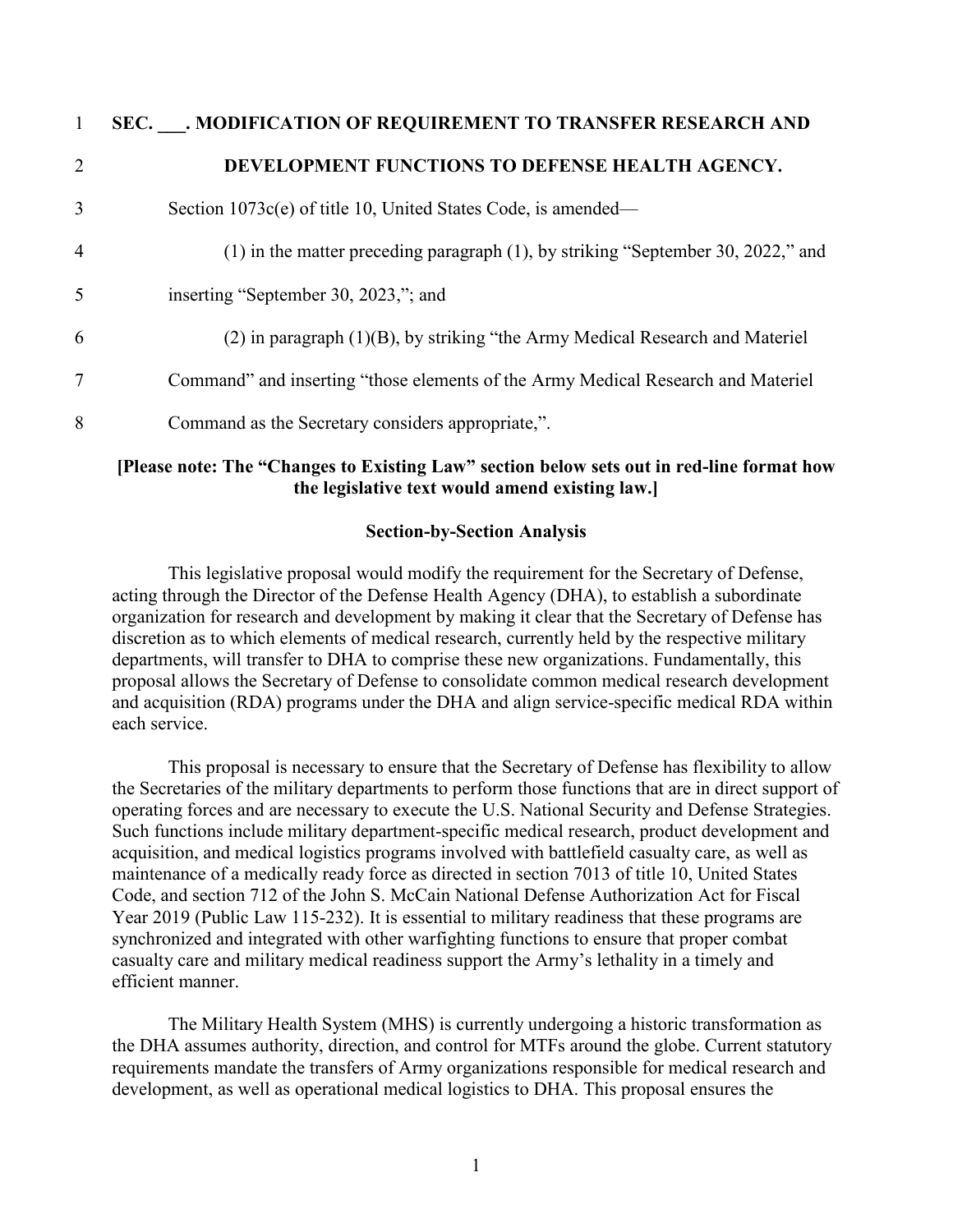Secretary of Defense has discretion to allow the Army (as well as the other services) to remain in control of essential medical research and materiel functions that support readiness, combat casualty care, and lethality in combat environments across multiple domains with full life-cycle infrastructure (research labs, product development/program management, and acquisition). It is important to note that these functions are not focused primarily on care at MTFs. Most capabilities employed in MTFs are developed by the civilian medicine industry; whereas, capabilities developed by Army's Medical Research and Development Command (MRDC) in research, development, and acquisition are inherently oriented toward operational medicine for warfighters. Medical programs must also be synchronized and integrated with other warfighting functions to ensure proper combat casualty care, military medical readiness, and lethality. The clearest examples of this synchronization include medical variants of air-and-ground vehicles, as well as casualty support capabilities for other non-medical vehicles in austere environments. Moving all medical research, development, and acquisition will decrease system synchronization and integration away from system developers, thereby complicating research, development, and acquisition within the military departments and eliminating other essential service-specific capabilities.

Additionally, system acquisition of related non-medical warfighting capabilities will also be hampered. Medical research, development, and acquisition responsibilities are co-located within MRDC, which effectively supports both joint and military service activities. Moving it from Army management to agency management in its entirety will specifically produce inefficiencies for the Army that are contrary to best practices described by the Government Accountability Office and others. As conditions during war may change rapidly, medical research and development is essential to respond quickly and effectively to support warfighter capabilities and survivability. If certain aspects of MRDC's medical research and development assets are not left with the Army, the Army's ability to fulfill its responsibilities under title 10, United States Code, and integrate medical capabilities with warfighting systems for service members will be materially degraded.

In conclusion, the historic MHS transformation is vital for standardizing care across the MTFs and creating efficiencies. However, the respective military services should retain certain capabilities, as determined by the Secretary of Defense, for military-relevant and field-based military medical knowledge and systems. The current pandemic has reinforced central tenets of the services' responsibilities under title 10, United States Code, and the need for the Secretaries of the military departments to control military service-specific medical research and product development and acquisition programs involved with battlefield casualty care, soldier readiness, and force readiness. Ensuring that these programs are responsive to and integrated with warfighting functions is essential to optimize combat casualty care, military medical readiness, and lethality and ensure a coordinated response to emerging threats in a timely and efficient manner.

**Resource Information:** This proposal has no impact on the use of resources. The modification of the requirement to transfer Medical Research and Materiel Command to the Defense Health Agency will maintain some of these capabilities within the Army under currently authorized funding and personnel requirements.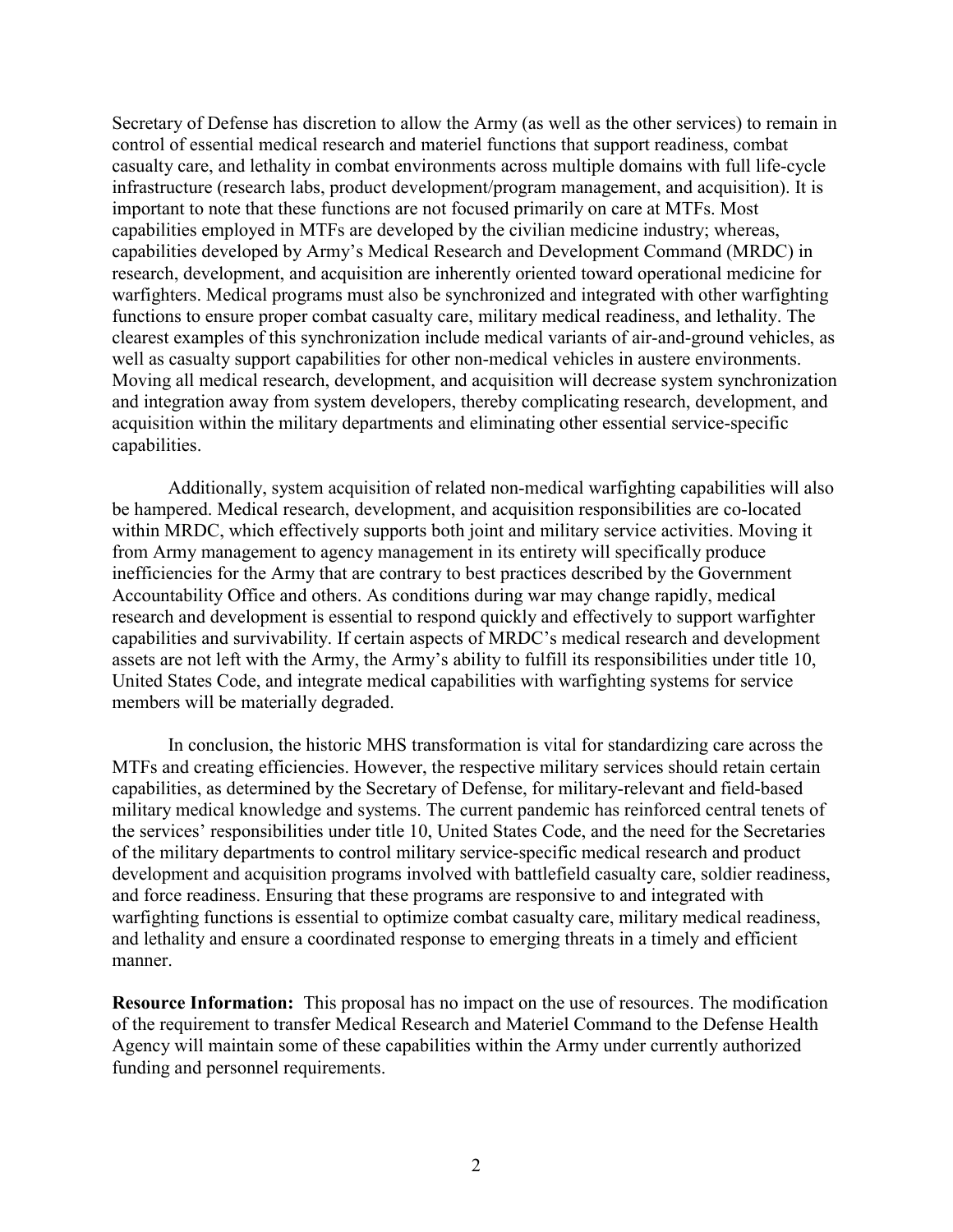**Changes to Existing Law:** This proposal would make the following changes to section 1073c title 10, United States Code:

# **§1073c. Administration of Defense Health Agency and military medical treatment facilities**

(a) ADMINISTRATION OF MILITARY MEDICAL TREATMENT FACILITIES.—(1) In accordance with paragraph (5), by not later than September 30, 2021, the Director of the Defense Health Agency shall be responsible for the administration of each military medical treatment facility, including with respect to—

(A) provision and delivery of health care within each such facility;

(B) management of privileging, scope of practice, and quality of health care provided within each such facility;

(C) budgetary matters;

(D) information technology;

(E) health care administration and management;

(F) supply and equipment;

(G) administrative policy and procedure;

(H) military medical construction; and

(I) any other matters the Secretary of Defense determines appropriate.

(2) In addition to the responsibilities set forth in paragraph (1), the Director of the Defense Health Agency shall, commencing when the Director begins to exercise responsibilities under that paragraph, have the authority—

(A) to direct, control, and serve as the primary rater of the performance of commanders or directors of military medical treatment facilities;

(B) to direct and control any intermediary organizations

between the Defense Health Agency and military medical treatment facilities;

(C) to determine the scope of medical care provided at each military medical treatment facility to meet the military personnel readiness requirements of the senior military operational commander of the military installation;

(D) to identify the capacity of each military medical treatment facility to support clinical readiness standards of health care providers established by the Secretary of a military department or the Assistant Secretary of Defense for Health Affairs;

(E) to determine total workforce requirements at each military medical treatment facility;

(F) to determine, in coordination with each Secretary of a military department, manning, including joint manning, assigned to military medical treatment facilities and intermediary organizations;

(G) to select, after considering nominations from the Secretaries of the military departments, commanders or directors of military medical treatment facilities;

(H) to address personnel staffing shortages at military medical treatment facilities; and

(I) to select among service nominations for commanders or directors of military medical treatment facilities.

(3) The military commander or director of each military medical treatment facility shall be responsible for—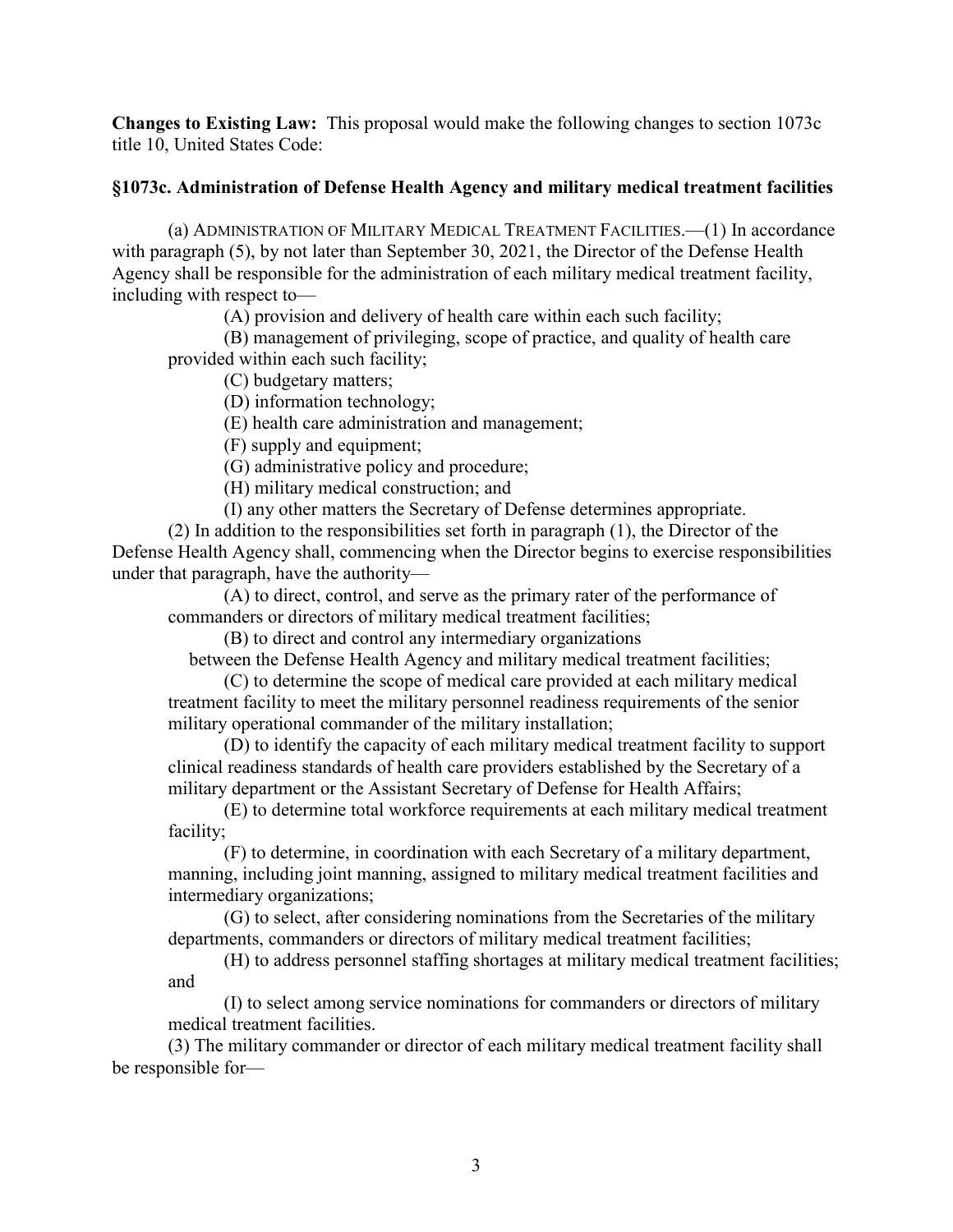(A) on behalf of the military departments, ensuring the readiness of the members of the armed forces at such facility; and

(B) on behalf of the Defense Health Agency, furnishing the health care and medical treatment provided at such facility.

(4) If the Secretary of Defense determines it appropriate, a military director (or any other senior military officer or officers) of a military medical treatment facility may be a commanding officer for purposes of chapter 47 of this title (the Uniform Code of Military Justice) with respect to military personnel assigned to the military medical treatment facility.

(5) The Secretary of Defense shall establish a timeline to ensure that each Secretary of a military department transitions the administration of military medical treatment facilities from such Secretary to the Director of the Defense Health Agency pursuant to paragraph (1) by the date specified in such paragraph.

(6) The Secretary of Defense shall establish within the Defense Health Agency a professional staff to provide policy, oversight, and direction to carry out paragraphs (1) and (2). The Secretary shall carry out this paragraph by appointing the positions specified in subsections (b) and (c).

(b) DHA ASSISTANT DIRECTOR.—(1) There is in the Defense Health Agency an Assistant Director for Health Care Administration. The Assistant Director shall—

(A) be a career appointee within the Department; and

(B) report directly to the Director of the Defense Health Agency.

(2) The Assistant Director shall be appointed from among individuals who have the education and experience to perform the responsibilities of the position.

(3) The Assistant Director shall be responsible for the following:

(A) Establishing priorities for health care administration and management.

(B) Establishing policies, procedures, and direction for the provision of direct care at military medical treatment facilities.

(C) Establishing priorities for budgeting matters with respect to the provision of direct care at military medical treatment facilities.

(D) Establishing policies, procedures, and direction for clinic management and operations at military medical treatment facilities.

(E) Establishing priorities for information technology at and between the military medical treatment facilities.

(c) DHA DEPUTY ASSISTANT DIRECTORS.—(1)(A) There is in the Defense Health Agency a Deputy Assistant Director for Information Operations.

(B) The Deputy Assistant Director for Information Operations shall be responsible for policies, management, and execution of information technology operations at and between the military medical treatment facilities.

(2)(A) There is in the Defense Health Agency a Deputy Assistant Director for Financial Operations.

(B) The Deputy Assistant Director for Financial Operations shall be responsible for the policy, procedures, and direction of budgeting matters and financial management with respect to the provision of direct care at military medical treatment facilities.

(3)(A) There is in the Defense Health Agency a Deputy Assistant Director for Health Care Operations.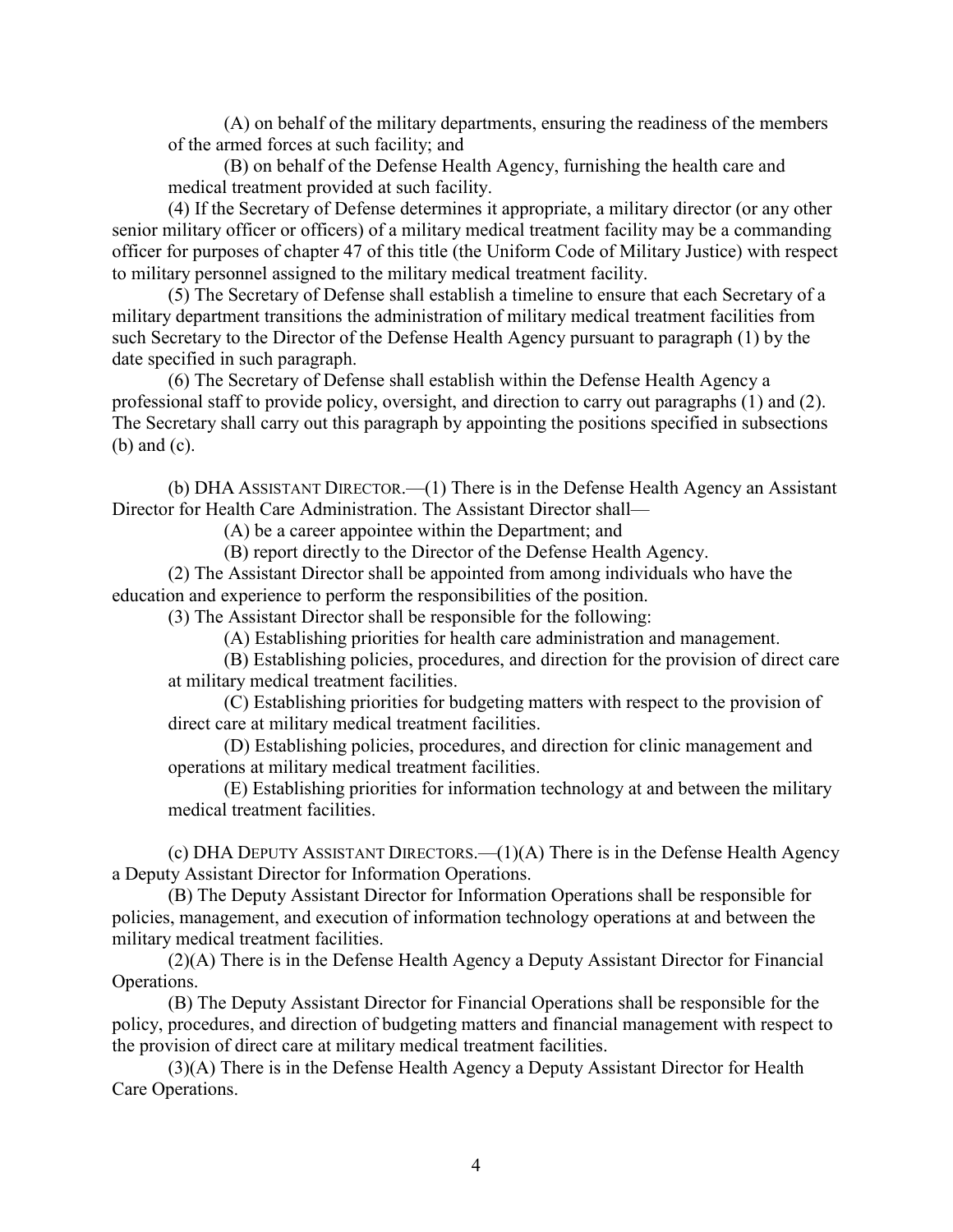(B) The Deputy Assistant Director for Health Care Operations shall be responsible for the policy, procedures, and direction of health care administration in the military medical treatment facilities.

(4)(A) There is in the Defense Health Agency a Deputy Assistant Director for Medical Affairs.

(B) The Deputy Assistant Director for Medical Affairs shall be responsible for policy, procedures, and direction of clinical quality and process improvement, patient safety, infection control, graduate medical education, clinical integration, utilization review, risk management, patient experience, and civilian physician recruiting at military medical treatment facilities.

(5) Each Deputy Assistant Director appointed under paragraphs (1) through (4) shall report directly to the Assistant Director for Health Care Administration.

(d) CERTAIN RESPONSIBILITIES OF DHA DIRECTOR.—(1) In addition to the other duties of the Director of the Defense Health Agency, the Director shall coordinate with the Joint Staff Surgeon to ensure that the Director most effectively carries out the responsibilities of the Defense Health Agency as a combat support agency under section 193 of this title.

(2) The responsibilities of the Director shall include the following:

(A) Ensuring that the Defense Health Agency meets the operational needs of the commanders of the combatant commands.

(B) Coordinating with the military departments to ensure that the staffing at the military medical treatment facilities supports readiness requirements for members of the armed forces and health care personnel.

(C) Ensuring that the Defense Health Agency meets the military medical readiness requirements of the senior military operational commander of the military installations.

(e) ADDITIONAL DHA ORGANIZATIONS.—Not later than September 30, 20222023, the Secretary of Defense shall, acting through the Director of the Defense Health Agency, establish within the Defense Health Agency the following:

(1) A subordinate organization, to be called the Defense Health Agency Research and Development—

> (A) led, at the election of the Director, by a director or commander (to be called the Director or Commander of Defense Health Agency Research and Development);

(B) comprised of those elements of the Army Medical Research and Materiel Command as the Secretary considers appropriate, and such other medical research organizations and activities of the armed forces as the Secretary considers appropriate; and

(C) responsible for coordinating funding for Defense Health Program Research, Development, Test, and Evaluation, the Congressionally Directed Medical Research Program, and related Department of Defense medical research.

(2) A subordinate organization, to be called the Defense Health Agency Public Health—

(A) led, at the election of the Director, by a director or commander (to be called the Director or Commander of Defense Health Agency Public Health); and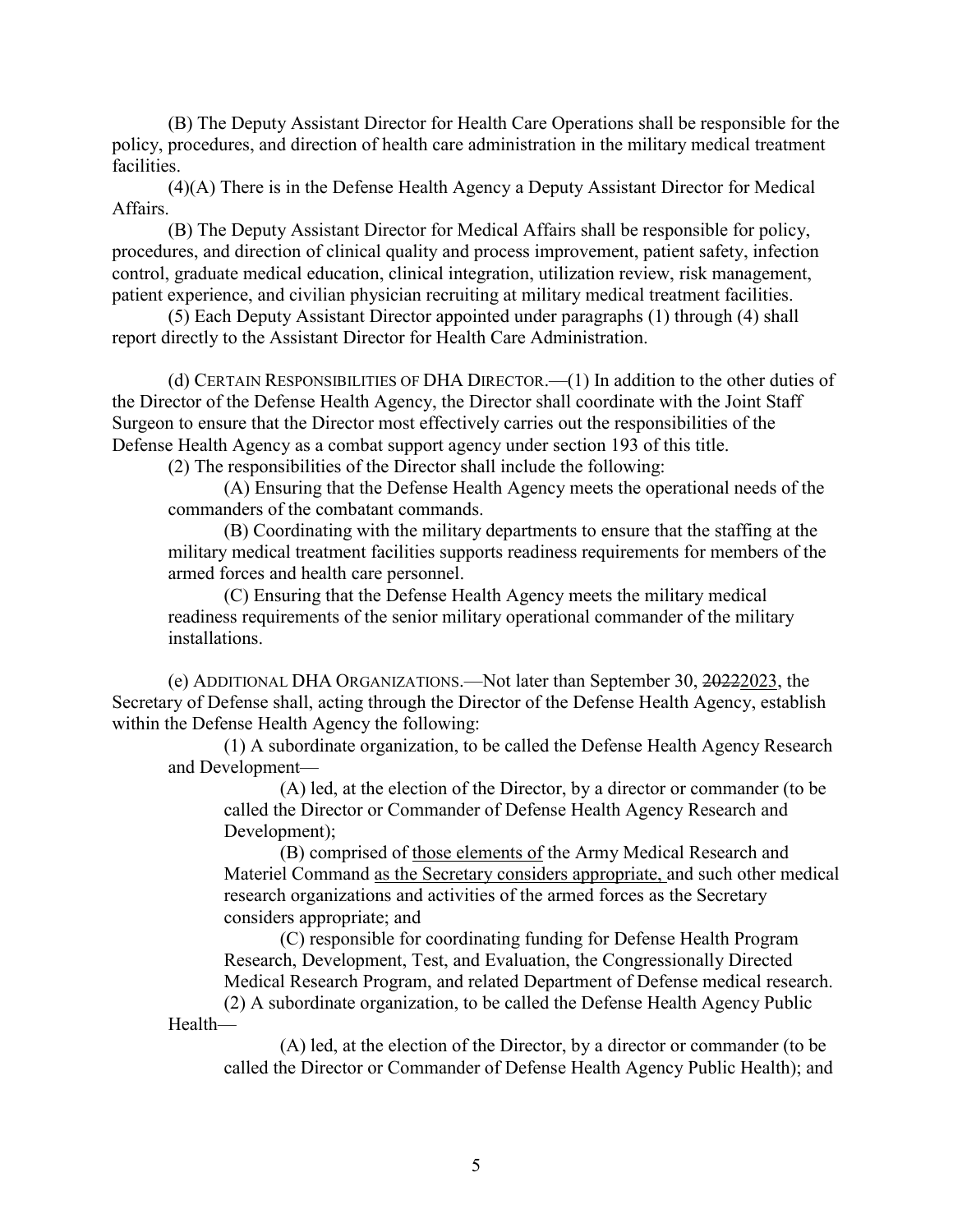(B) comprised of the Army Public Health Command, the Navy–Marine Corps Public Health Command, Air Force public health programs, and any other related defense health activities that the Secretary considers appropriate, including overseas laboratories focused on preventive medicine, environmental health, and similar matters.

(f) TREATMENT OF DEPARTMENT OF DEFENSE FOR PURPOSES OF PERSONNEL ASSIGNMENT.—In implementing this section—

(1) the Department of Defense shall be considered a single agency for purposes of civilian personnel assignment under title 5; and

(2) the Secretary of Defense may reassign any employee of a component of the Department of Defense or a military department in a position in the civil service (as defined in section 2101 of title 5) to any other component of the Department of Defense or military department.

(g) DEFINITIONS.—In this section:

(1) The term "career appointee" has the meaning given that term in section 3132(a)(4) of title 5.

(2) The term "Defense Health Agency" means the Defense Agency established pursuant to Department of Defense Directive 5136.13, or such successor Defense Agency.

(3) The term "military medical treatment facility" means—

(A) any fixed facility of the Department of Defense that is outside of a deployed environment and used primarily for health care; and

(B) any other location used for purposes of providing health care services as designated by the Secretary of Defense.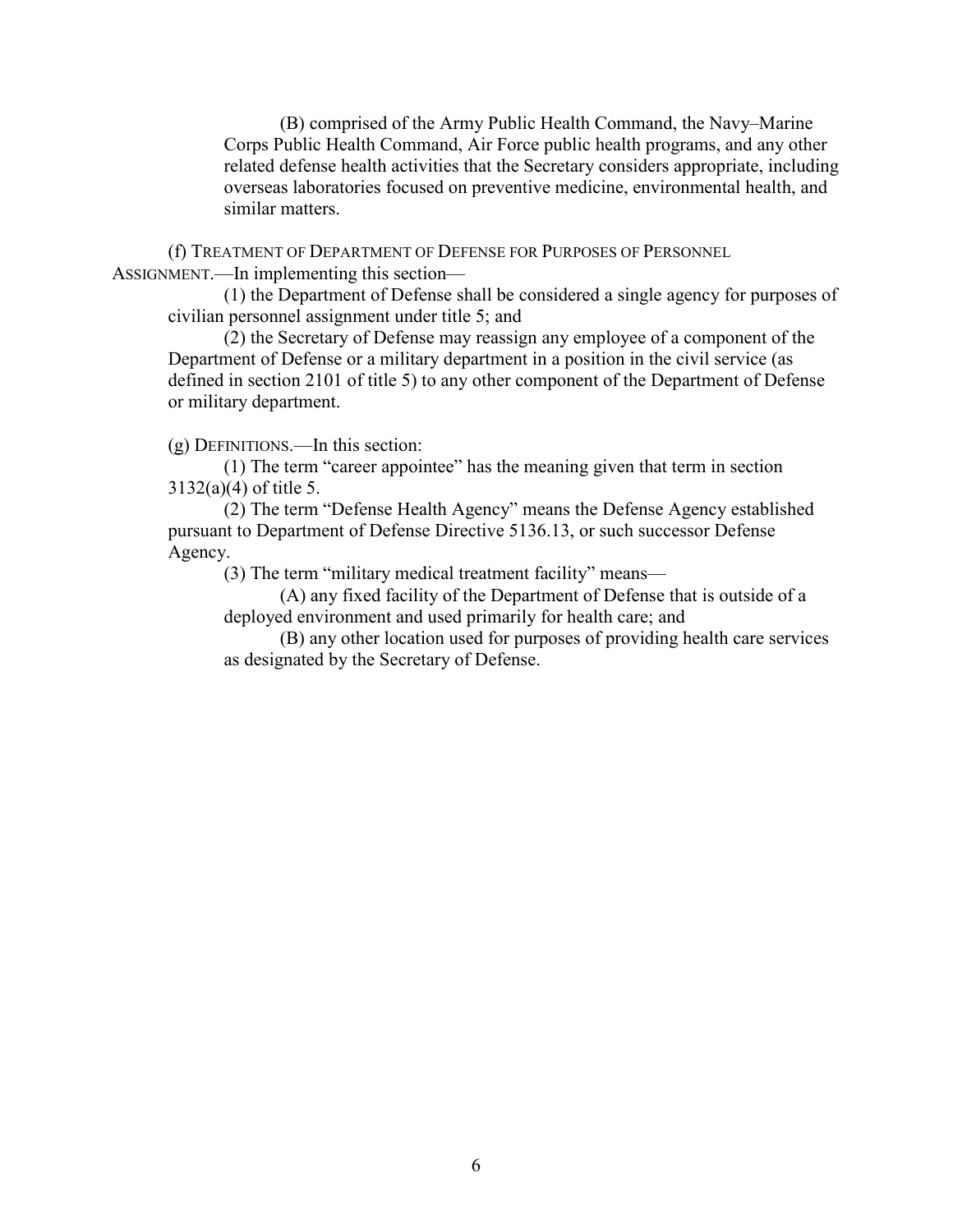| $\mathbf{1}$   | SEC. ___. NATO SPECIAL OPERATIONS HEADQUARTERS.                                                   |
|----------------|---------------------------------------------------------------------------------------------------|
| $\overline{2}$ | (a) CODIFICATION.—Subchapter II of chapter 138 of title 10, United States Code, is                |
| 3              | amended by adding at the end a new section 2350r consisting of-                                   |
| $\overline{4}$ | $(1)$ a heading as follows:                                                                       |
| $\mathfrak{S}$ | "§ 2350r. North Atlantic Treaty Organization Special Operations Headquarters"; and                |
| 6              | (2) a text consisting of subsections (a) and (b) of section 1244 of the National                  |
| 7              | Defense Authorization Act for Fiscal Year 2010 (Public Law 111-84; 123 Stat. 2541).               |
| 8              | (b) PERMANENT EXTENSION; CLARIFICATIONS.—Section 2350r of title 10, United States                 |
| 9              | Code, as added by subsection (a) of this section, is amended—                                     |
| 10             | (1) in subsection (a), by striking "each of fiscal years 2013 through 2024" and                   |
| 11             | inserting "each fiscal year";                                                                     |
| 12             | $(2)$ in subsection (a), by striking "\$50,000,000" and inserting "\$60,000,000"; and             |
| 13             | $(3)$ in subsection $(b)$ —                                                                       |
| 14             | (A) in paragraph (1), by inserting "and nations approved by the North                             |
| 15             | Atlantic Council as NATO partner nations" after "NATO nations"; and                               |
| 16             | (B) in paragraph (2), by inserting "and such NATO partner nations" after                          |
| 17             | "NATO nations".                                                                                   |
| 18             | (c) TABLE OF SECTIONS AMENDMENT.—The table of sections at the beginning of                        |
| 19             | subchapter II of chapter 138 of title 10, United States Code, is amended by adding at the end the |
| 20             | following new item:                                                                               |
|                | "2350r North Atlantic Treaty Organization Special Operations Headquarters.".                      |
| 21             | (d) CONFORMING REPEAL.—Section 1244 of the National Defense Authorization Act for                 |
| 22             | Fiscal Year 2010 (Public Law 111-84; 123 Stat. 2541) is repealed.                                 |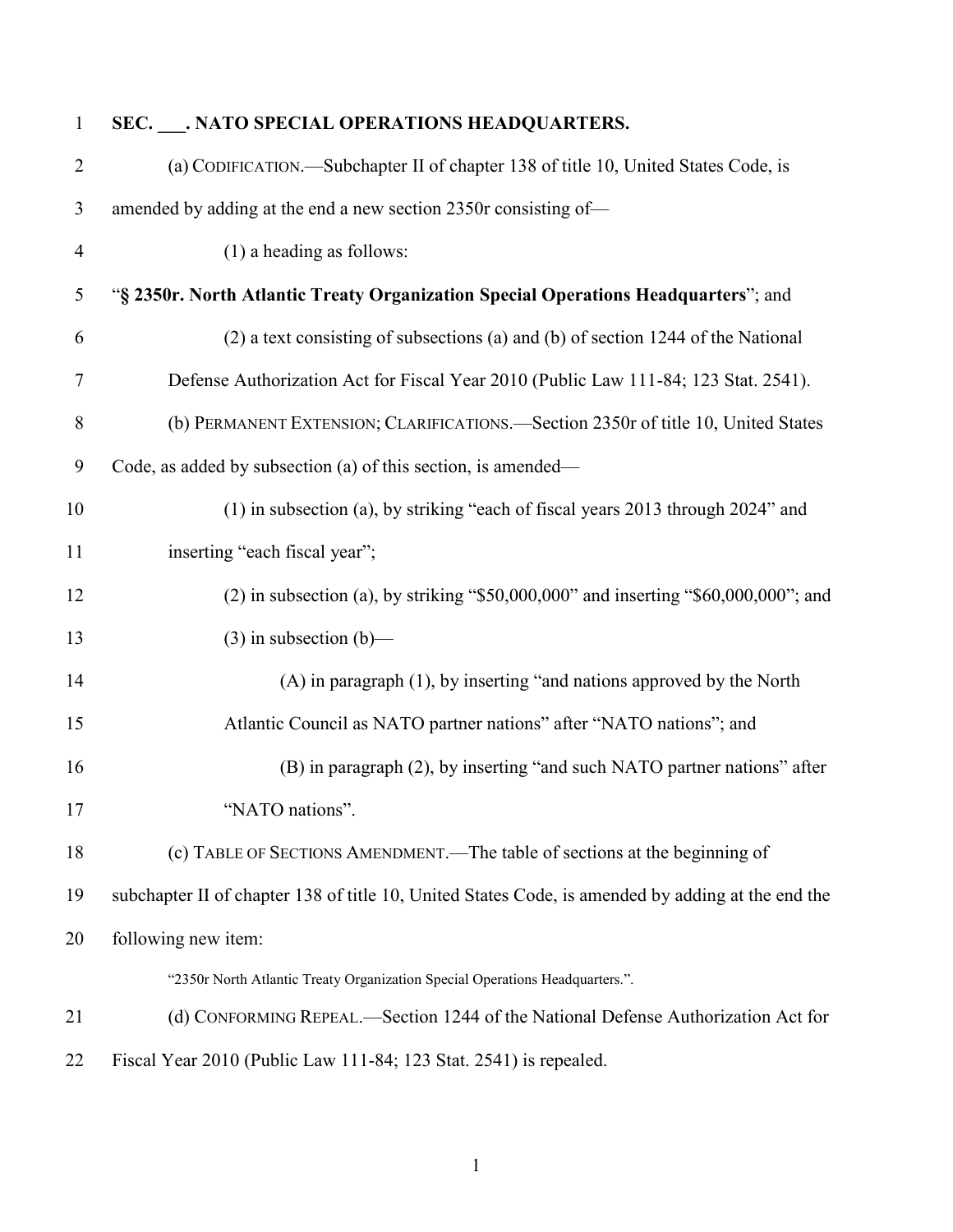#### **[Please note: The "Changes to Existing Law" section below sets out in red-line format how the legislative text would amend existing law.]**

#### **Section-by-Section Analysis**

This proposal would permanently extend the funding authorization and authorities in support of the NATO Special Operations Headquarters (NSHQ). The United States will continue to serve as the framework nation for the NSHQ.

This proposal would codify into Title 10 the NSHQ's role as the primary point of development, coordination, and direction for all NATO special operations-related activities; optimizes the development and employment of NATO and NATO-recognized partner special operations forces (SOF); and provides, when directed by SACEUR, an operational SOF command capability.

The amendment to strike subsections (a) - (d) of the National Defense Authorization Act for Fiscal Year 2020 are conforming amendments. The requirements contained in that subsection are fulfilled or incorporated into Subchapter II of chapter 138 of title 10, United States Code.

**Resource Information:** The resources impacted are reflected in the table below and are included within the Fiscal Year (FY) 2023 President's Budget.

|             | <b>RESOURCE IMPACT (SMILLIONS)</b> |            |            |            |            |                                       |                                  |                |                           |
|-------------|------------------------------------|------------|------------|------------|------------|---------------------------------------|----------------------------------|----------------|---------------------------|
| Program     | FY<br>2023                         | FY<br>2024 | FY<br>2025 | FY<br>2026 | FY<br>2027 | Appropriation                         | <b>Budget</b><br><b>Activity</b> | <b>BLI/SAG</b> | Program<br><b>Element</b> |
| <b>NSHQ</b> | \$40.50                            | \$41.30    | \$42.10    | \$43.00    | \$43.80    | Operation and<br>Maintenance,<br>Army | 04                               | 441            | 1001491A                  |
| Total       | \$40.50                            | \$41.30    | \$42.10    | \$43.00    | \$43.80    | Operation and<br>Maintenance,<br>Army | 04                               | 441            | 1001491A                  |

|             | PERSONNEL IMPACT |            |            |            |            |                                       |                                  |                |                           |
|-------------|------------------|------------|------------|------------|------------|---------------------------------------|----------------------------------|----------------|---------------------------|
| Program     | FY<br>2023       | FY<br>2024 | FY<br>2025 | FY<br>2026 | FY<br>2027 | Appropriation                         | <b>Budget</b><br><b>Activity</b> | <b>BLI/SAG</b> | Program<br><b>Element</b> |
| <b>NSHO</b> | 42               | 42         | 42         | 42         | 42         | Operation and<br>Maintenance,<br>Army | 01                               | N/A            | N/A                       |
| Total       | 42               | 42         | 42         | 42         | 42         | Operation and<br>Maintenance,<br>Army | 01                               | N/A            | N/A                       |

**Changes to Existing Law:** This proposal would add a new section 2350o to chapter 138 of title 10, United States Code, consisting of the text of section 1244 of the National Defense Authorization Act for Fiscal Year 2010 (Public Law 11-84) amended as follows: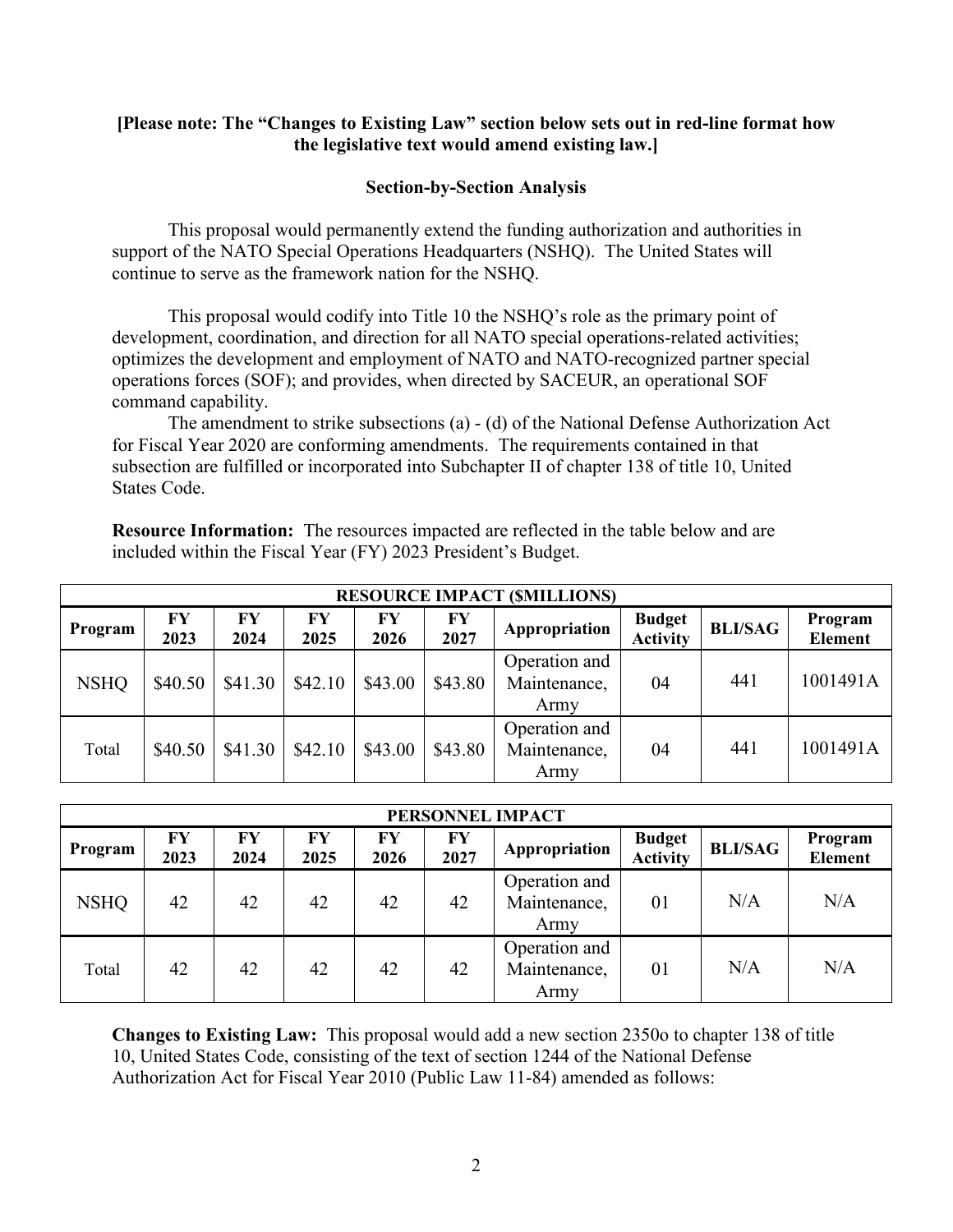#### SEC. 1244. NATO SPECIAL OPERATIONS HEADQUARTERS. **§ 2350r. North Atlantic Treaty Organization Special Operations Headquarters**

(a) AUTHORIZATION.—Of the amounts authorized to be appropriated for each fiscal year of fiscal years 2013 through 2024 for operation and maintenance for the Army, to be derived from amounts made available for support of North Atlantic Treaty Organization (hereinafter in this section referred to as "NATO") operations, the Secretary of Defense is authorized to use up to \$60,000,000\$50,000,000 for each fiscal year for the purposes set forth in subsection (b).

(b) PURPOSES.—The Secretary shall provide funds for the NATO Special Operations Headquarters (hereinafter in this section referred to as the "NSHQ") to—

(1) improve coordination and cooperation between the special operations forces of NATO nations and nations approved by the North Atlantic Council as NATO partner nations;

(2) facilitate joint operations by the special operations forces of NATO nations and such NATO partner nations;

(3) support special operations forces peculiar command, control, and communications capabilities;

(4) promote special operations forces intelligence and informational requirements within the NATO structure; and

(5) promote interoperability through the development of common equipment standards, tactics, techniques, and procedures, and through execution of a multinational education and training program.

(c) LIMITATION.—Of the amounts made available under subsection (a) for fiscal year 2020, not more than 90 percent of such amounts may be obligated or expended until the Secretary of Defense, acting through the Assistant Secretary of Defense for Special Operations and Low Intensity Conflict, submits to the congressional defense committees a report on the decision to realign responsibilities for overseeing and supporting NSHQ from U.S. Special Operations Command to U.S. European Command, including—

(1) a justification and description of the impact of such realignment; and

(2) a description of how such realignment will strengthen the role of the NSHQ in fostering special operations capabilities within NATO.

(d) ANNUAL REPORT.—Not later than March 1 of each year until 2024, the Secretary of Defense shall submit to the congressional defense committees and the Committee on Foreign Relations of the Senate and the Committee on Foreign Affairs of the House of Representatives a report regarding support for the NSHQ. Each report shall include the following:

(1) The total amount of funding provided by the United States and other NATO nations to the NSHQ for operating costs of the NSHQ.

(2) A description of the activities carried out with such funding, including—

(A) the amount of funding allocated for each such activity;

(B) the extent to which other NATO nations participate in each such activity;

(C) the extent to which each such activity is carried out in coordination or cooperation with the Joint Special Operations University;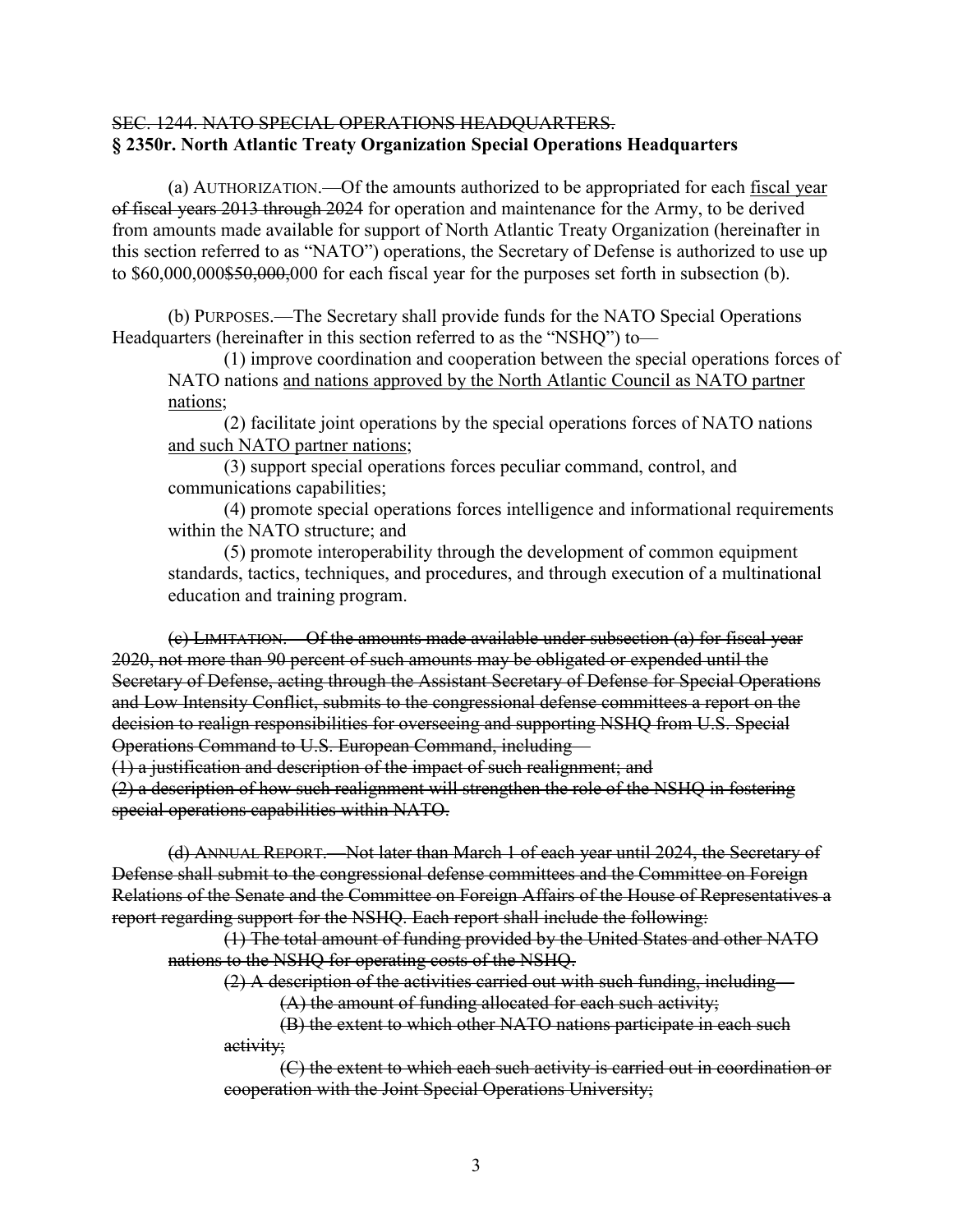(D) the extent to which each such activity is carried out in relation to other security cooperation activities, exercises, or operations of the Department of Defense;

(E) the extent to which each such activity is designed to meet the purposes set forth in paragraphs (1) through (5) of subsection (b); and

(F) an assessment of the extent to which each such activity will promote the mission of the NSHQ.

(3) Other contributions, financial or in kind, provided by the United States and other NATO nations in support of the NSHQ.

(4) Any other matters that the Secretary of Defense considers appropriate.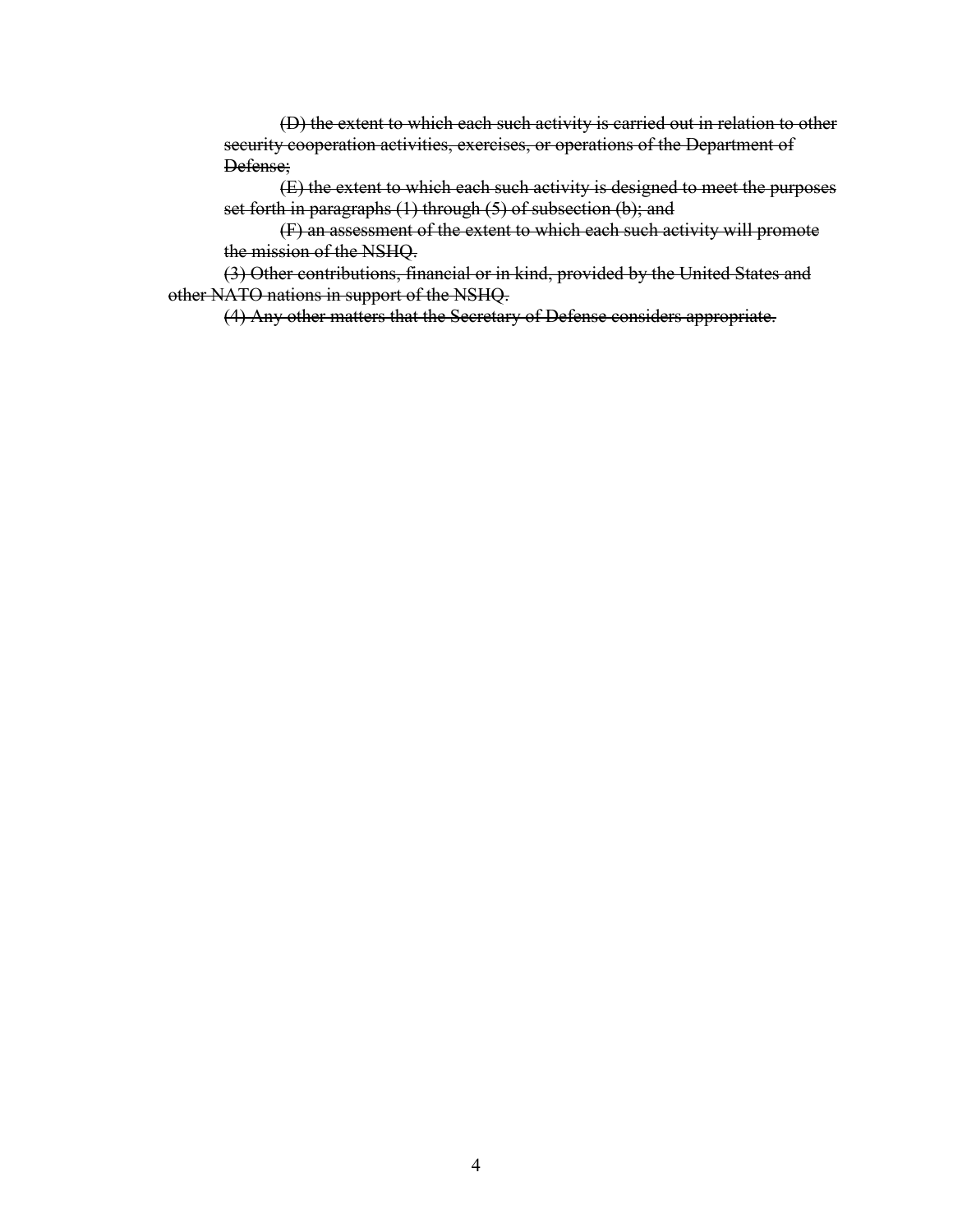# **SEC. \_\_\_. PILOT PROGRAM ON EMBEDDED HEALTH PROVIDERS AT AIR FORCE RESERVE AND AIR NATIONAL GUARD INSTALLATIONS.**

- (a) PILOT PROGRAM AUTHORIZED.—The Secretary of the Air Force may carry out a pilot program to provide unit-embedded behavioral healthcare to members of the Air Force Reserve and Air National Guard. Healthcare provided through the pilot program is authorized regardless of the member's duty status at the time of the provision of care. (b) PURPOSES.—The purposes of the pilot program under this section are— (1) to evaluate the feasibility and advisability of expanding behavioral healthcare access to members of the reserve components when the members are not in duty status; (2) to determine the structure of unit-embedded behavioral healthcare in the reserve components; and (3) to determine how increased access to behavioral healthcare will affect military readiness. (c) LOCATIONS.—The Secretary of the Air Force may carry out the pilot program under this section at not more than four military installations. (d) DURATION.—The duration of the pilot program under subsection (a) may not exceed three years. (e) REPORT.—Not later than 180 days after the conclusion of the pilot program under subsection (a), the Secretary of the Air Force shall submit to the Committees on Armed Services of the Senate and the House of Representatives a report on the results of the program. **SEC. \_\_\_. PILOT PROGRAM ON EMBEDDED BEHAVIORAL HEALTH PROVIDERS**
- **FOR LIMITED SCOPE ASSISTANCE TO ASSIGNED CIVILIANS.**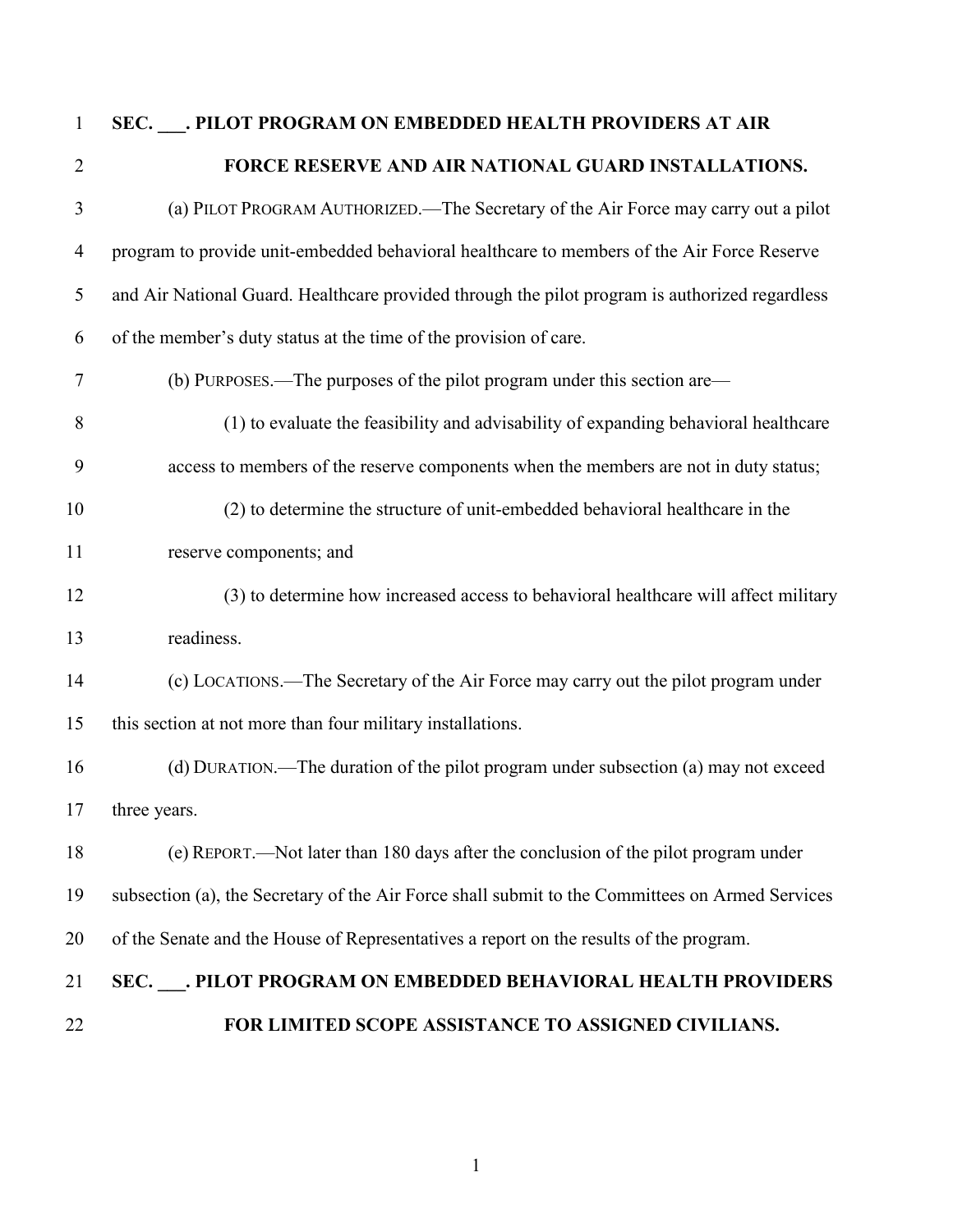| 1              | (a) PILOT PROGRAM AUTHORIZED.—The Secretary of the Air Force may carry out a pilot              |
|----------------|-------------------------------------------------------------------------------------------------|
| $\overline{2}$ | program to provide unit-embedded behavioral healthcare to civilian employees of the             |
| 3              | Department of the Air Force assigned to units with unit-embedded behavioral healthcare          |
| $\overline{4}$ | providers on a space available basis.                                                           |
| 5              | (b) PURPOSES.—The purposes of the pilot program under this section are—                         |
| 6              | (1) to evaluate the feasibility and advisability of expanding unit-embedded                     |
| 7              | behavioral healthcare to civilian employees; and                                                |
| 8              | (2) to determine how increased civilian employee access to behavioral healthcare                |
| 9              | will affect military readiness.                                                                 |
| 10             | (c) LOCATIONS.—The Secretary of the Air Force may carry out the pilot program under             |
| 11             | this section at not more than four military installations.                                      |
| 12             | (d) DURATION.—The duration of the pilot program under subsection (a) may not exceed             |
| 13             | three years.                                                                                    |
| 14             | (e) REPORT.—Not later than 180 days after the conclusion of the pilot program under             |
| 15             | subsection (a), the Secretary of the Air Force shall submit to the Committees on Armed Services |
| 16             | of the Senate and the House of Representatives a report on the results of the program.          |
|                | [Please note: The "Changes to Existing Law" section below sets out in red-line format how       |

# **Section-by-Section Analysis**

**the legislative text would amend existing law.]**

The first part of this proposal authorizes the Secretary of the Air Force to carry out a pilot program to provide unit-embedded behavioral healthcare to members of the Air Force Reserve and Air National Guard. Such care may be provided to members under the pilot program regardless of the member's duty status at the time of provision of care. The second part of this proposal would provide unit-embedded behavioral healthcare to civilian employees of the Department of the Air Force assigned to units with unit-embedded behavioral healthcare providers on a space available basis at no additional cost to the Government.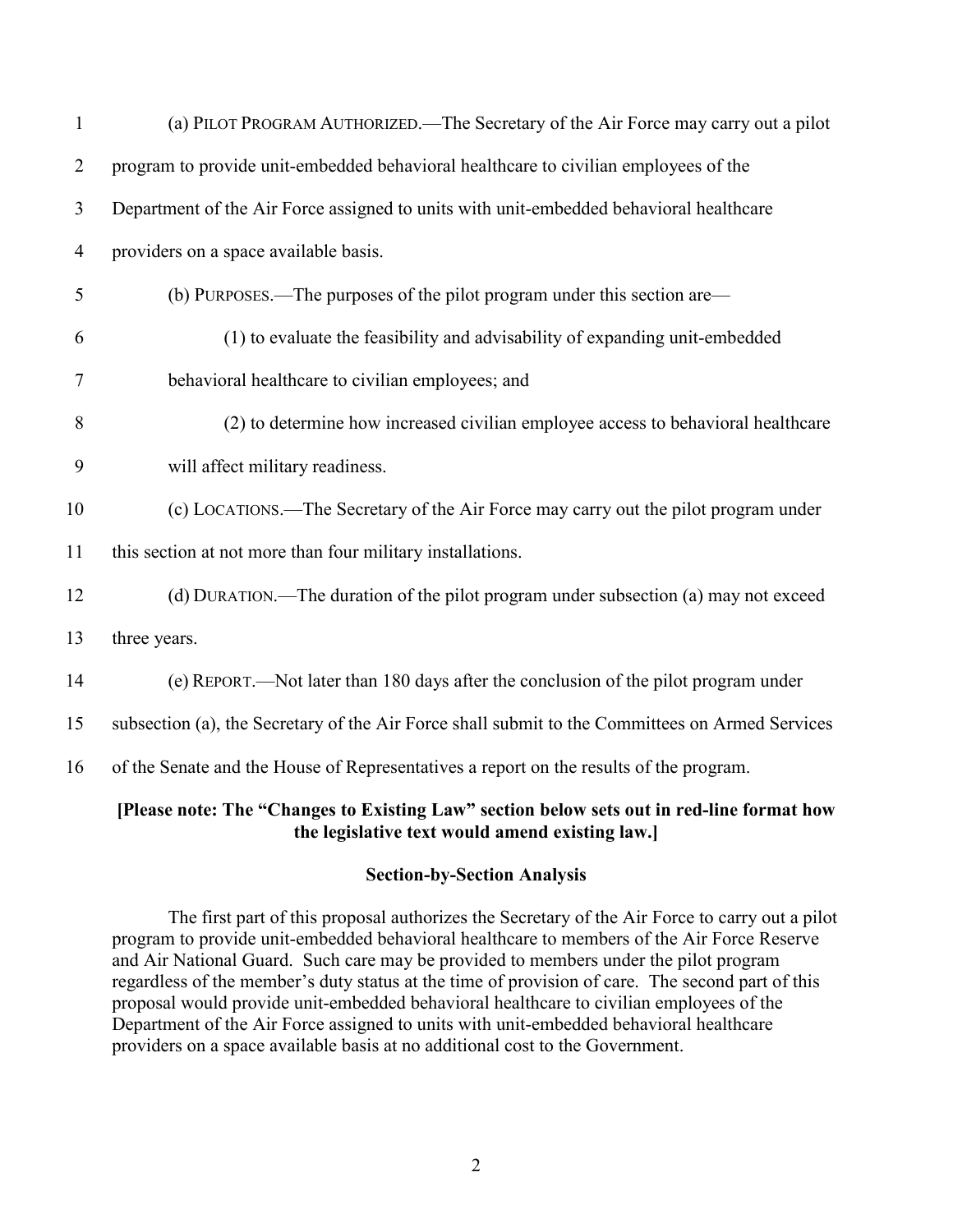The proposal seeks to enhance Force and family well-being for reserve component members and civilian employees, increase resilience, decrease negative outcomes (suicide, sexual assault, domestic violence, and workplace violence) and optimize human performance. The three primary concepts that underscore this commander-driven effort are: 1) Engage Forces and families early; 2) Normalize help-seeking behavior as a strength; and 3) Decentralize – bring helping resources to where our Forces are, e.g. squadron or group. Embedded resources provide a persistent and proximate relationship with Forces and families that can diminish the stigmas associated with help-seeking and thereby maximize their well-being and resilience.

The Air Force began piloting unit-embedded healthcare providers for the active duty population in July 2018 at Beale AFB, CA, JB Elmendorf-Richardson, AK, Minot AFB, ND, and Whiteman AFB, MO. The outputs demonstrated that personnel associated their embedded providers with their units, felt a need to and willingness to seek help, and then engaged with their providers as the program intended. The embedded behavioral health providers met with individuals, groups, and at times the entire squadron to address individual and unit concerns. Across the 12 groups in the beta test, the embedded behavioral health providers averaged 300-600 individual engagements per month, spending 240-385 hours per month in counseling sessions. Likewise, the embedded Religious Support Teams averaged 170-270 individual engagements per month. Overall, some of the key issues they addressed were: relationships, anxiety, depression, life skills, work stress, and coping skills.

| <b>RESOURCE IMPACT (SMILLIONS)</b>                     |                   |            |            |                   |            |                                            |                                  |                |                                                                       |
|--------------------------------------------------------|-------------------|------------|------------|-------------------|------------|--------------------------------------------|----------------------------------|----------------|-----------------------------------------------------------------------|
| Program                                                | <b>FY</b><br>2023 | FY<br>2024 | FY<br>2025 | <b>FY</b><br>2026 | FY<br>2027 | Appropriatio<br>n                          | <b>Budget</b><br><b>Activity</b> | <b>BLI/SAG</b> | Program<br><b>Element</b><br>(for all<br><b>RDT&amp;E</b><br>programs |
| $TN - AFRC$ Base                                       | \$2.5             | \$2.5      | \$2.5      | \$0               | \$0        | Operation and<br>Maintenance,<br>Air Force | 04<br>04                         | 42G            | 88737F                                                                |
| $TN - ANG$ Base                                        | \$2.5             | \$2.5      | \$2.5      | \$0               | \$0        | Operation and<br>Maintenance,<br>Air Force | 04                               | 42G            | 88737F                                                                |
| TN - AFGSC Base<br>with co-located AFR<br>Wing         | \$2.5             | \$2.5      | \$2.5      | \$0               | \$0        | Operation and<br>Maintenance,<br>Air Force | 04                               | 42G            | 88737F                                                                |
| $TN - PACAF$ (Joint<br>Base) with adjacent<br>ANG Wing | \$2.5             | \$2.5      | \$2.5      | \$0               | \$0        | Operation and<br>Maintenance,<br>Air Force | 04                               | 42G            | 88737F                                                                |
| Total                                                  | \$10              | \$10       | \$10       | \$0               | \$0        |                                            |                                  |                |                                                                       |

**Resource Information:** The resources impacted by this proposal are reflected in the table below and are included within the Fiscal Year (FY) 2023 President's Budget request.

**Changes to Existing Law:** This proposal makes no changes to existing law.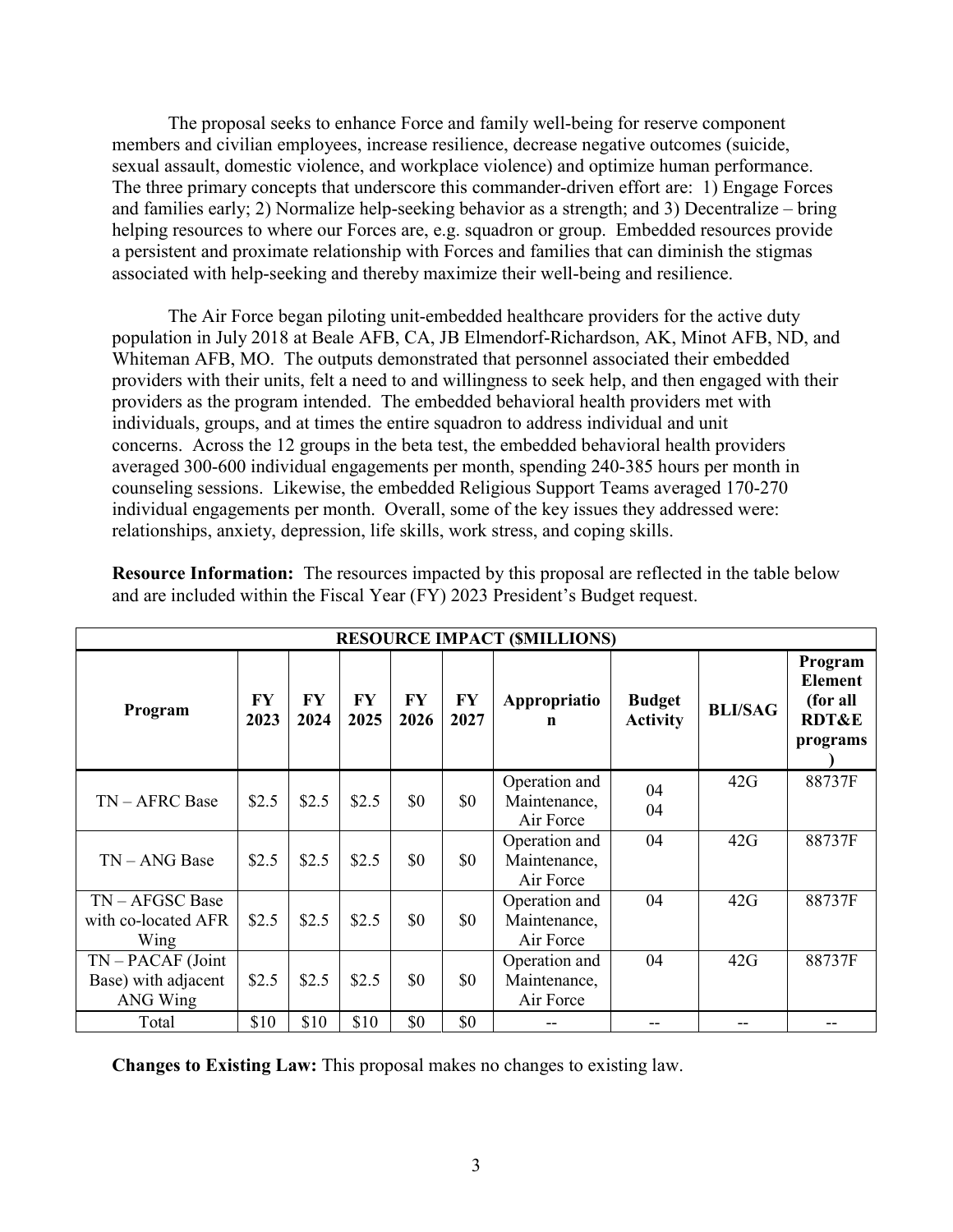| $\mathbf{1}$   | SEC. AEDUCTION IN THE MINIMUM NUMBER OF NAVY CARRIER AIR                                     |
|----------------|----------------------------------------------------------------------------------------------|
| $\overline{2}$ | WINGS AND CARRIER AIR WING HEADQUARTERS REQUIRED TO                                          |
| 3              | <b>BE MAINTAINED.</b>                                                                        |
| $\overline{4}$ | Section 8062(e) of title 10, United States Code, is amended—                                 |
| 5              | (1) in paragraph (1), by striking "until the earlier of" and all that follows and            |
| 6              | inserting "until the date on which additional operationally deployable aircraft carriers can |
| $\overline{7}$ | fully support a 10th carrier air wing;"; and                                                 |
| 8              | (2) in paragraph (2), by striking "the earlier of" and all that follows through "and         |
| 9              | (B) of" and inserting "the date referred to in".                                             |

#### **[Please note: The "Changes to Existing Law" section below sets out in red-line format how the legislative text would amend existing law.]**

#### **Section-by-Section Analysis**

This proposal would amend section 8062(e) of title 10, United States Code, which directs the Secretary of the Navy to ensure that the Navy maintains nine CVWs until the earlier of – the date on which additional deployable aircraft carriers can fully support a  $10<sup>th</sup>$  CVW or October 1, 2025. Under this proposal, the Navy maintains the requirement for nine CVWs, matching the number of fully staffed CVWs to the number of aircraft carriers (CVNs) readily available for worldwide deployment per the Global Force Management Allocation Plan (GFMAP) and CVN maintenance schedules. Although the Navy currently has 11 operational aircraft carriers as required by section 8062(b) of title 10, at least two CVNs are regularly unavailable for worldwide deployment due to routine or scheduled maintenance or repair to include Refueling and Complex Overhaul (44 month duration), Docking Planned Incremental Availability (16 months) or Planned Incremental Availability (six months). Thus, the minimum requirement for CVWs is two less than the number of CVNs, i.e. nine total CVWs.

The current CVN maintenance schedule efficiently pairs nine CVWs to nine operational CVNs according to ship availability; 11 total CVNs with two under maintenance protocols (RCOH, DPIA, PIA, CIA, etc.). This provides a repeatable and consistent process to:

- 1. Maximize and align CVW/CVN capability and capacity;
- 2. Enable proper allocation of resources for those deployed and about to deploy; and
- 3. Offer a more predictable deployment cycle, improving Sailors' quality of life and ultimate retention.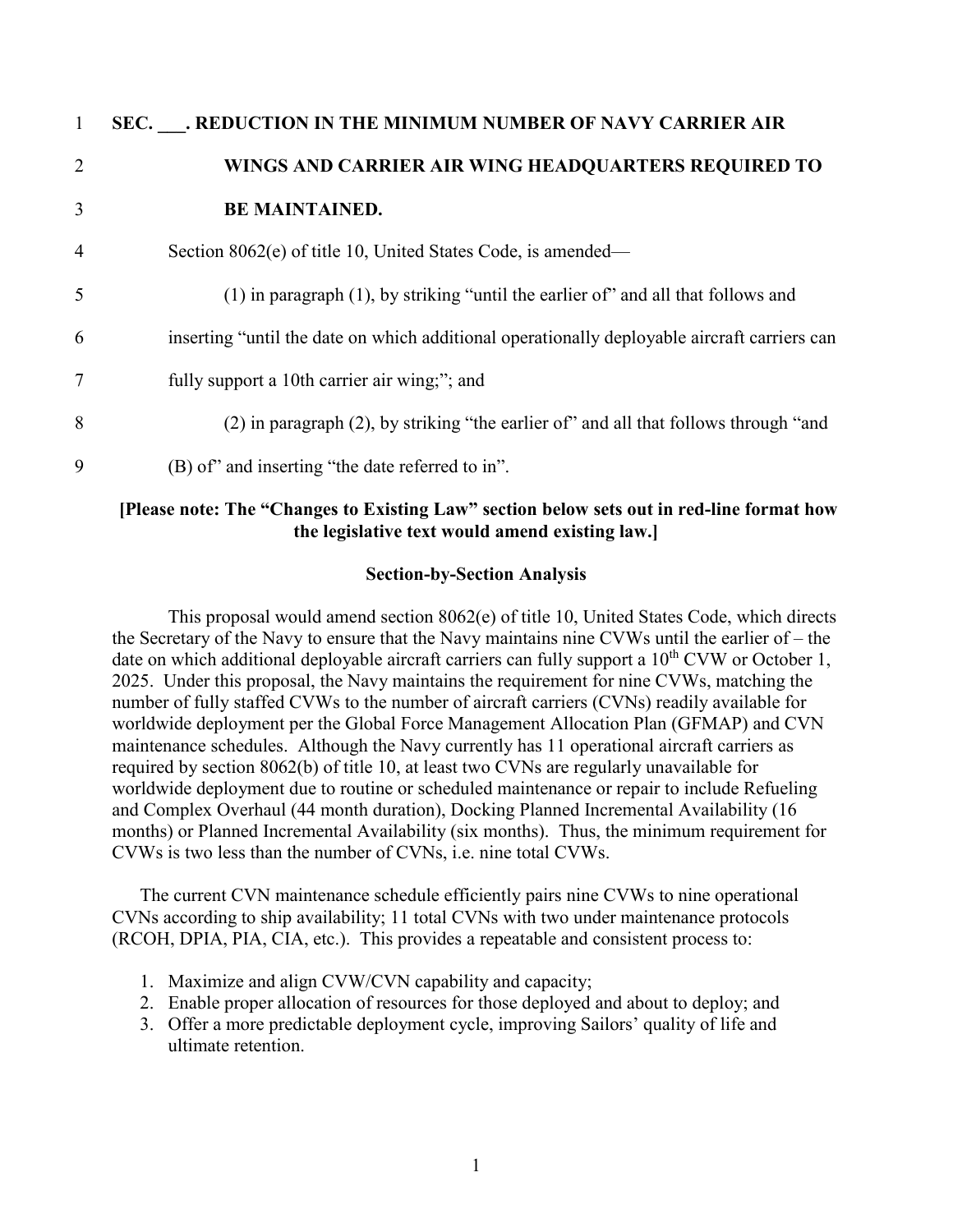The composition of the Air Wing of the Future (AWOTF) is rapidly evolving, with an extensive focus on the technological development required to achieve the right mix of air superiority platforms in the 2030's and beyond. The Navy proposes funding those investment opportunities in future capabilities instead of constituting the  $10<sup>th</sup>$  Carrier Air Wing. This additional contemporary air wing will not provide the nation with more capability and will severely delay the Air Wing of the Future (AWOTF). By removing the requirement for 1 Oct 2025, development of the  $10<sup>th</sup>$  CVW will remain congruent with augments to the CVN Build/Inactivation plan.

**Resource Information:** The resources reflected below estimate the additional requirements needed to stand up the  $10<sup>th</sup>$  CVW. These resources are not currently programmed within the Fiscal Year (FY) 2023 President's Budget request. If enacted, this proposal would allow the Navy to avoid these costs and to fund technological modernization for the AWOTF, which is included within the FY2023 President's Budget request.

The following costs are estimates in current year dollars and timeline of efforts across the FYDP. Total projected cost is estimated at **\$13.829B.**

- 1. Procurement of an additional 102 aircraft of differing Type/Model/Series (T/M/S) valued at **\$11.4B**. (APN Funding = Aircraft Procurement, Navy)
	- a. F-35C: 30 quantity x  $$121M = $3.63B$
	- b.  $F/A-18E/F: 39$  quantity x  $$87.5M = $3.41B$
	- c. EA-18G: 12 quantity x  $$115M = $1.48B$  (includes cold line restart at \$100M for AEA kits)
	- d. E-2D: 10 quantity x  $$190M = $1.9B$
	- e. CMV-22: 3 quantity x \$100M = \$300M
	- f. MH-60S: 8 quantity x  $$30M = $252M$  (includes cold line restart at  $$12M$ )
	- g. MQ-25B: 5 quantity x \$84M = \$420M
- 2. Captive Air Training Missile (CATM) and pod procurement estimated at **\$290.4M**. (WPN Funding = Weapons Procurement, Navy)
	- a. CATM-9X-2 Sidewinder: 32 quantity x  $$250K = $8M$
	- b. CATM-120D AMRAAM: 28 quantity x  $$615K = $17.2M$
	- c. CATM-84 Harpoon II+: 2 quantity x  $$600K = $1.2M$
	- d. CATM-88E AARGM ER: 12 quantity x  $$1M = $12M$
	- e. Shipsets Next Generation Jammer pods: 7 quantity x \$36M = \$252M
- 3. Initial Common Support Equipment (CSE) procurement estimates at **\$78M**. (OMN Funding = Operations  $&$  Maintenance, Navy)
- 4. Military Construction costs estimated at **\$286.7M**. (MILCON Funding = Military Construction)
	- a. F-35 Hangar: Two squadrons at Lemoore = \$202M
	- b. EA-18G Hangar: One squadron at NAS Whidbey Island = \$49.7M
	- c. Renovation of existing spaces: NAS Lemoore to support CVW Staff = \$35M
- 5. Manpower estimated at **\$1.25B**. (MPN Funding = Military Personnel, Navy)
	- a. Aircrew CNATRA and FRS training requirements: 166 pilots/NFOs x 4 year period = \$265.6M (includes an additional 25 instructors and 20 training aircraft)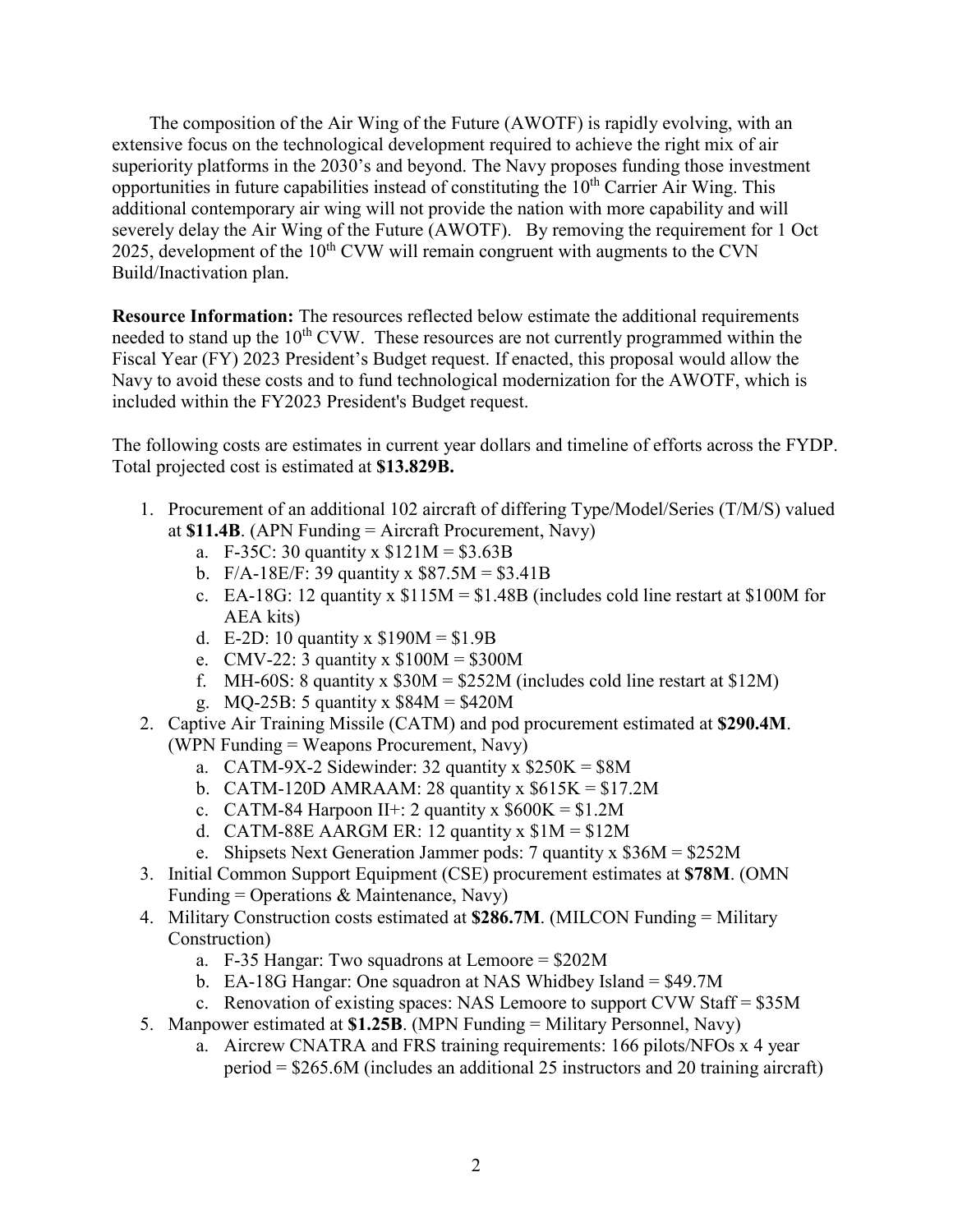| <b>UNIT</b>              | T/M/S         |          | <b>REQUIREMENT</b> | <b>AUTHORIZED*</b> |          | <b>MILITARY PERSONNEL, NAVY (\$M)</b> |             |             |             |             |                                                       |
|--------------------------|---------------|----------|--------------------|--------------------|----------|---------------------------------------|-------------|-------------|-------------|-------------|-------------------------------------------------------|
|                          |               | Officers | Enlisted           | Officers           | Enlisted | <b>FY23</b>                           | <b>FY24</b> | <b>FY25</b> | <b>FY26</b> | <b>FY27</b> | <b>FYDP</b>                                           |
| <b>COM</b><br><b>CVW</b> | N/A           | 24       | 28                 | 22                 | 27       | \$2.83                                | \$5.81      | \$5.97      | \$6.14      | \$6.32      | \$27.07                                               |
| <b>VFA</b>               | $F-35C$       | 29       | 239                | 29                 | 239      | \$11.87                               | \$24.39     | \$25.07     | \$25.77     |             | \$26.54 \$113.63                                      |
| <b>VFA</b>               | $F/A-18E$     | 27       | 225                | 25                 | 214      | \$10.55                               | \$21.68     | \$22.28     | \$22.90     | \$23.59     | \$101.01                                              |
| <b>VFA</b>               | $F/A-18E$     | 31       | 238                | 28                 | 226      | \$11.27                               | \$23.16     | \$23.8      | \$24.46     | \$25.20     | \$107.88                                              |
| <b>VFA</b>               | $F/A-18F$     | 52       | 242                | 47                 | 230      | \$12.94                               | \$26.59     | \$27.33     | \$28.08     | \$28.92     | \$123.86                                              |
| VAQ                      | $E/A-18G$     | 30       | 179                | 27                 | 170      | \$8.95                                | \$18.39     | \$18.90     | \$19.42     | \$20.01     | \$85.67                                               |
| <b>VAW</b>               | $E-2D$        | 42       | 154                | 38                 | 147      | \$8.9                                 | \$18.30     | \$18.80     | \$19.32     | \$19.90     | \$85.22                                               |
| HSC**                    | <b>MH-60S</b> | 27       | 208                | 25                 | 187      | \$9.47                                | \$19.46     | \$20.00     | \$20.56     | \$21.17     | \$90.66                                               |
| HSM**                    | MH-60R        | 47       | 323                | 43                 | 307      | \$15.7                                | \$32.27     | \$33.16     | \$34.09     | \$35.11     | \$150.32                                              |
| VRM***22B                | CMV-          | 13       | 75                 | 13                 | 75       | \$4.03                                | \$8.29      | \$8.52      | \$8.76      | \$9.02      | \$38.62                                               |
| <b>VUQ</b>               | $MQ-25$       | 14       | 120                | 14                 | 120      | \$5.91                                | \$12.15     | \$12.49     | 12.84       | \$13.22     | \$56.62                                               |
| Total                    |               | 336      | 2031               | 311                | 1942     |                                       |             |             |             |             | \$102.41\\$210.50\\$216.33\\$222.34\\$228.98\\$980.56 |

#### b. The below chart delineates CVW composition by squadron type and officer/enlisted.

\* Resourcing to 90% of Officer and 95% of Enlisted requirement for existing T/M/S and 100% of requirement for new T/M/S

\*\* Indicates full squadron manpower requirement

\*\*\* Reflects entire VRM Det manpower.

Note: Costing data reflects only active duty military and does not include Healthcare or Total Ownership Cost

- 6. Naval Visibility and Management of Operating and Support Cost (VAMOSC) for a fully burdened CVW = **\$414M** per year. (OMN Funding = Operations & Maintenance, Navy)
- 7. Non-Combat Expenditure Allowance (NCEA) for CVW training requirements = **\$110M**. (OMN Funding = Operations & Maintenance, Navy)
	- a. 312,708 quantity rounds
	- b. 3,492 quantity inert training bombs
	- c. 454 quantity live bombs
	- d. 20,378 quantity chaff/flare
	- e. 18 quantity towed decoy
	- f. 664 quantity helo launched rockets/missiles
	- g. 756 quantity smoke canisters
	- h. 1,536 quantity sonobuoys
	- i. 96 quantity Mk-39 EMATT TER (submarine simulator for ASW)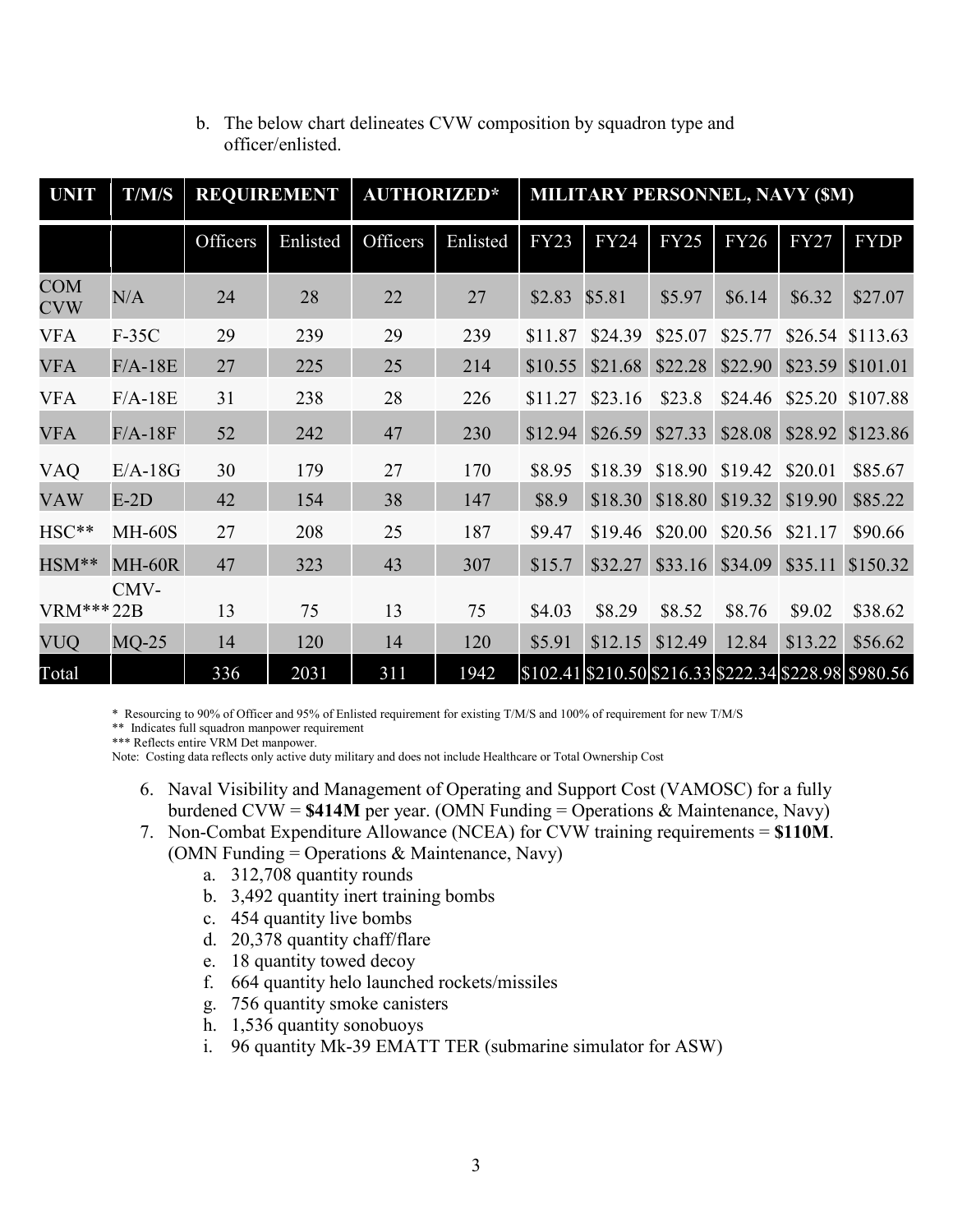**Changes to Existing Law:** This proposal would amend section 8062 of title 10, United States Code, as follows:

#### **§ 8062. United States Navy: composition; functions**

(a) The Navy, within the Department of the Navy, includes, in general, naval combat and service forces and such aviation as may be organic therein. The Navy shall be organized, trained, and equipped primarily for prompt and sustained combat incident to operations at sea. It is responsible for the preparation of naval forces necessary for the effective prosecution of war except as otherwise assigned and, in accordance with integrated joint mobilization plans, for the expansion of the peacetime components of the Navy to meet the needs of war.

(b) The naval combat forces of the Navy shall include not less than 11 operational aircraft carriers. For purposes of this subsection, an operational aircraft carrier includes an aircraft carrier that is temporarily unavailable for worldwide deployment due to routine or scheduled maintenance or repair.

(c) All naval aviation shall be integrated with the naval service as part thereof within the Department of the Navy. Naval aviation consists of combat and service and training forces, and includes land-based naval aviation, air transport essential for naval operations, all air weapons and air techniques involved in the operations and activities of the Navy, and the entire remainder of the aeronautical organization of the Navy, together with the personnel necessary therefor.

(d) The Navy shall develop aircraft, weapons, tactics, technique, organization, and equipment of naval combat and service elements. Matters of joint concern as to these functions shall be coordinated between the Army, the Air Force, the Coast Guard, the Space Force, and the Navy.

(e) The Secretary of the Navy shall ensure that—

(1) the Navy maintains a minimum of 9 carrier air wings until the earlier of-

(A) the date on which additional operationally deployable aircraft carriers can fully support a 10th carrier air wing; or

(B) October 1, 2025;

(2) after the earlier of the two dates referred to in subparagraphs  $(A)$  and  $(B)$  of date referred to in paragraph (1), the Navy maintains a minimum of 10 carrier air wings; and

(3) for each such carrier air wing, the Navy maintains a dedicated and fully staffed headquarters.

(f) A nuclear powered aircraft carrier may not be retired before its first refueling.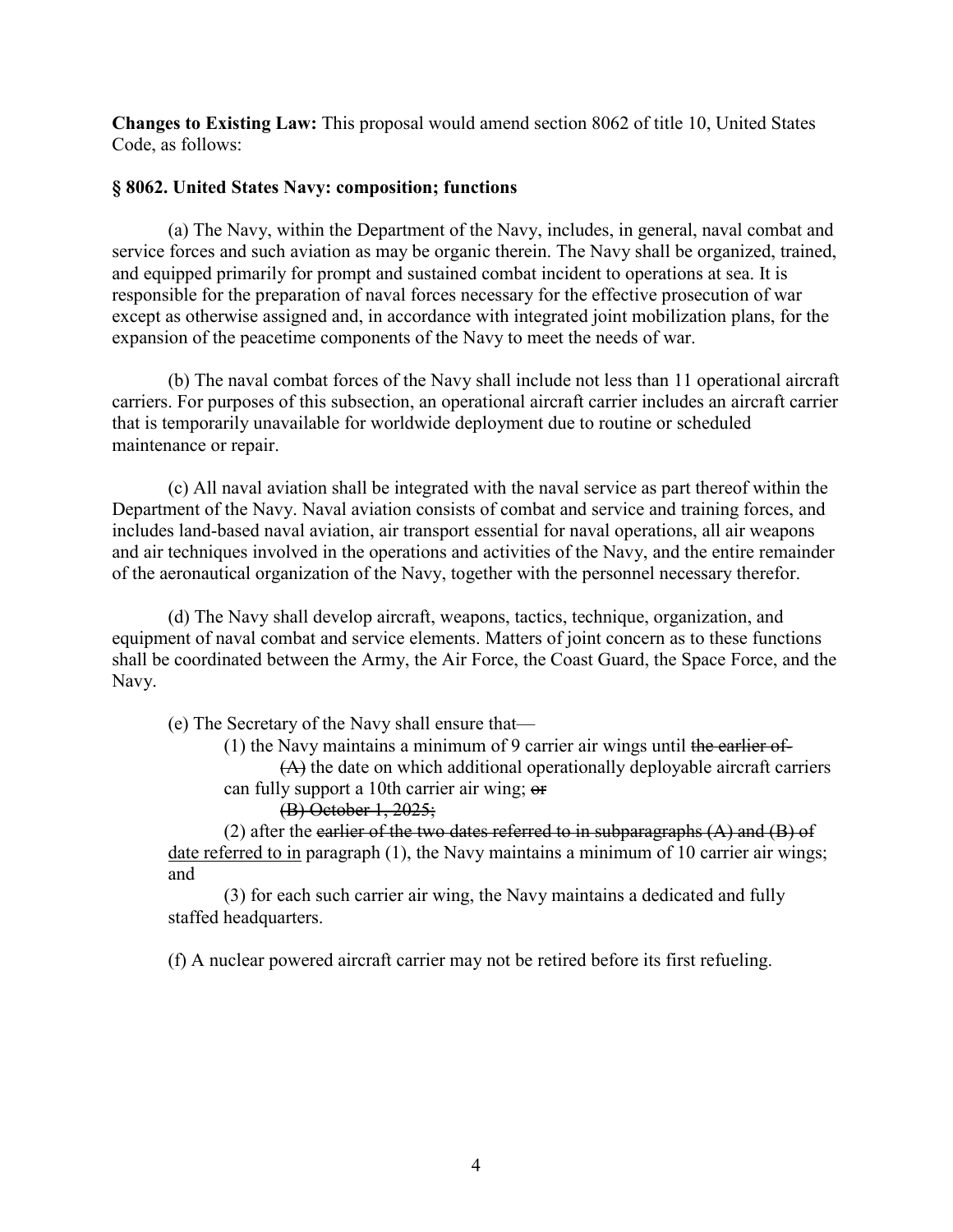| $\mathbf{1}$   | SEC. REPEAL OF REQUIREMENTS TO TRANSITION BALLISTIC MISSILE                                     |
|----------------|-------------------------------------------------------------------------------------------------|
| $\overline{2}$ | DEFENSE PROGRAMS TO THE MILITARY DEPARTMENTS AND TO                                             |
| 3              | <b>ESTABLISH A MAJOR FORCE PROGRAM.</b>                                                         |
| $\overline{4}$ | (a) REPEAL RELATING TO TRANSITION OF BALLISTIC MISSILE DEFENSE PROGRAMS.-                       |
| 5              | Effective October 1, 2022, section 1676(b) of the National Defense Authorization Act for Fiscal |
| 6              | Year 2018 (Public Law 115-91; 10 U.S.C. 2431 note) is repealed.                                 |
| 7              | (b) REPEAL RELATING TO MAJOR FORCE PROGRAM.—Section 239a of title 10, United                    |
| 8              | States Code, is amended-                                                                        |
| 9              | $(1)$ by striking subsection (a);                                                               |
| 10             | (2) by redesignating subsections (b) and (c) as subsections (a) and (b),                        |
| 11             | respectively; and                                                                               |
| 12             | (3) in the section heading, by striking "major force program and"                               |
| 13             | (c) CLERICAL AMENDMENT.—The table of sections at the beginning of chapter 9 of such             |
| 14             | title is amended by striking the item relating to section 239a and inserting the following new  |
| 15             | item:                                                                                           |
|                |                                                                                                 |

"239a. National security space programs: budget assessment.".

#### **Please note: The "Changes to Existing Law" section below sets out in red-line format how the legislative text above would amend existing law.]**

## **Section-by-Section Analysis**

**Repeal relating to transition of ballistic missile defense programs:** Section 1676(b) of the National Defense Authorization Act (NDAA) for Fiscal Year (FY) 2018 (P.L. 115-91; 10 U.S.C. 2431 note) enacted on December 12, 2017, as most recently amended by the National Defense Authorization Act for Fiscal Year 2022 (P.L. 117–81), requires the Secretary of Defense to transfer the acquisition authority and the total obligational authority for certain missile defense programs from the Missile Defense Agency (MDA) to a military department no later than October 1, 2023.

 Section 1676(b) also requires the Secretary of Defense to submit a report on the plans of the Department of Defense (DoD) for the transition of the referenced missile defense programs from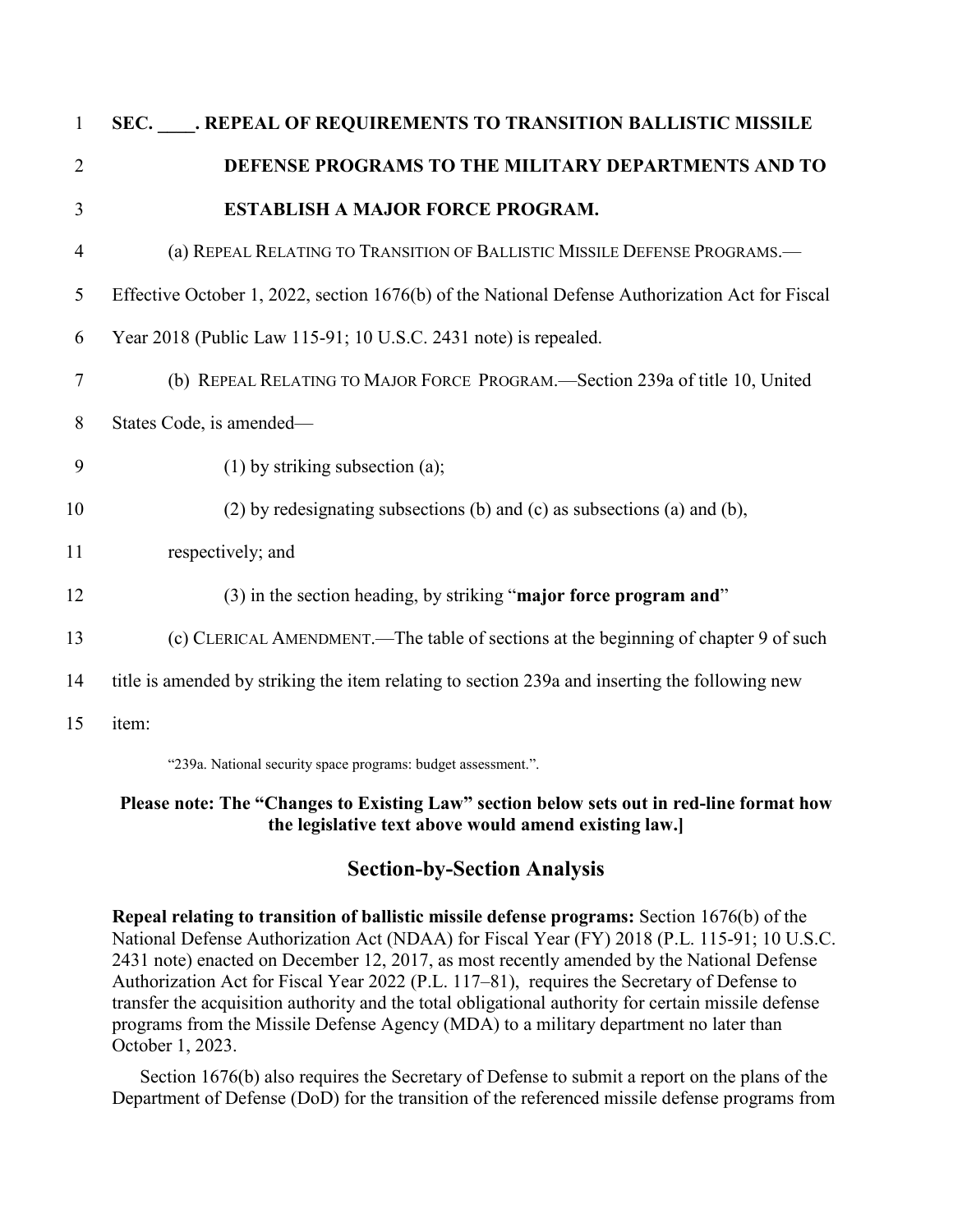MDA to a military department. The submission deadline for the report to the congressional defense committees was not later than one year after the enactment of the NDAA for FY 2018. The report was transmitted to Congress on 3 June 2020. The report concluded with the Secretary's request for support of the repeal proposal.

Section 1676(b) applies to MDA programs that, as of October 1, 2023, have received Milestone C or equivalent approval. While most discussions within the Department and with the Congressional defense committees have been focused on the Terminal High Altitude (THAAD) program, application of the requirement was not limited to a particular Ballistic Missile Defense System (BMDS) program.

This proposal would, if enacted, repeal the section 1676(b) requirements for transfer of acquisition authority and total obligational authority for covered programs and would repeal the reporting requirement. The rationale for repeal:

- Existing Departmental processes include successful cost-sharing arrangements. Before and after a proposed transfer:
	- MDA funds BMDS-unique system sustainment support, multi-domain integration, configuration management, operational feedback for development and modernization, FMS, manufacturing and production, MDS Testing, new mission functional allocation, and BMDS-unique training, logistics, and spares.
	- Services fund manning, institutional training, multi-mission operations and sustainment of common associated support items of equipment, base operations, site or system security forces, CCMD deployment options, and warfighter quality of life.
	- Cost-sharing arrangements based upon this model have been successfully implemented between MDA and the Military Departments and have resulted in sufficient funding across the spectrum of development, test, fielding, and sustainment activities necessary for life-cycle operation of a covered program.
	- The repeal of section 1676(b) will eliminate the requirement to transfer based upon milestone approval and permit each transfer to be proposed and executed within the existing statutory requirements and Departmental guidance and in accordance with these successful cost-sharing arrangements between MDA and Services.
- Statutory requirements and Departmental processes exist and have served well. Guided by 10 U.S.C. § 224 and existing Departmental processes to include the 10 June 2011 DEPSECDEF Memo, Funding Responsibilities for Ballistic Missile Defense System (BMDS) Elements, MDA has successfully transferred PATRIOT Advanced Capability, Phase 3 to the Army in March 2003, COBRA DANE to the Air Force in February 2009, and Upgraded Early Warning Radar (UEWR) BMD capabilities to the Air Force in October 2013. The repeal of section 1676(b) will eliminate the requirement to transfer funding or responsibilities beyond the current arrangements or based upon milestone approval and permit each transfer to be proposed and executed within the existing statutory requirements and Departmental guidance.
- Funding for BMDS programs will be placed at risk. Transfer of a Ballistic Missile Defense program from MDA where funding for the covered program is dedicated to the development, testing, fielding, and sustainment of BMDS programs, to a Military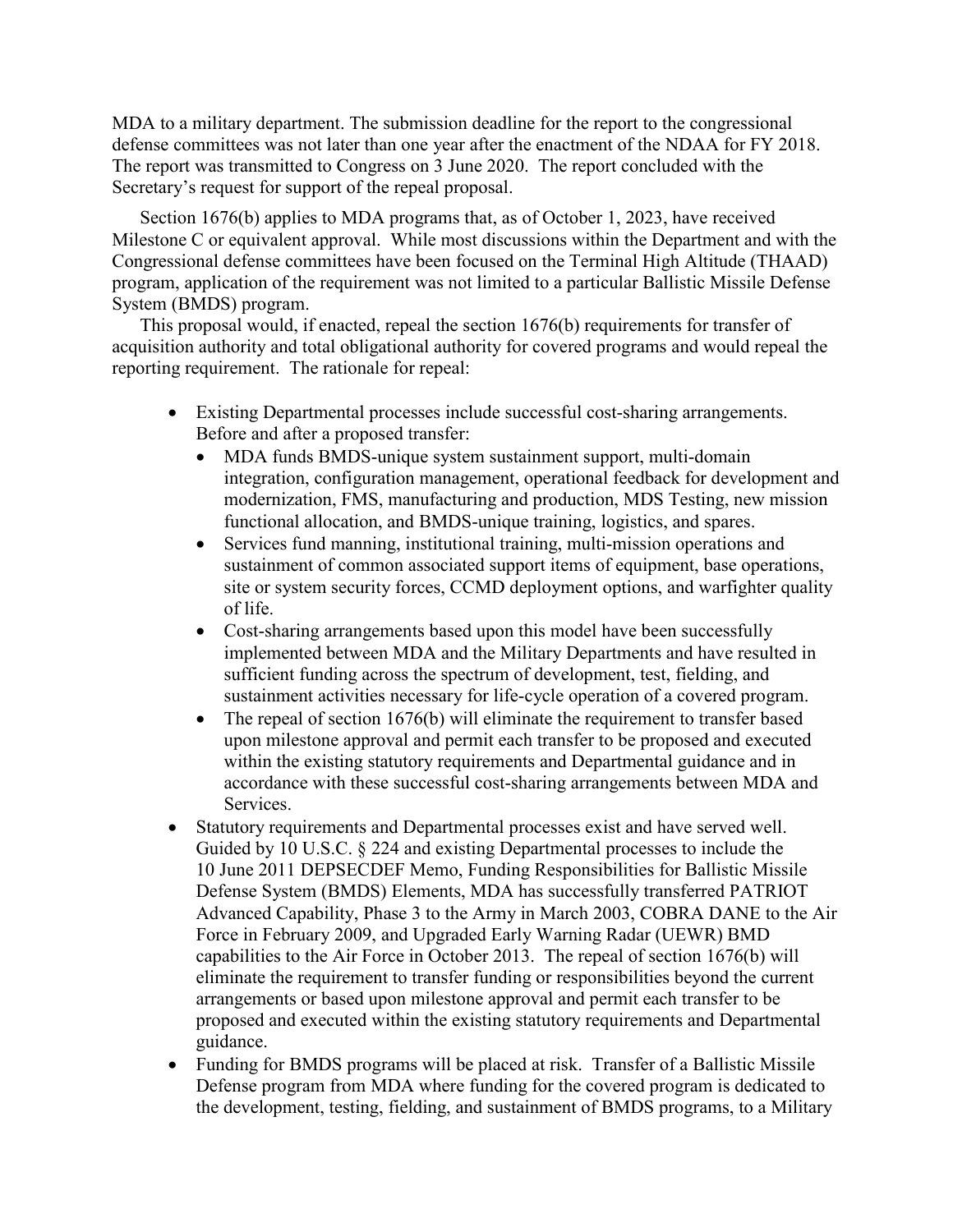Department where the covered program must compete service-wide with other service priorities may result in the realignment of BMDS program funding to other Service requirements. Repeal of section 1676(b) will eliminate the requirement to transfer BMDS funding and responsibilities based upon milestone approval and permit each transfer to be proposed and executed based upon detailed transfer agreements between MDA and the Military Department. Prominent among the interests served through the agreed terms will be the protection of funding for BMDS system requirements.

- Enactment of this proposal will result in the Missile Defense Agency retaining the responsibilities for development, integration, procurement, fielding, modernization, and sustainment of BMDS-unique equipment.
- The Secretary of Defense, the Military Departments, and the Missile Defense Agency all recommend that future transfers be executed in accordance with 10 U.S.C. § 224 and the 10 June 2011 DEPSECDEF Memo, Funding Responsibilities for Ballistic Missile Defense System (BMDS) Elements.

More than a decade of BMDS Operations has demonstrated that the system's greatest strength is its integration. The MDA's expertise and experience at integrating a wide array of sensors, communications, and engagement systems is unsurpassed within DoD. Transferring procurement to the Services presents the potential for budgetary impediments to maintaining BMDS interoperability and integrity.

MDA's ability to pursue in-stride spiral and block developments, such as those to Ground Based Interceptors, Command and Control, Battle Management and Communications (C2BMC) and Aegis BMD software, or the SM-3 Blk IB Threat Upgrade interceptor, has resulted in steady increases in capability with essentially no interruptions or adjustment phases for the warfighter. Here again, the MDA believes that transferring BMD program elements to the Services would introduce organizational impediments that would slow the pace of necessary upgrades the warfighter will depend on.

MDA is sensitive to the spirit and intent of the NDAA direction, and believes that efforts should be made, where appropriate, to shift some acquisition authority and obligational authority from MDA to the Services. Specifically, MDA offers this proposed amendment to repeal the inflexible requirement to transfer at a Milestone decision or equivalent and, in place of that inflexible approach, continue to execute in accordance with existing cost-sharing arrangements between MDA and the services and execute transfers in accordance with 10 U.S.C. § 224 and the 10 June 2011 DEPSECDEF Memo, Funding Responsibilities for Ballistic Missile Defense System (BMDS) Elements.

**Repeal relating to major force program:** This proposal also would repeal section 239a(a) of title 10, United States Code. Section 1676(a) of the National Defense Authorization Act (NDAA) for Fiscal Year (FY) 2018, enacted on December 12, 2017, amended title 10 by adding section 239a, Missile defense and defeat programs: major force program and budget assessment.

 Section 239a(a) directed the Department of Defense to "establish a unified major force program [(MFP)] for missile defense and defeat".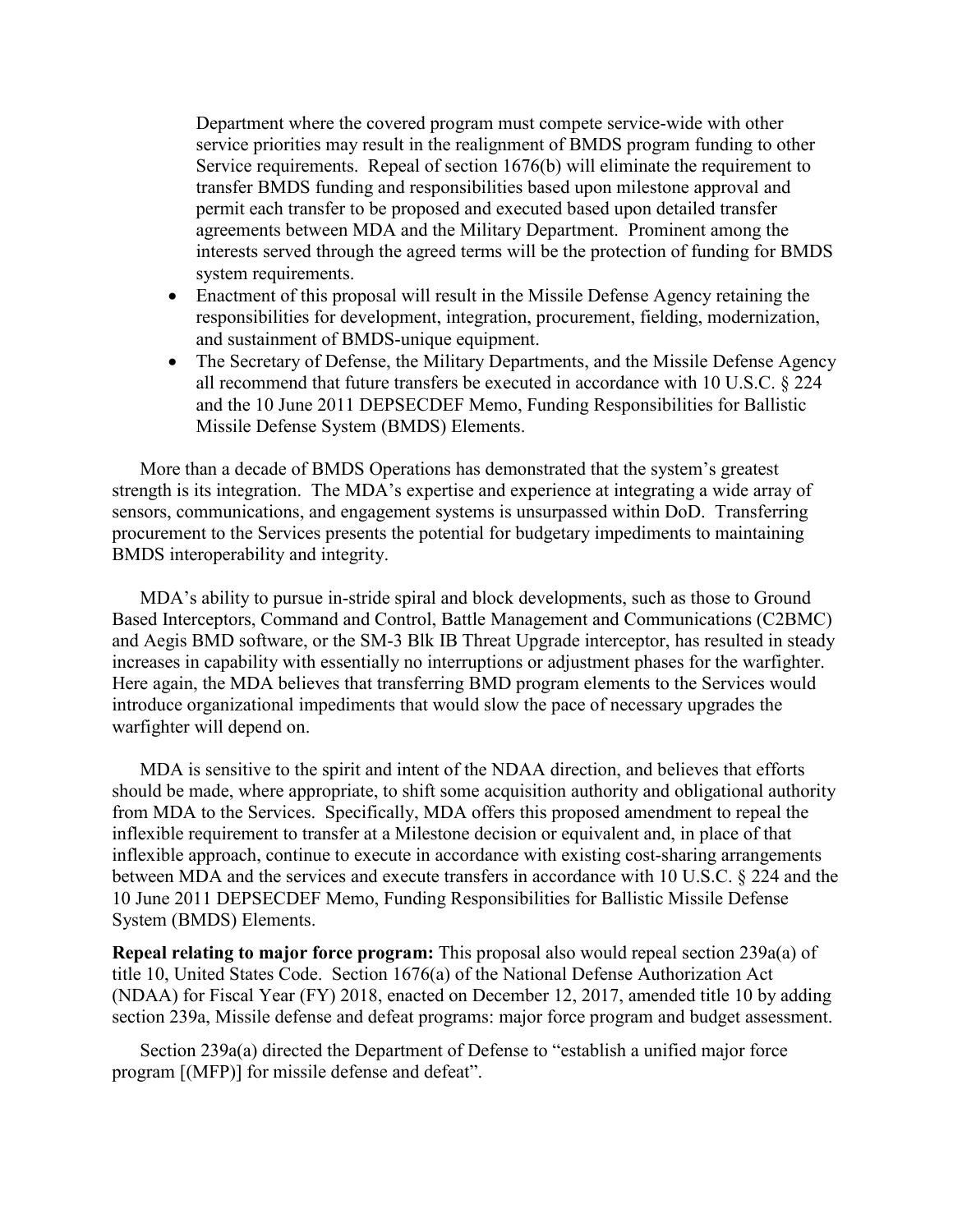The repeal of section 239a(a) will eliminate the requirement to designate Missile Defeat and Defense as an MFP and permit each MDD program to be proposed and executed within the existing statutory requirements and Departmental guidance.

 In lieu of an MFP designation, the Secretary of Defense shall, as a part of the documentation that supports the President's annual budget for the Department of Defense, develop a consolidated budget justification display that encompasses current missile defense and defeat programs of the Department of Defense and its components and prioritizes missile defense and defeat programs in accordance with the requirements of the Department of Defense and national security. The rationale for repeal:

 The Missile Defense Agency (MDA), the military services, and the defense-wide agencies can already provide a complete funding profile of MDD programs and funding, which could provide the following benefits:

- Maintain visibility, clarify prioritization, reduce duplication, and establish ownership of the MDD funding and programs across DOD;
- Properly budget for the MDD programs throughout their lifecycle; and
- Protect funding for MDD programs to prevent diversion to other Service/Agency priorities without DOD leadership approval

 These benefits, and the continued identification and financial management of MDD funding resources, provide similar benefits of a Major Force Program.

 Consensus of this proposal has been reached across the Secretary of Defense, the Military Departments, and the Missile Defense Agency.

**Resource Information**: Resources impacted by this proposal are within the MDA appropriations in the FY23 President's Budget request. If this proposal is not enacted, implementation of the requirement will require transfers impacting multiple appropriations.

**Changes to Existing Law:** This proposal would amend section 1676 of the National Defense Authorization Act for Fiscal Year 2018 (Public Law 115–91; 10 U.S.C. 2431 note) and section 239a of title 10, United States Code, as follows:

### **Public Law 115–91:**

SEC. 1676. ADMINISTRATION OF MISSILE DEFENSE AND DEFEAT PROGRAMS. (a) MAJOR FORCE PROGRAM.— [added section 239a to title 10, United States Code]

### (b) TRANSITION OF BALLISTIC MISSILE DEFENSE PROGRAMS TO MILITARY DEPARTMENTS.—

(1) REQUIREMENT.—Not later than October 1, 2023, the Secretary of Defense shall transfer the acquisition authority and the total obligational authority for each missile defense program described in paragraph (2) from the Missile Defense Agency to a military department. (2) MISSILE DEFENSE PROGRAM DESCRIBED.—A missile defense program described in this paragraph is a missile defense program of the Missile Defense Agency that, as of the date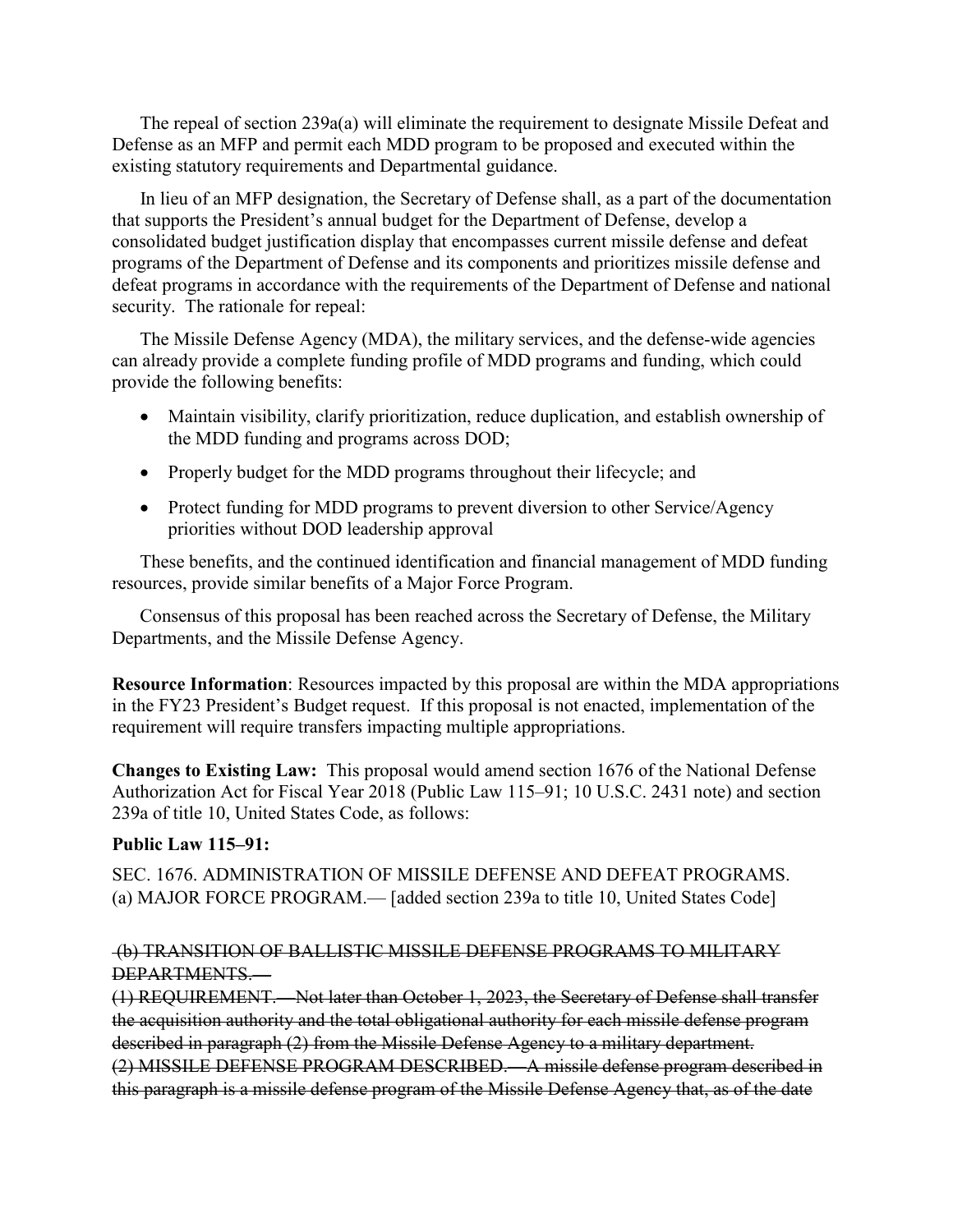specified in paragraph (1), has received Milestone C approval (as defined in section 2366 of title 10, United States Code) or equivalent approval.

 $(3)$  REPORT.

(A) IN GENERAL.—Not later than one year after the date of the enactment of this Act, the Secretary of Defense shall submit to the congressional defense committees a report on the plans of the Department of Defense for the transition of missile defense programs from the Missile Defense Agency to the military departments pursuant to paragraph (1).

(B) SCOPE.—The report under subparagraph (A) shall cover the period covered by the futureyears defense program that is submitted under section 221 of title 10, United States Code, in the year in which such report is submitted.

(C) MATTERS INCLUDED.—The report under subparagraph

(A) shall include the following:

(i) An identification of—

(I) the missile defense programs planned to be transitioned from the Missile Defense Agency to the military departments; and

(II) the missile defense programs, if any, not planned for transition to the military departments. (ii) The schedule for transition of each missile defense program planned to be transitioned to a military department, and an explanation of such schedule.

(iii) A description of—

(I) the status of the plans of the Missile Defense Agency and the military departments for the transition of missile defense programs from that agency to the military departments; and (II) the status of any agreement between the Missile Defense Agency and one or more of the military departments on the transition of any such program from that agency to the military departments, including any agreement on the operational test criteria that must be achieved before such transition.

(iv) An identification of the element of the Department of Defense (whether the Missile Defense Agency, a military department, or both) that will be responsible for funding each missile defense program to be transitioned to a military department, and at what date.

(v) A description of the type of funds that will be used (whether funds for research, development, test, and evaluation, procurement, military construction, or operation and maintenance) for each missile defense program to be transitioned to a military department.

(vi) An explanation of the number of systems planned for procurement for each missile defense program to be transitioned to a military department, and the schedule for procurement of each such system.

(vii) A description of how the Missile Defense Agency will continue the responsibility for the research and development of improvements to missile defense programs.

(c) ROLE OF MISSILE DEFENSE AGENCY.—

(1) IN GENERAL.— [added section 205 to title 10, United States Code]

\* \* \* \* \*

(3) APPLICATION.—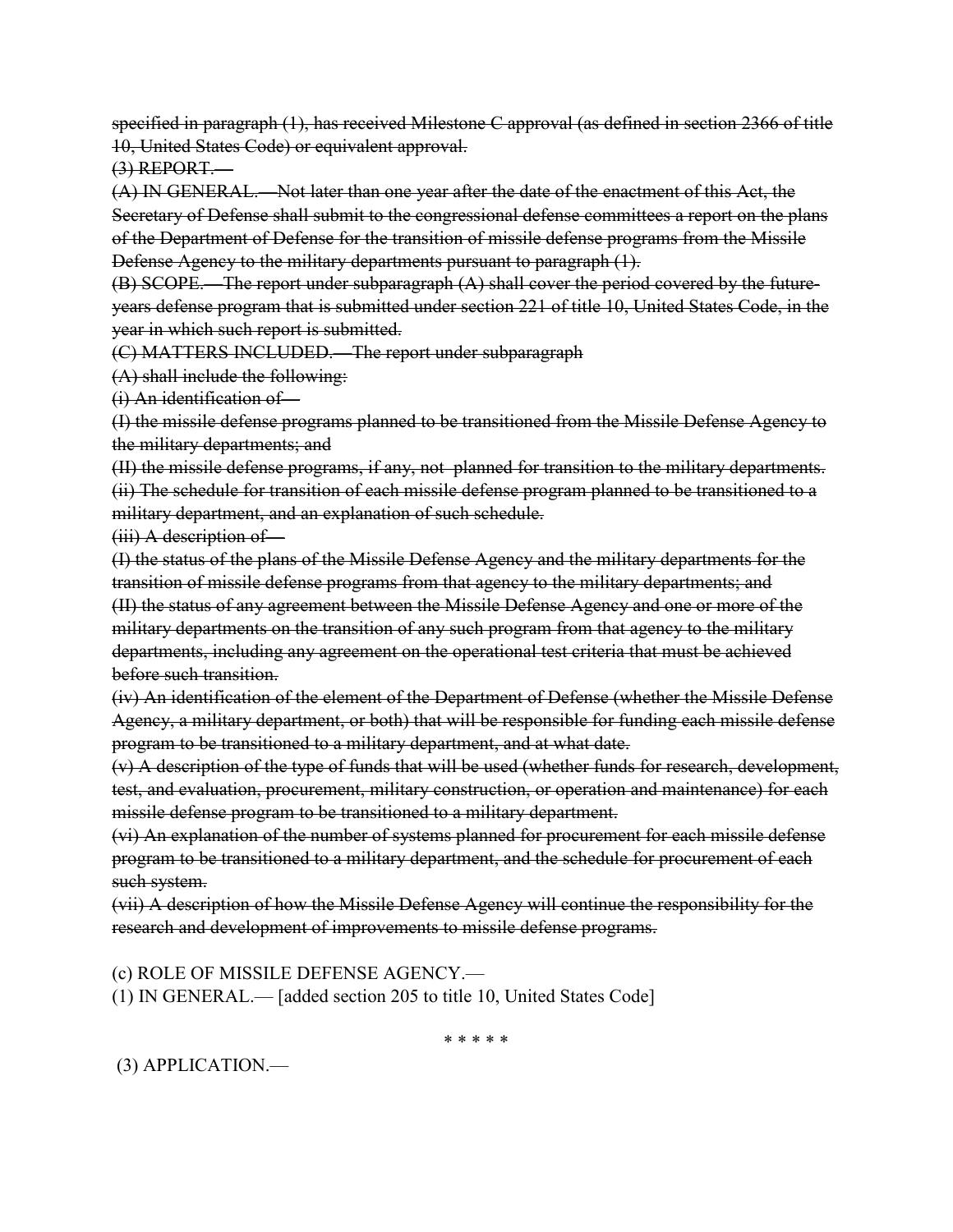(A) TERMS.—Subsection (a) of section 205 of title 10, United States Code, as added by paragraph (1), shall apply the day following the date on which the present incumbent in the office of the Director of the Missile Defense Agency, as of the date of the enactment of this Act, ceases to serve as such.

(B) REPORTING.—Subsection (b) of such section 205 shall apply beginning on February 1, 2018. In carrying out such subsection, the Missile Defense Agency shall be under the authority, direction, and control of the Under Secretary of Defense for Research and Engineering in the same manner as the Missile Defense Agency was under the authority, direction, and control of the Under Secretary of Defense for Acquisition, Technology, and Logistics pursuant to Department of Defense Directive 5134.09. Any reference in such Instruction to the Under Secretary of Defense for Acquisition, Technology, and Logistics shall be deemed to be a reference to the Under Secretary of Defense for Research and Engineering, including with respect to the Under Secretary serving as the chairman of the Missile Defense Executive Board.

\*\*\*\*\*\*\*\*\*\*\*\*\*\*

#### **Title 10, United States Code:**

**§239a. Missile defense and defeat programs: major force program and budget assessment**

(a) Establishment of Major Force Program.-The Secretary of Defense shall establish a unified major force program for missile defense and defeat programs pursuant to section 222(b) of this title to prioritize missile defense and defeat programs in accordance with the requirements of the Department of Defense and national security.

(ba) Budget Assessment.-(1) The Secretary shall include with the defense budget materials for each of fiscal years 2019 through 2023 a report on the budget for missile defense and defeat programs of the Department of Defense.

(2) Each report on the budget for missile defense and defeat programs of the Department under paragraph (1) shall include the following:

(A) An overview of the budget, including-

(i) a comparison between that budget, the previous budget, the most recent and prior future-years defense program submitted to Congress under section 221 of this title (such comparison shall exclude the responsibility for research and development of the continuing improvement of such missile defense and defeat program), and the amounts appropriated for such missile defense and defeat programs during the previous fiscal year; and

(ii) the specific identification, as a budgetary line item, for the funding under such programs.

(B) An assessment of the budget, including significant changes, priorities, challenges, and risks.

(C) Any additional matters the Secretary determines appropriate.

(3) Each report under paragraph (1) shall be submitted in unclassified form, but may include a classified annex.

(cb) Definitions.-In this section: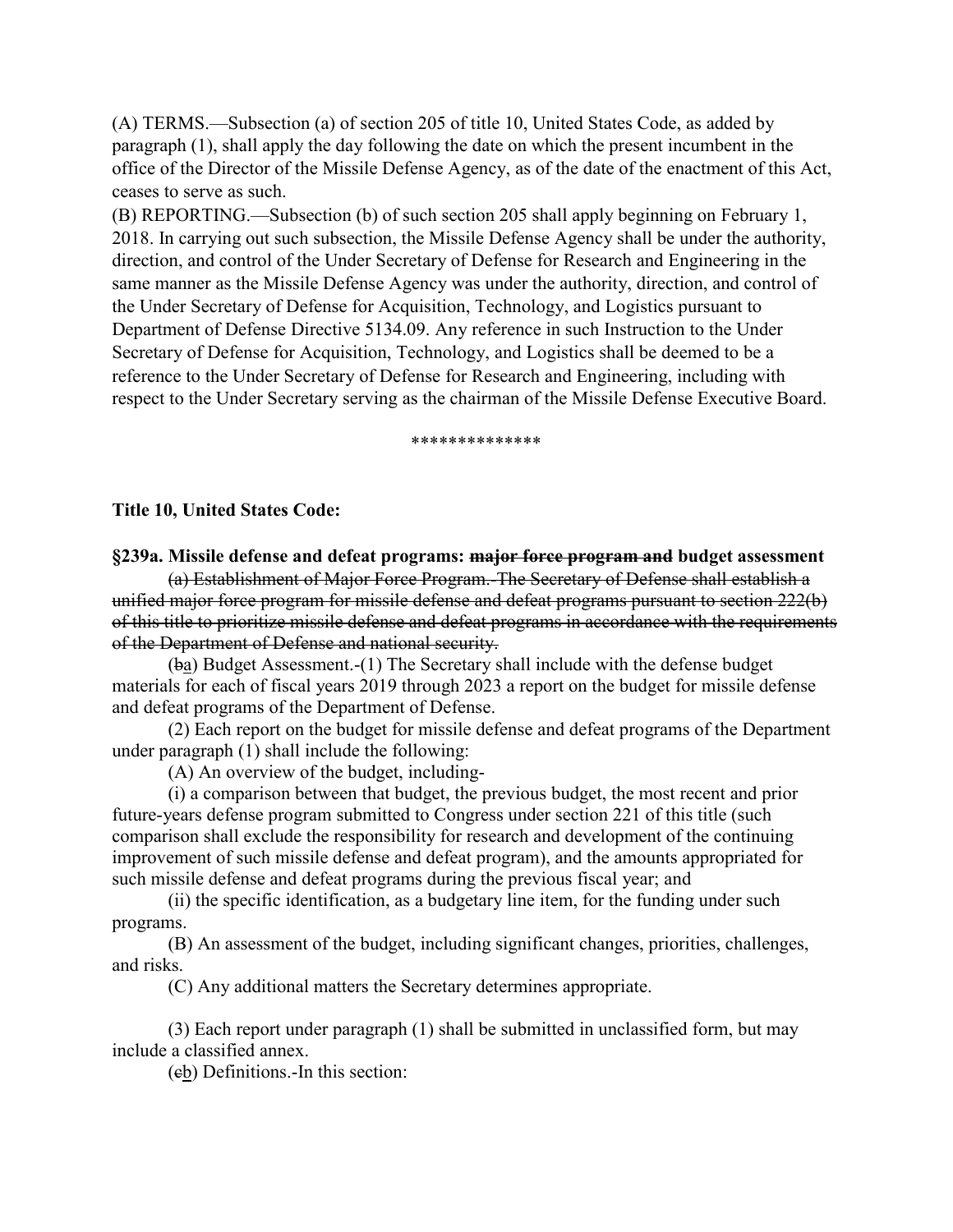(1) The term "budget", with respect to a fiscal year, means the budget for that fiscal year that is submitted to Congress by the President under section 1105(a) of title 31.

(2) The term "defense budget materials", with respect to a fiscal year, means the materials submitted to Congress by the Secretary of Defense in support of the budget for that fiscal year.

(3) The term "missile defense and defeat programs" means active and passive ballistic missile defense programs, cruise missile defense programs for the homeland, and missile defeat programs.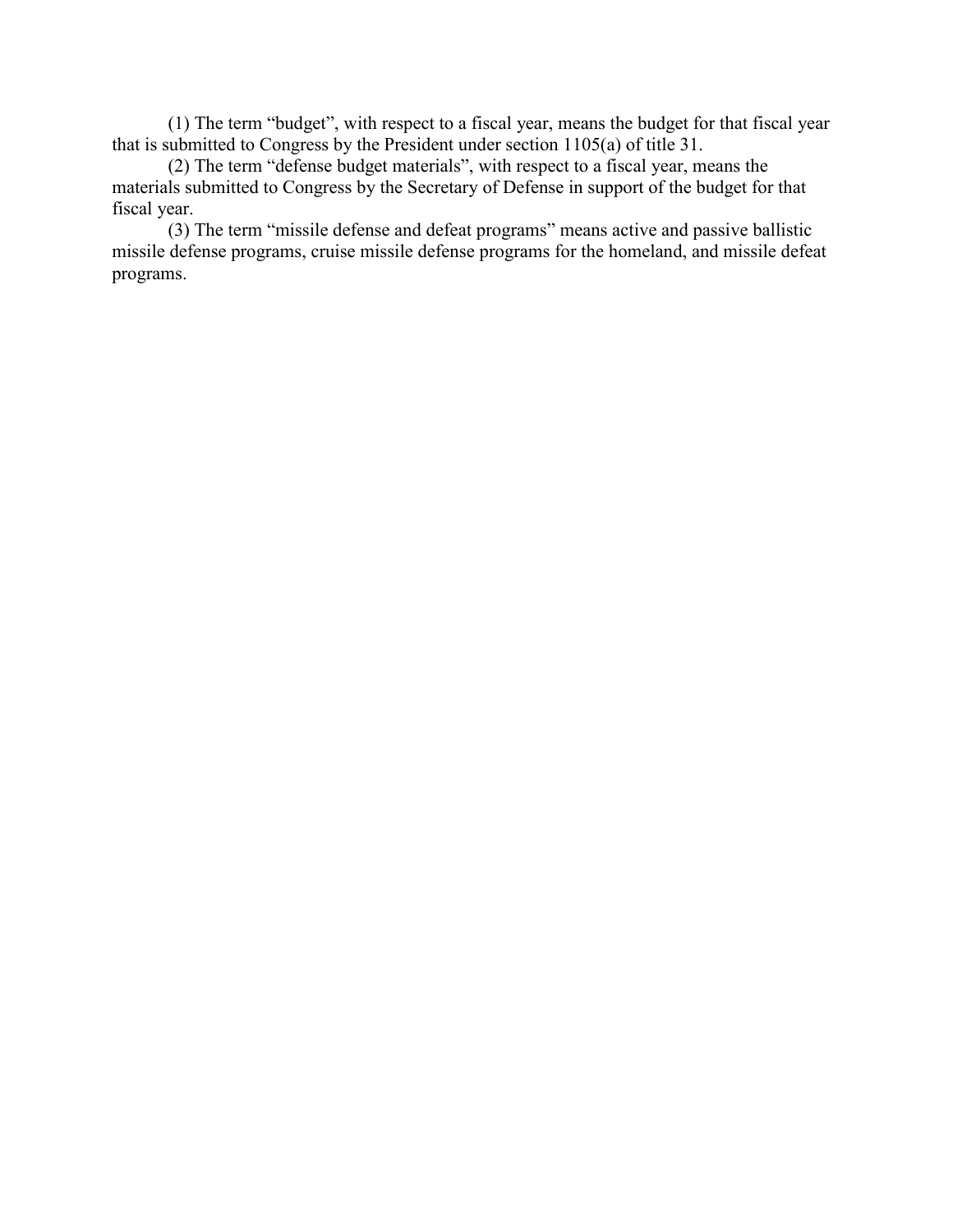| $\mathbf{1}$   | SEC. . TERMINATION OF THE VETERANS' ADVISORY BOARD ON DOSE                           |
|----------------|--------------------------------------------------------------------------------------|
| $\overline{2}$ | <b>RECONSTRUCTION.</b>                                                               |
| 3              | Section 601 of the Veterans Benefit Act of 2003 (Public Law 108-183; 38 U.S.C. 1154) |
| 4              | note) is amended—                                                                    |
| 5              | (1) in subsection (b), by striking ", including the establishment of the advisory    |
| 6              | board required by subsection $(c)$ "; and                                            |
| 7              | $(2)$ by striking subsection $(c)$ .                                                 |

#### **[Please note: The "Changes to Existing Law" section below sets out in red-line format how the legislative text would amend existing law.]**

#### **Section-by-Section Analysis**

This proposal terminates the Veterans' Advisory Board on Dose Reconstruction (VBDR) as this committee has achieved its statutory objectives. The VBDR's objectives were to provide review and oversight of the Radiation Dose Reconstruction Program and make recommendations on modifications in the mission or procedures of the Radiation Dose Reconstruction Program to the Secretaries of the Departments of Defense and Veterans Affairs. The VBDR was composed of private sector experts and scientists in historical dose reconstruction, radiation health, and risk communication, representatives from the Defense Threat Reduction Agency and the Department of Veterans Affairs, and three veterans, one of whom is a member of an atomic veterans group. This effort was focused on identifying veterans who had served and were exposed to nuclear radiation in the 1950s and 1960s. Since, the efforts to identify those exposed has been completed, the advisory body to assist in that effort has completed its assigned mission.

Congress, as identified in the Federal Advisory Committee Act (5 U.S.C., Appendix), finds that "advisory committees should be terminated when they are no longer carrying out the purposes for which they are established." Current DoD policy is to "continually evaluate advisory committee requirements and, when appropriate, request termination when the advisory committee's objectives have been accomplished, the advisory committee's work is made obsolete by the passing of time; [or] another entity has assumed the advisory committee's functions…".

From 2003 to 2012, the VBDR submitted 76 recommendations to the Departments of Defense and Veterans Affairs, all of which were fully implemented for an estimated cost savings, for DoD alone, at over \$21 million as well as improved health care for DoD Veterans. A full list of the VBDR recommendations can be found on the VBDR website (http://www.vbdr.org/) as all VBDR meetings were open to the public and all meeting minutes were posted for public review and access. Since its last meeting on July 23, 2013, the VBDR has not met and then-Under Secretary of Defense for Acquisition, Technology, and Logistics Kendall and then-Secretary of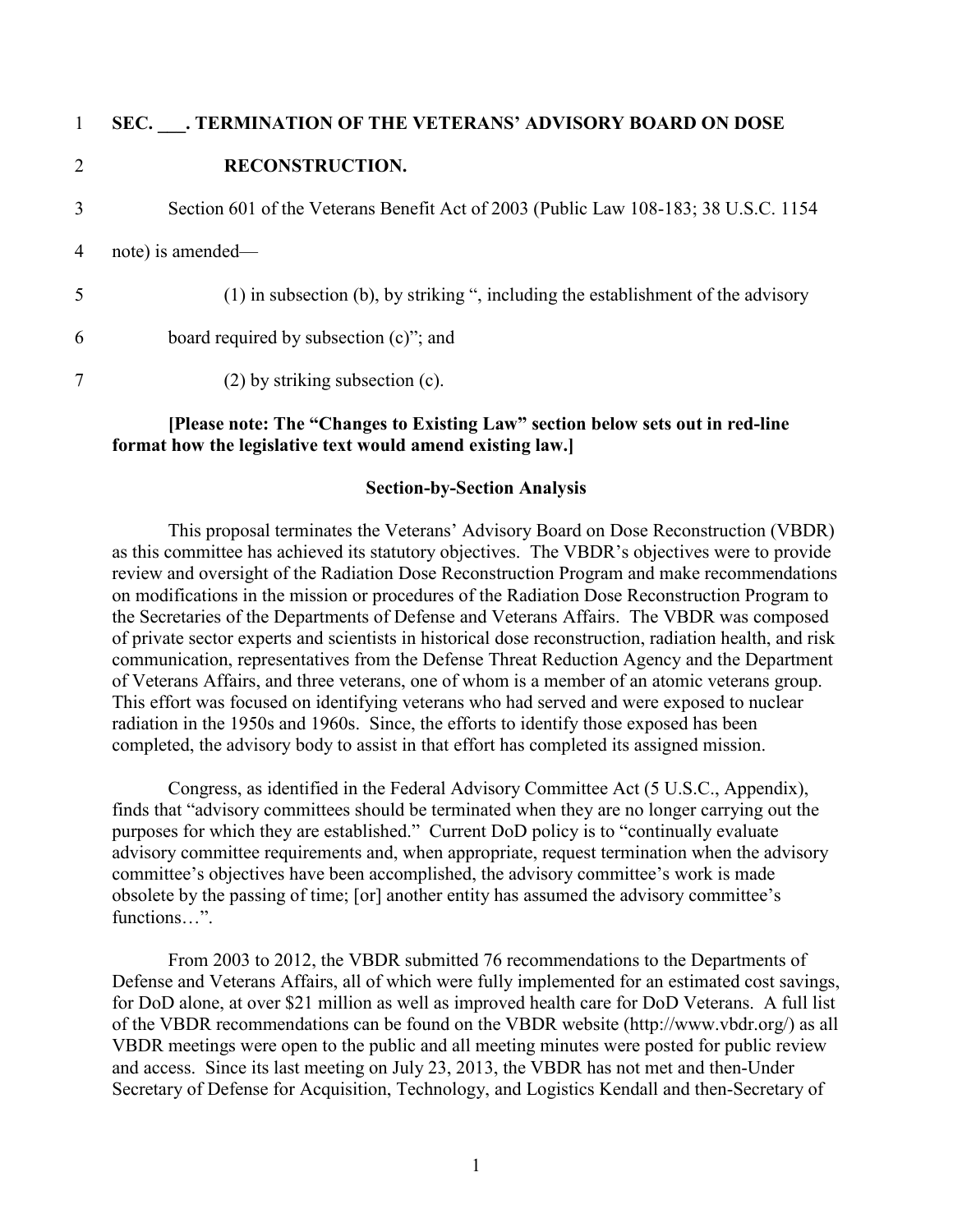Defense Hagel concluded that VBDR had accomplished its mission. The DoD, in consultation with the General Services Administration, made the VRBD administratively inactive on July 14, 2014, pending final termination which requires this statutory language change.

**Resource Information:** This proposal has no significant impact on the use of resources. Resources affected by this proposal are incidental in nature and amount and are included within the Fiscal Year (FY) 2023 President's Budget request.

**Changes to Existing Law:** This proposal would make the following changes to existing law.

**Veterans Benefits Act of 2003 (Public Law 108-183, December 16, 2003)**

**———————**

**\*\*\*\*\*\*\***

**TITLE VI—EXPOSURE TO HAZARDOUS SUBSTANCES \*\*\*\*\*\*\***

## **SEC. 601. [38 U.S.C. 1154 note ] RADIATION DOSE RECONSTRUCTION PROGRAM OF DEPARTMENT OF DEFENSE.**

(a) \*\*\*

(b) ON-GOING REVIEW AND OVERSIGHT.—The Secretaries shall jointly take appropriate actions to ensure the on-going independent review and oversight of the Radiation Dose Reconstruction Program, including the establishment of the advisory board required by subsection (e).

(c) ADVISORY BOARD.—(1) In taking actions under subsection (b), the Secretaries shall jointly appoint an advisory board to provide review and oversight of the Radiation Dose Reconstruction Program.

(2) The advisory board under paragraph (1) shall be composed of the following:

(A) At least one expert in historical dose reconstruction of the type conducted under the Radiation Dose Reconstruction Program.

(B) At least one expert in radiation health matters.

(C) At least one expert in risk communications matters.

(D) A representative of the Department of Veterans Affairs.

(E) A representative of the Defense Threat Reduction Agency.

(F) At least three veterans, including at least one veteran who is a member of an atomic veterans group.

(3) The advisory board under paragraph (1) shall—

(A) conduct periodic, random audits of dose reconstructions under the Radiation Dose Reconstruction Program and of decisions by the Department of Veterans Affairs on claims for service connection of radiogenic diseases;

(B) assist the Department of Veterans Affairs and the Defense Threat Reduction Agency in communicating to veterans information on the mission, procedures, and evidentiary requirements of the Radiation Dose Reconstruction Program; and